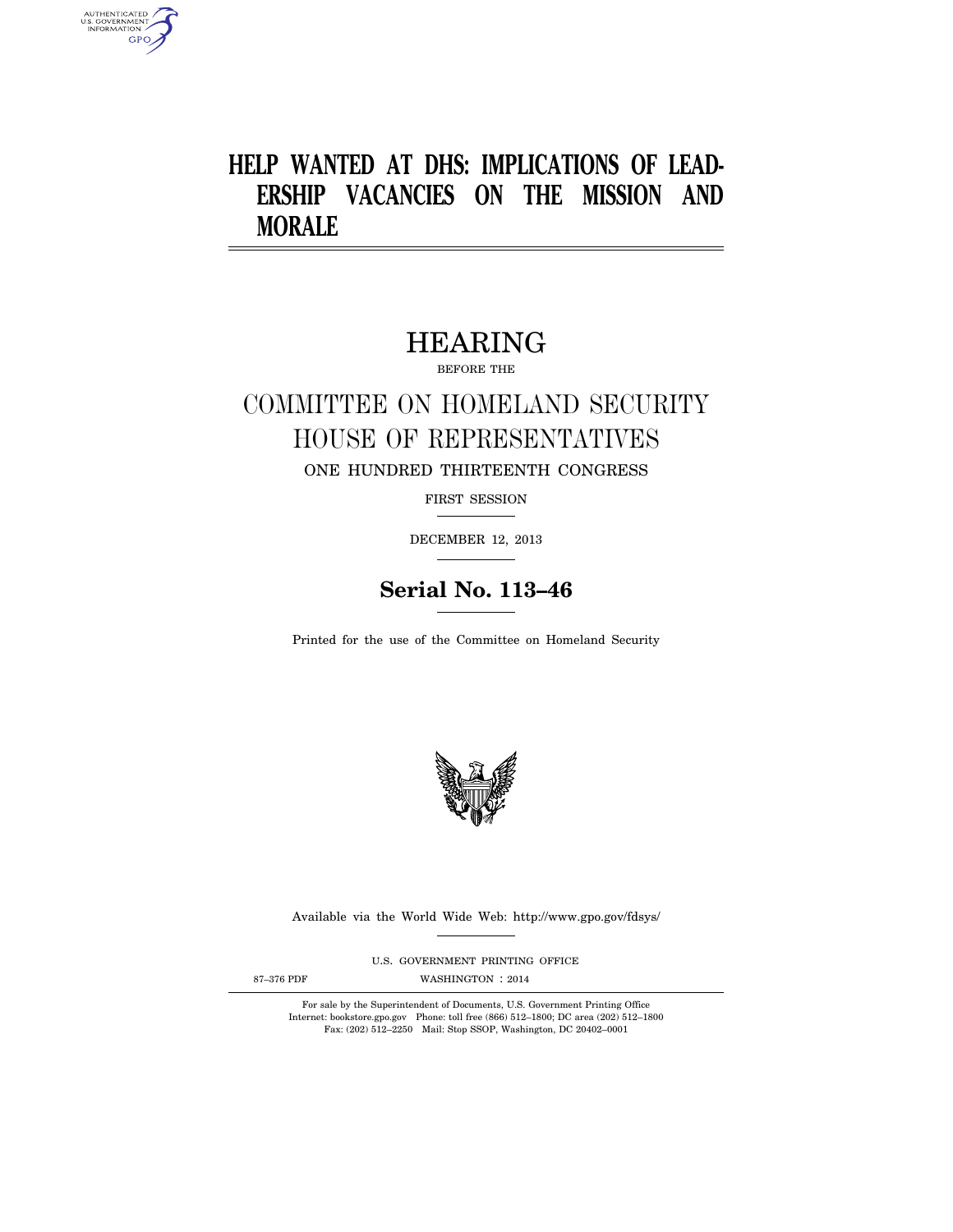### COMMITTEE ON HOMELAND SECURITY

MICHAEL T. MCCAUL, Texas, *Chairman*  LAMAR SMITH, Texas PETER T. KING, New York MIKE ROGERS, Alabama PAUL C. BROUN, Georgia CANDICE S. MILLER, Michigan, *Vice Chair*  PATRICK MEEHAN, Pennsylvania JEFF DUNCAN, South Carolina TOM MARINO, Pennsylvania JASON CHAFFETZ, Utah STEVEN M. PALAZZO, Mississippi LOU BARLETTA, Pennsylvania RICHARD HUDSON, North Carolina STEVE DAINES, Montana SUSAN W. BROOKS, Indiana SCOTT PERRY, Pennsylvania MARK SANFORD, South Carolina **VACANCY** 

BENNIE G. THOMPSON, Mississippi LORETTA SANCHEZ, California SHEILA JACKSON LEE, Texas YVETTE D. CLARKE, New York BRIAN HIGGINS, New York CEDRIC L. RICHMOND, Louisiana WILLIAM R. KEATING, Massachusetts RON BARBER, Arizona DONDALD M. PAYNE, JR., New Jersey BETO O'ROURKE, Texas TULSI GABBARD, Hawaii FILEMON VELA, Texas STEVEN A. HORSFORD, Nevada ERIC SWALWELL, California

GREG HILL, *Chief of Staff*  MICHAEL GEFFROY, *Deputy Chief of Staff/Chief Counsel*  MICHAEL S. TWINCHEK, *Chief Clerk*  I. LANIER AVANT, *Minority Staff Director*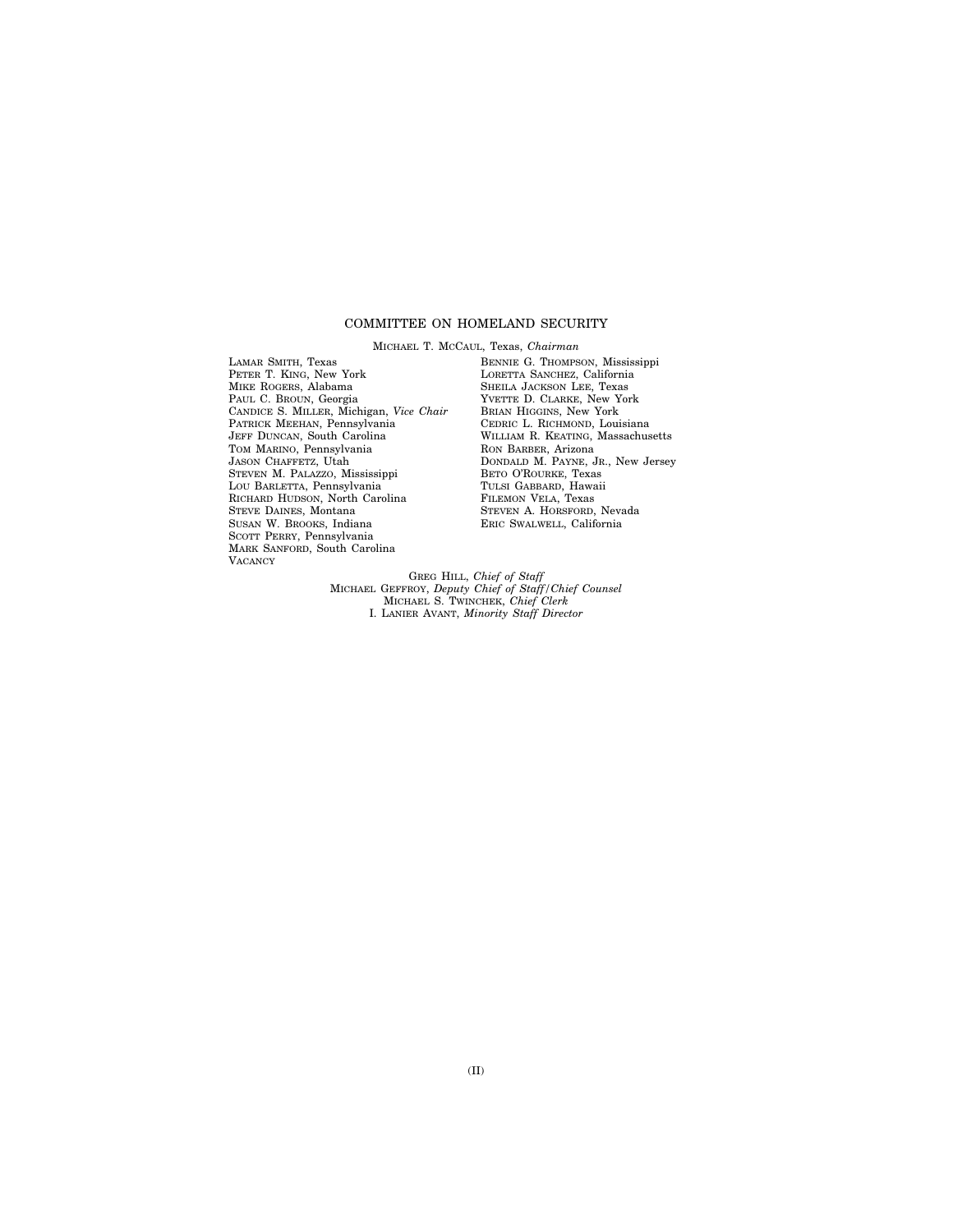# C O N T E N T S

 $\overline{\phantom{a}}$ 

### STATEMENTS

| The Honorable Michael T. McCaul, a Representative in Congress From the |   |
|------------------------------------------------------------------------|---|
| State of Texas, and Chairman, Committee on Homeland Security:          |   |
|                                                                        |   |
|                                                                        | 3 |
| The Honorable Bennie G. Thompson, a Representative in Congress From    |   |
| the State of Mississippi, and Ranking Member, Committee on Homeland    |   |
| Security:                                                              |   |
|                                                                        | 4 |
|                                                                        | Р |
|                                                                        |   |
| WITNESSES                                                              |   |
|                                                                        |   |

## PANEL I

| Hon. Tom Ridge, Former Secretary, U.S. Department of Homeland Security: |     |
|-------------------------------------------------------------------------|-----|
|                                                                         |     |
|                                                                         | 10. |

## PANEL II

| Mr. David C. Maurer, Director, Homeland Security and Justice Issues, Gov-<br>ernment Accountability Office: | 43 |
|-------------------------------------------------------------------------------------------------------------|----|
|                                                                                                             | 45 |
| Mr. Max Stier, President and CEO, Partnership for Public Service:                                           |    |
|                                                                                                             | 54 |
|                                                                                                             | 56 |
| Ms. Colleen M. Kelley, National President, The National Treasury Employees                                  |    |
| Union:                                                                                                      |    |
|                                                                                                             | 60 |
|                                                                                                             | 61 |
|                                                                                                             |    |

## APPENDIX

| -80- |
|------|

Page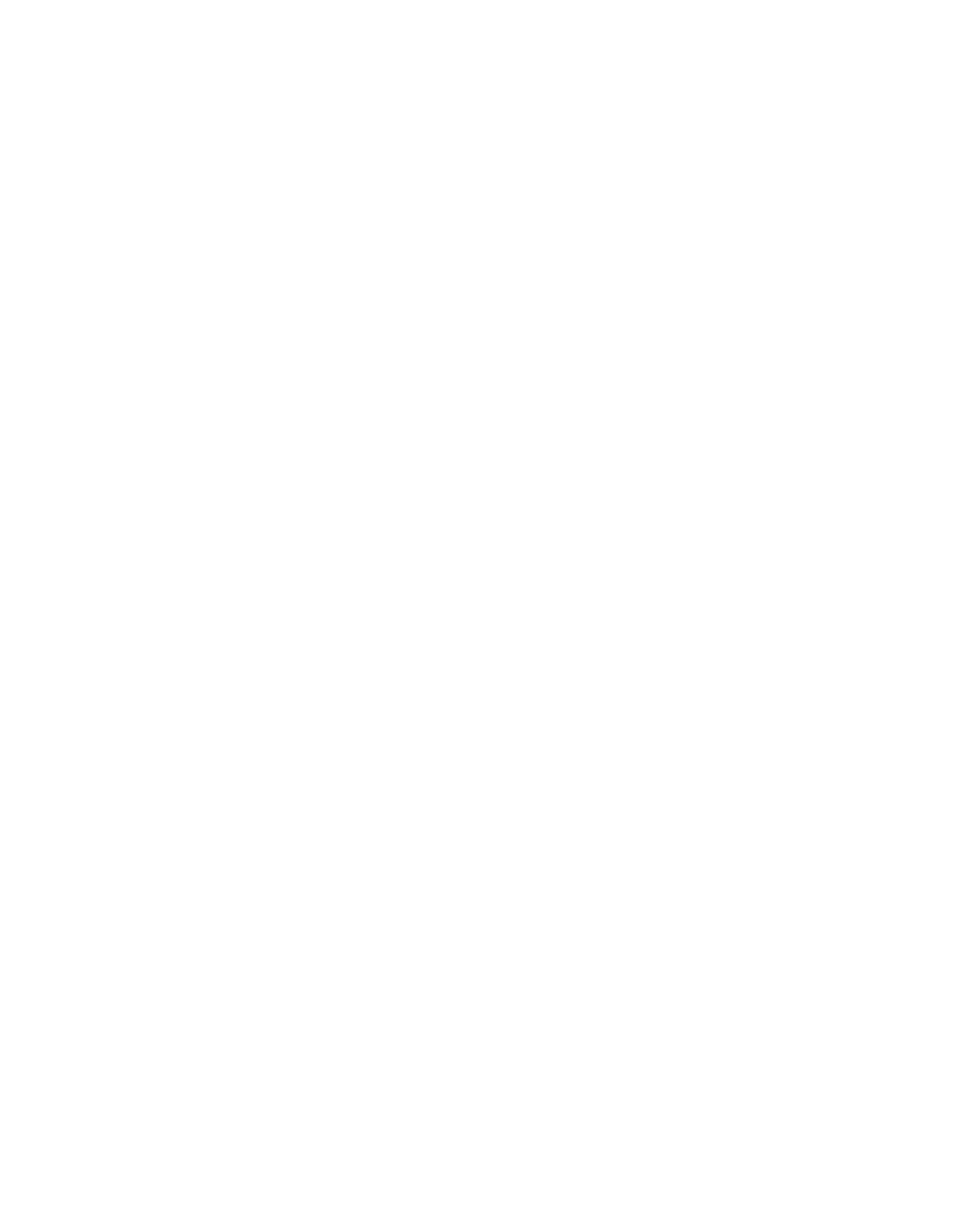# **HELP WANTED AT DHS: IMPLICATIONS OF LEADERSHIP VACANCIES ON THE MISSION AND MORALE**

### **Thursday, December 12, 2013**

U.S. HOUSE OF REPRESENTATIVES, COMMITTEE ON HOMELAND SECURITY,

*Washington, DC.* 

The committee met, pursuant to call, at 9:41 a.m., in Room 311, Cannon House Office Building, Hon. Michael T. McCaul [Chairman of the committee] presiding.

Present: Representatives McCaul, King, Broun, Barletta, Brooks, Perry, Thompson, Jackson Lee, Clarke, Keating, Payne, O'Rourke, Gabbard, Vela, and Horsford.

Chairman MCCAUL. The Committee on Homeland Security will come to order. Committee is meeting today to examine the implications of leadership vacancies at the Department of Homeland Security and how those vacancies affect the mission of the Department's components and the morale of its employees.

I now recognize myself for an opening statement.

As we conclude the first session of the 113th Congress, the committee can look back at a year of active legislative and oversight activity. A portion of that oversight has focused on the management of DHS.

Unfortunately, over 40 percent of the Department's senior leadership positions are either vacant or have an acting placeholder. This means nearly half of the top positions at the third-largest department in the United States Government are not filled.

This is an issue of accountability, or put more simply: ''Who is in charge?'' Additionally, it is my judgment that this sends a signal that homeland security is not a priority for this administration.

As we all know, large organizations cannot be managed if they do not have managers. While DHS has thousands of dedicated career employees, it is suffering from a void of leadership because this administration has failed to appoint qualified individuals to advance DHS's many important responsibilities. From border security to internal investigations, top positions have remained vacant not for months, but years.

As I wrote in the *Wall Street Journal* editorial last month, the vacancy problem has snowballed as the Obama administration has failed to fill open spots. Customs and Border Protection—the DHS agency responsible for securing the border, regulating international trade and immigration—has not had a Senate-confirmed commissioner during the entire Obama presidency, and now it is on their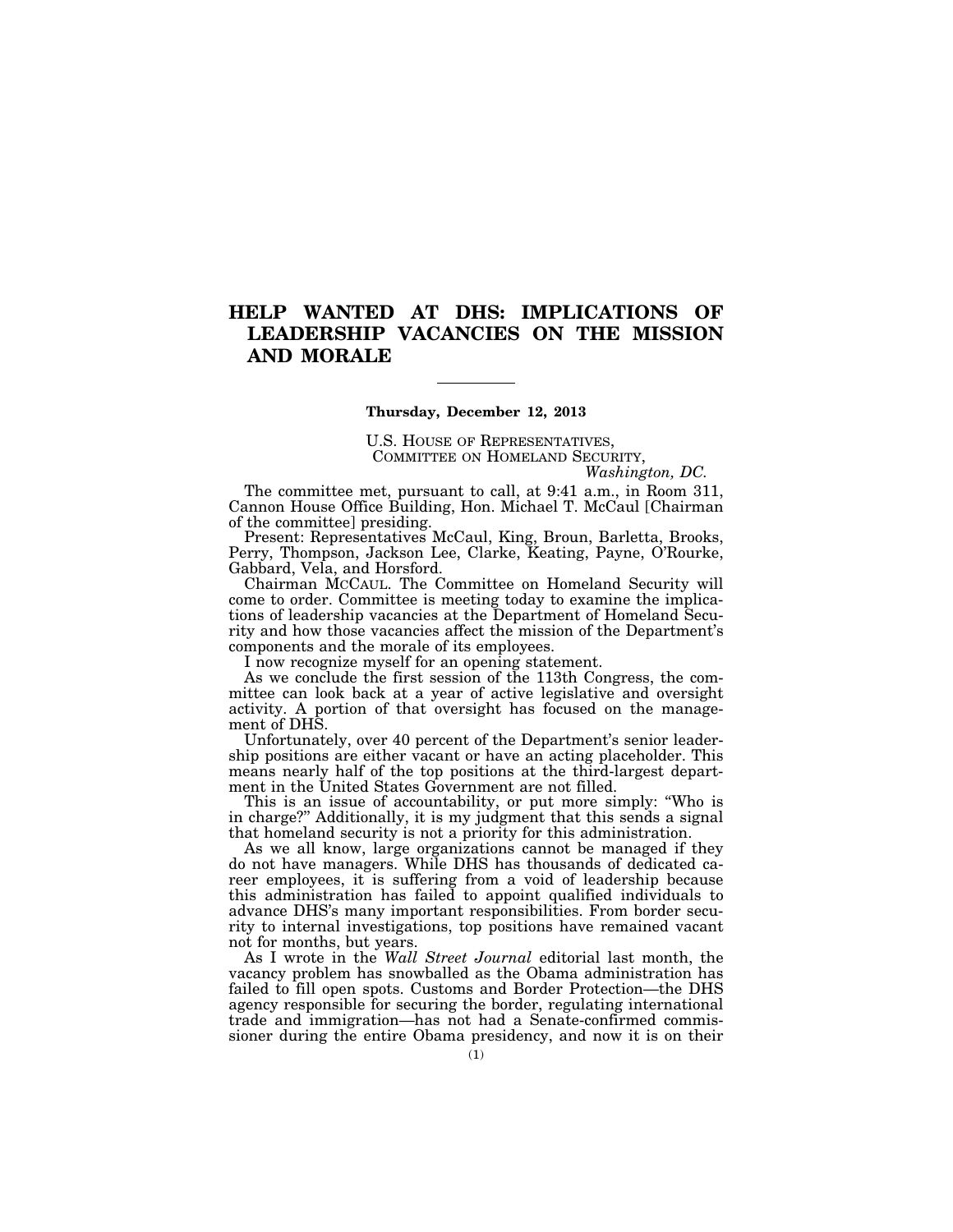fourth acting leader in almost 5 years. Just this fall the Senate received the first CBP nomination in 3 years.

When the ICE director resigned this summer he was replaced temporarily by a political aide to Secretary Napolitano who has no law enforcement experience—a violation of the Homeland Security Act. He continues to lead ICE today.

While rogue nations and terrorist groups continue to plot against the United States, the under secretary for Intelligence and Analysis position has had acting leaders for nearly a year. I&A, the primary conduit for information sharing with State and local law enforcement, needs consistent leadership, especially after what we learned in the aftermath of the Boston bombings this year.

Only just last month the Senate received a nominee for inspector general, a vital watchdog position that identifies fraud, waste, and abuse. However, that position has been vacant since February 2011—almost 3 years.

At a recent DHS event thanking an employee on their last day, DHS employees mused, ''Here comes the A-team—the acting team: Acting secretary, acting deputy secretary, and acting under secretary.'' Undoubtedly, these vacancies have a negative impact on mission effectiveness and employees' morale.

The result of the 2013 Office of Personnel Management Federal Employee Viewpoint Survey ranks DHS near the bottom of all large agencies in employee satisfaction, and that satisfaction is declining at a rate greater than the rest of the Government. In the 2012 Partnership for Public Service rankings, DHS ranked 19 out of 19 large agencies—dead last—in effective leadership categories related to empowerment, fairness, and senior leaders.

This is especially alarming as leadership vacancies increased in 2013 and because effective leadership is consistently found to be the No. 1 driver of employee satisfaction across the Government.

Admittedly, DHS has struggled with low employee morale during its entire existence. Filling vacancies will not by itself make the Department more effective with happy employees. But having quality, stable leadership will provide the direction and the vision the dedicated employees at DHS deserve.

Renowned business executive Jack Welch said, ''When you are made a leader you aren't given a crown, you are given the responsibility to bring out the best in others.'' People are the Department's greatest resource. We owe the personnel on the front lines of our of protecting the homeland leadership with vision, experience, and commitment.

Secretary nominee Jeh Johnson told me that working with the White House to fill these vacancies will be the top priority if confirmed. I look forward to working with the next Secretary of Homeland Security on this shared priority to build that vision and ensure the critical mission of protecting this Nation.

After 9/11 President Bush declared: ''We are fighting a new kind of war against determined enemies, and public servants long into the future will bear the responsibility to defend Americans against terror.''

Over a decade later, we now know those words remain true. The dedicated employees of the Department of Homeland Security and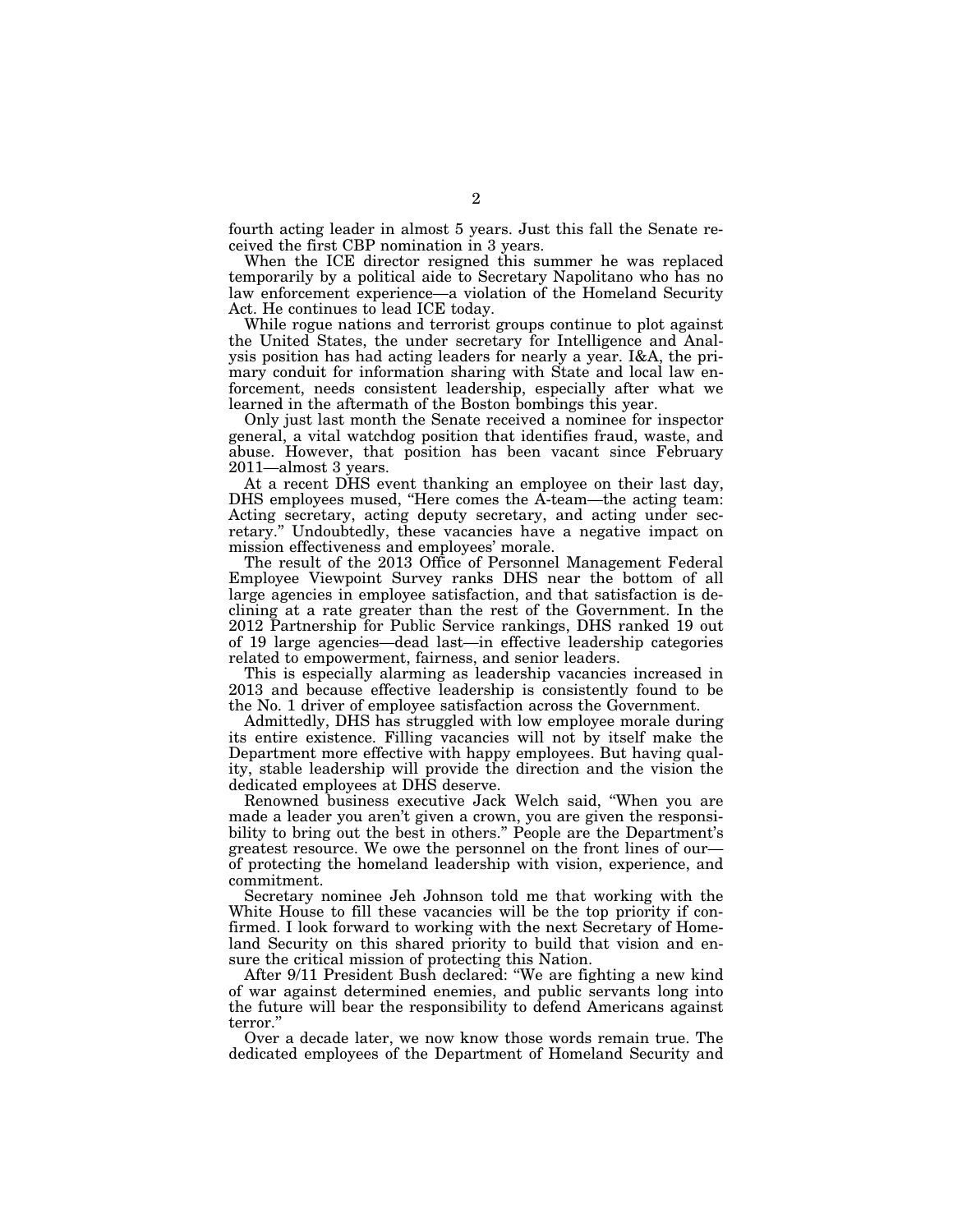this committee are some of the public servants the President spoke about.

DHS deserves good leaders to advance their mission. Anything less does homeland security a disservice and makes our Nation less safe.

[The statement of Chairman McCaul follows:]

### STATEMENT OF CHAIRMAN MICHAEL T. MCCAUL

#### DECEMBER 12, 2013

As we conclude the first session of the 113th Congress, the committee can look back at a year of active legislative and oversight activity. A portion of that oversight has focused on the management of Department of Homeland Security (DHS).

Over 40% of the Department's senior leadership positions are either vacant or have an "acting" placeholder. This means nearly half of the top positions at the third-largest department in the U.S. Government are not filled. This is an issue of accountability, or put more simply: ''Who is in charge?'' Additionally, in my judgment, this sends a signal that homeland security is not a priority for this administration.

As we all know, large organizations cannot be managed if they do not have managers. While DHS has thousands of dedicated career employees, it is suffering from a void of leadership because this administration has failed to appoint qualified individuals to advance DHS' many important responsibilities. From border security to internal investigations, top positions have remained vacant not for months, but years.

As I wrote in a *Wall Street Journal* editorial last month, the vacancy problem has snowballed as the Obama administration has failed to fill open spots. Customs and Border Protection—the DHS agency responsible for securing the border, regulating international trade and immigration—has not had a Senate-confirmed commissioner during the entire Obama presidency and is now on their fourth acting leader in almost 5 years. Just this fall the Senate received the first CBP nomination in 3 years.

When the ICE director resigned this summer, he was replaced "temporarily" by a political aide to Secretary Napolitano who has no law enforcement experience a violation of the Homeland Security Act. He continues to lead ICE today.

While rogue nations and terrorist groups continue to plot against the United States, the under secretary for Intelligence and Analysis (I&A) position has had acting leaders for nearly a year. I&A, the primary conduit for information sharing with State and local law enforcement, needs consistent leadership especially after what we have learned in the aftermath of the Boston bombings this year.

Only just last month, the Senate received a nominee for inspector general, a vital watchdog position that identifies fraud, waste, and abuse. However, that position has been vacant since February 2011—almost 3 years

At a recent DHS event thanking an employee on their last day, DHS employees mused "Here comes the A-team: Acting Secretary, acting deputy secretary, and acting under secretary.'' Undoubtedly these vacancies have a negative impact on mission effectiveness and employee morale.

The result of the 2013 Office of Personnel Management Federal Employee Viewpoint Survey ranks DHS near the bottom of all large agencies in employee satisfaction and that satisfaction is declining at rate greater than the rest of Government. In the 2012 Partnership for Public Service rankings, DHS ranked 19 out of 19 large agencies—dead last—in effective leadership categories related to empowerment, fairness, and senior leaders. This is especially alarming as leadership vacancies increased in 2013 and because effective leadership is consistently found to be the No. 1 driver of employee satisfaction across the Government. Admittedly, DHS has struggled with low employee morale during its entire existence. Filling vacancies will not by itself make the Department more effective with happy employees. But having quality, stable leadership will provide the direction and vision the dedicated employees at DHS deserve.

Renowned business executive Jack Welch said, ''When you were made a leader you weren't given a crown, you were given the responsibility to bring out the best in others.

People are the Department's greatest resource. We owe the personnel on the front lines of protecting the homeland leadership with vision, experience, and commit-ment. Secretary nominee Jeh Johnson has told me that working with the White House to fill these vacancies will be a top priority if confirmed. I look forward to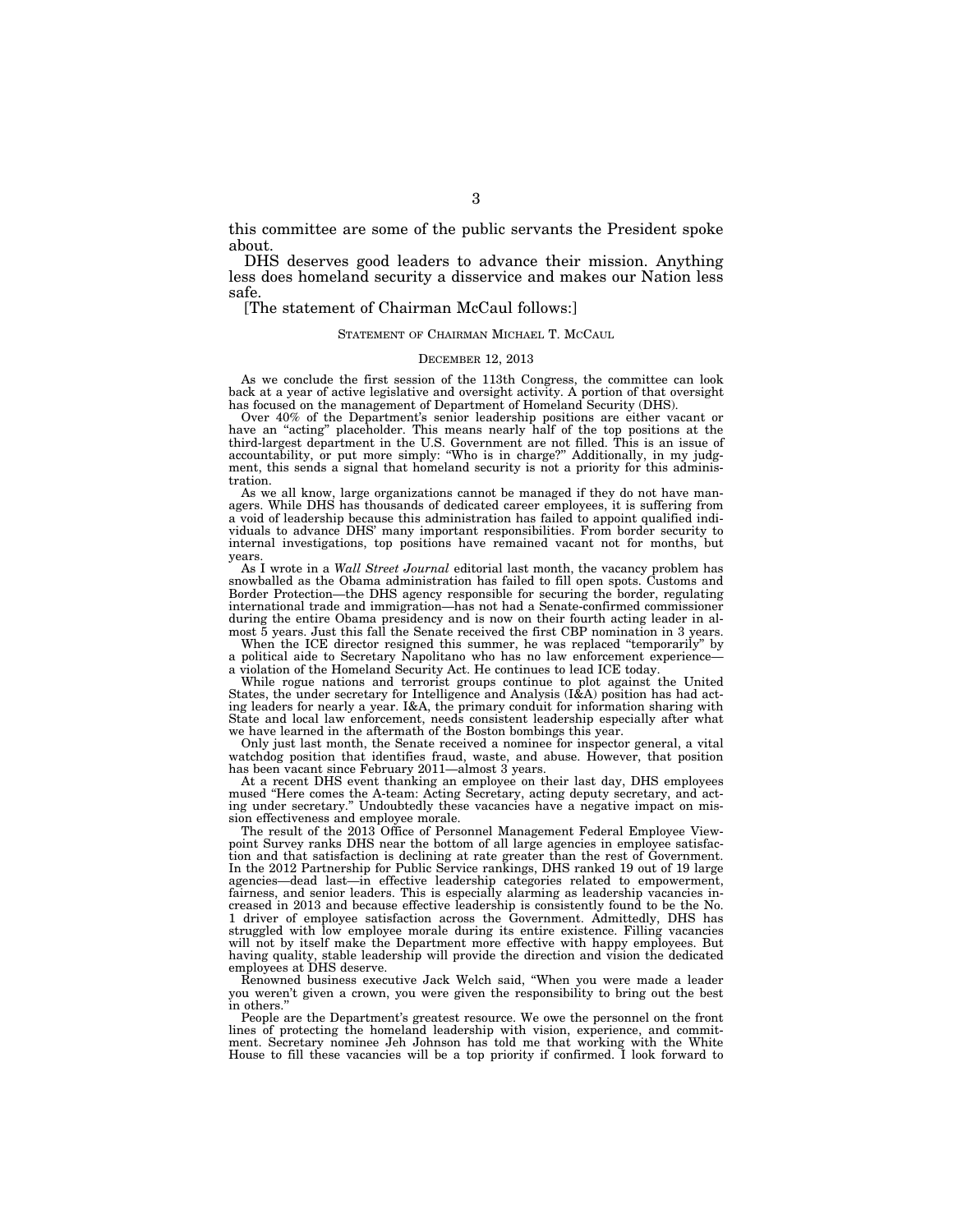working with the next Secretary of Homeland Security on this shared priority to build that vision and ensure the critical mission of protecting this Nation. After 9/11 President Bush declared: ''We're fighting a new kind of war against de-

termined enemies. And public servants long into the future will bear the responsibility to defend Americans against terror.''

Over a decade later, we now know those words remain true. The dedicated employees of the Department of Homeland Security and this committee are some of the ''public servants'' the President spoke about. DHS deserves good leaders to advance their mission. Anything less does homeland security a disservice and makes our Nation less safe.

Chairman MCCAUL. With that, the Chairman now recognizes the Ranking Minority Member, the gentleman from Mississippi, Mr. Thompson.

Mr. THOMPSON. Thank you, Mr. Chairman. Thank you for holding today's hearing.

I also want to thank the witnesses for appearing here today. I look forward to the testimony.

I asked former Secretary Ridge, ''How is life on the other side?'' and he said, ''Just fine.'' So I am looking forward to hearing about it.

The Department of Homeland Security employs almost 240,000 employees located in every State of the Union and over 75 foreign countries. DHS employees are on the front lines each day. They secure our land, air, and maritime borders; enforce our immigration laws; safeguard critical infrastructure and cyberspace; and respond to natural disasters.

I understand that today's hearing is to consider whether vacancies in senior-level positions at the Department affect the morale and effectiveness of the Department's mission. Before I continue, allow me to provide some context for the hearing.

The Majority says that 40 percent of the leadership positions at DHS are vacant. According to statute, there are 28 positions within the Department that require Presidential appointment and Senate confirmation.

Of those 28 positions, about 15 are filled with an official who is serving in an acting capacity; only one position is listed as vacant. So as it turns out, that 40 percent represents very small numbers of people.

It is difficult to understand how the morale of almost 240,000 people would be adversely affected by whether 15 people at headquarters have the word ''acting'' listed in their titles. Those officials who are listed as "acting" are still empowered and expected to do their jobs, implement orders, and carry out the normal functions of the position.

As we consider the morale and mission effectiveness of these nearly 240,000 employees, we should consider the factors that have a real and direct effect on their day-to-day lives and therefore may affect morale and mission.

Furthermore, as we consider the morale of the Department's employees, we need to acknowledge that in every survey on workplace satisfaction conducted by every organization inside or outside of the Government, the Department has always ranked at or near the bottom. The Department has been at or near last place since the day it was established.

It was at or near last place in employee morale under Secretaries Ridge, Chertoff, and Napolitano. Consistent dysfunction is an indi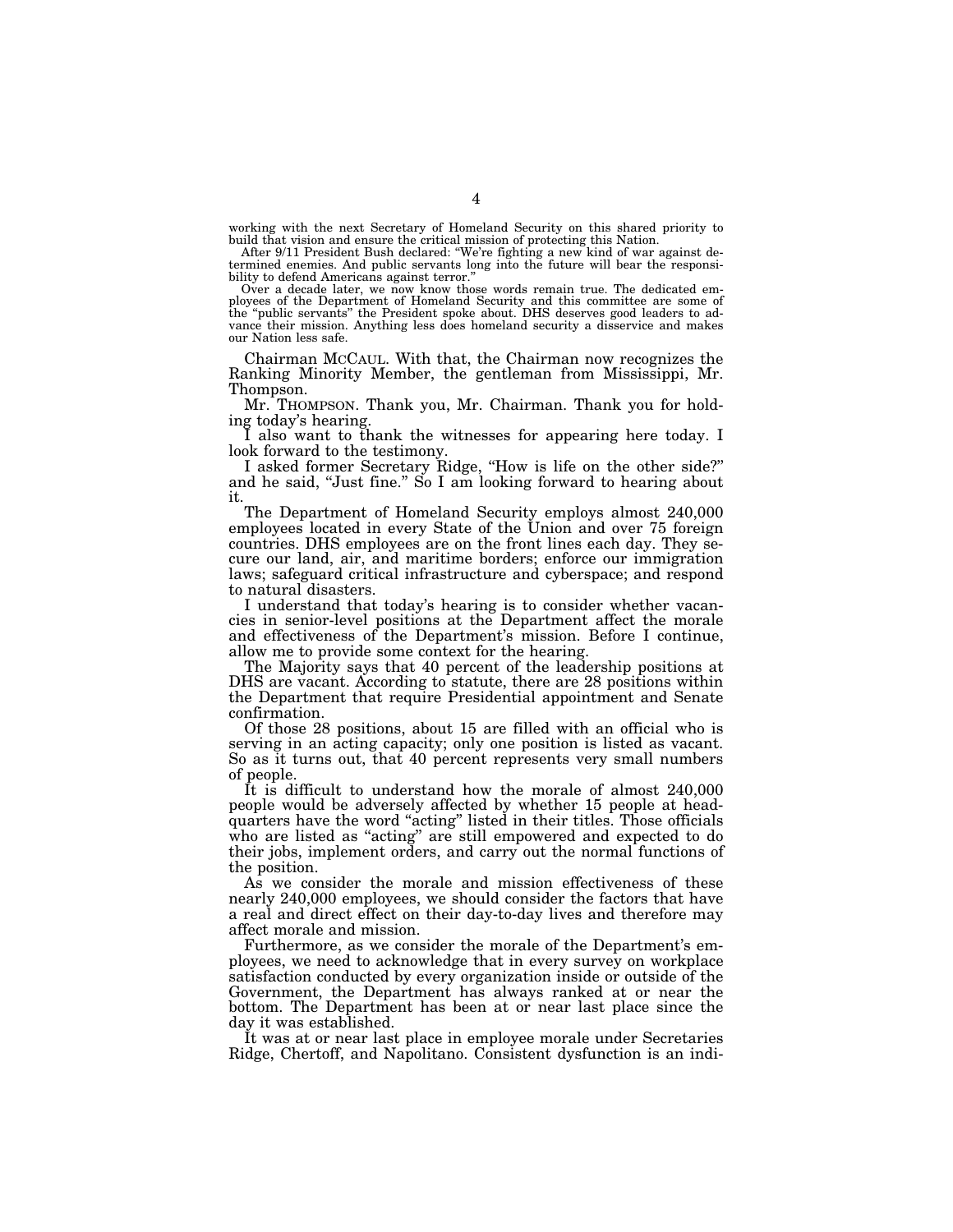cation of a structural issue, not an indication of a momentary problem.

Fortunately, this committee has a long history of oversight and management and administration of the Department. Our oversight has shown that DHS suffers from a disjointed organizational structure and that employee morale is adversely affected by the uncertainty that comes from that disjointed structure.

The Department's organizational structure leaves the officials at headquarters with little authority and leaves the employees in the field with little hope. Headquarters officials may issue management directives, but they do not have a mechanism to enforce those directives. Meanwhile, the employees have few places to turn.

Mr. Chairman, if we want to positively affect the morale and mission effectiveness of the employees at the Department, we should pay less attention to the acting status of particular officials and more attention to the power of the officials to act. The organizational structure of this Department, which only can change, prevents headquarter officials from requiring uniformity, transparency, and accountability in procurement, personnel practices, and disciplinary processes used in the components.

If we want to assure that morale and mission effectiveness improve, we should use our legislative authority to act by assuring uniformity in the rules, standards, and practices used by the Department. These rules, standards, and practices directly affect the everyday lives of nearly 240,000 people.

To that end, I would suggest that the Chairman press his leadership to assure floor action on the Homeland Security Authorization Act that this committee ordered reported in October. This measure has yet to be considered by the House.

It contains a Democratic-sponsored provision that would strengthen the authority of those officials in headquarters to require uniformity, transparency, and accountability in employment practices. This would be the kind of change that would help the morale of these employees.

I have a great respect for the employees of the Department. Day after day they go to work, fulfill their mission, and protect this Nation. They knowingly walk into a workplace where few people are happy.

Yet, the Office of Personnel Management found that over 87 percent of these employees believe that the work they do is important. These employees should be able to look to Congress for solutions and support.

Finally, Mr. Chairman, I wrote you requesting that we have a representative from the Department to discuss their efforts to improve workplace morale. Your response indicated that a witness from DHS would not be necessary because there is little connection to DHS as a source of the leadership vacancy problem.

I agree that the source of the vacancy problem at DHS is not within the Department. All indications are that the source of the vacancy problem at DHS and other Federal departments is the Republican Minority in the Senate who have used their Constitutional duty to advice and consent as an excuse to obstruct and deny. Clearly, with the removal of the filibuster weapon for certain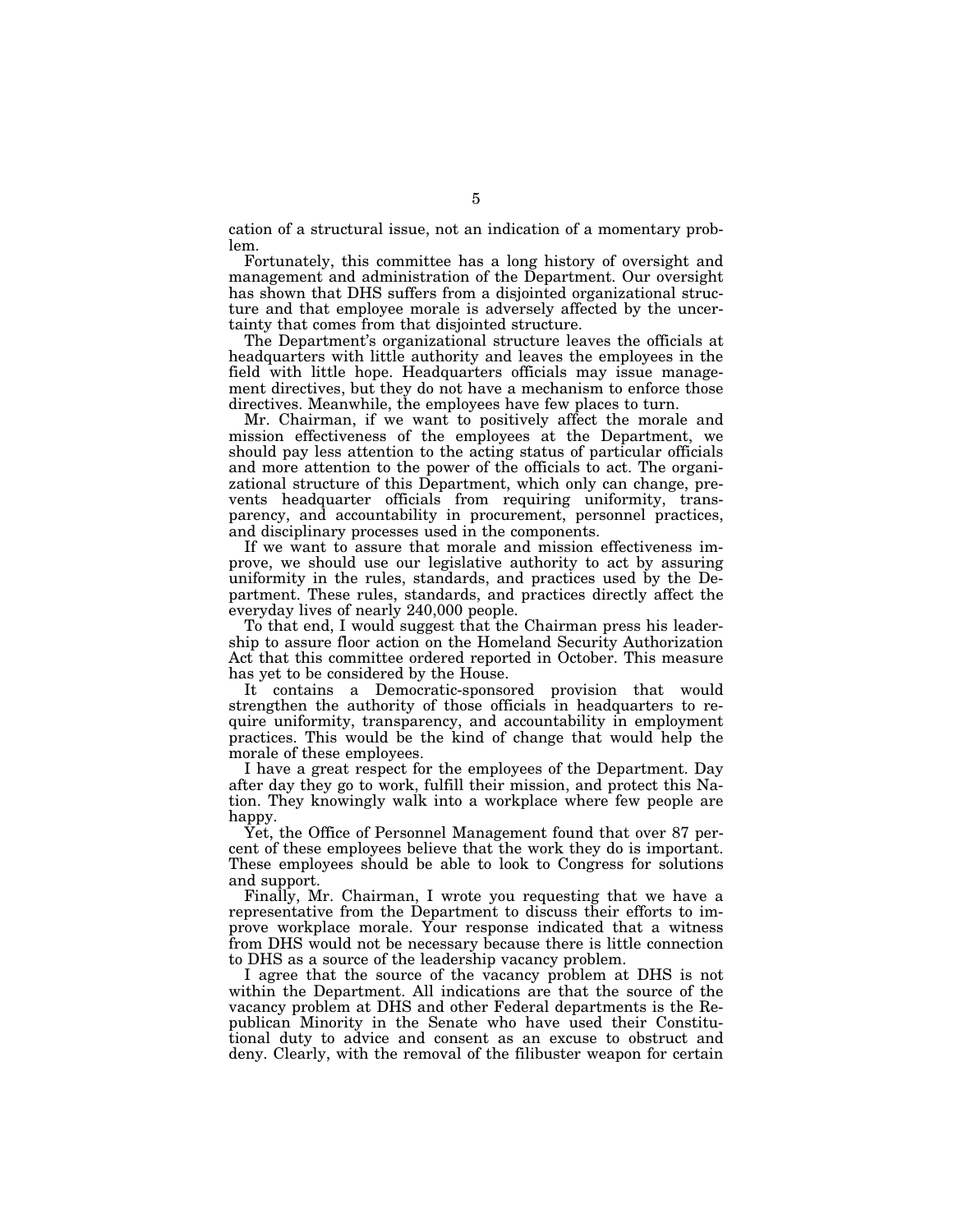appointments, we are finally seeing movement on the President's nomination.

I hope you join me in looking forward to the approval of Mr. Johnson to lead the Department of Homeland Security. You have already indicated in your opening statement that Mr. Johnson has assured you that.

When Mr. Johnson becomes Secretary Johnson, I hope this committee will work with him to resolve the employee morale and vacancy issue at the Department. In the mean time, this House should use its power to give the Department the necessary resources and legislative authority to achieve the goal of improving employee morale at DHS.

With that, Mr. Chairman, I yield back.

[The statement of Ranking Member Thompson follows:]

#### STATEMENT OF RANKING MEMBER BENNIE G. THOMPSON

### DECEMBER 12, 2013

The Department of Homeland Security employs almost 240,000 employees. Lo-cated in every State of the union and over 75 foreign countries, DHS employees are on the front lines each day. They secure our land, air, and maritime borders; enforce our immigration laws; safeguard critical infrastructure and cyberspace; and respond to natural disasters.

I understand that today's hearing is to consider whether vacancies in senior-level positions at the Department affect the morale and effectiveness of the Department's mission. Before I continue, allow me to provide some context for the hearing. The majority says that 40 percent of the leadership positions at DHS are vacant.

According to statute, there are 28 positions within the Department that require Presidential appointment and Senate confirmation. Of those 28 positions about 15 are filled with an official who is serving in an acting capacity. Only one position is listed as vacant. So, as it turns out, that 40 percent represents a very small number of people.

It is difficult to understand how the morale of almost 240,000 people would be adversely affected by whether 15 people at headquarters have the word ''acting'' listed in their titles. Those officials who are listed as acting are still empowered and expected to do their jobs, implement orders, and carry out the normal functions of the position. As we consider the morale and mission effectiveness of these nearly 240,000 employees, we should consider the factors that have a real and direct effect on their day-to-day lives and, therefore, may affect morale and mission.

Further, as we consider the morale of the Department's employees, we need to acknowledge that in every survey on workplace satisfaction, conducted by every organization, inside or outside of the Government, the Department has always ranked at or near the bottom.

The Department has been at or near last place since the day it was established. It was at or near last place in employee morale under Secretaries Ridge, Chertoff, and Napolitano. Consistent dysfunction is an indication of a structural issue—not an indication of a momentary problem.

Fortunately, this committee has a long history of oversight of the management and administration of the Department. Our oversight has shown that the DHS suffers from a disjointed organizational structure and that employee morale is adversely affected by the uncertainty that comes from that disjointed structure. The Department's organizational structure leaves the officials at headquarters with little authority and leaves the employees in the field with little hope. Headquarters officials may issue management directives, but they do not have a mechanism to enforce those directives; meanwhile, the employees have few places to turn.

Mr. Chairman, if we want to positively affect the morale and mission effectiveness of the employees at the Department, we should pay less attention to the acting status of particular officials and more attention to the power of officials to act. The organizational structure of this Department—which only we can change—prevents headquarters officials from requiring uniformity, transparency, and accountability in procurement, personnel practices, and disciplinary processes used in the components.

If we want to assure that moral and mission effectiveness improve, we should use our legislative authority to act by assuring uniformity in the rules, standards, and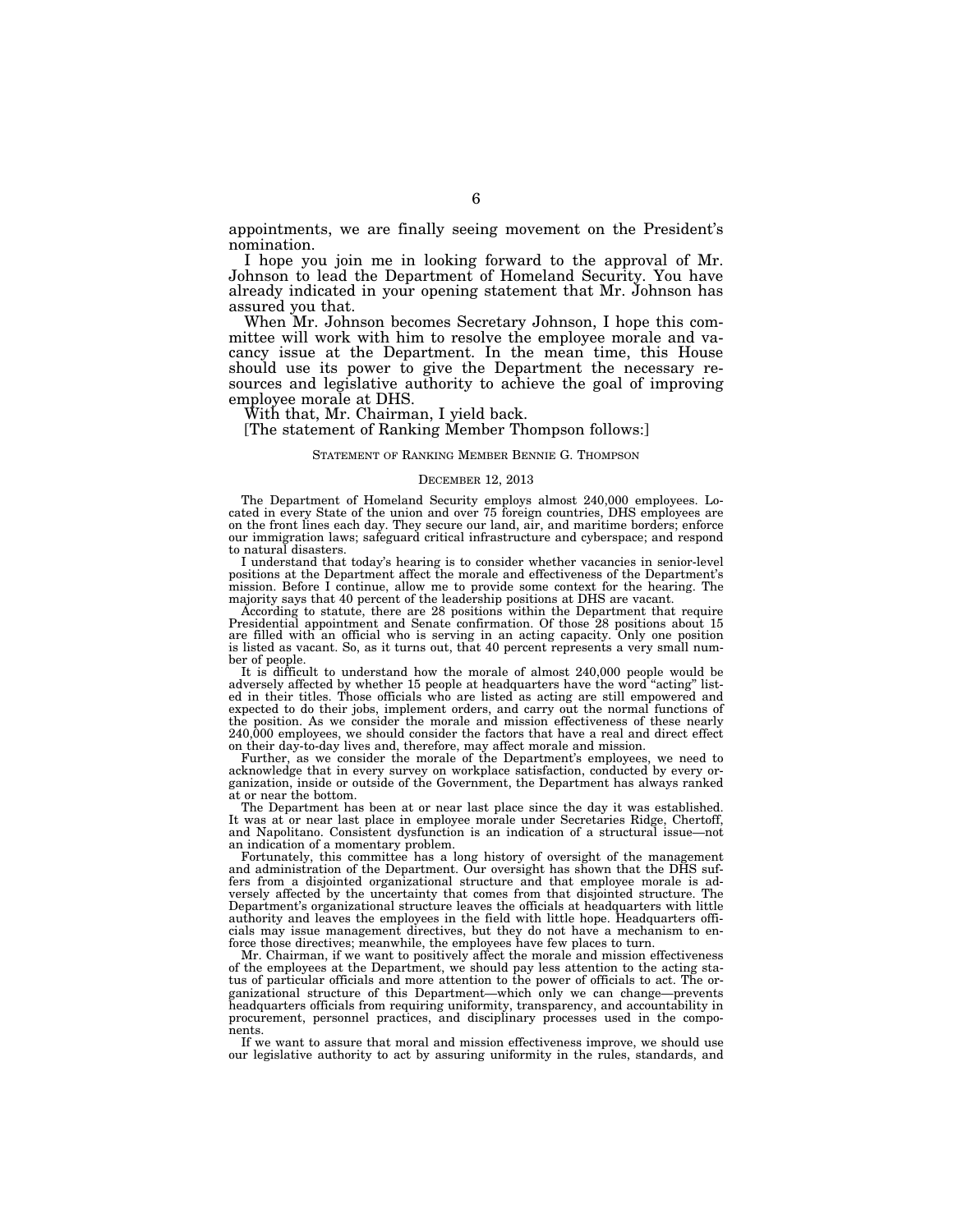practices used by the Department. These rules, standards, and practices directly affect the everyday lives of nearly 240,000 people. To that end, I would suggest that the Chairman press his leadership to assure Floor action on the Homeland Security Authorization Act that this committee ordered reported in October. This measure has yet to be considered by the House. It contains a Democratic-sponsored provision that would strengthen the authority of those officials in headquarters to require uniformity, transparency, and accountability in employment practices.

This would be the kind of change that would help the morale of these employees. I have a great respect for the employees of the Department. Day after day, they go to work, fulfill their mission, and protect this Nation. They knowingly walk into a workplace where few people are happy. Yet, the Office of Personnel Management found that over 87% of these employees believe that the work they do is important.

These employees should be able to look to Congress for solutions and support. Finally, Mr. Chairman, I wrote to you requesting that we have a representative from the Department to discuss their efforts to improve workplace morale. Your response indicated that a witness from DHS would not be necessary because ''there is little connection to DHS as the source of the leadership vacancy problem.''

I agree that the source of the vacancy problem at DHS is not within the Department. All indications are that the source of the vacancy problem at DHS and other Federal departments is the Republican Minority in the Senate who have used the Constitutional duty to advice and consent as an excuse to obstruct and deny.

Clearly, with the removal of the filibuster weapon for certain appointments, we are finally seeing movement on the President's nominations. I hope you join me in looking forward to the approval of Mr. Johnson to head the Department of Homeland Security. When Mr. Johnson becomes Secretary Johnson, I hope this committee will work with him to resolve the employee morale and vacancy issue at the Department. In the mean time, this House should use its power to give the Department the necessary resources and legislative authority to achieve the goal of improving employee morale at DHS.

Chairman MCCAUL. I thank the Ranking Member.

Other Members are reminded they may submit opening statements for the record.

With respect to the nominee, I had a very—as you have—a very good phone conversation with him. I look forward to meeting him in person. We discussed this very issue of vacancies and I know he is personally committed to accomplishing that goal.

We are extremely pleased—very pleased to have a man who is very well-respected on both sides of the aisle. The Honorable Tom Ridge became the first assistant to the President for homeland security following the tragic events of September 11, 2001. On January 24, 2003 he became the first Secretary of the Department of Homeland Security.

Prior to serving as Secretary, Secretary Ridge served two terms as Governor of the State of Pennsylvania and five terms in the House of Representatives, representing the 21st district, and was an infantry staff sergeant in the Army during the Vietnam War.

We thank you so much for your service on all of those levels.

He is currently the president and CEO of Ridge Global.

I want to thank you for agreeing to appear here today, Secretary Ridge. Your full written statement will be included in the record, and you are now recognized for your opening statement.

### **STATEMENT OF HON. TOM RIDGE, FORMER SECRETARY, U.S. DEPARTMENT OF HOMELAND SECURITY**

Mr. RIDGE. Thank you, Chairman McCaul, Ranking Member Thompson, and Members of the committee. I just want to express my personal appreciation for the opportunity to appear before you today as someone who was witness to the birth of this agency.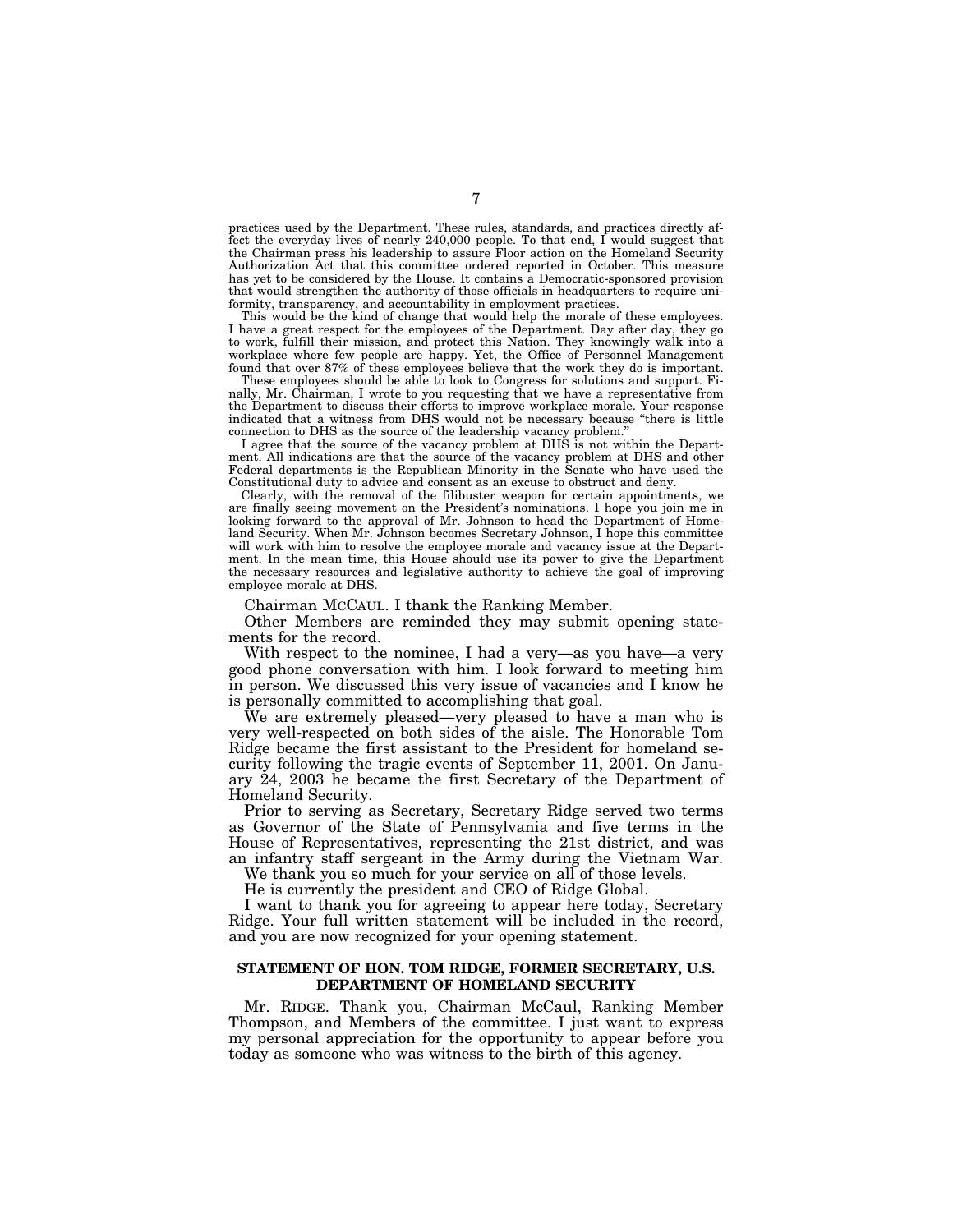I am grateful for the opportunity to continue to work with you and your colleagues in this chamber and the other side of the with the Senate to help us mature this organization and develop it into the robust, focused, committed organization that we all understand that it needs to be. So thank you for the opportunity to appear before you.

As the first Secretary, seeing DHS and its people succeed is certainly of great personal interest to me. But of greater importance is seeing DHS succeed on behalf of our Nation and its citizens.

I appreciate the opportunity to appear before you today to share my thoughts about what I believe to be a serious threat to the effectiveness of the Department of Homeland Security. In my judgment, that threat is the unacceptable—unacceptable number of senior-level vacancies that have existed in the Department's leadership structure for an extended period of time.

I was asked on September 11 of this year to testify before the Senate and to comment on challenges that remain for the Department 10 years after its founding. Frankly, at that time the issue of senior-level vacancies was one of the major concerns that I and others expressed that day to your colleagues in the other body. Three months later, the concerns remain the same.

Today our Nation finds itself in a threat environment that, frankly, I think is even more complex than it was on September 11, 2001. Tensions continue to be exacerbated in the Middle East. Al-Qaeda is resurging around the world. Other terrorist groups have expanded their organizations.

We are faced with both physical and ever-expanding cybersecurity threats. Congress is poised to resume that very important and critical debate over border security as it considers immigration reform.

In this tempest, DHS has, in recent months, had no permanent Secretary and no confirmed deputy secretary. We have seen extended vacancies for general counsel, commissioner of Customs and Border Protection, director of Immigration and Customs Enforcement, and under secretary for Intelligence and Analysis, just to name a few. A simple review of the leadership link to the DHS website shows, in my judgment, a disconcerting number of senior and critical posts designated as either acting or vacant.

While several key nominations were recently made, to include Mr. Jeh Johnson to become Secretary, some of these positions have had no nominees for months. This summer, as many as 15 senior DHS leadership positions were vacant—by the way, simultaneously. If I understand correctly, there has been no confirmed inspector general for nearly 2 years.

The Department should never be—never be—in such a position as it begs the question: ''Just who is minding the store?''

The administration and Congress do not need a commission or super committee to solve this problem. The solutions are rather straightforward, but they do require leadership.

At the direction of the President—that is, at the direction of the Office of Presidential Personnel must better anticipate vacancies and make filling critical homeland security and National security positions a priority. Quality candidates must be vetted in a thorough but timely manner.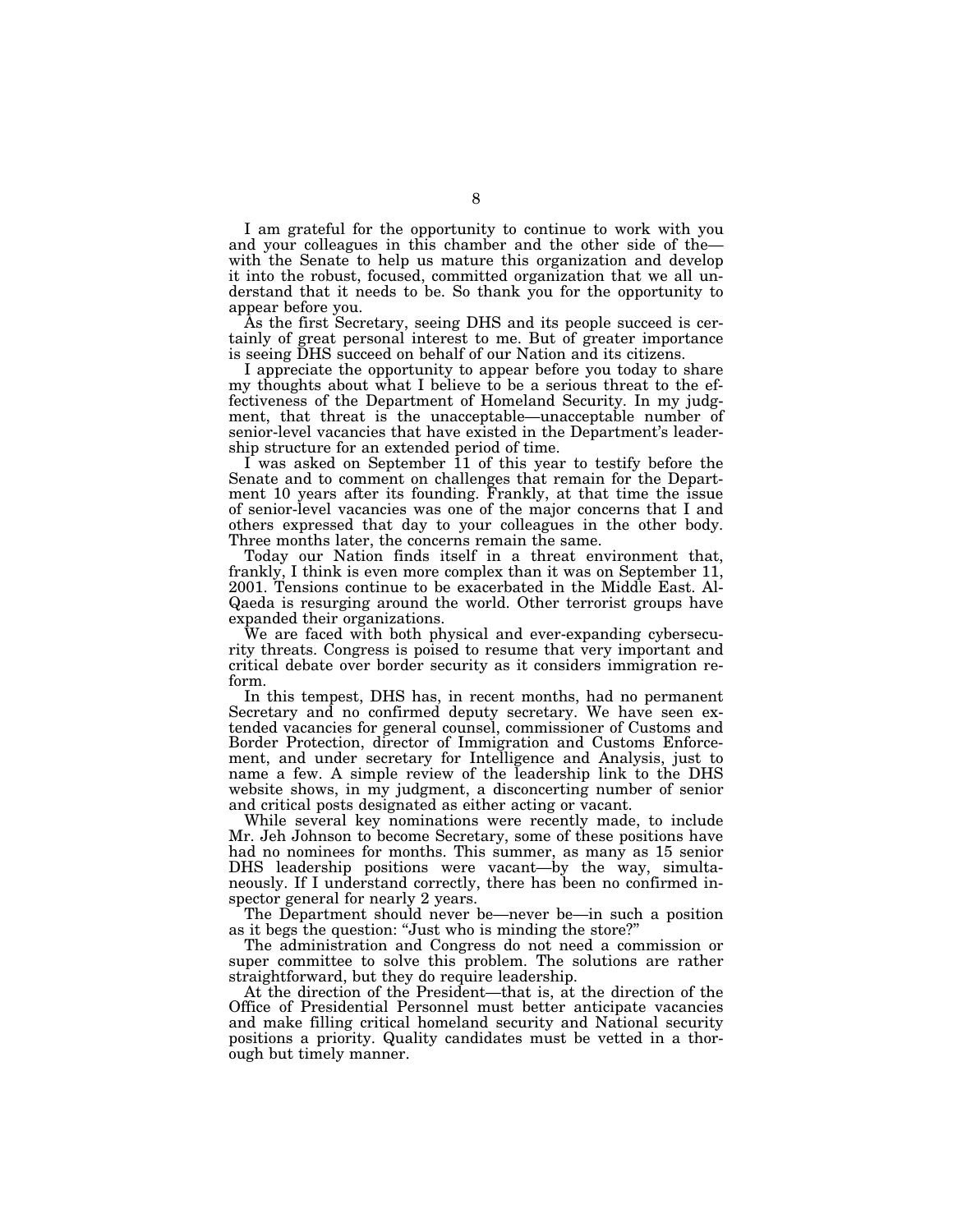The failure to do so sends, in my judgment, a very troubling signal about the administration's level of commitment to the mission of the Department. I am afraid that recent history does not speak well of the current administration and its commitment to the Department, its employees, and over 300 million citizens they serve.

Once the nominations are made by the President, the United States Senate should likewise act in a timely manner to consider nominees and to schedule a vote in the exercise of its Constitutional advice and consent responsibilities.

Senators have every right to ask tough questions with regard to these nominees, but my judgment is, ask the tough questions, let each Senator follow his or her conscience, and vote. The confirmation process for homeland and National security positions should not be utilized for political gamesmanship.

In standing up DHS in 2003 we were working to create a unique and unified Department culture out of over 20 agencies.

Ranking Member Thompson, I remember we started with 180,000 employees. You talk about 240,000. Well, it was a daunting challenge then, and I suspect with the addition of 60,000 more people it is even more daunting.

This has remained a challenge, as both of you pointed out, in the Department's first decade. While Acting Secretary Rand Beers and his head must be spinning because I think he has been acting in three or four different positions, and I know him well and he brings a tremendous amount of energy to every one of them, but I don't know how you go from acting to acting to acting—and other acting executives have worked diligently in recent months, you simply cannot build nor can you sustain a mission-focused culture with a high number of vacancies and leaders in non-permanent status.

At the end of the day, no organization can function effectively without trusted, respected, and consistent leadership. Without it, an organization, as my friend Senator Carper has said, is rudderless.

The employees of DHS are on the front lines protecting our homeland every day. They are accountable. They deserve to have those at the top of their chain of command in place and providing accountable leadership, as well.

In the early days of the Department, I was fortunate to—senior leadership team—a great senior leadership team that was missionfocused. By no means were we perfect, but we had a sense of mission; we had a sense of urgency. Today, that sense of urgency seems to be missing, and it—I believe it undermines mission and certainly morale.

Mr. Chairman, if you would indulge me just 1 more minute, I would like to address briefly one more issue impacting DHS morale. That is that Congress has not reorganized itself for homeland security oversight.

When I testified before the 9/11 Commission as Secretary in 2004, the commissioners were concerned that our DHS leadership team reported to approximately 88 combined Senate and House Homeland Security oversight committees. I think the number is now up in excess of 100.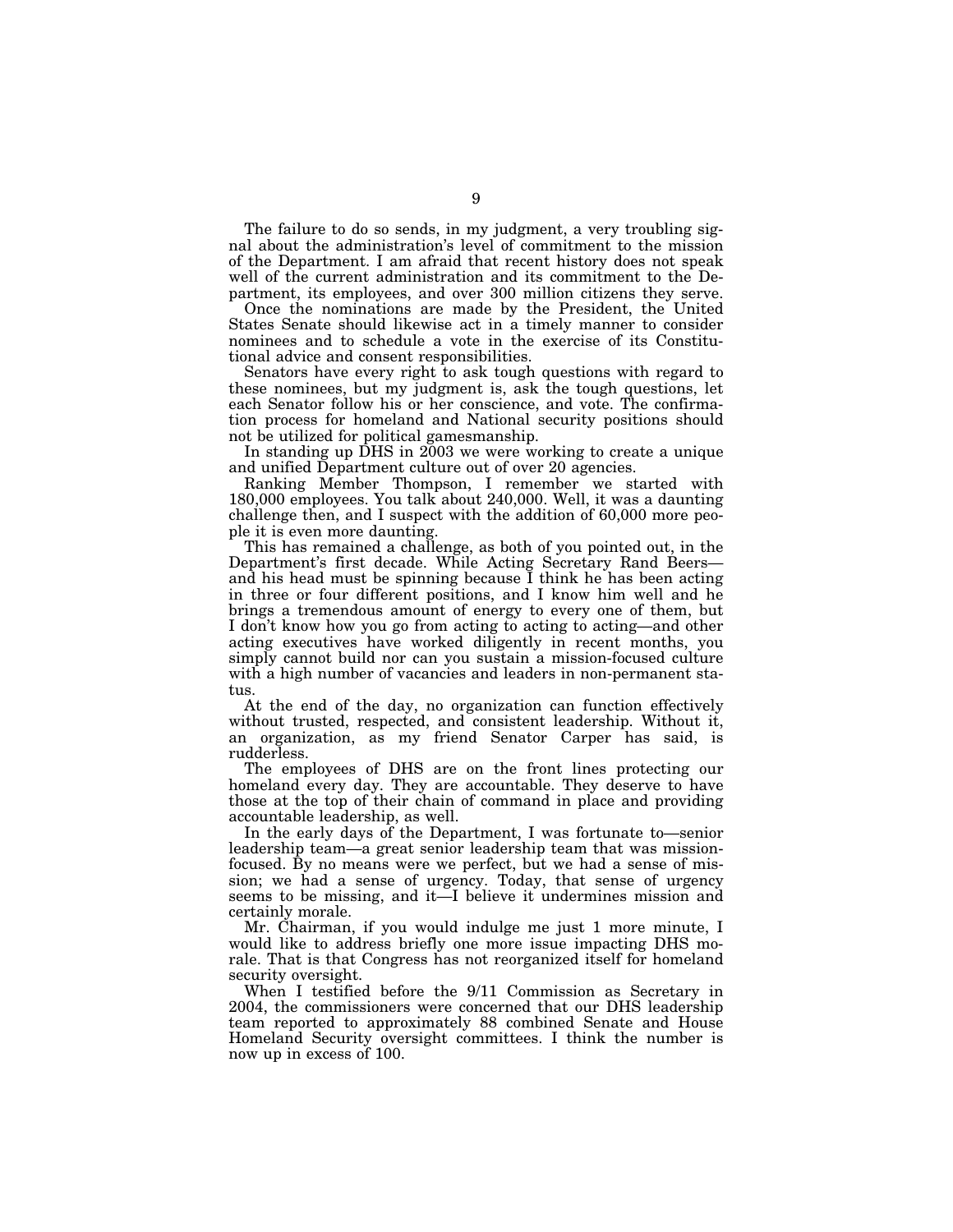Today, as we approach the 10th anniversary of the 9/11 Commission's report, I think the number is up to 108. The Department of Defense, with a far larger budget and more personnel, reports to less than 40.

The endless barrage of Hill inquiries and preparation for testimony drains from the Department leadership, whether they are permanent or acting, one of its most important resources: Time. It is certainly a morale issue for those whose primary mission is not to bounce from committee hearing to committee hearing, but to lead their agencies, their bureaus, and their programs.

The current number of Congressional committees with Homeland Security jurisdiction is not oversight, it is overkill.

While DHS has a leading role, homeland security is a National mission, and all the players must regularly and honestly evaluate their own rules and responsibility. I say with great respect to the institution within which I was very proud to serve for  $12$  years, the same standard applies to the Congress as well.

To take a hard look at what works and what doesn't work is not to challenge anyone's leadership. It is to demonstrate leadership, and leadership is something sorely needed at DHS and across the maturing Homeland Security enterprise.

Mr. Chairman, I thank you.

Ranking Member, I thank you.

I am happy to answer any questions you and your colleagues may have.

[The prepared statement of Hon. Ridge follows:]

#### PREPARED STATEMENT OF HONORABLE TOM RIDGE

### DECEMBER 12, 2013

Chairman McCaul, Ranking Member Thompson, and Members of the committee: I am Tom Ridge, current CEO of Ridge Global. I was privileged to serve as the first Secretary of the U.S. Department of Homeland Security from 2003–2005. I am pleased to see many friends from both sides of the aisle with whom I have worked closely over the years.

As the first Secretary, seeing DHS and its people succeed is certainly of great per-sonal interest to me. But of utmost importance, is seeing DHS succeed on behalf of our Nation and its citizens. I appreciate the opportunity to appear before you today to share my thoughts about what I believe to be a serious threat to the effectiveness of the Department of Homeland Security. That threat is the unacceptable number of senior-level vacancies that have existed in the Department's leadership structure for an extended period of time.

I was asked on September 11 of this year to testify before the Senate Homeland Security and Governmental Affairs Committee and to comment on challenges that remain for the Department of Homeland Security 10 years after its founding. The issue of senior-level vacancies was one of the major concerns that I and others expressed that day to your colleagues in the other body. Three months later, the concerns remain.

Today our Nation finds itself in a threat environment that has never been more complex. Tensions are high in the Middle East. Al-Qaeda is resurging around the world. Other terrorist groups have expanded their organizations. We are faced with both physical and ever-expanding cybersecurity threats. Congress is poised to resume the critical debate over border security as it considers immigration reform.

In this tempest, DHS has, in recent months, had no permanent Secretary and no confirmed deputy secretary. We have seen extended vacancies for general counsel, commissioner of Customs and Border Protection (CBP), director of Immigration and Customs Enforcement (ICE), and under secretary for Intelligence and Analysis, to name a few. A simple review of the leadership link to the DHS website shows a disconcerting number of senior and critical posts designated as ''acting'' or ''vacant.''

While several key nominations were recently made, to include that of Mr. Jeh Johnson to become Secretary, some of these positions had no nominees for months.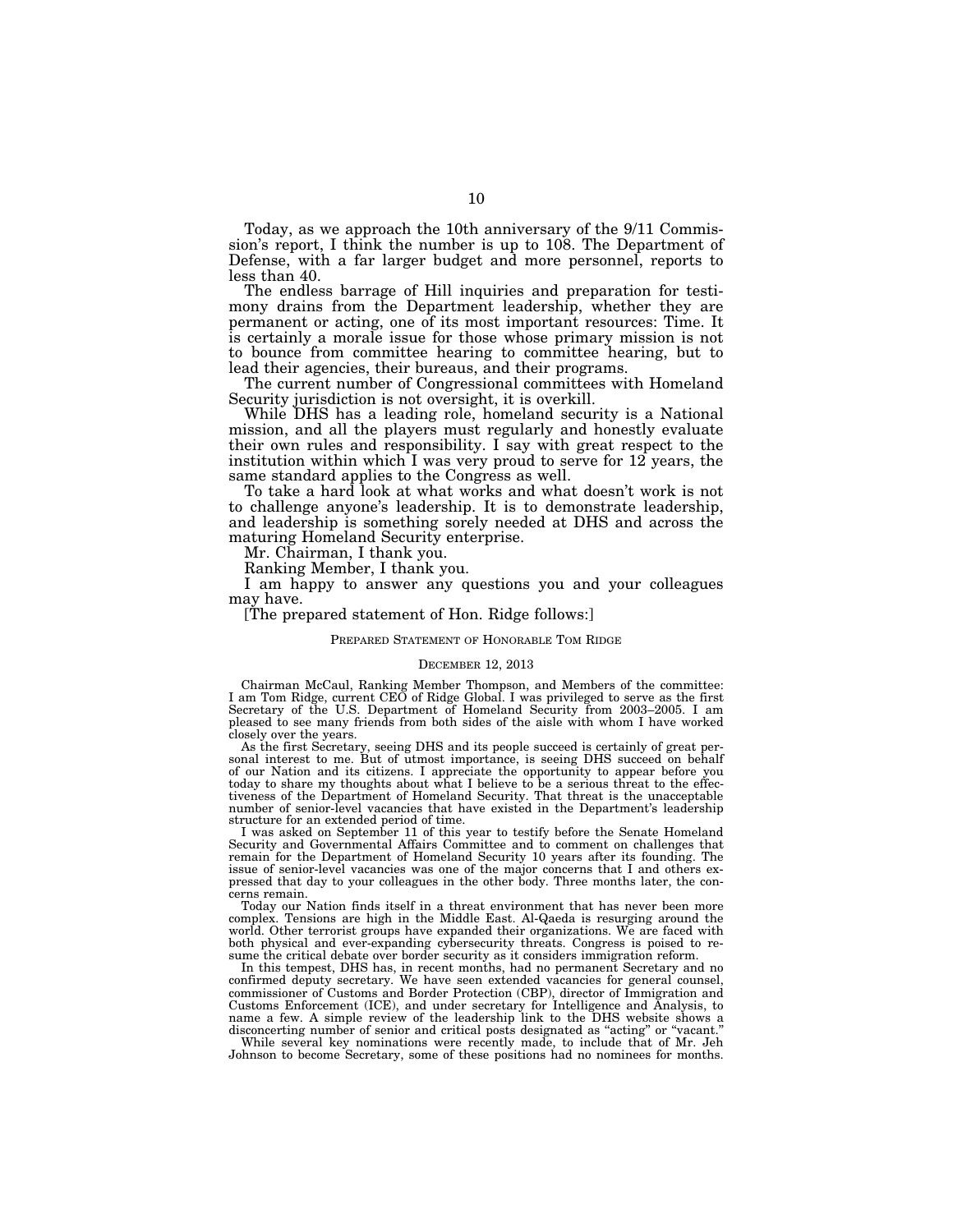This summer, as many as 15 senior DHS leadership positions were vacant simultaneously. If I understand correctly, there has been no confirmed inspector general for more than 2 years. The Department should never be in such a position as it begs the question, ''Just who is minding the store?''

The administration and Congress do not need a commission or super committee to solve this problem. The solutions are rather straight-forward, but do require leadership:

1. At the direction of the President, the Office of Presidential Personnel must better anticipate vacancies and make filling critical Homeland Security and National security positions a priority. Quality candidates must be vetted in a thorough, but timely manner. The failure to do so sends a troubling signal about the administration's level of commitment to the mission. I am afraid that recent history does not speak well of the current administration and its commitment to the Department, its employees, and the citizens they serve.

2. Once nominations are made by the President, the United States Senate should, likewise, act in a timely manner to consider nominees and to schedule a vote in the exercise of its Constitutional advice and consent responsibilities. Senators have every right to ask tough questions in regard to nominees. But ask the tough questions, let each Senator follow her or his conscience, and vote. The confirmation process for Homeland and National Security positions should not be utilized for political gamesmanship.

In standing up DHS in 2003, we were working to create a unique and unified Department culture out of 22 agencies and more than 180,000 employees—a daunting challenge. This has remained a challenge in the Department's first decade. While Acting Secretary Beers and other acting executives have worked diligently in recent months, you simply cannot build nor can you sustain a mission-focused culture with a high number of vacancies and leaders in non-permanent status.

At the end of the day, no organization can function effectively without trusted, respected, and consistent leadership. Without it, an organization, as my friend Senator Carper has said, is ''rudderless.'' The employees of DHS—such as Border Patrol and ICE agents, CBP officers and TSA personnel—are on the front lines protecting our homeland every day. They are accountable. They deserve to have those at the top of their chain of command in place and providing accountable leadership.

In the early days of the Department, I was fortunate to have a senior leadership team that was mission-focused. We were not perfect, but we had a sense of mission. We had a sense of urgency. Today, that sense of urgency seems to be missing and it undermines mission and morale.

Mr. Chairman, with my remaining time, I would like to briefly address one more issue impacting DHS morale. That is the Congress has not reorganized itself for Homeland Security oversight. When I testified before the 9/11 Commission as Secretary in 2004, the Commissioners were concerned that our DHS leadership team reported to approximately 88 combined Senate and House Homeland Security oversight committees. The Commission expressed this concern in their final report, including recommendations to adjust Congressional committee oversight.

Today, as we approach the 10th anniversary of the 9/11 Commission report, DHS reports to more than 100 Congressional committees. The Department of Defense, with a far larger budget and more personnel, reports to less than 40 committees.

The endless barrage of Hill inquiries and preparation for testimony drains from the Department's leadership (permanent or acting) one of its most important resources: Time. It is certainly a morale issue for those whose primary mission is, not to bounce from committee hearing to committee hearing, but, to lead their agencies, bureaus, and programs.

Let me be clear. Oversight is the duty of Congress. It is your responsibility and it is absolutely necessary. But the current number of Congressional committees with homeland security jurisdiction is not oversight, it is overkill.

While DHS has a leading role, homeland security is a National mission. All of the players—Federal, State, and local agency stakeholders and private-sector partners must regularly and honestly evaluate their own roles and responsibilities. This must apply to the Congress as well. To take a hard look at what works and what does not work is not to challenge anyone's leadership. It is to demonstrate leadership. Leadership is something sorely needed at DHS and across the maturing Homeland Security enterprise.

Thank you, Mr. Chairman. I am happy to answer any questions you and your colleagues may have.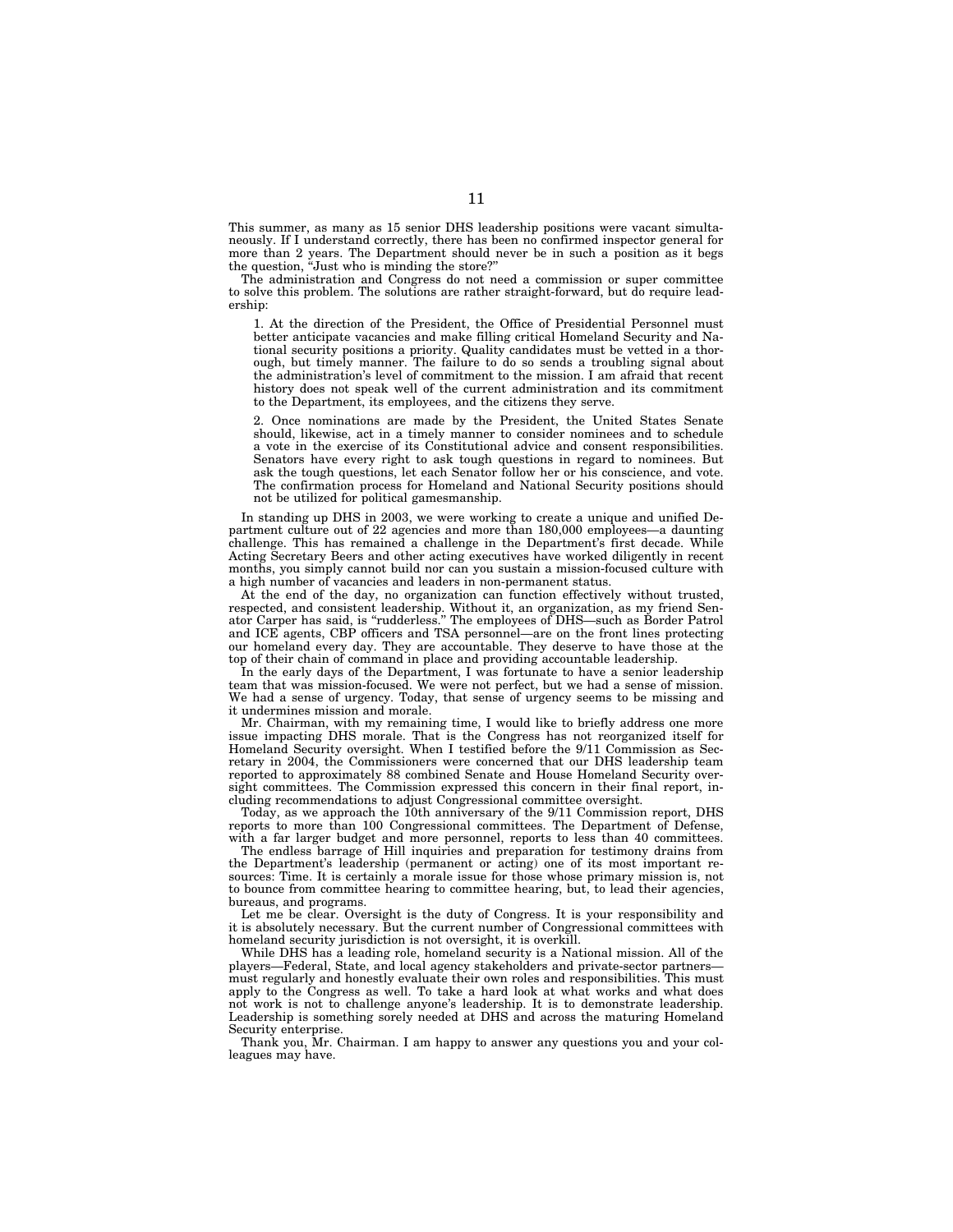Chairman MCCAUL. I thank the Secretary for your excellent testimony.

I recognize myself for questions.

Let me associate myself with your remarks with respect to jurisdiction. I have talked to yourself and many of those who were involved when this committee was first formed and it was a bit of a—sort of a compromise between Chairmen. It has never truly been rectified today and I believe that we need to do so.

I know the Ranking Member agrees with me on this. We are planning to have a hearing on jurisdiction in the beginning of next year.

I hope you can join us again to talk about that very important issue and talk to our both respective leadership about how important that issue is, because it does waste time. The Secretary needs to be involved with protecting the American people, not constantly testifying before all these different committees—as you said, over 100 now committees of jurisdiction when you add up the subcommittees.

I am committed to fixing this problem. I think some are surprised that, you know, this many years after 9/11 that it has not been fixed. I think if we can make the National security argument, I think we will ultimately prevail to finally fix this problem once and for all.

After all, House Armed Services has jurisdiction over the Department of Defense. Judiciary has, you know, jurisdiction over the Justice Department. This committee has to share jurisdiction over Homeland Security with over 100 different other committees.

Absolutely, it is bad policy and it is not good for the American people.

With that, I do want to walk back, you know, it is about leadership, and you talked about a sense of urgency back after 9/11 and, you know, I can't imagine a CEO of a corporation having 40 percent of his top positions vacant and being able to implement the mission and execute the mission. I think that is the issue with the Department of Homeland Security today.

I remember when this—right after 9/11—and I got elected to Congress, I got appointed to this committee when it became a permanent committee—it was a select—and it was a bit of a compromise at that time, but, you know, we had a strong leader at the top at DHS, and I have to say, someone who commanded respect, authority, someone who has served in the Army, somebody who has served as a colleague in the House, somebody who had the President's confidence and the American people's confidence. I think restoring that stature to this Department is so important.

What I am concerned about, I have no desire to dismantle this Department. My desire is to fix it the best that I can, because I do believe in its mission. It would be far more dysfunctional to dismantle it.

But there, to this day, are many problems. I served in the Justice Department, and there is a pride of, sort-of, fellowship, brotherhood that you were a Federal prosecutor, you know? The military has that sense of pride. FBI has that sense of pride.

When you look at the Department of Homeland Security, sometimes you see that lack of morale but that morale comes from the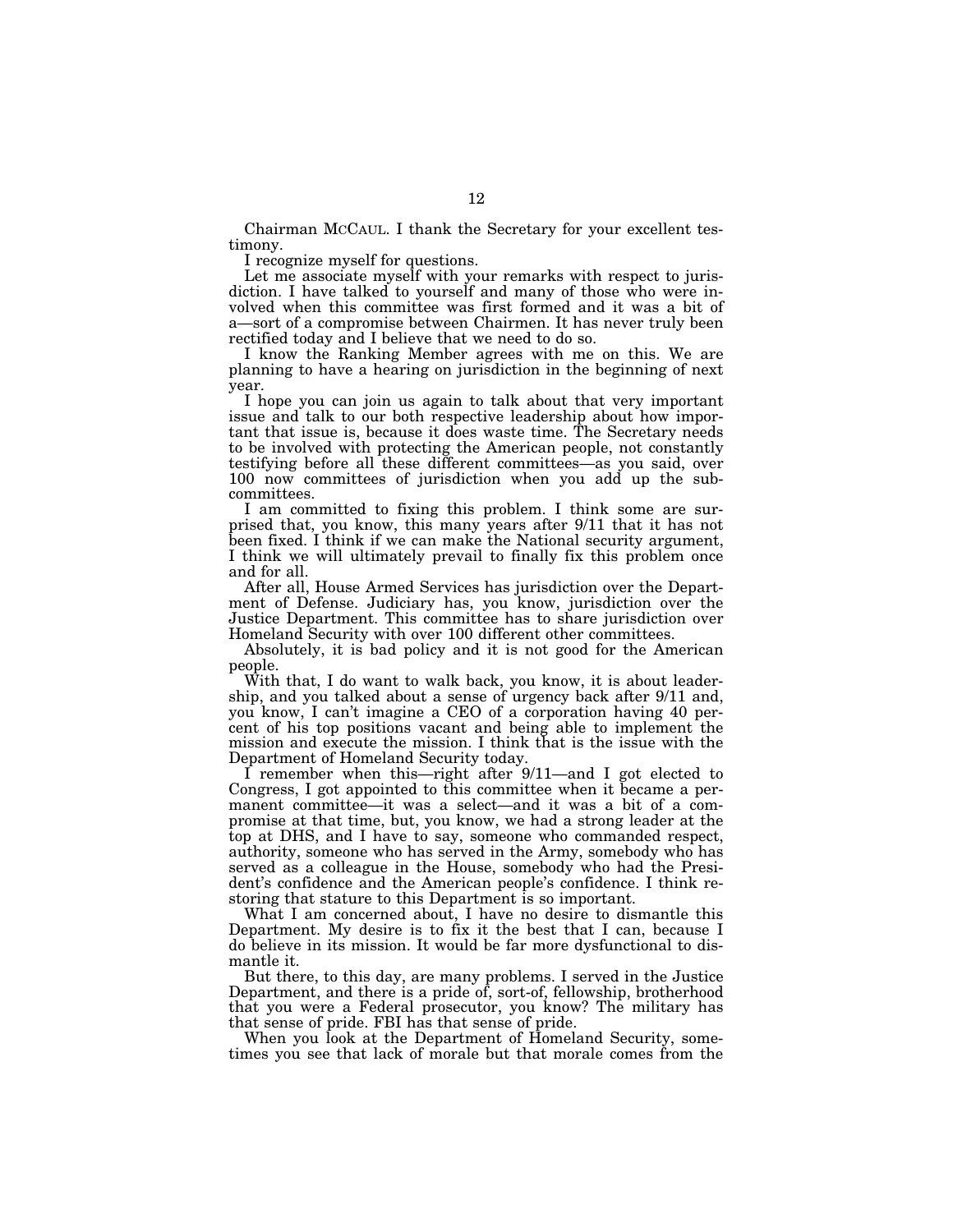top. That is why I think we need top leadership that has respect from the employees, you know, that serve the American people.

We have a No. 2 deputy nominee who is under investigation by an acting inspector general who is also under investigation; it hardly instills confidence not only with me, with this committee, but I think with the American people. It is all about leadership at the top and making this a priority.

So I will stop, you know, with my speech, but I feel very strongly about this. It can be fixed if we got the right people at the top to lead, because I remember when you were appointed and how—the commanding respect that you had. That permeates all the way down to the Border Patrol agent sitting there on the border at night time; you know, to the ICE agent that is every day trying to, you know, deal with, you know, bad guys; and to Secret Service and the Coast Guard and all the relevant agencies.

It does matter who is at the top and it does matter who is at the top leadership because that restores respect to the agency, which I am very concerned there is not that respect anymore that I saw within the Department when it was first created as a bold experiment under your leadership. With that, just let me just—I want to get your thoughts on what you think needs to be done to fix this department.

Mr. RIDGE. Well, first of all, I want to thank you for your kind words about my leadership team. I really think that you and Ranking Member Thompson have identified one of the real challenges. It is a team effort.

I had a wonderful conversation face-to-face with the President's designated—the nominee, Attorney Jeh Johnson. I told him that I think there are probably only three people in the entire universe that know how difficult his task will truly be, and that is the three previous Secretaries of Homeland Security. I pledged my personal effort to support him whatever way I can.

But the first thing we discussed, Mr. Chairman, was the priority of filling the vacancies and making acting—filling the vacancies and then doing whatever he can to make the acting appointees permanent.

If you took a look at DHS and you thought about it as a—perhaps as a holding company, like a big corporation, and you have got different units of Government—you have got Customs and Border Protection; you have got ICE; you have got the Coast Guard every one requires a permanent leader. That permanency, I think, cannot be overestimated, because I just can't imagine someone in an acting capacity getting the kind of respect and commitment that someone who is there permanently would get from the rank-andfile.

It would be cautious in terms of initiatives, cautious in terms of their interaction. Quite frankly, if you are acting, you don't know how long you are going to be there and your troops don't know how long you are going to be there. So in addition to filling the vacancies, I think it is very important for the acting individuals to be designated as permanent.

I said to Mr. Johnson, I believe he has a close personal relationship with the President, ''That is leverage. Use it. Get the Office of Personnel and Management moving.''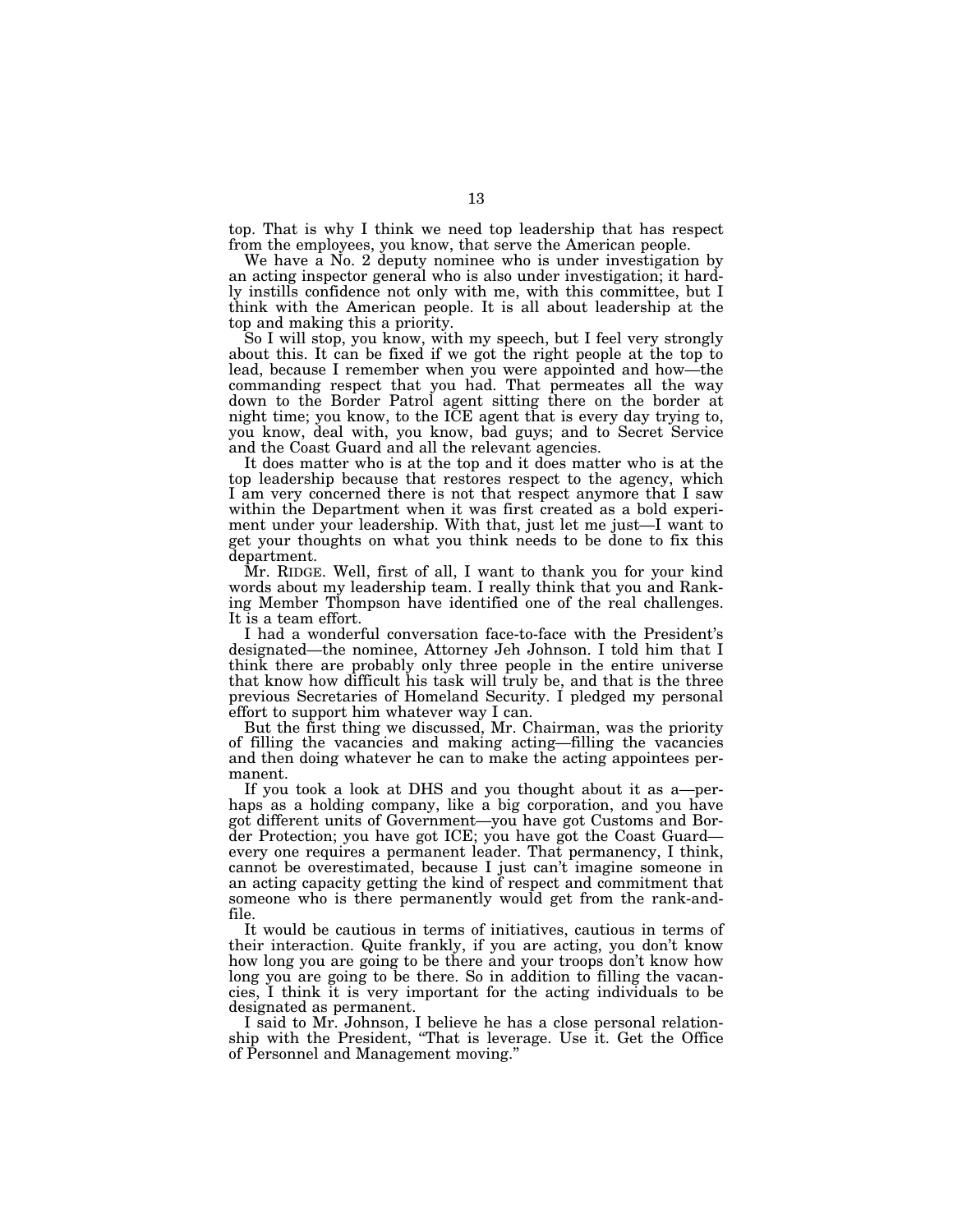I remember when we were dealing with the White House, obviously we were building that infrastructure, but we had a lot of cooperation and a lot of direction from the White House. Let's fill these vacancies, let's get these potential candidates before the Secretary and the team and build the team. We have got almost half the team missing, and it is tough to lead the troops when you look behind you, you don't have any leadership team that will follow your direction.

So I think Mr. Johnson, given the wealth of experience he has had at DOD—it is an interesting perspective that he has, but as good as he may prove to be—and I have every confidence he will prove to be a very effective leaders—he still needs a leadership team around him to convey the message, to inculcate the vision, and to build on the rather complex relationships that you have within the Department, not just with—at the Federal level, but down at the State and local level, the private sector, and everyplace else.

So we really need to fill these spots.

Chairman MCCAUL. I thank you for that response, and I look forward to working with the nominee. I do agree with you. I think his relationship with the President, because that gives you more authority and it makes it more of a priority mission if you have the President's ear, and you certainly did when you were Secretary.

Mr. RIDGE. That is correct.

Chairman MCCAUL. With that, I now recognize the Ranking Member.

Mr. THOMPSON. Thank you very much, Mr. Chairman.

Thank you, Secretary Ridge, for your testimony.

I think every Secretary we have had has suffered vacancies, acting positions. You were no different. I think a lot of the positions we have vacant now you actually had vacant at some point or another during your administration.

This notion of leadership at the top I think is important only because vacancies occur, but if you have the structure in place the policies and procedures speak for themselves, whether you are acting or whatever.

This whole notion of surveys and the morale for the Department—you were Secretary. Department was rated low. You had vacancies; you filled them. Yet, the Department was still rated at the bottom.

Now that you have had an opportunity in the afterlife, what would you have done, knowing what you know now, that could have improved employee morale at the Department?

Mr. RIDGE. Well, first of all, regardless of what the survey that you referred to may reflect, I never sensed anything other that a certain level of pride and commitment right after 9/11 among the men and women in Homeland Security. For the first time these men and women, whose positions by and large had been, I think, frankly, taken for granted by the general public, finally after that tragedy they had a sense of an appreciation for what they did, and I think they did it extremely well.

So whether or not the surveys said—that is—I guess that is open to discussion, but at the end of the day I would tell you, Congressman Thompson, while we did have vacancies—and they normally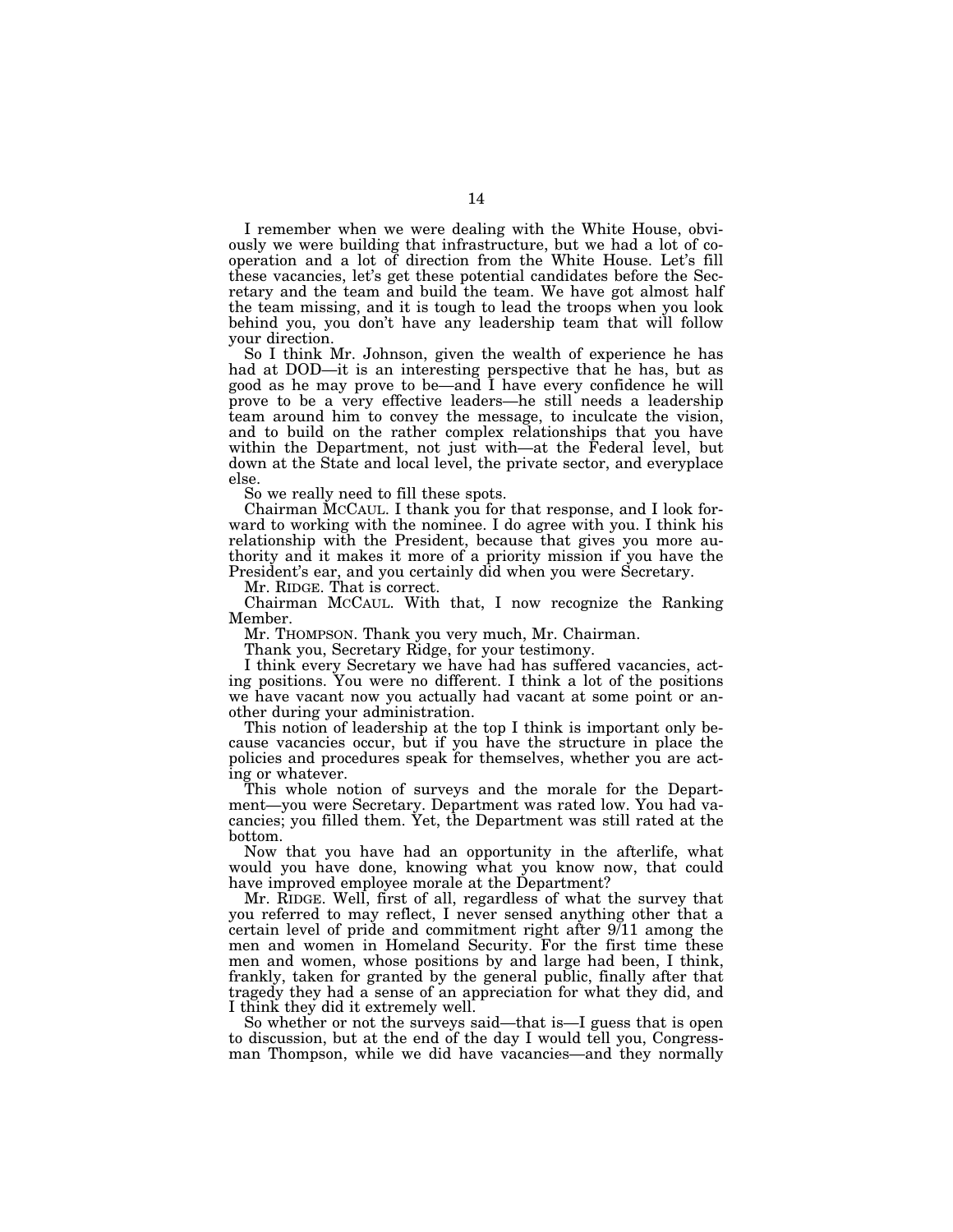occur in any agency—we never had this level of vacancies; we never had this number of acting members. Quite frankly, the hiatus between when we would—one senior leader would leave and a new one would be appointed was far shorter than what this Department and Secretary Napolitano experienced under her leadership.

I frankly think it is a reflection of—it reflects poorly on the men and women who serve. I probably respectfully disagree with you with regard to what is important for morale. There is a sense of mission that these men and women have in their DNA, so it is not the sense of mission that has eroded, but if they take a look around at their leadership structure and find vacancies that have lasted if not months, for years, and acting members if not months for years, it kind of reflects on—I think that impacts morale more severely than you think.

How unimportant are we that we could have so many vacancies and so many acting members for so long? There is a subtle signal there that I think is corrosive.

Mr. THOMPSON. Well, my point in my comments would say that same morale existed when you were Secretary, and prior to that. I understand that. The record reflects right now that prior to still that.

Mr. RIDGE. Yes.

Mr. THOMPSON. But now that you are outside reflecting back, what would you have done as Secretary to have improved the employee morale at the Department?

Mr. RIDGE. Well, there are certain things outside my jurisdiction that I could not have done, and one of the other things that I wish we could have done early on was to have, frankly, better and more refined and specific leadership oversight responsibility with the House and the Senate. You know, morale is like beauty, because it is tough to define, and you can have all the surveys that you want.

I am just speaking from my own personal experience not only as Secretary of Homeland Security, but as Governor, where we oversaw a rather large organization, and even as Congressman. You know, I think any organization that—where the rank-and-file are asked day in and day out to do very difficult tasks, and when they look up at the chain of command and they either see a vacancy there or somebody who is there in a less-than-permanent status, I do think it has a negative impact not so much on the morale, but on the energy and the focus of that group.

I just think that it is—in this day and age, in a world today that I think is more threatening than it was 10 years ago, for these vacancies to occur so long is just a reflection—it reflects poorly on what people think of the—their mission and the job—and I think they have done a great job in the past—and the job we have asked them to do. There can be no reason in this day and age, now that you have got—they have made some changes over in the Senate, by the way, to have any more vacancies. They need to be filled immediately.

Mr. THOMPSON. Well, and I agree with one of the things I said in my opening statement. Now that we have changed some of the rules for appointments we might get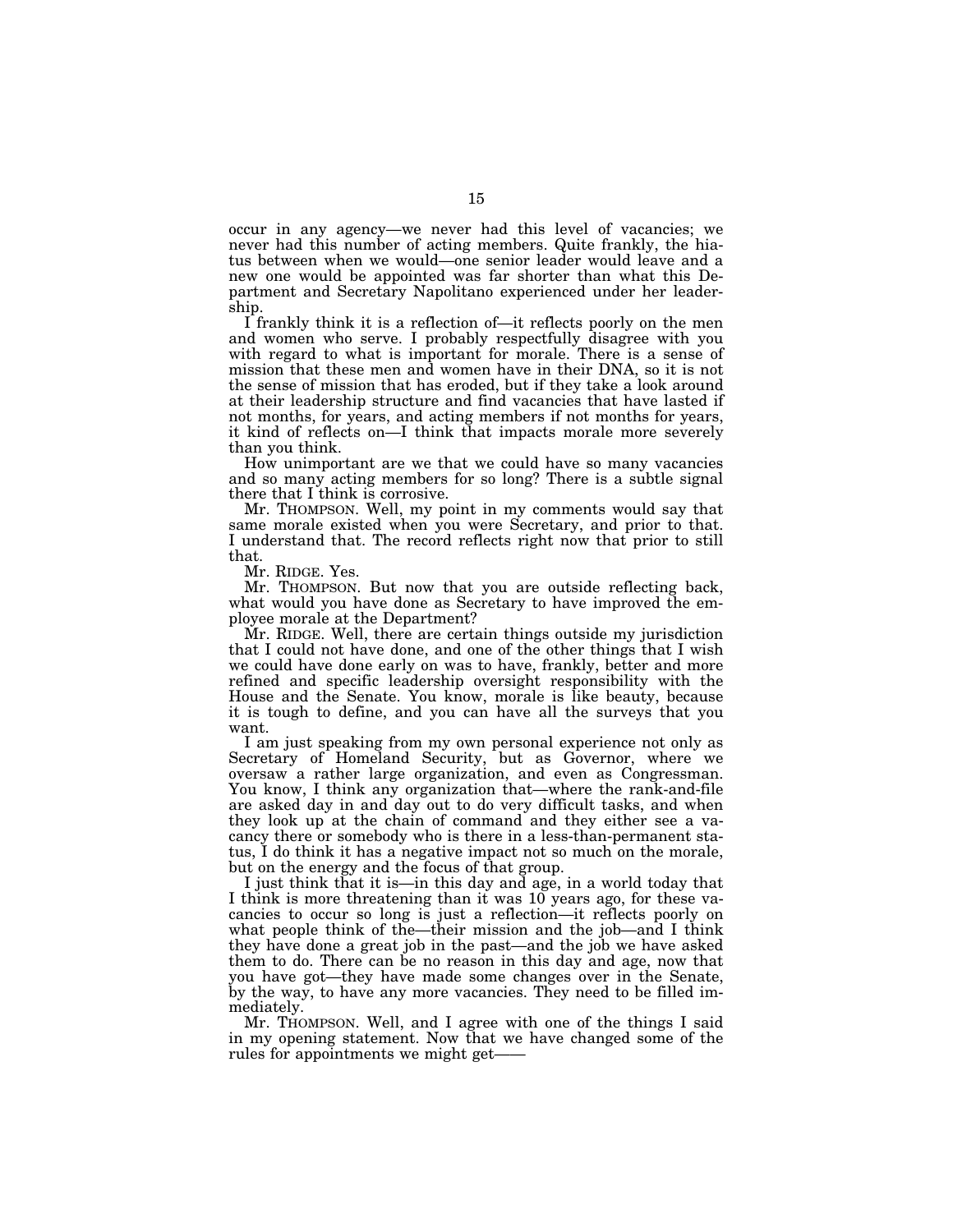Mr. RIDGE. Yes.

Mr. THOMPSON [continuing]. Some things moved along, and I am convinced that that will happen.

But I was really trying to get after whether or not there was anything—

Mr. RIDGE. No.

Mr. THOMPSON [continuing]. At the Department-

Mr. RIDGE. I guess the answer is—the answer to that question is, as I look back with great pride on our leadership team—and I listen, we used to get together a couple times a week, and one of these days you are going to cobble—you will have one place for all these leaders to congregate, rather than scattered all over Washington, DC, so I hope one of these days you give the money to build out Elizabeths, but I can take a look and I can close my eyes today and see the acting leaders of all these—no, the permanent leaders of all these units sitting down.

It is a lot different than having a couple vacant chairs and a couple of acting members and a couple permanent members. There is a different chemistry; there is a different focus. It does make a difference.

There is nothing else I would have done or could have done. We try to articulate a strong mission, a vision, which I think my successors have done. But at the end of the day, any complex organization like this lacking the kind of—and I think both you and the Chairman referred to it—quality and stable leadership, it does have a corrosive effect on the ability of the team to operate as effectively as we want them, as citizens, to operate.

Mr. THOMPSON. Yield.

Chairman MCCAUL. Chairman now recognizes the Chairman Emeritus, Pete King.

Mr. KING. Thank you, Mr. Chairman.

Secretary Ridge, great to see you again. I had the privilege of serving with you on the old Banking Committee when we were-

Mr. RIDGE. Right.

Mr. KING [continuing]. In the House over 20 years ago, and I remember after September 11, when President Bush named you the first Homeland Security Advisor, I guess the title was then, the universal support that that received from all of us who had served with you and all of those who have really had any experience with you in Government because of your dedication.

Also, as I recall, I think you are the only Harvard graduate who enlisted in the army during the Vietnam War, so it shows your sense of dedication.

Mr. RIDGE. There might have been a couple. I don't know.

Mr. KING. Well, anyway, you are one of the few. We will leave it at that. Again, to me it is an indication of your tremendous dedication to this country.

Let me just ask a question from the sense of employee morale. When you come in, obviously when the Department was set up in 2003, I guess it was, right, it actually came into being 2003——

Mr. RIDGE. March 1.

Mr. KING [continuing]. You had all these different departments and agencies, all of whom—each of whom had their own legacies, their own traditions, their own ways, and that, I know, was an ini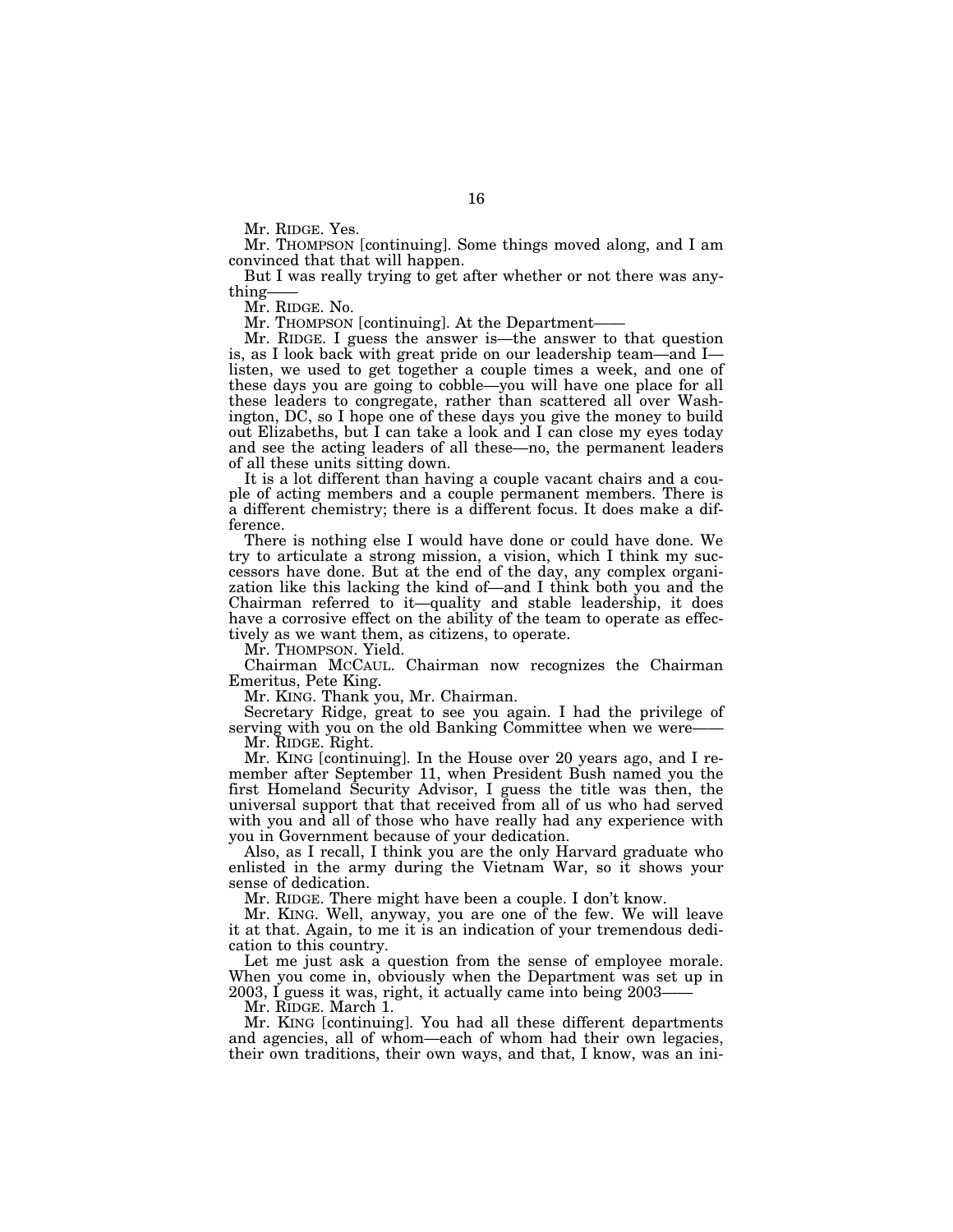tial problem, getting different components to be able to work together to somehow give up part of their own legacy and share a new one.

During the time you were there and now, do you see that—do you think people consider themselves Homeland Security employees, as opposed just to being in Customs, being in Immigration? Kind of when they came together—like when ICE came together it was two different units coming together. Do they consider themselves ICE employees?

Mr. RIDGE. That is a wonderful question. Let me give you two quick anecdotes, if I might.

I remember Sean O'Keefe calling me. At the time he was heading NASA—and NASA was cobbled together decades ago, multiple small organizations to create that agency—and he said even after 20-some years he saw the vestiges of the old culture.

So the whole integration of capabilities and appreciation of the interdependencies, that is still going on. That is going to take some time.

But one of the things we tried to do at the very outset was to, one, create an esprit around that broader homeland security mission, which I frankly think we were pretty successful in doing; others may disagree. But we also tried to—and I think Ranking Member Thompson referred to it I think very appropriately—tried to bring both transparency and some uniformity within the organization. I still think that is an on-going process.

I remember as we took the old Customs and ICE, and there were some law enforcement groups there, and there were some investigators, and we tried to, you know, harmonize work rules, harmonize uniforms. So it is still a maturation process, and that is why I think it is even—it is critically important for there to be a much stronger and focused partnership between the Hill—between the Congress of the United States and this Department that continues to mature.

As long as you have 100-and-some committees and subcommittees on both the House and the Senate side, you are never going to get the kind of, I think, very productive and important oversight and collaboration and communication with the agency. I think that is a huge challenge going forward, and I am very hopeful that under the leadership of Chairman McCaul and Congressman Thompson you can convince the leadership here and when you do so over in the Senate to bring that focus.

You have oversight responsibility but it is diluted, and that dilution of responsibility—of oversight responsibility I do think affects the operation of the agency.

Mr. KING. I agree with that fully, and that was certainly one of my frustrations as Chairman and Ranking Member.

Mr. RIDGE. Well, you know, I would say, we were involved in Iraq, we were involved in Afghanistan, and I spent more time on the Hill testifying than Secretary Rumsfeld. Now think about that for a minute.

Mr. KING. Right.

In your testimony you mentioned that you spoke to Jeh Johnson and you emphasized to him the importance of his close relationship with the President.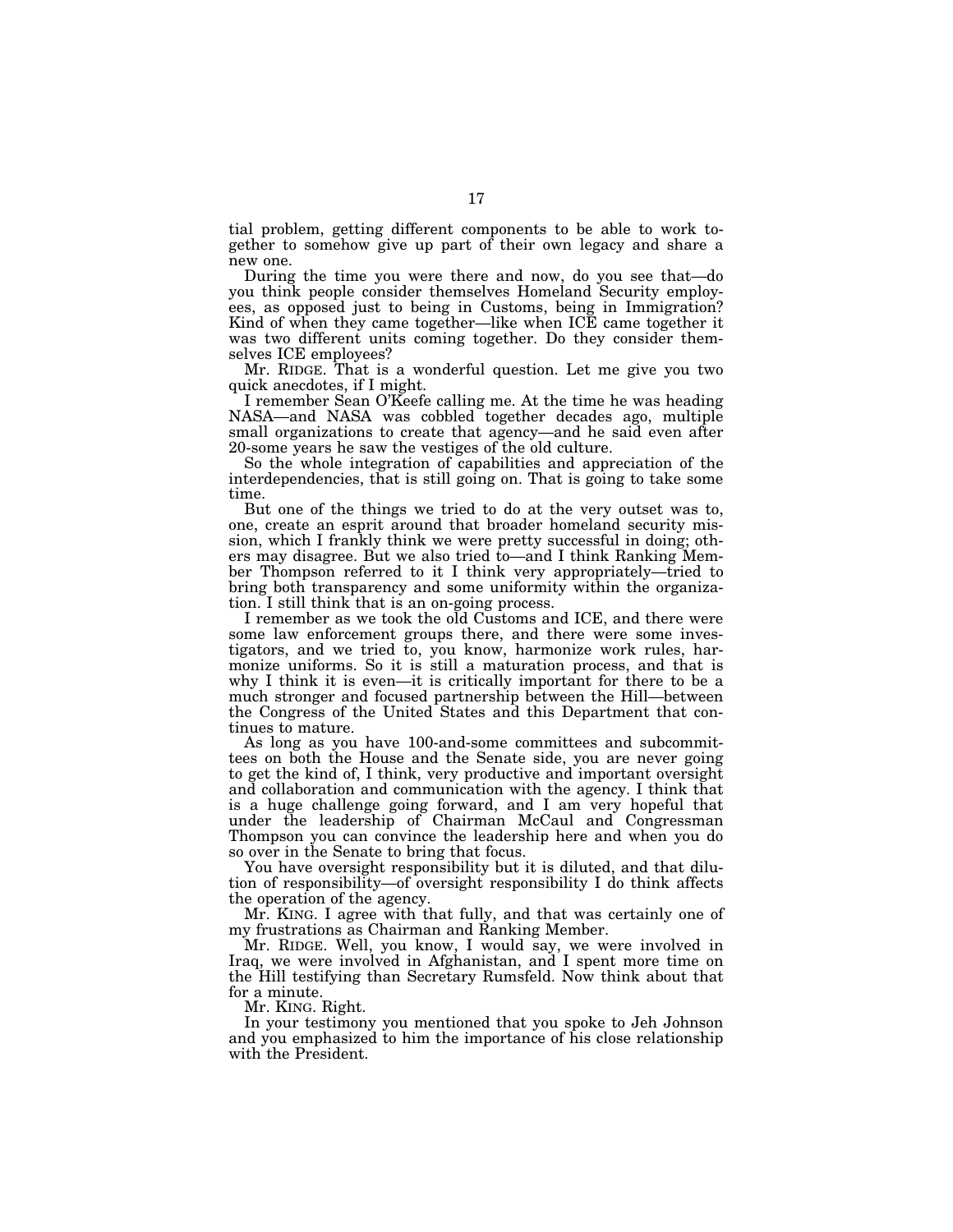Mr. RIDGE. Yes.

Mr. KING. When I was Chairman and Ranking Member—and I think Chairman McCaul would say the same thing—we had a very good working relationship with Secretary Napolitano. This is in no way being critical of her.

But I do not feel that she had the entrée to the White House, if you will. For instance, I don't recall, when either you were Secretary or Secretary Chertoff was Secretary, that there was a terrorist incident or threat or whatever where you were not at the White House when the announcement was made or when it was being discussed.

Quite frankly, I would say from 2010 on, for really the last 3 or 4 years or last 3 years of Secretary Napolitano being Homeland Security Secretary, she seemed at least publicly to be out of the loop when it came to terror matters. She was there with immigration and other issues.

I would think that has an impact on the Department itself, not seeing the Secretary standing with the President. Yes, you know, the Homeland Security Advisor, as you know, has an important role to play, but the ones who implement that is the Department of Homeland Security. Again, I can't recall an incident where either you and then your successor, Secretary Chertoff, were not standing with the President when those decisions were announced or when the threat was being announced.

Mr. RIDGE. Well, you know, I think every President is going to bring their own leadership style; there are going to be their own priorities and how they deal with individual Cabinet members. But make no mistake about it, I think it is a much more powerful image, when you are dealing with a threat or crisis, to have the Secretary of Homeland Security, when it is in that individual's jurisdiction, being the spokesperson for the administration regarding that issue.

For whatever reason, on many, many occasions, when I thought Secretary Napolitano would be the one speaking on behalf of the administration, for whatever reason others were assigned that responsibility.

I am not here to second-guess the President. It was just a different experience than both Secretary Chertoff and I had with President Bush. I don't have an explanation for it.

I do think in my world it would be my preference, and I also think it does impact on the employees, to have your leader—your Secretary—speaking when an incident occurs that is within the jurisdiction within your responsibility. Ultimately you are accountable for it, so you should be speaking about it publicly.

Mr. KING. Thank you, Secretary. Appreciate it very much.

Chairman MCCAUL. Chairman now recognizes the gentleman from New Jersey, Mr. Payne.

Mr. PAYNE. Thank you, Mr. Chairman, to the Ranking Member. Secretary Ridge, thank you for your service to our country in every way.

Let me begin by stating that I think we can all agree that the number of vacancies at the Department of Homeland Security are alarming and preventing the Department from achieving its mis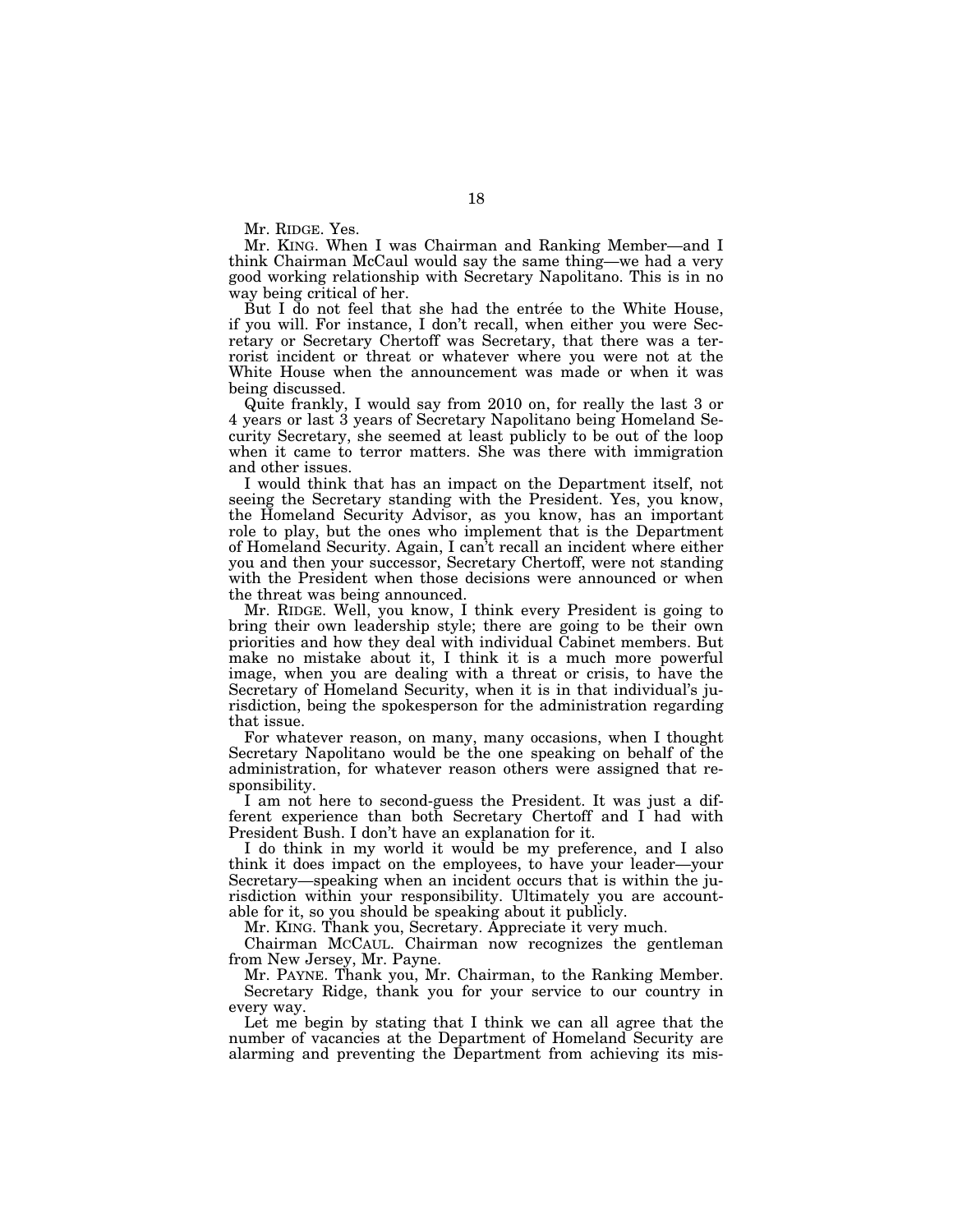sion. But I think it is important to make very clear for the record the root of these prolonged vacancies.

If not for the hyper-partisan filibustering obstructionism that we have seen by Senate Republicans with no other purpose other than preventing the President from achieving anything, we would not be having this hearing today, period.

Throughout the entirety of this Nation's history, 168 political appointees have been filibustered. To date, 82 of those 168 that have been blocked were under President Obama's tenure. Let me repeat that in the more than 200 years of our Nation's history, 49 percent of the filibustered Presidential appointees have occurred in the last 5 years alone.

The obstruction that has occurred is downright shameful and the American people are tired of it. It is dishonest to say that you are working hard for the American people when, in fact, great lengths are taken to see that nothing gets done.

It is my hope that Mr. Jeh Johnson, who I am proud to say hails from Montclair, New Jersey, my district, will be confirmed swiftly so that we can get to the real business at hand, and that is protecting the American people and keeping our homeland safe. Just for the record, when Mr. Johnson is confirmed, 50 percent of the Secretaries from Homeland Security will have been from New Jersey.

Mr. RIDGE. Spoken with great pride, I gather.

Mr. PAYNE. Yes.

Mr. RIDGE. Okay.

Mr. PAYNE. With that, let me ask you, Secretary Ridge, do you believe that from your vast experience in management positions that having good morale in any working environment is a key and an element to productivity and success?

Mr. RIDGE. Unquestionably, of which there is no doubt. Absolutely essential.

Mr. PAYNE. Okay. In my experience, you know, many things contribute to low morale in the workplace, and some of those things are like employees feeling underappreciated, being undercompensated, or uncertainty with their job and the leadership above them. In fact, that is exactly what the director of the Office of Personnel Management found in the 2013 Federal Employee Viewpoint Survey, stating, "Factors such as unprecedented 3-year pay freeze, automatic reductions from the sequester that include furloughs for hundreds of thousands of employees, and reductions in training and other areas are clearly taking their toll on the Federal workforce.''

So, Secretary Ridge, once again, let me ask you, in your management experience do you find that low pay, pay freezes, furloughs, automatic discriminate reductions across the board in salary are a formula for a happy and productive workforce?

Mr. RIDGE. Well, let me put it this way to you, Congressman: I think the question of salary and compensation is always a—should always be the concern of the leaders in any organization, whether it is corporate America or within Government. I also think that, knowing the men and women of Homeland Security I think as well as I do, if they were called upon to share the burden of dealing with the unconscionable deficit that the Federal Government con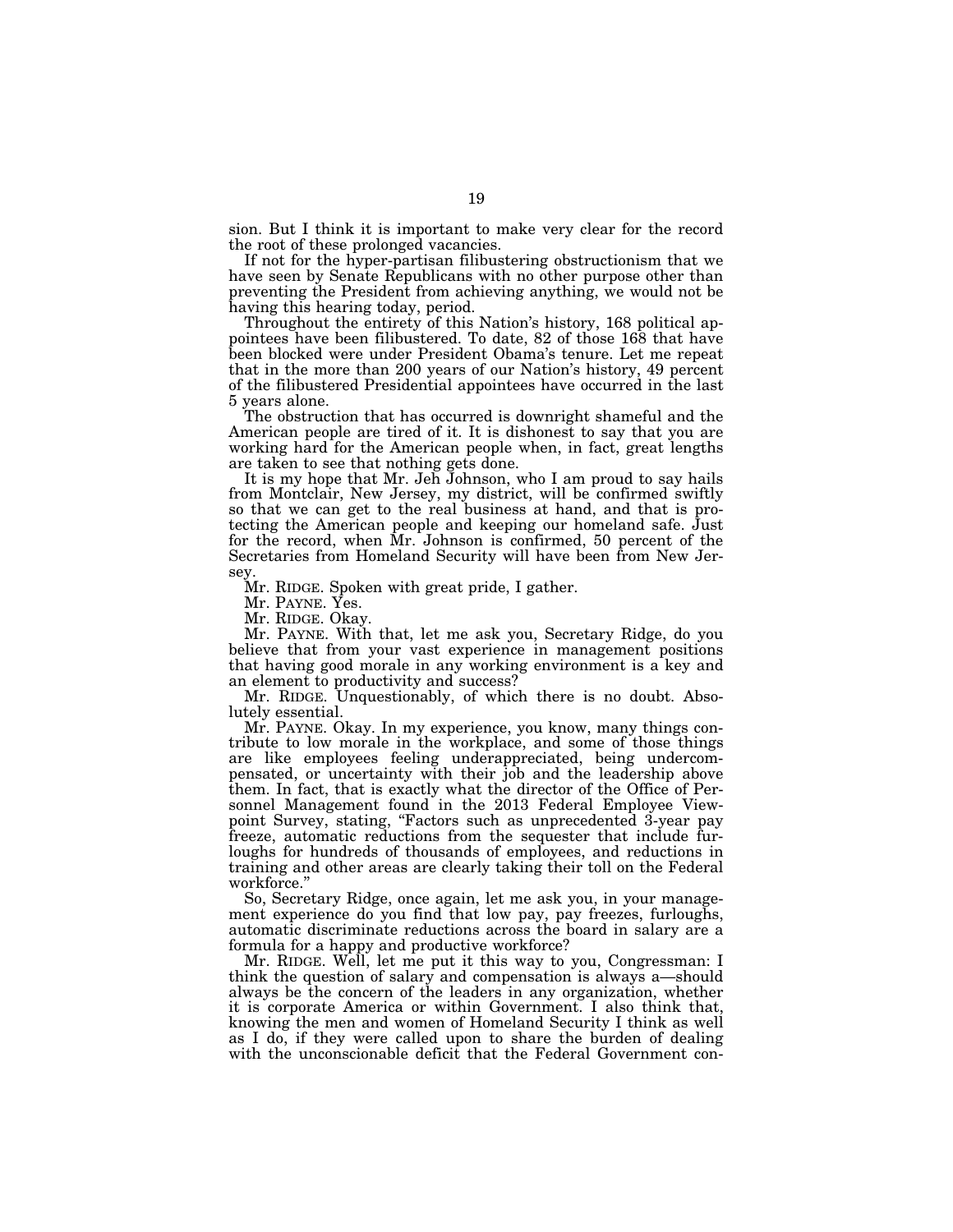tinues to promote and understood that their—what we would ask of them was being borne by the broader public of some sorts, I think, again, I think they are patriots all, and I think they are willing to do whatever they need to do not only to advance the mission of the Department of Homeland Security, but the broader interest of the United States.

So it really depends on the circumstances and how and why you have asked them to do these things.

I certainly think I will happen to agree with you—and I am not saying to you anything before this hearing that I haven't said publicly—the notion—the very notion of trying to shut the Federal Government down because there is a disagreement of Obamacare was an absolute disconnect, from my point of view. I believe you bring passion and conviction to the promotion of ideas, but you ought to use that passion and that conviction to an outcome that you can achieve, and everybody in this town knew that regardless of any threats of shutting down the Government, there was not going to be a rescission of that particular piece of legislation.

So to that extent, not only were the employees of the Department of Homeland Security but there are some of those private citizens that saw the disconnect and thought it was inappropriate.

Mr. PAYNE. Well, let me thank you for that. You know, it sounds like—I wouldn't want you to take a demotion, but it sounds like we need you back here in the Congress.

But let me just end by saying I hope that we can continue to move forward in a bipartisan fashion for the American people in filling these vacancies, fixing the sequester, preventing something like the Government shutdown from happening again. All these are counterproductive and undercut the morale and productivity in our Federal workforce.

Mr. Chairman, I just feel that if there is any committee in the House of Representatives that needs to be bipartisan it is this one. We all care about this Nation's safety, and I don't feel that partisan politics has any room in this chamber.

So with that, I yield back the balance of my time. Thank you.

Mr. RIDGE. If the Congressman—I want to make just a quick observation. You know, now, in private life, I have occasion to run across many of the men and women who now serve. I run into air marshals, obviously TSA employees, others who have just voluntarily come up and say, ''Hello, Mr. Secretary.''

I must tell you, morale aside—and we can debate that—I think there is a great sense of pride among these men and women as to what they do and how they do it and why they are doing it. To that end, the notion that somehow, as proud as they are of what they are doing, that somehow these vacancies and acting members don't have some kind of negative impact on their day-to-day operation I think is difficult for me to accept. I just don't want you to think that these men and women aren't proud of the work they do, and I think all of us, regardless of which side of the political aisle you are on, we are very proud of what they do on our behalf.

Chairman MCCAUL. Let me associate myself with that remark. We are very proud of them.

Mr. Payne, thank you for your comments. As you know, this committee—I have conducted this committee in a very bipartisan way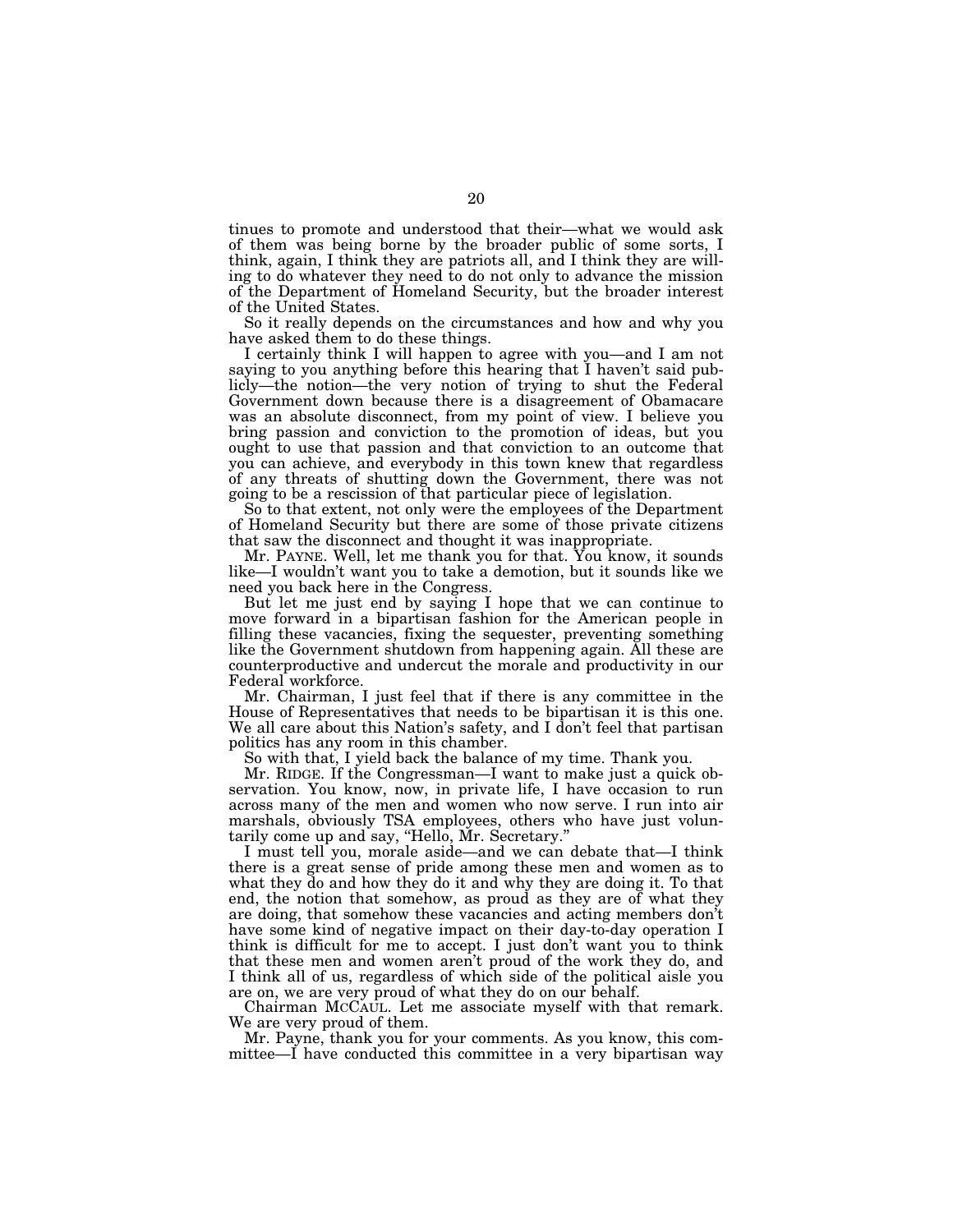and I am very proud of the fact that every bill we have passed has passed unanimously out of committee. We just followed a—we had a border security bill, as you know, that passed unanimously, and we just introduced—Mr. Thompson and I, in a bipartisan way—a cybersecurity bill yesterday. So I appreciate your remarks.

With that, I recognize the gentleman from Georgia, Mr. Broun— Dr. Broun, I should say.

Mr. BROUN. Thank you, Mr. Chairman.

Mr. Secretary, Governor, Soldier, Hero-

Mr. RIDGE. Can't hold a job.

[Laughter.]

Mr. BROUN. Mr. Secretary, you came to the position when the Department of Homeland Security was stood up. You brought some unique qualifications to that position that was lauded by people all across this country, by people of both parties.

I associate myself with your comments that you made in your opening statement and which you have made subsequently, and all of us are very concerned about these vacancies. But I am also concerned about the qualifications of people who are put in leadership roles here in our Government.

I don't think just being a Governor qualifies an individual to be the Secretary of the Department of Homeland Security. I don't think being a lawyer qualifies—even if they are a lawyer in the Department of Defense—qualifies somebody to be the Secretary of Homeland Security. I don't think being a buddy of the President or being a fundraiser for the President really qualifies anybody but being a friend or being a good fundraiser.

I think as we look at how people are nominated we need to focus on something that you yourself said, and that is quality, permanent leadership. You brought to the table, as a senior NCO in the Army, one who served with valor in the Army, won a Bronze Star—and I thank you for your service to the Nation.

I am a U.S. Marine, and I come at—and also, I believe in the Constitution of the United States as our founding fathers meant it, which means that National security and a strong National defense should be the major function of the Federal Government. That is the reason this committee is important; that is the reason the House Armed Services Committee and the appropriate committees over in the Senate are so important.

The thing that I am concerned about is that we need to appoint or nominate people who are qualified to lead, not just because they are buddies, just because they filled a certain political position. You had many other qualities as Secretary that you brought to the table besides being a Governor, and I think your military experience is a big part of those qualifications because being Secretary or being in senior leadership in the Department of Homeland Security is very similar to being in senior leadership in our U.S. military, I believe.

Would you agree with that, sir?

Mr. RIDGE. Well, I do think that those of us who have been privileged to wear the uniform of the country, when we leave the military most of us don't necessarily dwell on that experience but you certainly can draw from it no matter where you are and what you are doing. So I don't think it is necessary to make that a condition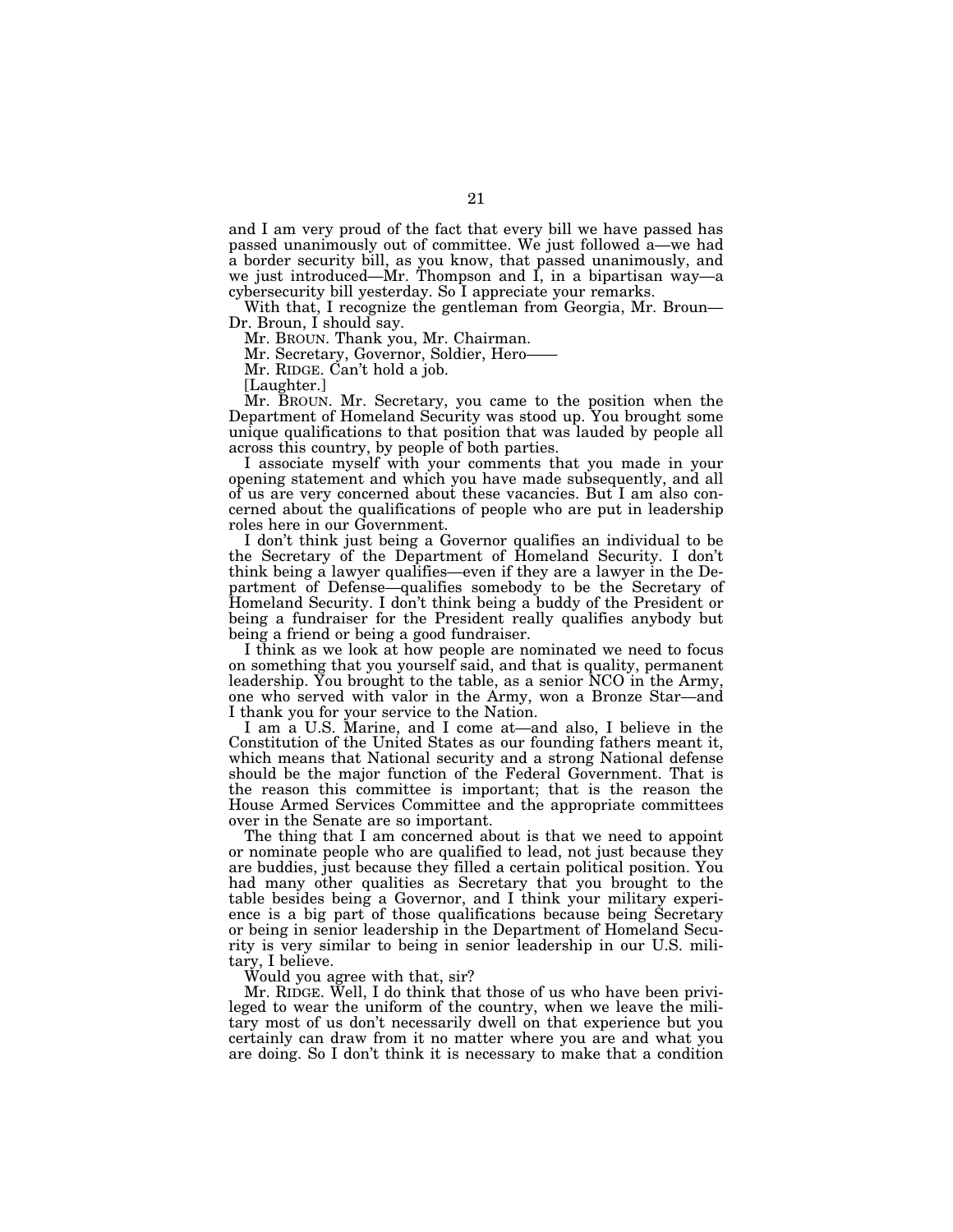precedent to any appointment, but I do think those of us who have been privileged to wear the uniform, frankly, do bring a different perspective than those who don't.

I don't think it is a sine qua non to be Secretary of Homeland Security. I think that, again, at the end of the day, I am a strong believer that the President, regardless of the political side of the aisle, makes those determinations with regard to qualifications. The Senate, with its advice and consent responsibility, should vet it, should ask the tough questions, and then you vote and you move on.

That is where the oversight responsibility of the Congress of the United States becomes even more important, because while there may be some questions as to someone's previous experience, it is their performance after they have been sworn in that counts, and if you are not satisfied with the performance then you have the opportunity to hopefully give better direction or support or constructive criticism once they have got the job.

But I think this whole question, not just for this administration but for future administrations—the competency of people in Government is something we don't talk about publicly, and I do think that, regardless of which side of the aisle you sit on, we ought to be a little bit more concerned about qualifications. I am not making—listen, I have—and this is not about the Secretary—the new designee for the Department of Homeland Security; that is across the board. I would love to come back and give you some views on that, as well, one of these days.

Mr. BROUN. Well, in fact, my time has run out. I agree with you, sir. All I can say is amen, brother.

Mr. RIDGE. Thank you. I will take that.

Mr. BROUN. We need to have people who have experience when they come to the table. You don't promote somebody from major to lieutenant colonel unless they are capable of leading the troops. You don't promote somebody from being a colonel to being a brigadier general or being a major general, lieutenant general, or general unless they have the qualifications and capability.

But we are putting in—and this is not a partisan issue. I think both party Presidents have—are guilty of putting people in office in multiple departments all across the whole Government—putting people in office that are rewarding political favors. They are putting people in office that have reached the pinnacle or gone above the Peter Principle.

We need to not only fill vacancies and have that permanent leadership, because an army is not going to work if the commanding officer is a temporary commanding officer. You have got to build that esprit de corps; you have got to build that confidence in the people who are following that leader. Having an acting individual in that capacity is just not sufficient.

But you also have to have a competent leader to build a morale for the troops that that leader is asking them to follow. I would like to see us have a greater focus not only on filling the leadership positions and having those permanent leaders who are competent and I think there are many people in senior leadership in Government—in administrations by both parties who are really not competent to fulfill that position.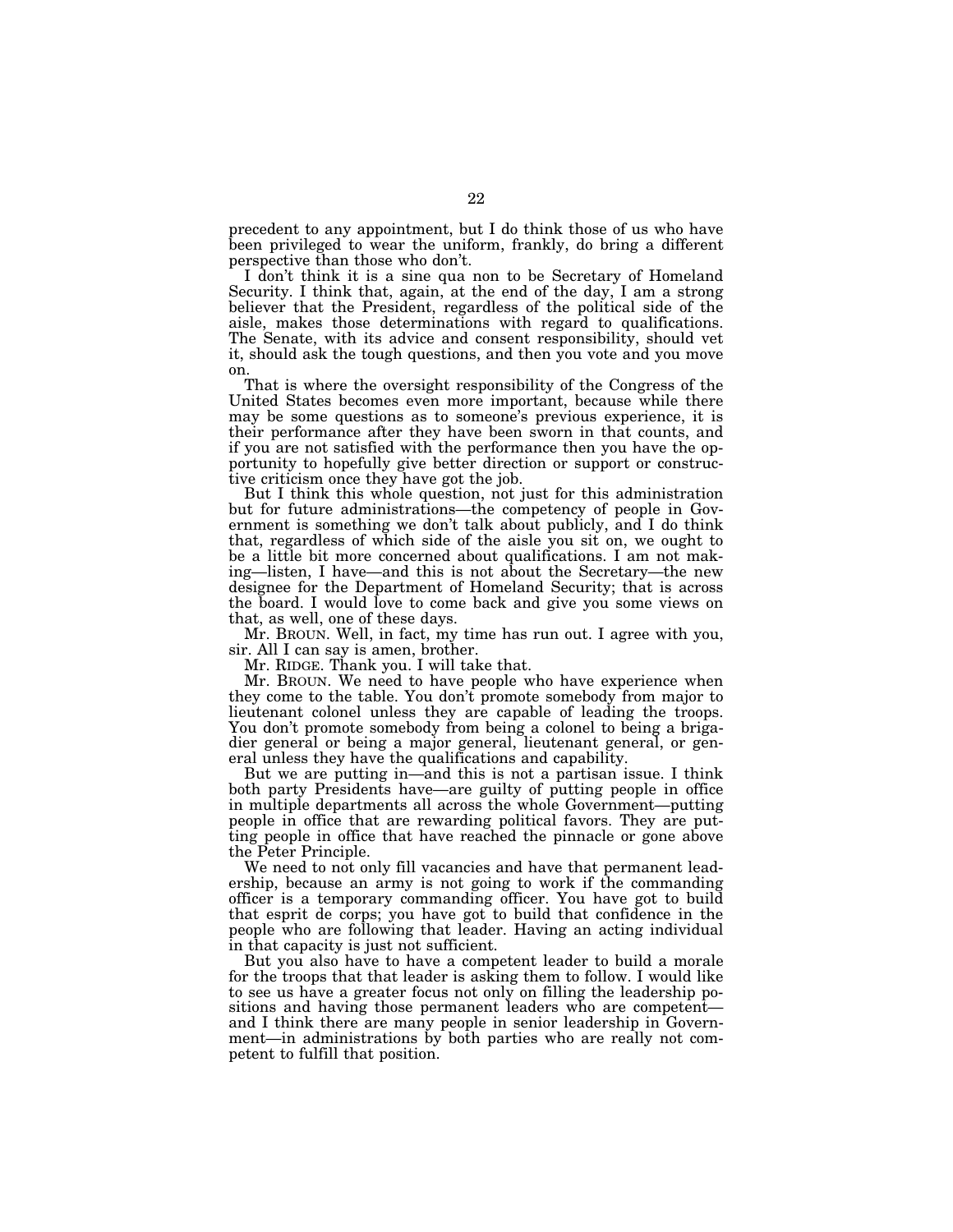Mr. RIDGE. You know, I think-

Mr. BROUN. We need to have those kind of people who are competent and permanent leaders, so that is going to help build that type of morale and make that Department—whatever it is, whether it is Homeland Security or any others—to be a functioning, vibrant department to fulfill the purposes of which it is stood up.

Mr. RIDGE. Well, I share that point of view. I believe it is within the jurisdiction of the Congress of the United States to, you know, to even legislate—I mean, there are certain requirements within the originating legislation with the Department of Homeland Security is the minimal background requirements in order to proceed to that position.

I think it would behoove the Congress in a very bipartisan way across the board in all agencies to take a look at who serves and whether or not, in the ideal world, we can attract the best people. I have always felt that one of the challenges associated with trying to get the best people out of the private sector into the public sector is the fact that they have to surrender so much of—that there is there is this notion, even in an advisory capacity, that somehow they will come into Government and try to feather their nest or that of the corporation they represent.

You know, Franklin Delano Roosevelt was served very, very well during World War II by dollar-a-year men who came into his Government and said, ''This is a pretty complex and challenging time to our country. We are not going to worry about how you register. We are not going to be worried about the corporation for whom you are working. The country is in trouble. We need you.'' They had a lot of people come in from the private sector to help.

I frankly think at some point in time the Congress needs to reconfigure and rethink how we can attract and retain for 2 to 4 years some of the best minds in the private sector without having them necessarily to disenfranchise themselves either from the entity for which they have worked or the fortune that they—the wealth that they may have created. I think it is about time we started thinking about that, and I think you raised a very important question with regard to competency.

There are a lot of talented people out there who I believe would love—that would—I mean, I saw it. I saw people who left really good-paying jobs—retired military people, people in the private sector—and said, ''All right, I will take lower pay and not—because my country needs me." I saw that over and over again.

Ten years later, complicated—the world is more complicated economically, monetarily, geopolitically. I think we really need to think about competency at all levels of Government and the ability to attract some people from the private sector to come into our Government for  $2$  or  $4$  years and help us work our way through the maze of challenges that we have.

So I would associate myself with the gentleman's remarks.

Mr. BROUN. Well, thank you, Mr. Secretary.

My time has way run out, but I want to make one final comment if I may, Mr. Chairman.

Article 1, Section 1, sentence 1 of the U.S. Constitution says that all legislative authority is vested in the Congress of the United States. The President, through Executive Orders, has no Constitu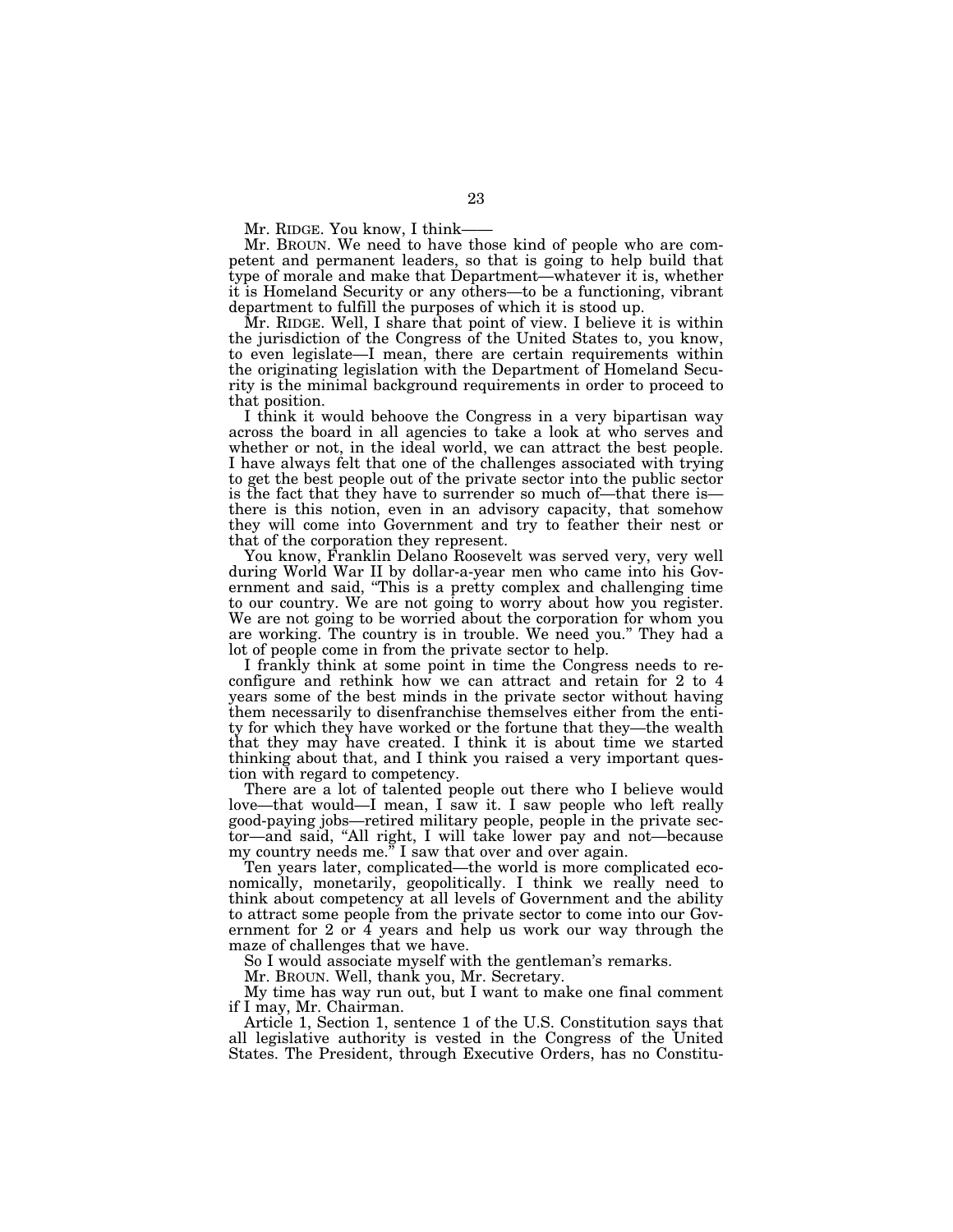tional authority whatsoever of creating law. A justice all the way up to the Federal Supreme Court has no Constitutional authority to create law. They do not have legislative authority to do so.

We in Congress have that authority. We in Congress only have that responsibility.

We cannot do our job to legislate when we have a President—and we have had Presidents of both parties that have legislated through Executive Orders. We have had Presidents of both parties who have taken away the responsibility that we have here in Congress. We have Federal justices, from the local district courts all the way up to the Supreme Court, who have legislated from the bench. That is unconstitutional and it is not right.

We need to have the jurisdiction. We need to have the ability to do what is necessary to create the laws of this country. When a President—and like I said, both parties' Presidents have been legislating from the Executive branch and justices are legislating from the bench, and it is not right.

We have got to return that power. We have to have competent people.

Thank you for your service.

Mr. RIDGE. Appreciate it. Thank you for your kind words. Thank you.

It reminded me of a time when I was in front of—privately having a conversation with the venerable senator from West Virginia, Senator Byrd, who reached into his pocket, pulled out the Constitution, and reminded me, ''That is a Congressional responsibility, not yours of the Executive branch.''

Mr. BROUN. It is, sir.

Mr. RIDGE. That is exactly what you can do.

Chairman MCCAUL. That was an excellent discussion.

The Chairman now recognizes the gentleman from Texas, Mr. O'Rourke.

Mr. O'ROURKE. Thank you, Mr. Chairman.

I would also like to thank you, Mr. Secretary, for your service and your continued service today and sharing your experience and wisdom with the committee and helping us with our oversight responsibilities.

Several Members have asked you about the impact on morale in the Department of Homeland Security, and you likened it to trying to judge beauty. There is a subjective element to that.

Mr. RIDGE. Yes.

Mr. O'ROURKE. As well, with leadership it is hard to put a number on it or objectively define how we are doing. But I think all could agree we want confirmed, full-time, fully committed heads of the agencies within DHS.

I was hoping you could talk about two in particular. In El Paso, the community I have the honor of representing, about \$92 billion in U.S.-Mexico trade passes through our international ports of entry every year, and that trade is connected to millions of jobs throughout the United States, so a critical function those Customs and Border Protection officers are performing.

I wonder what it means—and I have the utmost respect for Commissioner Winkowski, have a good relationship with him. He has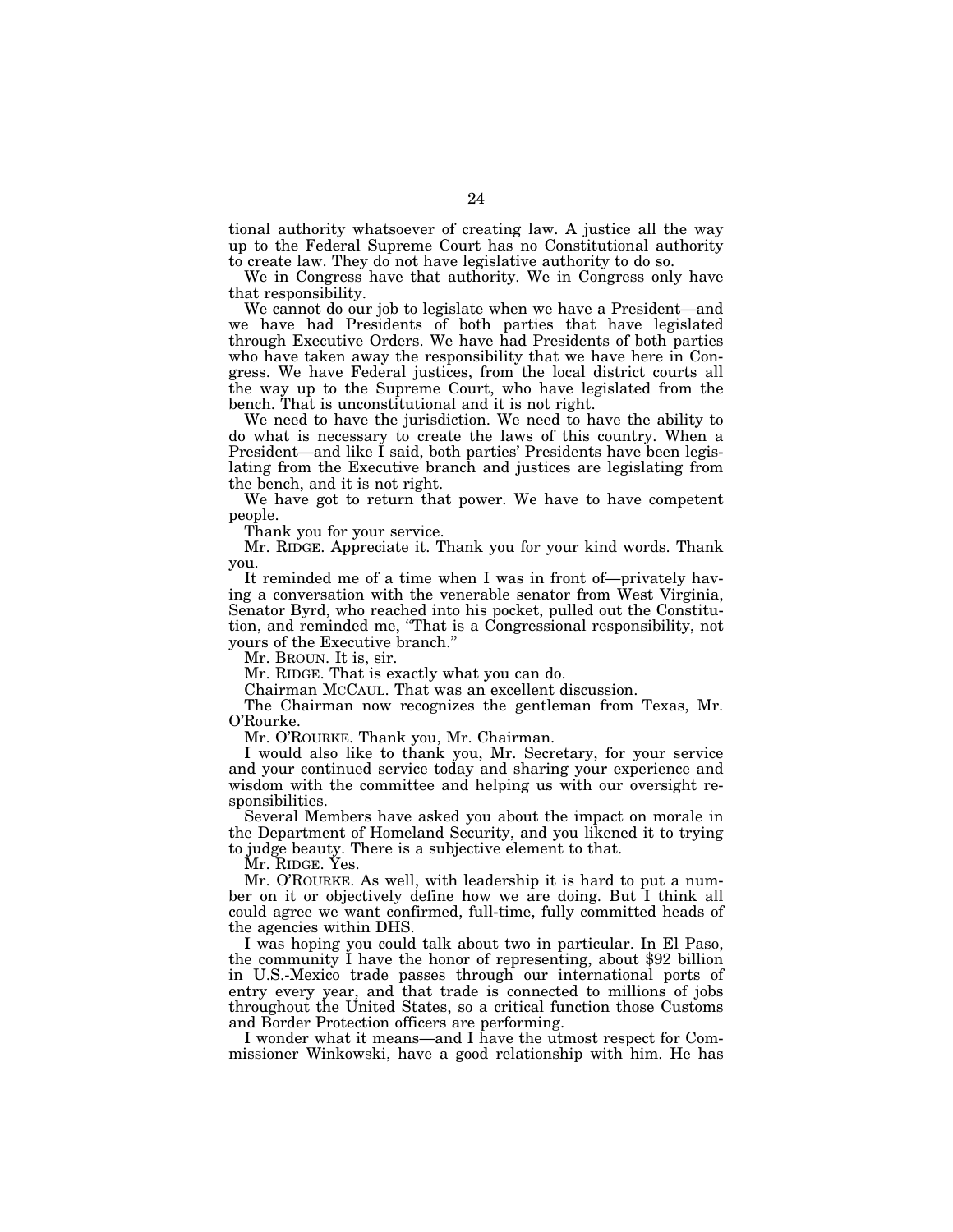been very responsive to issues and questions that we have raised with him.

But how limited is he or any acting commissioner in a job like that one in terms of fully implementing policy from the Congress, directives from the administration, when we look at not only the threats that we have at our borders with Mexico, but the opportunities we have when it comes to capitalizing on the trade and creating more jobs?

Mr. RIDGE. You know, it is a very appropriate question, particularly for purposes of this hearing. I have often wondered, and particularly sitting here listening to you and your colleagues, how comfortable would you be if you were the acting Congressman?

How aggressive would you be with regard to initiatives that you would want to pursue? How entrepreneurial would you be in terms of your thinking and to promote the interest of your constituents? How engaged would you be with other people?

So I think, you know, I understand the role of "acting." Republican and Democrat Presidents have had to use that mechanism to fill vacancies over a period of time.

I can never be dissuaded of the notion, however, that you are not fully accountable; you can't be the kind of leader that you want to be; you can't articulate, necessarily, your vision because you are not sure how long you will be there. I can't imagine—and I can only imagine that those men and women with whom you serve look to you, ultimately, for accountability but they are not so sure how long you are going to be there.

I mean, I just think it is very difficult for the individual to do his or her job and the means with the passion and the commitment they want to do it if they are just an acting member. Just like I don't think—it would be pretty difficult for you to be an acting Member of Congress, not sure you are going to be here 3 months, 6 months, you are going to move out.

Mr. O'ROURKE. Yes.

Mr. RIDGE. I think it does have a psychological impact on the people you serve, as well.

Mr. O'ROURKE. So you may not be limited statutorily in terms of what you can or cannot do as an acting commissioner or director, but you are limited in terms of your engagement and your ability to take the risk and-

Mr. RIDGE. I think that is right. I think that is a fair comment. I mean, if you have, particularly in the back of your mind or you decided that you have been given this responsibility but you have got to be a little bit cautious about it, if you decide there is something that you want to implement but you are uncertain as to how long you are going to be there in order to affect the change that you want to affect, will you be as bold and as aggressive and as strong a leader as you want to be if you are not sure you are going to be there, or how long you are going to be there?

So again, I think it is a very objective analysis, the impact on your leadership style. I think it is a subjective assessment as to whether or not the men and women that you are supposed to lead, whether that has an impact on them that is negative. My gut tells me that it does.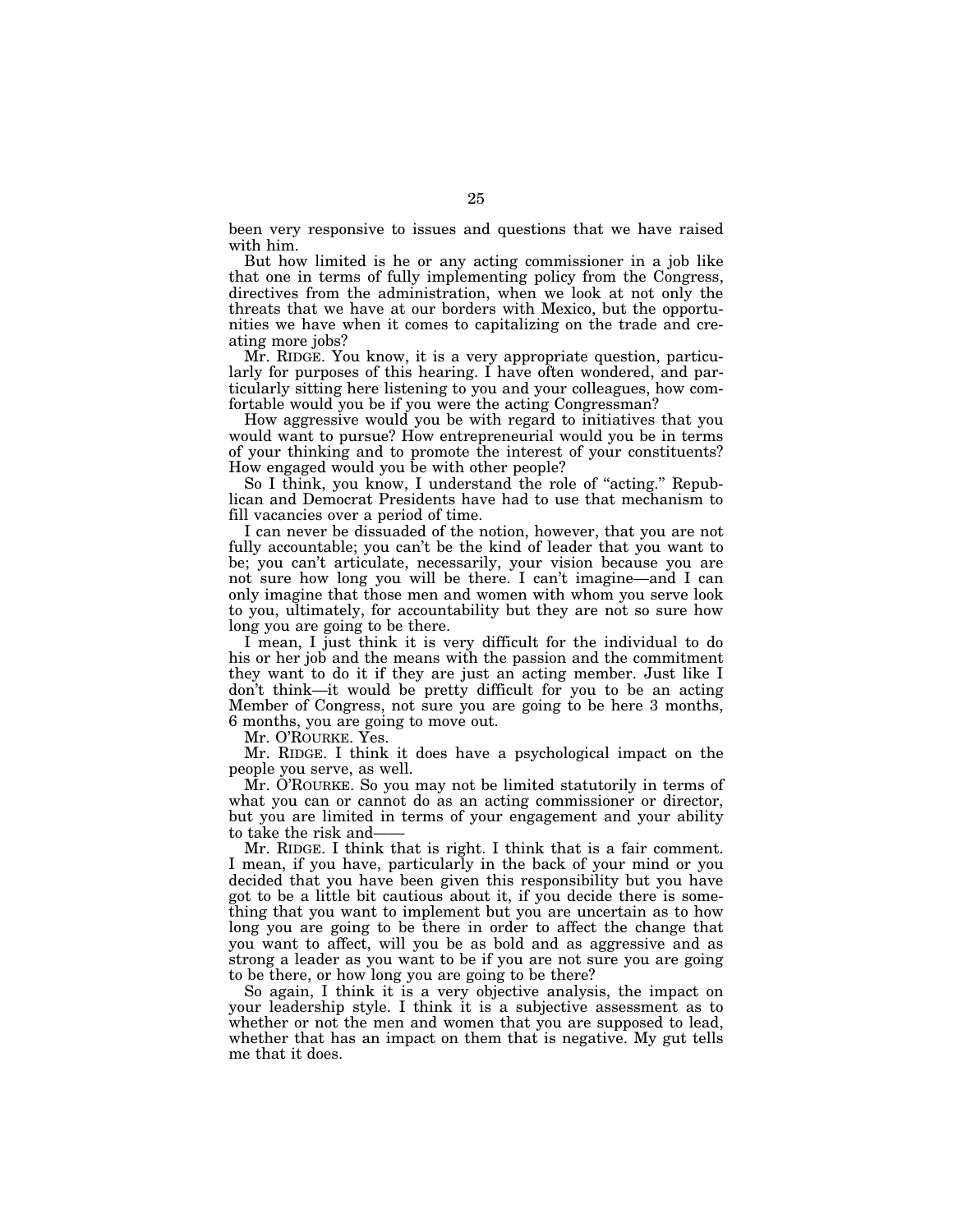Mr. O'ROURKE. Yes. Makes a lot of common sense, and we think about CBP, we think about those officers, we think about the Border Patrol agents who have one of the toughest-

Mr. RIDGE. Absolutely.

Mr. O'ROURKE [continuing]. Jobs in domestic service for the Federal Government, along with those CBP officers.

We recently had an issue with the ICE detention center in El Paso brought to our attention about whether or not they are following certain administration directives, and I think more investigation needs to take place. But it does make me wonder what having an acting director in that position, whom I have no reason to question his ability or commitment to doing the right thing, but acting versus a fully-confirmed person who can do some of the things that you are talking about.

So to the Chairman's comments and my colleague's comments earlier about pursuing this in a bipartisan fashion, I don't know where the blame should rest for this, and I think there is probably blame enough on both sides, but I hope this hearing that you have called, you know, serves to galvanize all concerned to do the right thing so that we have some leadership, some continuity, and some predictability going forward because it helps communities like ours and, I think by extension, the rest of the country-

Mr. RIDGE. I have spent some time in that community, and you are right, the integration of the communities and the critical junction in terms of trade between us and our friends down south, all across the Southern Border, and I appreciate your comments.

Blame notwithstanding—there is too much of that going on around here anyhow—I mean, let's just fill these vacancies. As I said before, I think when a President, Republican or Democrat, puts forward a nominee in the Senate of the United States, when it is under the advice and consent provision, there ought to be timely debate, there ought to be—when it comes to homeland security, National security, some of these critical mission, get it out there, put that individual through the most rigorous examination as you possibly can, make a judgment, and vote and move on.

There are political games. We will never take politics out of how we govern. It is kind of endemic to how we play the game—the political game in the United States of America. But there are certain exigencies and certain positions, I think, that it is unworthy of the institution to play politics with critical appointments.

Mr. O'ROURKE. Agreed. Thank you.

Thank you, Mr. Chairman.

Chairman MCCAUL. I certainly agree with that comment, as well. Chairman now recognizes the gentleman from Pennsylvania, so

it will be a Pennsylvanian to Pennsylvanian, Mr. Barletta.

Mr. BARLETTA. Thank you, Mr. Chairman.

Good morning, Governor.

I just have to say, with Congress' approval rating so low the American people might like if we are only acting Members of Congress.

Mr. RIDGE. No comment.

Mr. BARLETTA. You know, having the privilege to serve as mayor during your time as Governor, I can remember the bittersweet feeling I had the evening that President Bush made his announcement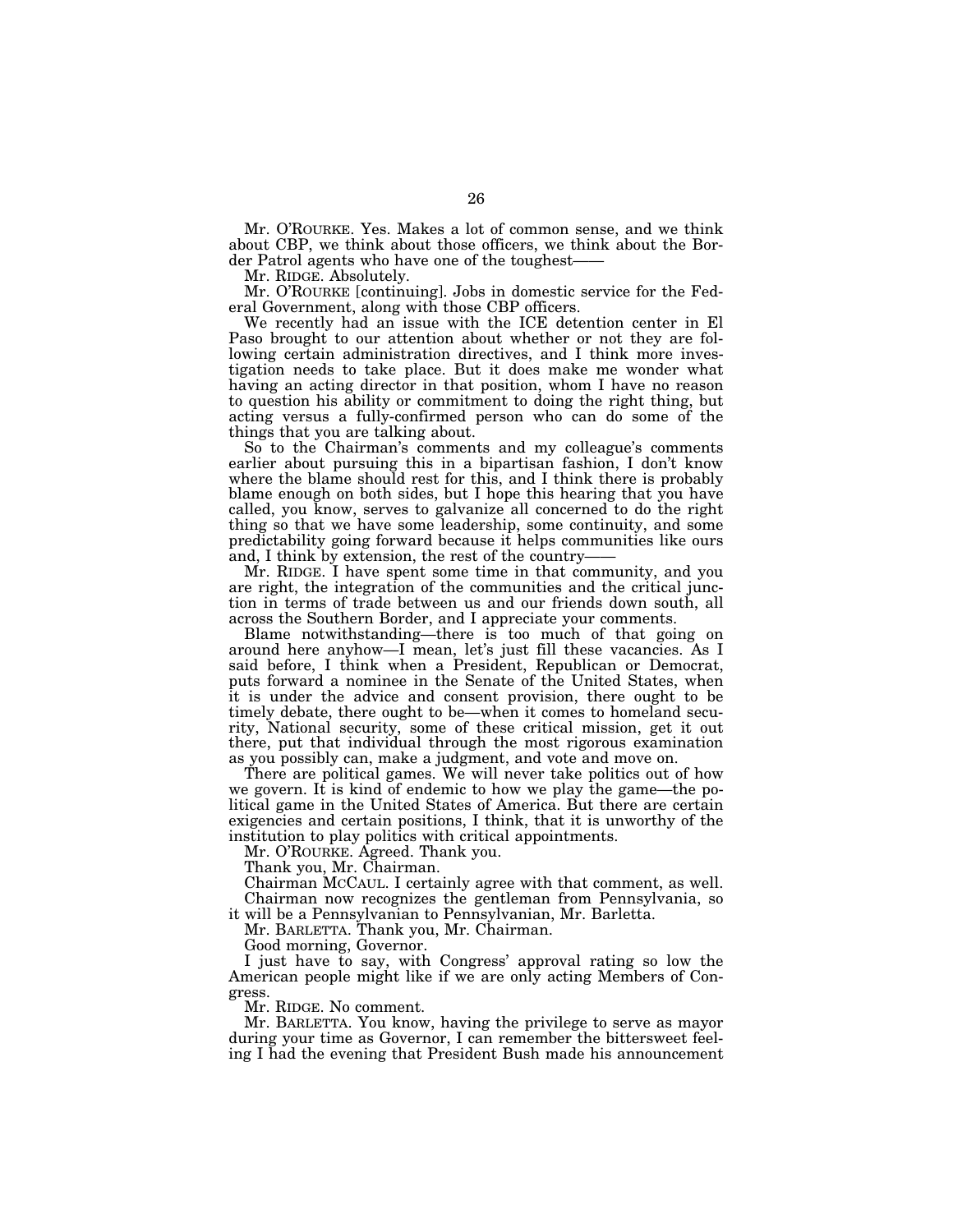appointing the first Secretary of Homeland Security. It was bittersweet because I knew Pennsylvania was losing a great Governor; but I also knew that the country was gaining a great leader.

So I think it is fitting that you come here today and talk about leadership and the importance of that and what it means to have an effective organization. You talked a lot about and I agree that, you know, today's world is probably more dangerous than at any time in American history, whether it be here at home or around the world.

The Office of Intelligence and Analysis is the Federal Government lead for sharing information and intelligence with State, local, Tribal, and territorial governments and the private sector. It is these non-Federal partners who now lead the homeland security enterprise in preventing and responding to evolving threats to the homeland.

I&A serves as the information conduit and intelligence advocate for State, local, Tribal, and territorial governments. However, the under secretary for Intelligence and Analysis has been vacant for over a year.

How is our intelligence capability being negatively impacted with a vacancy at this very important position?

Mr. RIDGE. One of the challenges that any Secretary of the Department of Homeland Security has under any administration is an appreciation by the public generally that you don't—the Department itself does not have its own intelligence-gathering mechanism; it relies heavily upon the alphabet agencies.

The Department is a consumer of information. Doesn't generate much. Generates a little, but by and large you know what I am talking about.

But it provides a valuable, valuable function to the Secretary because even though the shop is a little slower than most, it does have a capability to do its own independent analysis on behalf of the Secretary.

I am personally familiar, based on my experience, where our little shop way back when differed from the intelligence assessment it got from some of the bigger, more muscular, and traditional agencies. Because of the respect of the individuals involved, they got together prior to my giving the President an assessment and basically reoriented the approach and really changed the assessment.

I don't want to say one responsibility or one position in upper management is more important than another within the Department of Homeland Security, but I can't imagine anything—any position being more important to the Secretary than someone who has the ability and the requirement and the resourcefulness to communicate with, on a daily basis, the intelligence agencies, to take that information and make it relevant to the Department but also to State and local governments.

So again, as you take a look at vacancies you say to yourself, if you think the threat is real, you understand the Department doesn't consume—is a consumer of intelligence, doesn't generate its own, and that position is vacant, what kind of information does the Secretary have? Who is communicating what to the locals?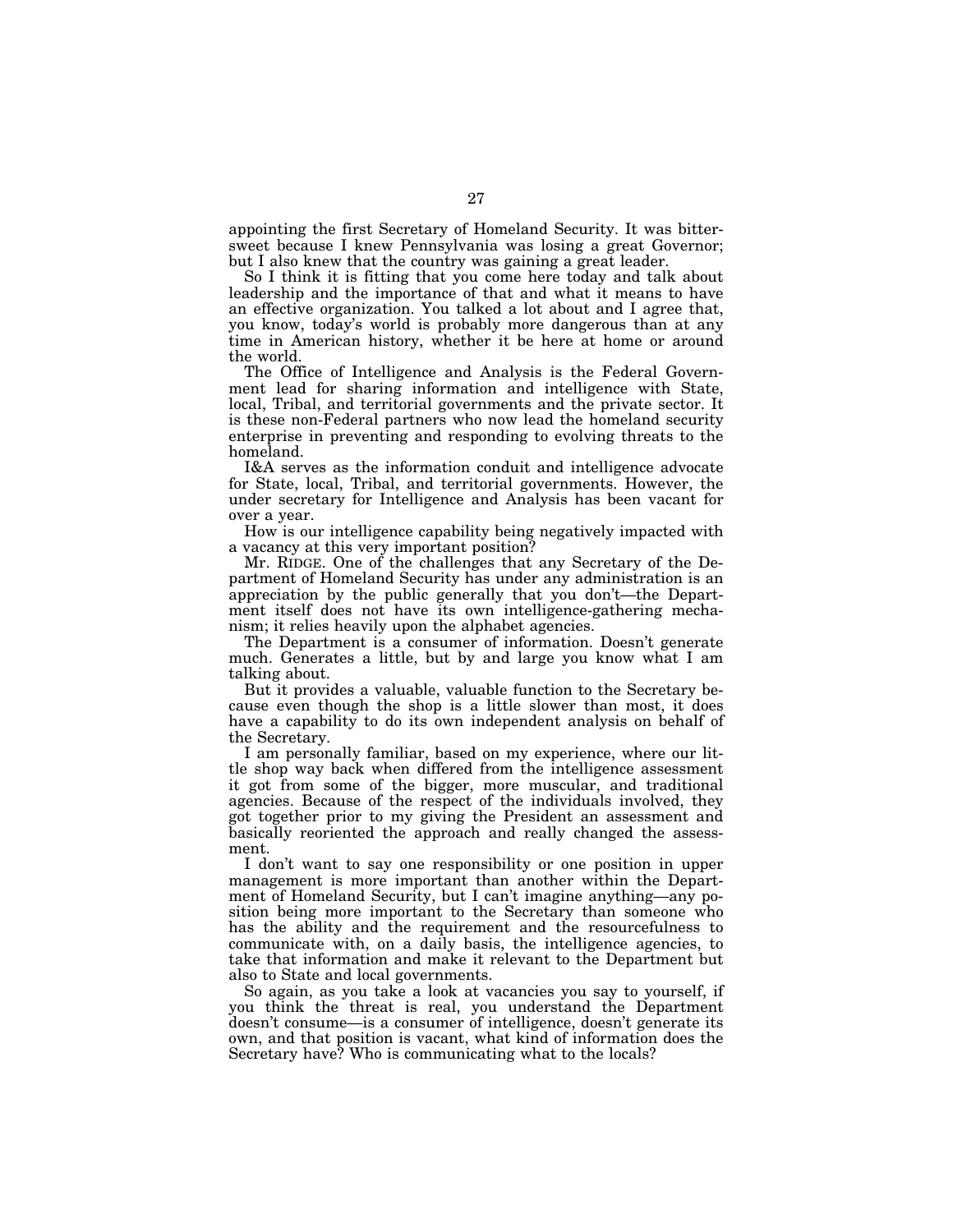You know, it is very interesting. Ranking Member Thompson said something very interesting and I find in his opening remarks, and I align myself with him: There has to be procedures—routine procedures. One of the most routine procedures in my experience and I think Secretary Chertoff, and I can't speak to Secretary Napolitano—is sustained engagement with the State and local governments in terms of information sharing.

If you don't have that information flowing primarily through the Department of Homeland Security and then you have got a diffused organization, they are getting bits and pieces from everybody else, and that is just unacceptable, as far as I am concerned, in terms of furthering the mission of greater security for the United States of America. I think it is deplorable that that position has been vacant for over a year. It is unacceptable.

Mr. BARLETTA. I think we can see, you know, what happened up in Boston and why it is so important that that information sharing with Federal, State, and local authorities—

Mr. RIDGE. You know, one of the biggest challenges we had from 2003 forward—and I share with you just as a frame of reference is that prior to the Department of Homeland Security being created, within the intelligence community there was a mindset and a notion that, ''We will share the information when we think you need to know it,'' and we said, ''No, no, no, no. It is a different time. Now it is need-to-share.''

I need to share with the Governors; I need to share with the bigcity mayors; I need to share with the big-city police chiefs and the like. That is, I think, an integral function of the Department of Homeland Security, and the person most responsible for giving guidance to the Secretary is the kind of information to be shared not necessary actionable, but needs to be shared—is that individual.

I just hope that they will—for whatever reason, I am not going to talk about the delay, it is vacant. You do Jeh Johnson a great disservice if the Office of Personnel Management doesn't immediately send a qualified person to the Hill to get it confirmed to work with him hand-and-glove.

Mr. BARLETTA. Great seeing you, Governor.

Mr. RIDGE. Thank you. Thanks.

Chairman MCCAUL. Let me thank the gentleman for bringing up that very important point.

I just wanted to say that most recently under the intelligence authorization bill an attempt was made to basically gut the Intelligence and Analysis Department within Homeland Security—the office itself. I can't think of a bigger mistake after Boston than to gut an office that—whose primary mission, as you know, Secretary, is to communicate with State and locals.

It made absolutely no sense to me. We have letters from all police chiefs all across the country and all 50 Colonels of all 50 States and Governors objecting to this. I am proud to report that with the good work of the Ranking Member and myself, we were able to block that effort.

But I think it is important to note publicly that that attempt was made, and I can't think of a bigger mistake at this point in time.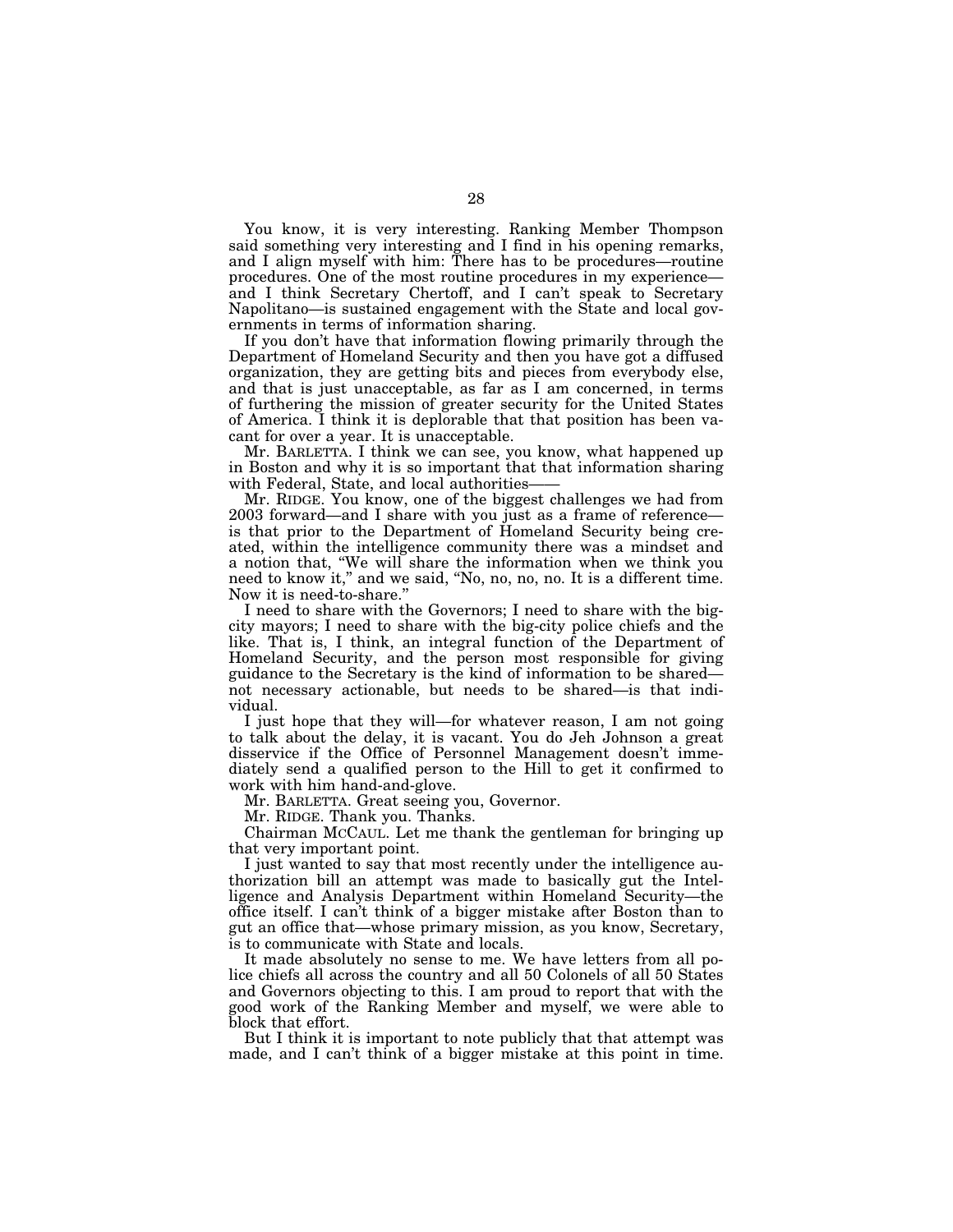So with that, the Chairman now recognizes my good friend from Massachusetts, Mr. Keating.

Mr. KEATING. Thank you, Mr. Chairman.

Governor, thank you for being here.

Mr. RIDGE. Pleasure.

Mr. KEATING. Earlier this year the commissioner of the Boston Police was asked a question in front of this committee whether or not they had information that both the FBI and the CIA had regarding potential terrorists that were conveyed to them through the Russians, and he answered that he had no information. Would you comment on that?

Mr. RIDGE. What is interesting, I asked him the same question and got the same answer. Again, it goes back to the question that Congressman Barletta asked, and frankly, the concern that I have to make Secretary Johnson as effective as he possibly can be, and that is is that there continues to be the resistance within some of the law enforcement intelligence community to share that kind of information with the major groups and law enforcement leaders around the country-

Mr. KEATING. Let me ask you another question.

Mr. RIDGE [continuing]. And it is inexcusable.

Mr. KEATING. Thank you. Thank you, Governor.

Let me ask you another question about this committee—Homeland Security Committee.

Mr. RIDGE. Yes.

Mr. KEATING. Do you think in the aftermath of any major terrorist attack on this country that if this Congressional committee, this committee of the House, wants to look at the preparation that was done ahead of time, the actual implementation of investigation going forward, that it is appropriate that this committee—and you referenced in your comments still the on-going problem with jurisdictions—but don't you think this committee should be central in looking at that oversight, best practices, what works, what resources might have to be done, how the investigation was done, if there were any lapses? Don't you think we should be center to that here from a Congressional standpoint?

Mr. RIDGE. Unequivocally, yes.

Mr. KEATING. So if the FBI were to say that they couldn't come in front of this committee because they lack jurisdiction when they were invited two times to open testimony and one time to a Classified briefing, wouldn't you say that is a good example of the problem of jurisdictions when they can cite something like that in front of this committee when we are just trying to find out what the best practices are after an event like the Boston bombing and to move forward? Isn't that an example of what is wrong?

Mr. RIDGE. Well, I would tell you that I believe that one of the challenges that Ed Davis had, and I suspect one of the challenges that many major law enforcement officials have around this country in terms of providing a more secure community, is the reluctance of some of the intelligence-gathering agencies to share that information. If the chief of police, after the terrorist incident, publicly testifies that he did not have access to the kind of information other agencies had, then I think it certainly would be in this—I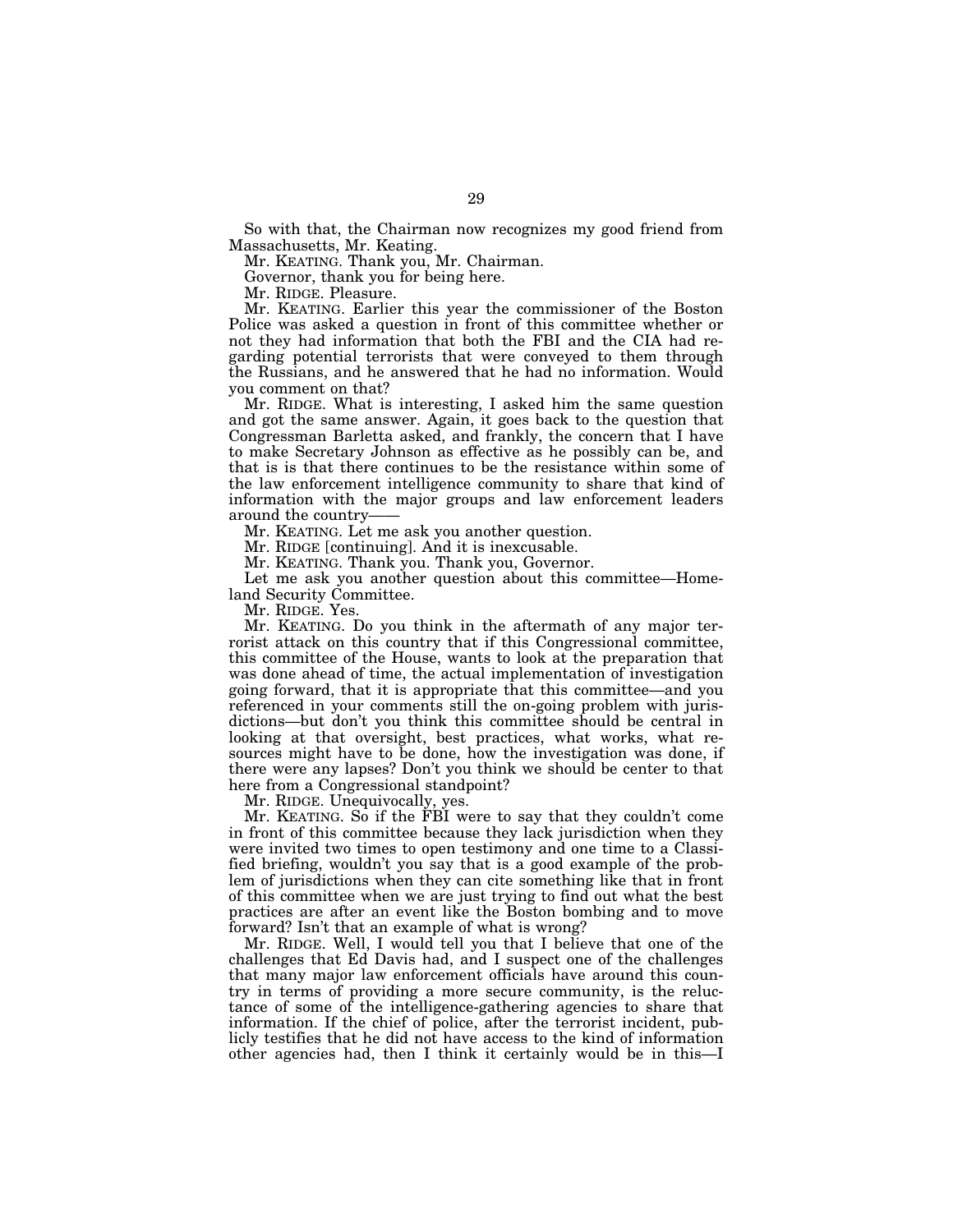mean, I would applaud the effort to secure that kind of briefing. If it has to be a closed session, so be it.

But as I said before, the Department of Homeland Security has the primary responsibility to communicate relevant intelligence to the State and the locals, and if there is a gap then the Department of Homeland Security will be held accountable, but in fact, they depend on these other agencies to share that information so they can pass it on down, and if it is not passed on down the Secretary and the Department will be held up to criticism. Frankly, it is not justified.

I am reminded of the time that I went on television to support Secretary Napolitano who was—somehow the Department was criticized for letting the bomber on the airline in Detroit on Christmas day for getting on the airplane, which I thought was totally not justified simply because the Department had not been—did not have the information from the State Department to keep him off the plane.

The Department of Homeland Security relies on other agencies to provide the intelligence and the law enforcement information, and if they don't get it they can't do their job. If they have failed, somebody ought to ask why.

One of the questions I have had for the longest time: If we cannot, as a Government, whether it is the FBI or any other agency, trust a fellow American in a critical position to provide law enforcement and security to a community with the kind of information, then who can we trust?

So it is a great concern of mine that we don't communicate on a more regular basis. Not that it may have been actionable, but perhaps there was something they could have done.

I think it is certainly within their purview, and I will let the Chairman and the Ranking Member duke it out with the other committee Chairmen. But I think it is certainly a responsibility on behalf of the Department of Homeland Security to determine why this very important law enforcement official was denied access to information that perhaps—perhaps—might have been used to prevent the attack.

Mr. KEATING. Well, I would hope that by extension that means Congress, as well.

Mr. RIDGE. Exactly.

Mr. KEATING. I hope the FBI views us as a trusted entity, whether it is Classified or not, to deal with these issues. So I agree with you wholeheartedly-

Mr. RIDGE. I am not sure we got that far, Congressman, but I do think—we used to—from—periodically, we used to pick up the phone and, based on information we had, talk to Governors, talk to law enforcement officials. It wasn't actionable intelligence. We weren't asking them to do anything based on the information we had.

But it was a precursor to the time when we may have had to pick up the phone and say, ''Remember the information we have been feeding you over the past 3 to 6 months or a year? It has now come to fruition. Here is another element. We need you to act.''

So that kind of sharing with limited people who you have to trust that it will not be leaked is something that I think, again, is—we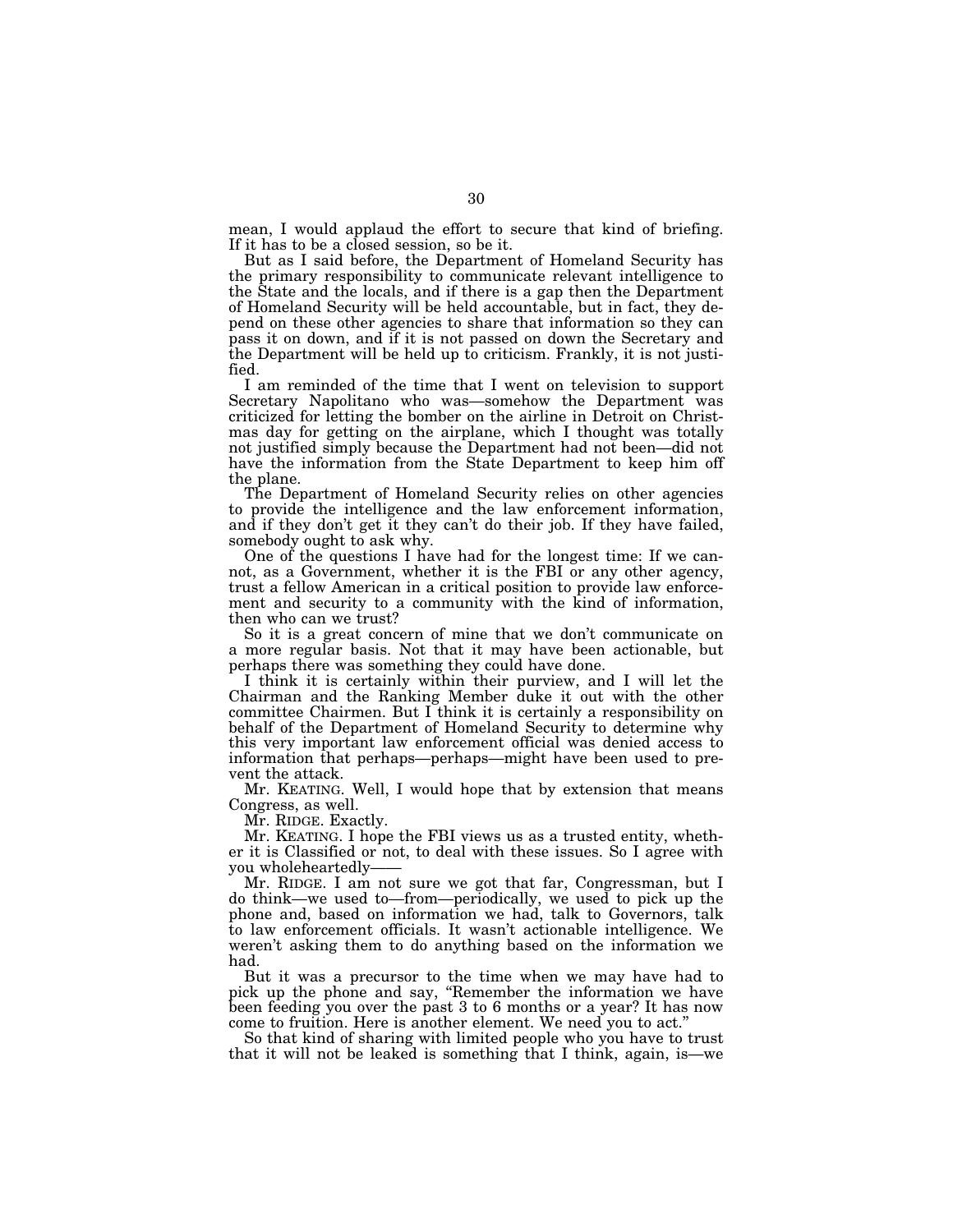have gone from a need-to-know to need-to-share and we still don't have that need-to-share mentality in this town-

Mr. KEATING. Thanks-

Mr. RIDGE [continuing]. Particularly when it comes to the Department of Homeland Security.

Mr. KEATING. Thank you, Governor.

I know, if I could—other Members have been extended a little bit—I just want to touch on one interesting phenomenon along the lines of what we are talking today and maybe get your input. I think it is something that is helpful in this.

I have noticed in the last few years the curriculum of a lot of colleges and universities are now including homeland security courses and majors and degrees in that regard. I looked at that, I think, as a helpful sign in terms of having a ground for, you know, trying to get the participation of qualified people going forward that want to make a career out of this at mid-management or other management levels. Could you comment on the briefly?

Mr. RIDGE. Well, I think it is very helpful. I remember when we set up the advisory committee to the Department initially, that was one of the—one of our objectives was to see if we could work with some college and universities and actually recommend certain curricula that would be embedded in the program.

What I have found over the past couple of years is men and women who have left the Department of Homeland Security, brought tremendous amount of experience, have by and large been retained by these universities to help build that academic infrastructure. It is pretty gratifying to me to get so many young men and women who see this as an opportunity, whether it is to serve at the State Government, local government, private sector. But it is a new mindset and I think it is a great opportunity for a lot of our young people.

Mr. KEATING. Thank you, Governor.

Thank you, Mr. Chairman.

Mr. RIDGE. Welcome.

Chairman MCCAUL. Let me just say on the Boston issue, I had the honor to join you, Congressman, walking down the streets of Boylston with Ed Davis and the FBI, SAC and the horrific scene there, and I think the State and locals are the eyes and ears. They know the streets pretty well. They are a force multiplier and we ought to be tapping into them as a resource.

As we had Ed Davis testify before this committee, he was very honest but I think almost a little bit embarrassed to have to say that he did not know that Tamerlan was under investigation by the FBI.

Having said that, we recently met with the new director, Mr. Comey, not to reflect on the prior one in any negative way, but I do believe that the FBI understands the lessons from Boston that perhaps the police chief can have an MOU with his own police officers and the FBI so that the Boston Police on that task force can actually talk to him about what is going on on the JTTFs. I know Director Comey is moving forward in that direction and that is a positive step, and I am pushing diligently to be able to forge a very good relationship with the FBI because, after all, they really are the domestic law enforcement agency in charge of counterterrorism,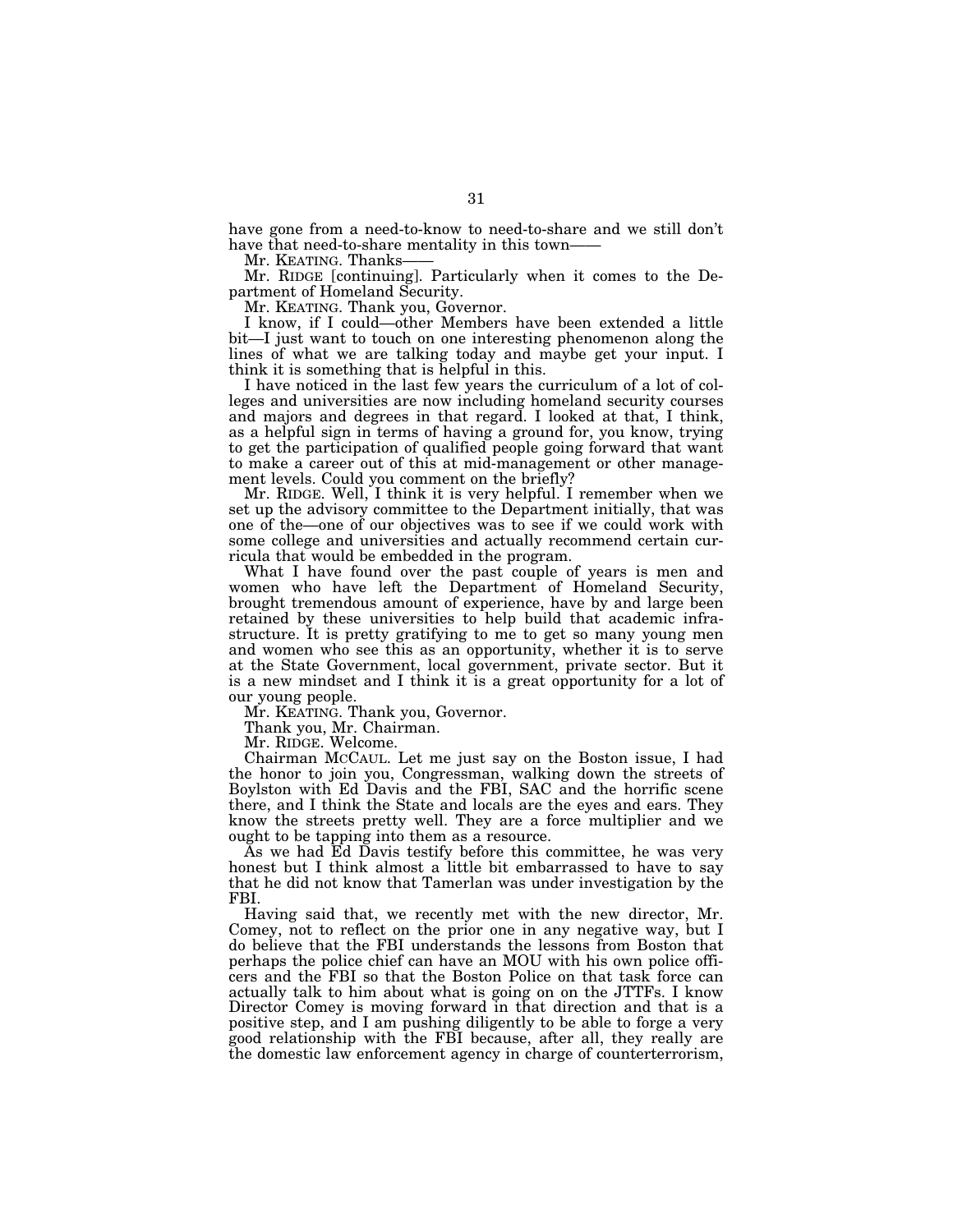and I think it is an integral part to this committee and what we do, as well.

So with that I recognize the gentlelady from Indiana, Mrs. Brooks.

Mrs. BROOKS. Thank you, Mr. Chairman. Thanks for holding this hearing. This gives me an incredible opportunity.

Speaking of Director Comey, he and I served—we were former U.S. attorneys together and so I was U.S. attorney in Southern District of Indiana from 2001 until 2007, and so it is an honor to have you here before us again because I was part of that group of U.S. attorneys, like Director Comey, that was a part of helping DHS stand up.

Under your leadership we were—and my question is what your thought is about what the U.S. attorneys' role should be today, because I know what it was in 2001 and it was to help bridge that gap between the FBI, between your new important agency—the Department of Homeland Security—and with State and locals. The U.S. attorneys are that—and I know a lot of people don't like to recognize it, but their chief Federal law enforcement officer in each district, and they are supposed to be the ones that are supposed to bring together the parties, bring together the different agencies and law enforcement—State, local, and the Federal agencies. I always viewed that it was our role to push and to make sure that cooperation and coordination happened.

We were part of standing up fusion centers, which I think those have very different degrees of effectiveness now—very different than what we thought they were supposed to be. I think the Boston bombing is a good example of that disconnect that was not supposed to happen.

I am curious to what your thoughts are as to what the U.S. attorneys' role should be now and, you know, what could we even be doing to remind them that Department of Homeland Security and that coordination we are talking about and that they rely upon is happening at the highest level? I think it was our duty then, and I am just not certain whether or not it is being viewed that way now. I am curious to your thoughts on that.

Mr. RIDGE. Well, I would probably, Madam Congresswoman, to defer to you because of your intimate experience with your role and its relationship to the Joint Terrorism Task Forces. But I will tell you that I think that the U.S. attorney is really the—as I understand it, probably should be the glue holding the entire entity together.

My experience, both when I served as Secretary but subsequent, talking to a lot of my friends around the country, is that much of this information sharing down to the local level, it is not—the notion of the sharing is not institutionalized. Too many occasions it depends on the personal relationship between the FBI agent and/ or the U.S. attorney, and I think the role that U.S. attorneys can play hopefully, even though you operate out of the same agency under the Department of Justice, there still has to be an—and here we are talking 10 years after 9/11 we are talking about the relationship of the chief law enforcement counterterrorism entity within the United States had information about potential terrorists 10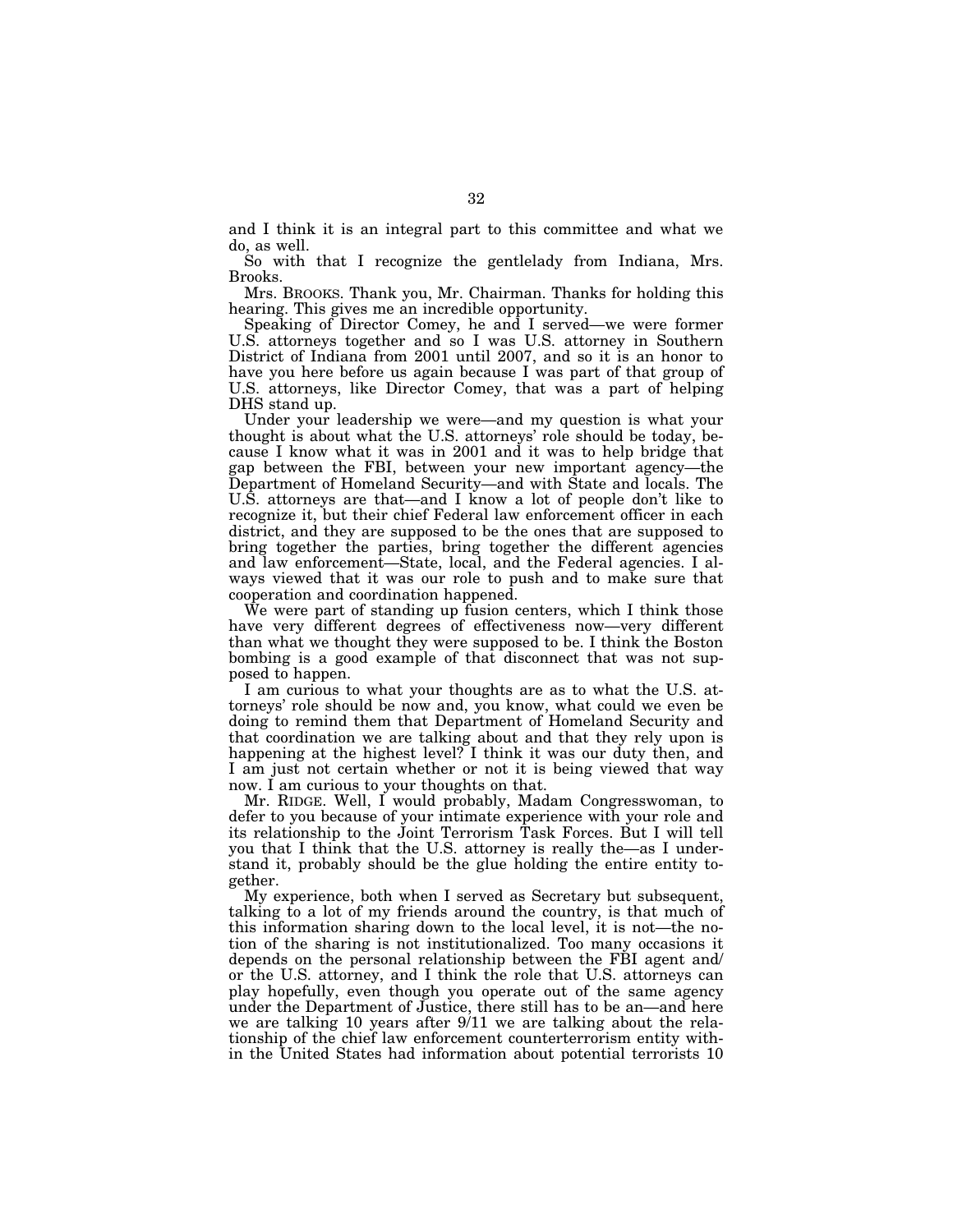years after 9/11 and that the commissioner of police of one of the largest metropolitan communities in the country was unaware.

Not that he would have done anything with it, but since his men and women are patrolling the streets, familiar with the neighborhoods, whether or not they could have been involved in what I think was a fairly cursory investigation of these individuals—I am not in a position to render judgment, but I think there remains a very critical role for the U.S. attorneys.

But I would like to see the role—it around the permanent change of mindset from need-to-know to need-to-share. I think you are probably—U.S. attorneys are in the best position to effect that change.

Mrs. BROOKS. Only thing I would add is—and certainly when we don't have political appointees in the leadership positions—back, in part, to the vacancies and the purpose in part of this hearing would you agree that political appointees, whether you are Republican or Democrat appointees, are most in tune with the administration's views? The merit employees and the people who are there, they are going to get the job done; but when it comes to pushing the priorities of the administration, that is often handled really by the voice and the mouthpiece of the political appointees.

The merit folks and the line-to-line Government merit folks are going to get the job done, but yet, in my brief experience of 6 years, it was really the political appointees that were really stressing the priorities. Would you agree with that?

Mr. RIDGE. Ultimately, at the end of the day, in this monstrous organization called the Federal Government, the political appointees take their direction from the chain of command, and we all know where that begins and ends. So the notion that a political appointee would be reflecting the views and the priorities that their chain of command is should not be surprising.

It is done whether it is a Republican administration or a Democrat administration. That is just the way the system works. You may disagree with the priorities and the messaging, but it begins and ends at the other end of Pennsylvania Avenue.

Mrs. BROOKS. Thank you for your service. Thank you.

Mr. RIDGE. You are welcome.

Mrs. BROOKS. I yield back.

Chairman MCCAUL. I thank the gentlelady.

The Chairman now recognizes the gentlelady from New York, Ms. Clarke.

Ms. CLARKE. Thank you, Mr. Chairman.

Welcome——

Mr. RIDGE. Thank you.

Ms. CLARKE [continuing]. Governor Ridge. It is good to see you once again.

I would like to just acknowledge from the outset that notwithstanding the challenges of this Department, we have one of the best and dedicated Federal employees in this Department, and we need to acknowledge that. They are persevering despite numerous challenges, some of which have come at the expense of getting raises and being denigrated oftentimes. So I would like to thank them for their diligence, notwithstanding the challenges that are integral in such a huge agency.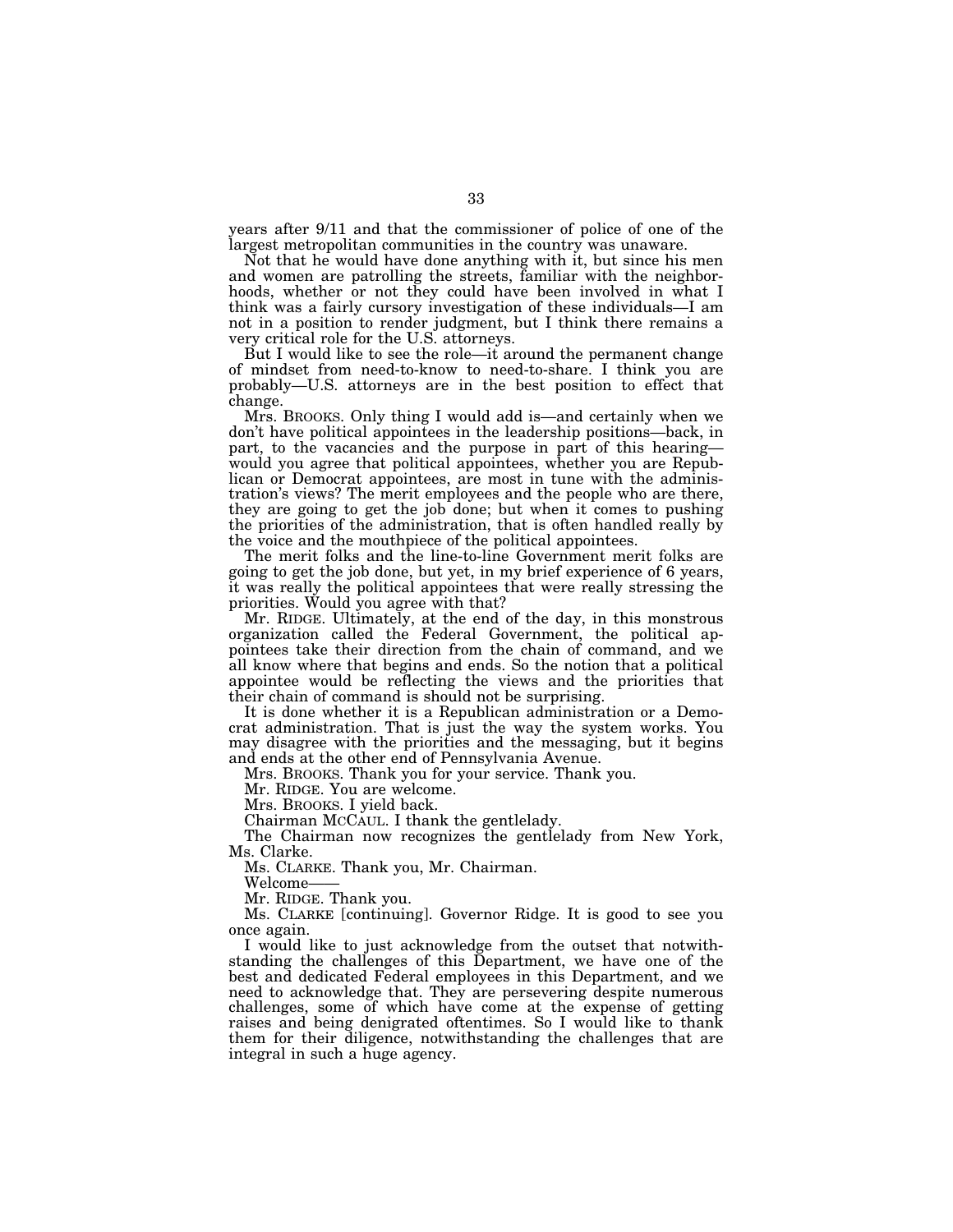Governor Ridge, it appears from the survey results that the main contributing factor to low employee morale are management challenges that continue to exist at the Department. One source of these challenges is the lack of line authority between component management leadership and their headquarter counterparts.

As the former head of the Department, I am certain that you saw first-hand the need for a strong headquarters with enforcement mechanisms in place to ensure operational success and build a cohesive structure. Would you agree that implementing a direct-line authority would improve Departmental management and eliminate some of its current challenges?

Mr. RIDGE. Well, you know, I certainly think that whether there is a direct legislative line of authority, there is certainly an implicit one—all the disparate hands of the various larger groups within the Department. We always felt, my Deputy Secretary Jim Loy, former commandant in the Coast Guard, and I felt that they were ultimately accountable to us because we were accountable to the President and the Congress of the United States.

So whether or not you can improve the interaction between the Secretary and the heads of the different units within the Department of Homeland Security by specific legislative language remains to be seen. But I think there is an implicit line of authority and accountability and responsibility right to the Secretary, and that goes right to the President of the United States.

Ms. CLARKE. When you have multiple vacancies in the way that we do, do you think that that clarification in terms of chain and line of command could be beneficial, given the fact that at this stage we have these vacancies?

Mr. RIDGE. Well, I would certainly welcome the opportunity to review any suggested changes to the legislative language that might create the line of authority. Again, I think it is just implicit that the—those men and women running the different units of Government within the Department are accountable to the new Secretary, pure and simple.

If he believes it needs a—I mean, I just—I am not quite sure I understand the need for legislative language to create that precise line of authority that is like a straight line, not a dotted line on an org chart. But if it was this committee's collective feeling that that would help the new Secretary then I would be all for it. I just think it is implicit, and—because I think the way you have that line of authority you have to hold people accountable.

But I will tell you, it would be a lot easier for this Secretary and future Secretaries if the jurisdiction of Congress was telescoped so that you can help this Secretary maintain that line of security, that line of accountability. It is too disparate.

I can just speak to a couple of occasions, without just going back—and I am not—it is not an accusatory thing, but when the agency was created there were different leaders who had different relationships with different committee Chairmen and different committees, and getting them—there were occasions when I felt that, right or wrong, there was a little more sympathy toward the committee Chairman's point of view—and I say this respectfully because I used to serve here—rather than to the Secretary's point of view.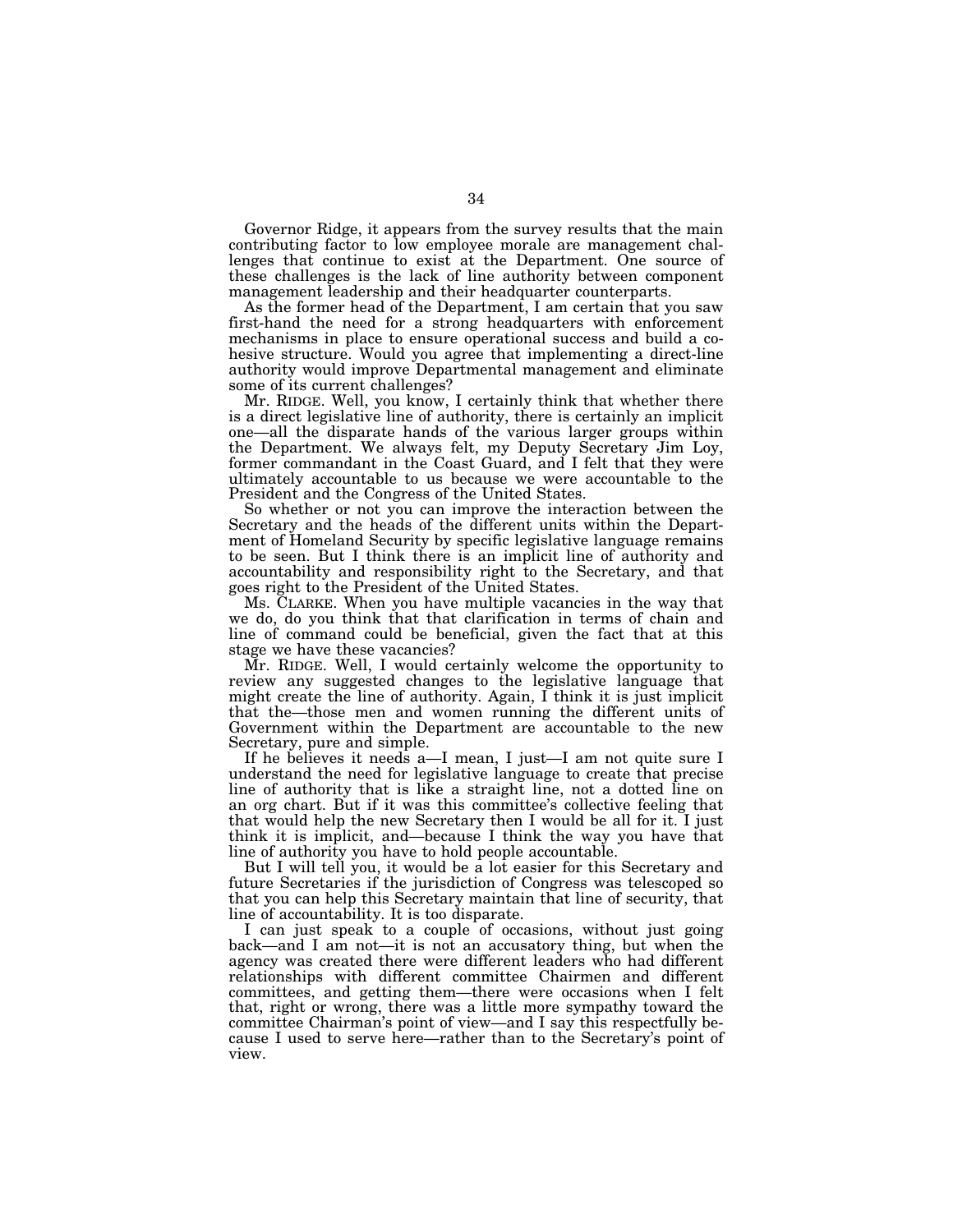I think when you can narrow that ledge of jurisdiction I would love to see this committee have primary jurisdiction over the Department, because I do think it would help make the Secretary under any administration much more effective.

Ms. CLARKE. Let me just ask, if you will indulge a moment, Mr. Chairman, we are talking about leadership and permanency, and I would say versus effectiveness. Even though serving in temporary capacity can engender leadership, knowledge, and acumen that is needed to accomplish and establish mission and be effective in getting the job done—would you agree with this or do you think that this permanency is a critical component to the effectiveness of the agency?

Mr. RIDGE. I would argue, and there are probably some people that would disagree, but I think in any leadership—within any leadership team within any organization, public or private, the chain of command has to be viewed as a permanent part of the infrastructure within which these men and women work, in terms of—I think it empowers them, and gives them a, I think frankly, it creates a notion of bidirectional accountability that doesn't necessarily exist with just an acting. I just think it is so very important to move from acting to permanent.

I take a look, and I have known Rand Beers for a long time. This is a man who, I think he has had three acting positions. So maybe Rand might disagree with me, but I—as hard as he would work and I know he is committed to the mission—I would daresay I would like to think he would conclude he would have been a lot better in any of those three positions if he would have been permanent rather than acting.

As I said to the Congressman from Texas, I believe—I don't know how effective Congressmen would feel if they were acting Congressmen but you are not sure how long you are going to be acting in this position. I just think it has a psychological effect and an effect on your ability to lead.

Ms. CLARKE. To the personnel, as well. If you think that your boss could be gone in a blink of an eye it makes it very difficult to have any continuity of leadership and certainly viewing that person in terms of their leadership as someone that is going to maintain a culture that strengthens the agency.

Mr. RIDGE. It is about culture, and I think that is the appropriate word. I think, frankly, now that there have been some changes made in terms of the nomination and approval process over in the other body, maybe some of these acting can be permanent and some of the vacancies can be filled.

Ms. CLARKE. Mr. Chairman, I thank you.

I thank you, Governor, for all of your service.

Chairman MCCAUL. Chairman now recognizes the gentlelady from Texas, Ms. Jackson Lee.

Ms. JACKSON LEE. Mr. Chairman, let me thank you very much.

Governor, it is a pleasure to see you again and thank you for your on-going service. There are many of us on this committee that started with you and before that time—and tragically, because obviously we had an infrastructure of security, but in the eye of 9/11 we saw the urgent need.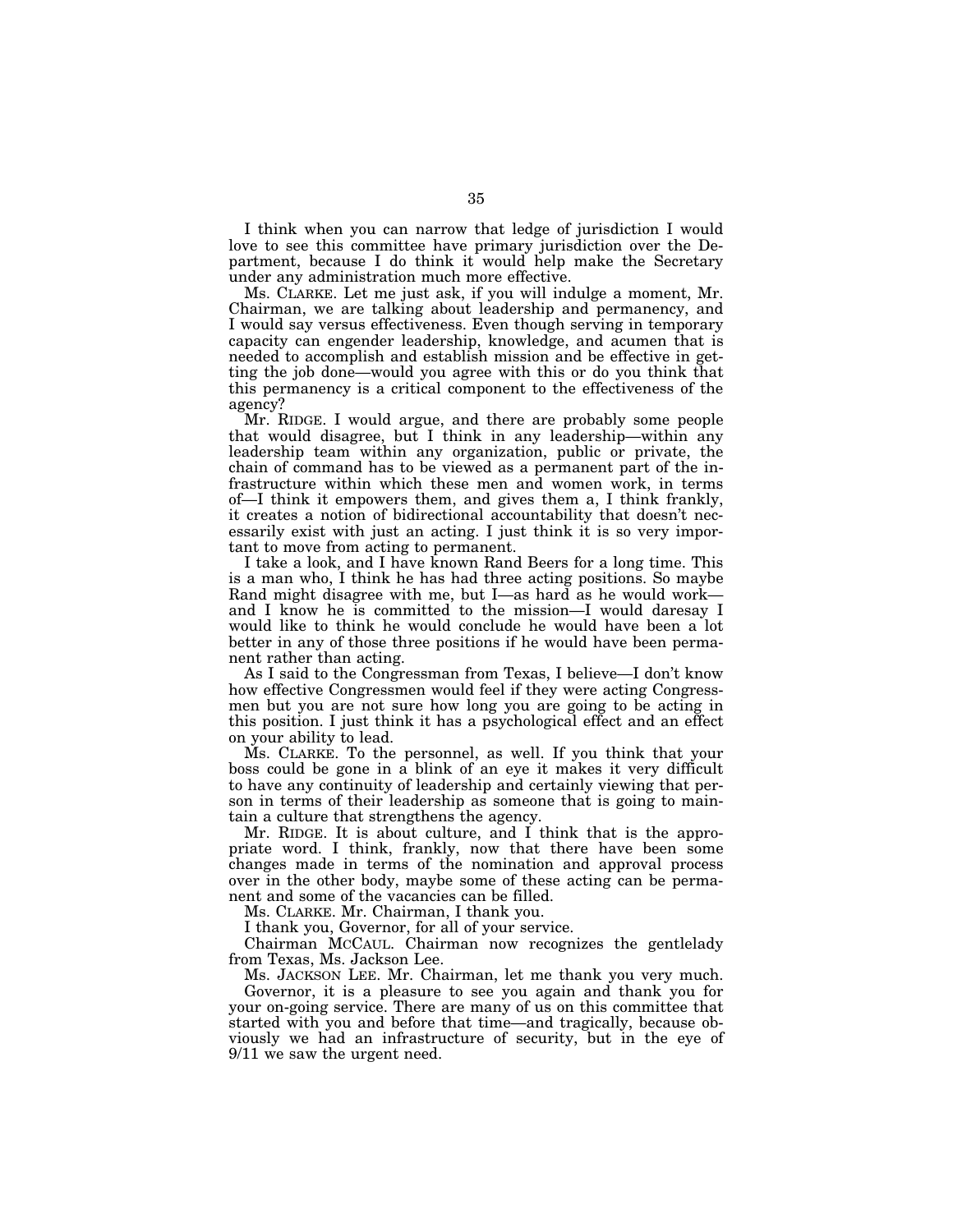President Bush, Members of Congress, there was a select committee—committed to come together for a real infrastructure of security, and I thank you for taking the first challenge, the first plunge into what I consider an enormously crucial committee.

I would like to thank Chairman McCaul and Ranking Member Thompson for carrying on the bipartisan and nonpartisan commitment to the Nation's domestic security, and I might say security that reaches even beyond the borders as it reflects on the domestic security.

So I am going to pose a question that comes right out of your message and your opening page, which is that it is crucial that the Secretary nominee, Mr. Johnson, be approved expeditiously. Would you just expand on the rather direct comment you indicated that there is a need for these individuals to be approved because they hold a higher responsibility?

I would always like to think that there are committees of jurisdiction on a myriad of issues that are really important, but when you come to homeland security, maybe armed services, but homeland security are life-or-death matters on everyday peoples' lives as it relates to the goings and comings of Americans and their domestic security. So one of the points you said is that we really need to rid ourselves of political grandstanding and move the process forward. If these are competent nominees they should be approved.

Would you just comment on the uniqueness of homeland security and the importance of having people in place?

Mr. RIDGE. Well, we are all familiar with the language. It says we gather together as a country to provide for the common defense. Prior to  $9/11$  we may have thought of the common defense really related to the Department of Defense, but now we have, since the United States has become a battleground, the Department of Homeland Security and the critical appointments within that I believe should be considered in the same vein as critical positions within the Department of Defense.

As I commented before, Congresswoman—perhaps you weren't there, but apologize to be redundant—I mean, we will never take politics out of how we govern in this country. It is just the way things are. But in my judgment, there are certain times, certain responsibilities, and certain appointments around which the President makes the decision under the advice and consent, the Senate ought to move in a timely fashion, be as rigorous in your examination as possible, and then vote and move on.

That holds for, in my view, regardless of the administration, there are certain critical appointments that need to be dealt with expeditiously. We see what has happened over the past couple of years, and I don't believe all these vacancies have been held up by political gamesmanship. In fact, that is not accurate; but the fact of the matter is one is one too many.

Ms. JACKSON LEE. Let me-

Mr. RIDGE. We need to empower—you weren't here when I—excuse me, I don't mean to interrupt you, but I——

Ms. JACKSON LEE. Go ahead.

Mr. RIDGE. Attorney Johnson and I had a really good meeting a couple weeks ago, and we—and it was all private and confidential. I made some recommendations to him about, based on my experi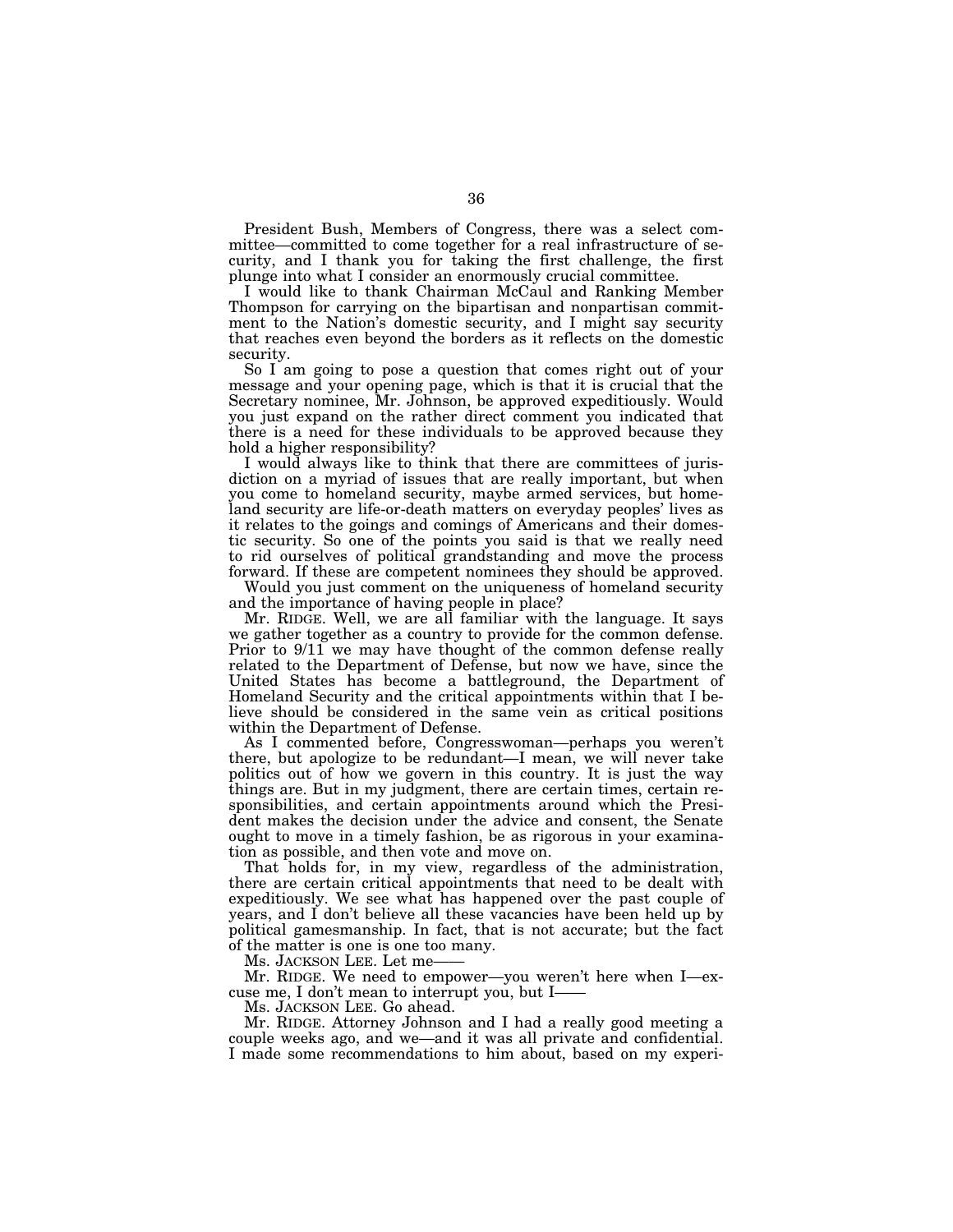ence, what I thought was really important. But the first thing we talked about was his ability—and I said quite candidly, ''The personal relationship you have with the President—I had a pretty good one with President Bush—to expedite the process, get OPM, get those good names. Get them to the Hill. And if it is under the advice and consent responsibility of the Senate, get them out there.'' Because it is pretty difficult for him to do the job we all want him to do-

Ms. JACKSON LEE. Without the infrastructure.

Mr. RIDGE [continuing]. Without his team. He needs the team.

Ms. JACKSON LEE. Well, let-

Mr. RIDGE. They can't be an acting team; they have got to be a permanent team.

Ms. JACKSON LEE. Let me thank you for your knowledge.

Let me first of all agree with that, and I would hope out of this hearing would come, No. 1, a creative approach to be able to fill the other line positions that are necessary to be part of the infrastructure; No. 2, that homeland security is set apart, No. 1, that we, again, reignite the idea of—I hope Speaker Boehner would listen—is that we consolidate the jurisdiction of the Homeland Security under the Homeland Security Committee once the team is in place. That also deals with morale. I am going to ask you to comment on that.

Then I would ask you to comment on the continuing sore point, which I think Mr. Keating highlighted, which I am concerned about, is the following of the dots, the connecting of the dots that is so crucial to the success of the Homeland Security Department even though it is not the singular entity for intelligence gathering. I can assure you, in spite of the NSA and others, you get asked, as a Member of this committee, about intelligence gathering.

The mindset of the American people is that Homeland Security, along with its very important responsibilities of Border Patrol and ICE and CBP and TSA, front liners that everybody sees, they consider it the home of the intelligence security, the going and coming security, comprehensive immigration reform. So if you would just comment on the connecting the dots and the idea of having initiatives that will allow appointments of leadership and Homeland Security to move quickly.

Mr. RIDGE. Well, first of all, to the first part of your questions, I would—not that I invite myself back up, but I have told your Chairman and the Ranking Member, if you want somebody to come up and testify about reducing the number of committees and making this committee—get this committee primary jurisdiction, I am happy to do it. Got to be careful what you volunteer for, but call.

Second, with regard to the intelligence-gathering capabilities of this country, they are enormous and the Department of Homeland Security relies primarily on them. When the Department is denied access from time to time to critical information it makes it literally impossible for the Secretary and the men and women at the Department to do their job, so anything that we could do, starting with filling the vacancy of the under secretary for Intelligence and Analysis, in addition to changing, again, 10 years after 9/11 and I look at Boston and I find out the chief of police didn't have access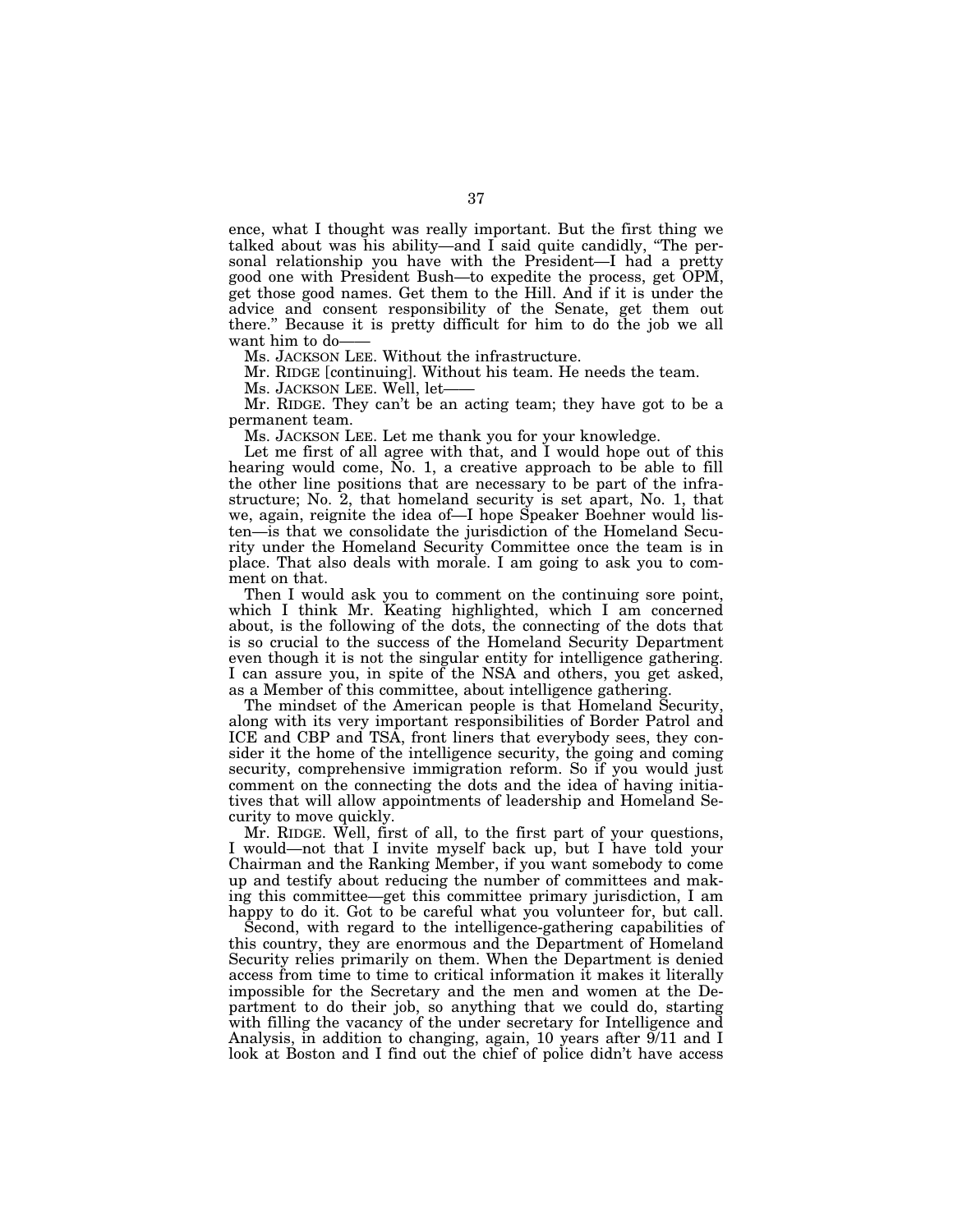to the information that I think he should have had, is still somewhat troubling.

Again, it is a—people think that Homeland Security somehow has unlimited access to the intelligence world and we don't. They selectively share with us when they think it is appropriate—I didn't mean with us, but, you know, once the Secretary always the Secretary, I guess—but they selectively share, and at the end of the day I don't think—it does not—it undermines the critical role the Department plays.

Ms. JACKSON LEE. The connecting of the dots—I know my time is—just if you just want to do a sentence on that, it has been an on-going problem.

Mr. RIDGE. Yes.

Ms. JACKSON LEE. As I yield back to you, if you just answer that one part of it. I just want to thank all of our homeland security employees for their service. But connecting of the dots?

Mr. RIDGE. Well, you know, it is an expression we use—been used since September 11, and one of the challenges the Department of Homeland Security has, if the broader intelligence community doesn't put the dots in front of them it is pretty difficult to connect. One of the challenges I have said—and I shared this and I don't think Mr. Johnson would mind, but I told him one of the mindsets to—as Secretary was you can't secure the country from inside the beltway, and you need relationships with the State and the local and the urban police and law enforcement community generally. That means you have to keep them as up-to-date on relevant information—not necessarily actionable intelligence, but relevant information—so when a time comes that you may ask them to move on behalf of the country they—you have built out that base—the knowledge, the rapport, but they understand what you are asking of them, and it is a lot easier for them to do it if they have been kept in the loop.

Ms. JACKSON LEE. I thank the Chairman and the Ranking Member.

Chairman MCCAUL. Let me thank the Secretary for——

Ms. JACKSON LEE. Thank you for your service.

Chairman MCCAUL [continuing]. Thank you for your outstanding testimony here today. It has been very helpful to the committee.

I would be remiss if I didn't ask just one last question of you. I think we have covered the vacancy issue fairly well, but you mentioned that the threat level, you believe, is greater today than it was 10 years ago, and I know there have been some efforts to sort of downplay the threat and say it is pre-9/11. I can't think of a better witness to ask this question in terms of, you know, the pre-9/11 threat versus what the threat is today.

Mr. RIDGE. Well, you know, obviously I don't have access to the kind of information I used to have, but if you just go into opensource intelligence gathering and see the extent that al-Qaeda has expanded its operations beyond Afghanistan and Pakistan and into Yemen, into Libya, into North Africa, and you see the more public reporting about other terrorist-related organizations, some wannabe, some connected, there are more of them and they are located in more diverse locations around the world, and that is just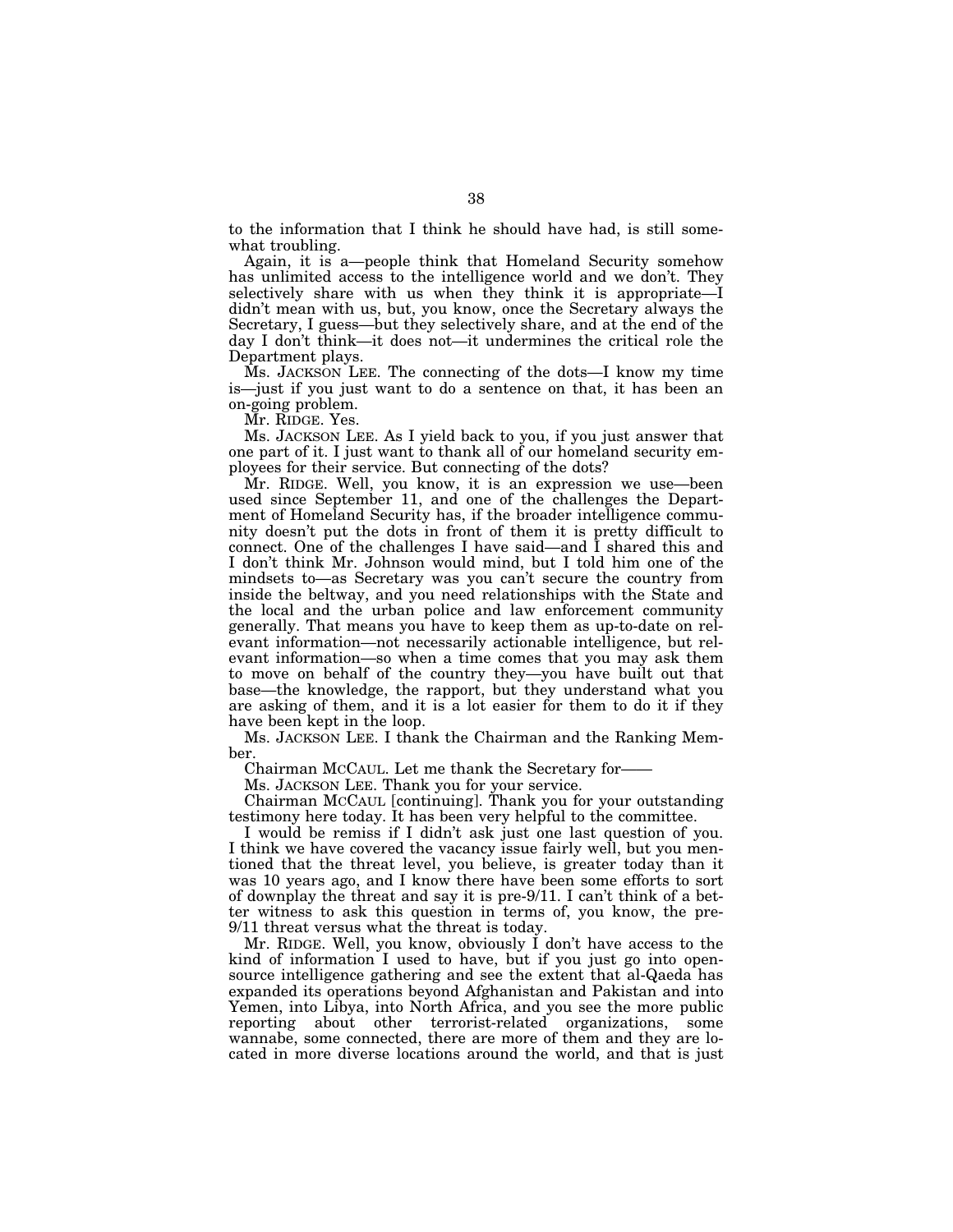terrorist organizations. You add on top of that the digital climate, the cybersecurity threats that we have.

So I think it is a more complex world. I think it is a more dangerous world because I think the threat of terrorism today is no longer just al-Qaeda but similar organizations. But let's not underestimate what al-Qaeda has done. It has expanded, and whether we are in Afghanistan or out, Iraq or out, they will continue to expand.

So I think one of the two conditions that the country and the rest of the world is going to have to deal with perhaps forevermore is the digital security and the threat of terrorism. That is the permanent conditions, unfortunately, within the world, and that is what is so troubling about so many vacancies within the Department.

Chairman MCCAUL. I couldn't agree with you more.

I think the Ranking Member wants to close.

Mr. THOMPSON. Well, since we don't want to shut this down, Mr. Secretary, one of the challenges is resources. If, in fact, the dangers are more based on open-source information and take our word for it, it might be right, would it not be incumbent upon Members of Congress to put the resources in a position to address those challenges?

Mr. RIDGE. Congressman, I would say you ask me to respond to a very general question which I am not comfortable in responding to. I would just simply say I am open to more resources, but where? I mean, I must tell you, when I see that we have gone from 180,000 to 240,000 people, I have got to tell you, I don't know where the other 60,000 people are. I mean, I know you need to put more people in ICE; I know you need to put more people on the borders. I get all that.

So in my judgment, resources doesn't necessarily mean more people. Let's assume you need every single one of them every single day.

I would answer your question that I am always prepared to accept more resources if they are targeted toward a specific purpose, and I think obviously that is not a conversation we are going to have publicly unless you want to. But I never turn my back on resources, but I will tell you, when the first year I was Secretary of Department of Homeland Security I said, ''Before you give me more money let's see how we are spending the money we already have.'

I mean, there may be no more resources, but I don't think more resources means more bodies. It probably means more and better technology. Perhaps it means more training.

There are a variety of things where you could probably convince me you needed more resources. I would just answer generally, sir, that I suspect even in my own mind there are some places you need more, but I would like to be more specific in my response.

Generally, just an increase in the budget doesn't mean anything to me.

Mr. THOMPSON. You know, we can always respond like you did, and you took the personnel route. But you know there is technology, there are a lot of things that we can address. But if the dangers are greater then either you have to improve technology and equipment, you will have to do some things rather than cut, cut, cut.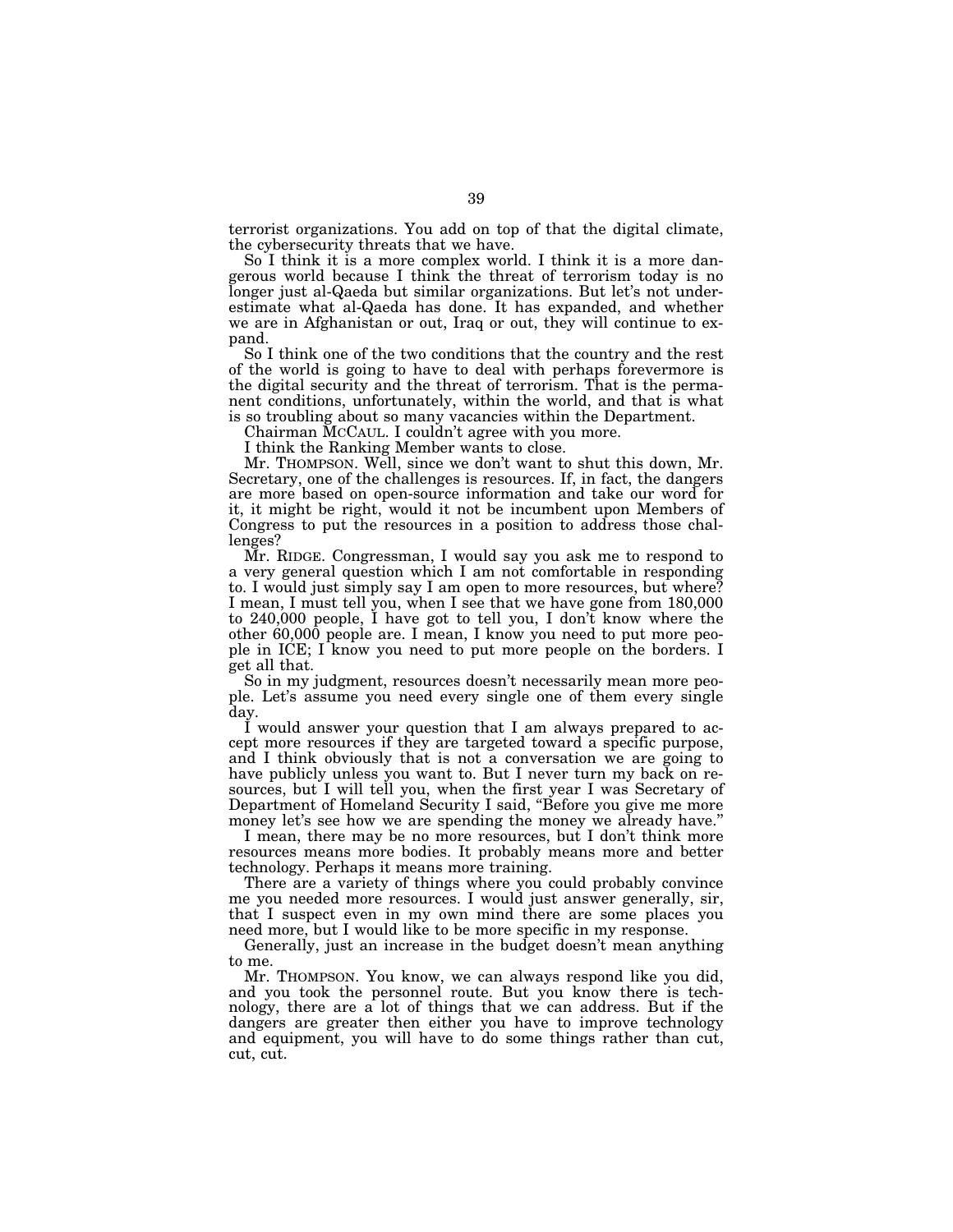I think my challenge and comment to you is for this committee to look very seriously at what those dangers are and resist this notion to cut, cut, cut when we know in good conscience that things are not safe. That is my point to you, you know, since you said you had some open-source information. I am just saying to you that there are some issues on a fiscal side.

Mr. RIDGE. Well, I think, Congressman, if I might, I suspect there is always a need to upgrade the technology the men and women have at their disposal, training at their disposal. As I look at the construct of the Department now, it is tough for me to imagine you need more people, but more and better technology is certainly is always an appropriate investment in making America more secure. That is for certain.

But having said that, at the end of the day you can have more people and more technology but if you don't have the information in a timely way it is still going to be difficult for the Department and the men and women in the Department to do their job.

Mr. THOMPSON. I agree with you, but let me just say that only 37 percent of the people who are employed at DHS, based on information we have received, say that they have the sufficient resources to get the job done. So there are some issues out here that I think as Members of Congress we need to grapple with.

Mr. RIDGE. Well, it is interesting with resources we didn't talk personnel, and I think that is very appropriate discussion as to what those resources need to be. I remember talking to Customs and Border Protection years gone by and you and your Congress very appropriately I think there are another 15,000 or 20,000 down there, but they said, ''We could still use more and better technology to help us do our jobs,'' and there is a lot of it out there almost off the shelf that you could put in.

If that is what you are talking about then I think you and I would probably be in agreement. Better technology empowering these men and women to do a more effective job is always a good investment.

Chairman MCCAUL. If I could just associate myself with that, I know, particularly with respect to the border, I know that technology is really going to be the answer down there. With any luck, we are going to pass a budget today that, as we look at sequestration, some of the impacts it has had, particularly on our readiness and our National security issues—I know the Navy has had to pull out of interdiction, the Coast Guard has had to scale back on interdiction efforts. We try to push the border out but it may come closer.

There may be some relief, I think, for some of these National security issues with this vote that we have today.

So I see we have a Member that just arrived.

Mr. Horsford, you are recognized.

Mr. HORSFORD. Thank you, Mr. Chairman, to you and to the Ranking Member, Mr. Thompson.

Obviously this is a very timely hearing and a very important one, and I want thank Secretary Ridge for being here.

I am a new Member and still learning the ropes, but what I have learned so far is obviously the Department of Homeland Security is the third-largest Federal agency with critical mission and secu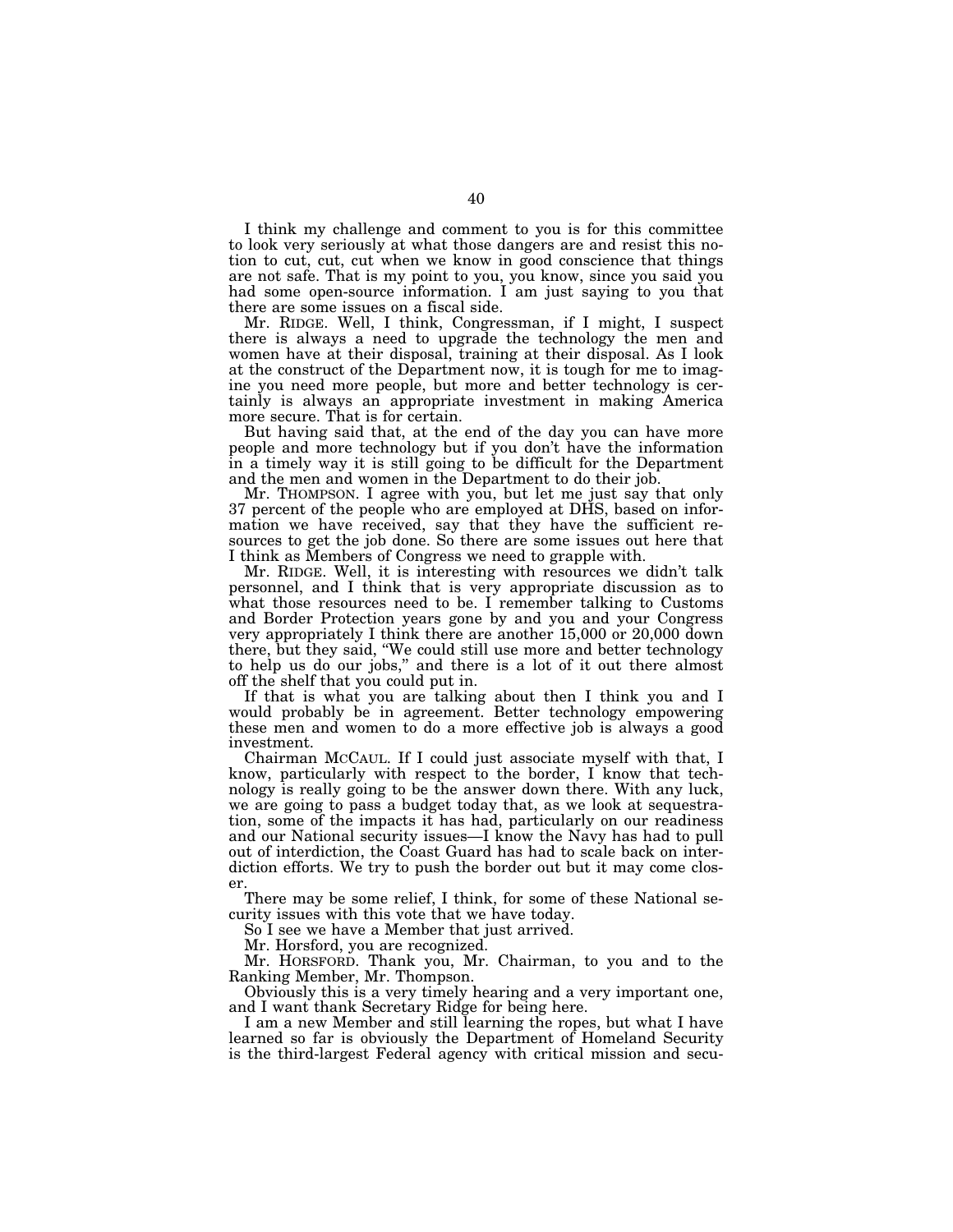rity of our National interests as their primary focus. We need to do everything we can to make sure they are structured properly, they are resourced properly, that the coordination between various departments and agencies—divisions and agencies within the Department are working effectively.

So I guess my question to you, Mr. Ridge, is kind of the lack of unification among the Department headquarters and its components is often cited as a contributing factor to low morale because many of the legacy employees tend to cling to some of the old ways of doing things before the Department was restructured. As the first Secretary, you were responsible for transforming the newlycreated agency into one unified Department.

So what were the challenges you faced in this process at that time and what do you think or how do you think bringing together 22 separate and distinct agencies impacted employee morale then, and what are your observations of it now?

Mr. RIDGE. Well first of all, I thank you for your question. The consolidation of some of these headquarters ultimately at Saint Elizabeth's I think would serve the country and the new Secretary down the road very well. It would be very difficult—it is manageable but it is more than logistics.

When you have got Secret Service one place, and you have got Coast Guard another, and you have got Border Patrol here, and so the Secretary does not have the opportunity to interact with the leaders of his—these different entities except on an ad hoc basis. We had to schedule time for each other, and I don't think that is necessarily a good thing.

So I look forward to the consolidation of headquarters with some of the leadership of the critical agencies there.

Second, I always felt that the men and women of Homeland Security—people said, ''How difficult was it to get this started?'' I said, right after  $9/11$  these men and women had a sense of mission and purposefulness that I would daresay they probably didn't quite feel the same way on September 10.

But finally, the broader community—Congress and the rest of the world—realized how important Customs is, how important Immigration is, and how important the Coast Guard is. So I think there was a sense of mission that I don't think they have lost.

I don't know if you were here when your Congressman Thompson talked about resources. I think the men and women there can always use additional training and more equipment to do their job, so I don't doubt their commitment to the mission. I just think it is easier for the Secretary—he can be much more effective if all these vacancies are filled, and the actings become permanent, and that way the leadership team is accountable but also the organization knows they are going to be accountable to permanent leadership within the organization, as well.

So I think everything this committee has done to date in concert and encouraging the folks on the other side of this building to do their job and do it expeditiously is a very positive thing for the Department and for Secretary Johnson. He needs help.

There are only three people who know how complex his job is. He could use a full team. I mean, I wouldn't want to be playing as bad as the Redskins are this year, I am not sure I would want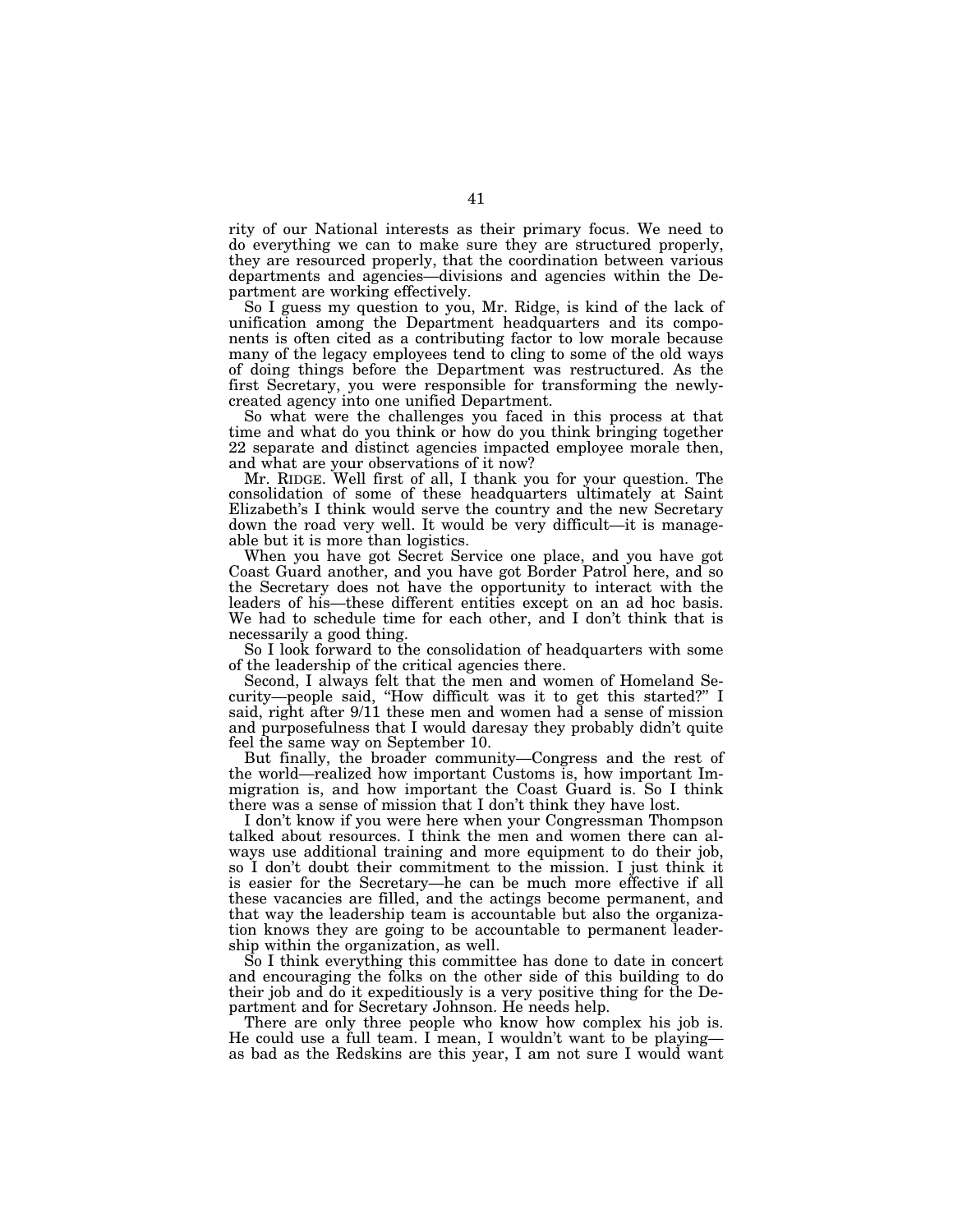to be playing them with only 8 people on each side of the line against 11. You just need a full team.

Mr. HORSFORD. If I could follow up, Mr. Chairman, one thing that we have heard, and it may have come up earlier, is the suggestion, even from those in the Department, of kind of a chief operating officer role—someone who can handle more of the day-to-day management coordination and to allow the Secretary and the other agency heads to, you know, work on bigger policy or implementation objectives. Do you agree with that recommendation?

Mr. RIDGE. Well, that is a title. I think you can make that assignment. I had a great relationship with Admiral Loy, who was my deputy, and there was a division of labor, and I would say informally if you talk to my team, many of them saw him as the COO. I mean, I would meet with the agencies' heads on individual initiatives, occasionally meet together as a group, but in terms of overseeing much of the day-to-day operation, my deputy did that.

Whether or not you would add, in addition to the deputy, a COO, I am not sure—I guess I could be convinced, but I really think that that is a very appropriate role for the No. 2. That is why the No. 2 position is so critically important, as some of these others are, to a complete and effective and functioning office.

By designation might help, but I think that is—in my—during my tenure that is what Admiral Loy did.

Chairman MCCAUL. Well, thank you.

Mr. Secretary, let me just say thank you, again, for being here today. Thank you for your service, and we look forward to having you back.

Mr. RIDGE. Mr. Chairman, Ranking Member, let me thank you very much.

Mr. Thompson, upon reflection, I cannot miss the opportunity to say there is one group of people within the Department of Homeland Security that are multi-tasked and underfunded on an annual basis. It is the United States Coast Guard. So if you are looking to me to make a specific recommendation where they probably could use more personnel, they could certainly use more and better and newer equipment, it is a grossly underfunded, over-achieving, incredible group of men and women in our United States Coast Guard.

Mr. THOMPSON. Couldn't agree with you more. It is on the record. We will have some budget conversations.

Mr. RIDGE. Good. Thank you, sir.

Thank you very much. It has been a privilege to serve before to testify before you and I look forward to future opportunities. Thank you very much.

Chairman MCCAUL. Privilege to have you here.

This panel is dismissed.

The committee will come back to order. I am pleased to announce the second panel of today's hearing. I appreciate your patience. I know it is lunchtime; we all have plans that we are missing right now.

But with that, let me introduce the witnesses. First, David Maurer became a director in the Government Accountability Office homeland security and justice team in 2009. He leads the GAO's work reviewing DHS and DOG management issues. His recent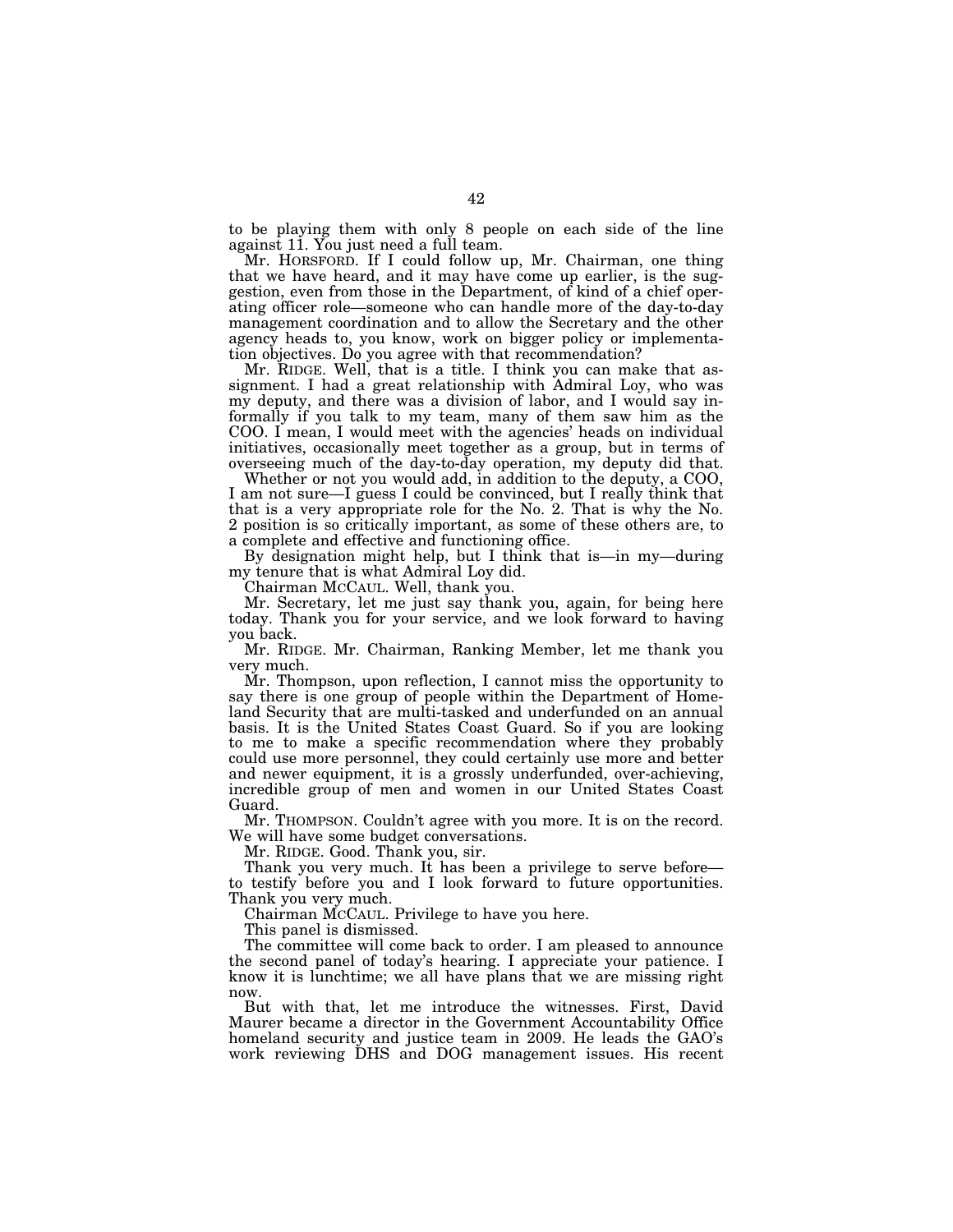work covers DHS management integration, nuclear smuggling, research, and development at DHS, DOJ grant management, crowding in the Federal prison system, and counterterrorism staffing vacancies at the FBI. That is quite a resume.

Next we have Mr. Max Stier is the president and CEO of the Partnership for Public Service. Partnership is a nonprofit, nonpartisan, mission-driven organization working to revitalize our Federal Government by transforming the way Government works. Mr. Stier has worked previously in all three branches of Government, including as an aide to Congressman Jim Leach, a clerk for Justice David Souter at the U.S. Supreme Court, and deputy general counsel for the Department of Housing and Urban Development.

Thank you for being here today.

Last but not least, Ms. Colleen Kelley is the National president of the National Treasury Employee Union, or NTEU, the Nation's largest independent Federal sector union. It represents 150,000 employees and 31 separate Government agencies, including over 24,000 Customs and Border Protection employees stationed at 329 ports of entry.

The full statements of the witnesses will appear in the record. The Chairman now recognizes Mr. Maurer for 5 minutes.

# **STATEMENT OF DAVID C. MAURER, DIRECTOR, HOMELAND SE-CURITY AND JUSTICE ISSUES, GOVERNMENT ACCOUNT-ABILITY OFFICE**

Mr. MAURER. Great. Thank you, Chairman McCaul and Representative Clarke. It is a pleasure to be here this morning to discuss employee morale and senior-level vacancies at the Department of Homeland Security.

Over the past year GAO has issued reports on DHS's efforts to improve its morale and fill vacant positions. I would like to briefly highlight and update some of the key findings from that work.

As you well know, morale has been a long-standing problem at DHS. Our report last year drew on 2011 survey results, and at that time DHS was 33rd out of 37 large agencies in job satisfaction.

The encouraging news then was that DHS's scores had slowly but steadily improved from 2006 to 2011. However, since our report, DHS morale scores have declined. This year DHS ranked next-to-last among 37 large agencies in employees' view of leadership.

Of particular concern, DHS employee satisfaction scores dropped 7 percentage points since 2011, and that is more than the Government-wide decrease of 4 percent. In other words, the gap between DHS and the rest of the Government is growing.

DHS-wide results mask significant differences across the components. Coast Guard and the U.S. Citizen and Immigration Service have higher job satisfaction than Government-wide averages while TSA, ICE, and the Science & Technology Directorate were all at least 10 points lower than the Government-wide figures.

The wide variation in morale across and within components demonstrates a key challenge. Across such a large, diverse department there is no single morale problem and there is no single fix.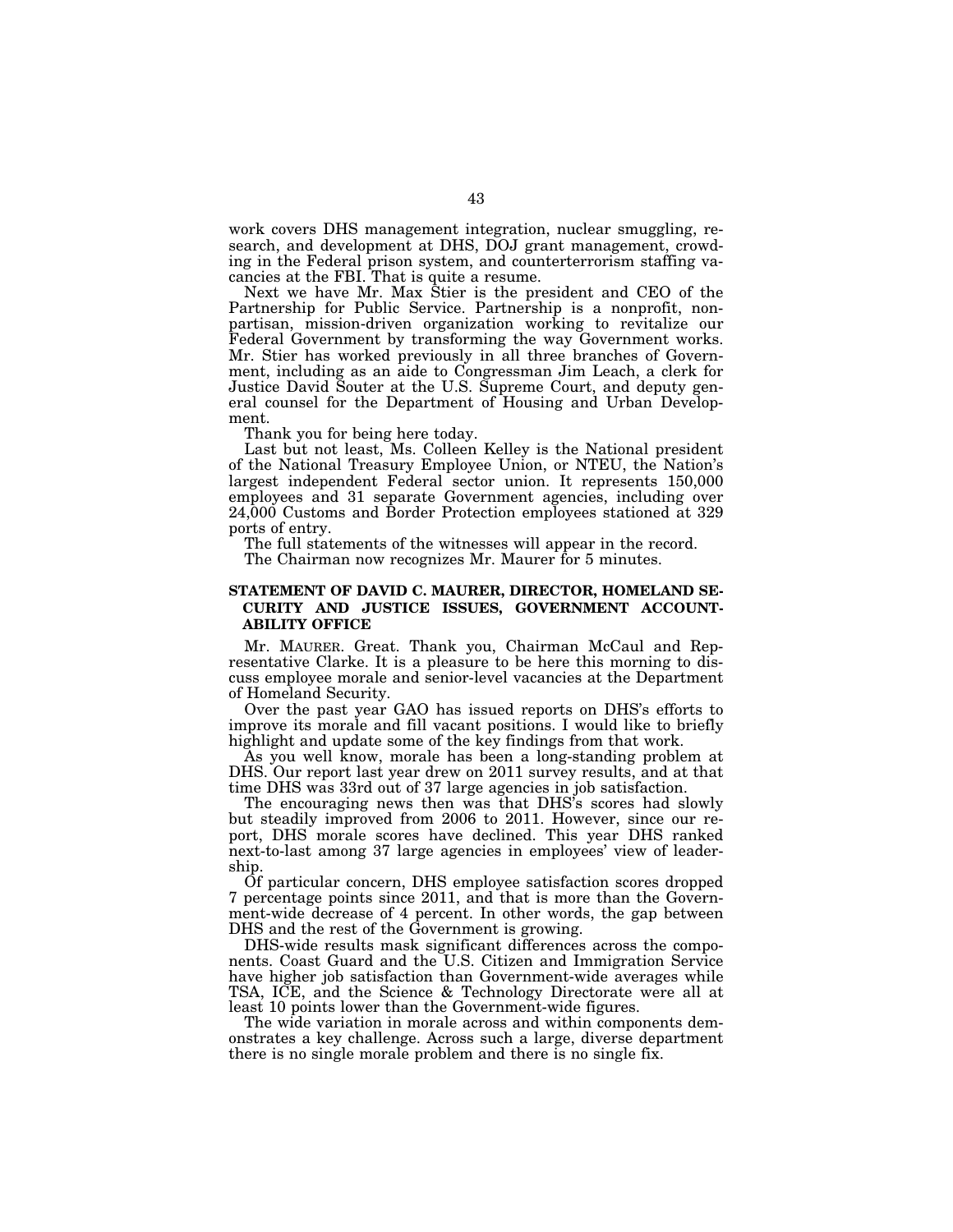In fact, keep this idea in mind: Morale is a symptom of other problems. To improve morale you need to look behind the numbers. Survey scores don't tell you why people responded the way they did; they don't tell you the underlying problems, and they don't tell you what you need to do to fix those problems.

DHS, to its credit, has been working for years to get behind their morale scores. They have done focus groups, detailed analysis, and created senior-level groups to identify and then address the root causes behind low morale.

But last year we found these measures didn't go far enough, so we recommended and DHS agreed to implement more robust root cause analysis of what is contributing to low morale scores. Since our report, DHS has taken action but still has more work ahead before we can close our recommendations as implemented.

I will now briefly turn to the issue of senior-level vacancies. DHS used to have a significant problem in vacancies for SES positions. Our report last year found that 25 percent of SES positions were vacant in 2006.

There were a variety of efforts. By the end of 2011 DHS was able to bring that vacancy rate down to 10 percent, which is comparable to Government-wide averages. In preparing for today's hearing, we obtained updated numbers from DHS which show SES vacancies are now about 11 percent.

For politically-appointed positions the story is different. The number of vacant political positions at DHS has doubled since last year. Some of these vacancies are currently filled by someone in an acting capacity, including the Secretary, deputy secretary, and three under secretaries.

So what impact do senior-level vacancies have? Well, when you compare the analysis from our two reports you find something interesting—namely, those components with the highest levels of SES vacancy rates were also the components with the lowest morale scores.

Now, the relationships between these two factors isn't clear. Maybe low morale contributes to higher vacancies; maybe it is the other way around. Or maybe there are some other factors that somehow explain both of these problems.

But here is the point: Low morale and high vacancies are symptoms. A robust root cause analysis would help DHS understand the underlying problems and better position the Department to address them.

This won't be easy. There are likely many different underlying reasons within and across DHS components. It will take time, resources, continued senior leadership commitment, and recognition there will not be a one-size-fits-all solution.

Only DHS can determine the root causes of its morale problems and identify and implement the necessary fixes. My hope is that today's hearing and our work provides useful insights and helps DHS become an even better place to work for its Department—for its employees.

Mr. Chairman, thank you for the opportunity to testify. I look forward to your questions.

[The prepared statement of Mr. Maurer follows:]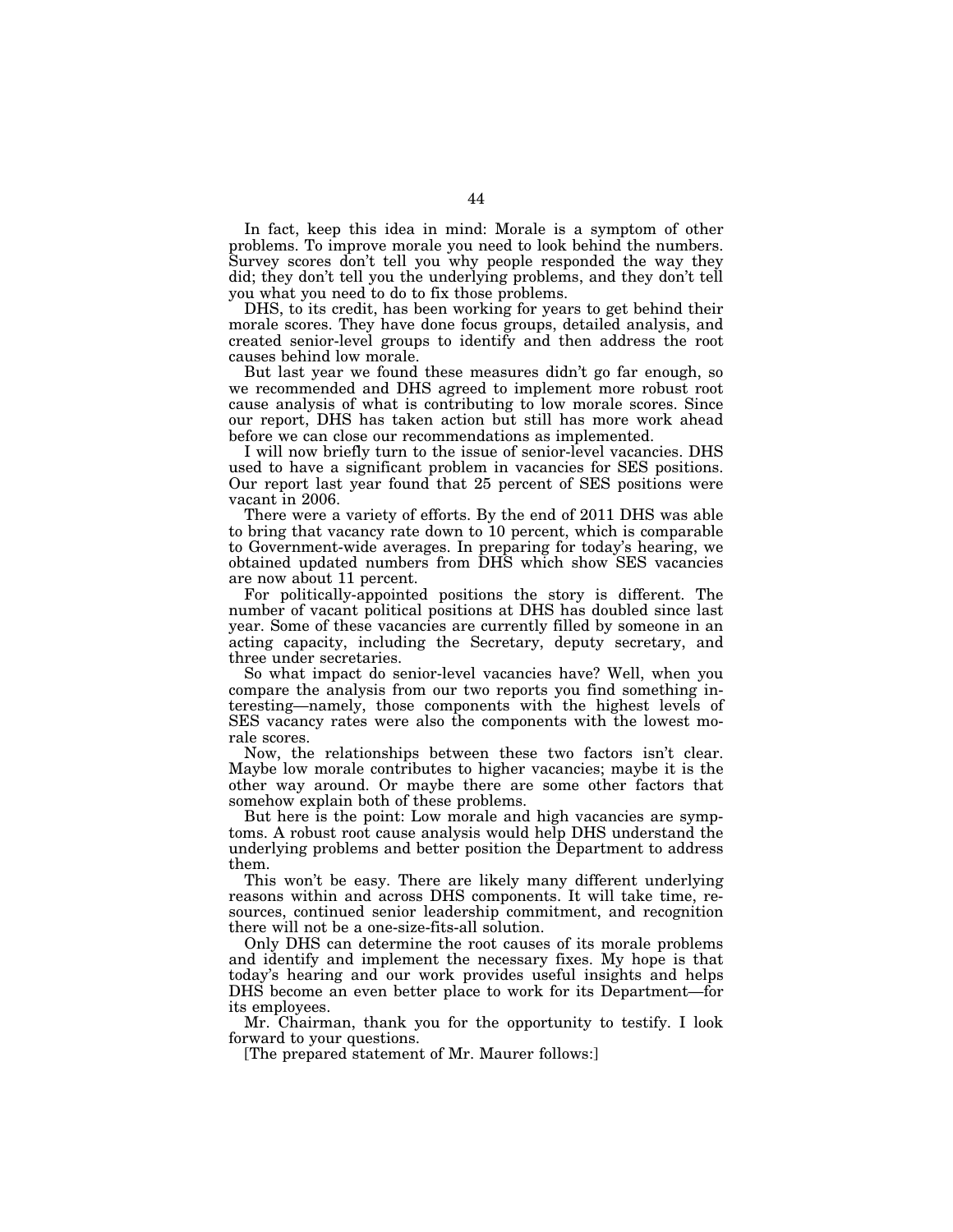# PREPARED STATEMENT OF DAVID C. MAURER

#### DECEMBER 12, 2013

### DEPARTMENT OF HOMELAND SECURITY.—DHS'S EFFORTS TO IMPROVE EMPLOYEE MORALE AND FILL SENIOR LEADERSHIP VACANCIES

#### GAO–14–228T

Chairman McCaul, Ranking Member Thompson, and Members of the committee: I appreciate the opportunity to discuss our work on morale and senior leadership vacancy rates at the Department of Homeland Security (DHS).

DHS is the third-largest Cabinet-level department in the Federal Government, employing more than  $240,000$  staff in a broad range of jobs, including aviation and border security, emergency response, cybersecurity, and critical infrastructure protection. The DHS workforce is situated throughout the Nation, carrying out activities in support of DHS's missions to: (1) Prevent terrorism and enhance security, (2) secure and manage the Nation's borders, (3) enforce and administer immigration laws, (4) safeguard and secure cyberspace, and (5) ensure resilience to disasters.

Since it began operations in 2003, DHS has faced challenges in implementing its human capital functions, and Federal surveys have consistently found that DHS employees are less satisfied with their jobs than the Government-wide average of Federal employees. For example, DHS's scores on the 2012 and 2013 Office of Personnel Management (OPM) Federal Employee Viewpoint Survey (FEVS)—a tool that measures employees' perceptions of whether and to what extent conditions characterizing successful organizations are present in their agency—and the Partnership for Public Service's 2012 rankings of the *Best Places to Work in the Federal Government,* were lower than Government-wide averages. For example, DHS ranked 36th of the 37 agencies that participated in the 2013 FEVS when it came to both the Leadership and Knowledge Management Index, which indicates the extent employees hold their leadership in high regard, both overall and on specific facets of leadership, and the Job Satisfaction Index, which indicates the extent employees are satisfied with their jobs and various aspects thereof. In particular, DHS's percentage of positive responses for the Leadership and Knowledge Management Index was 9 percentage points below the Government-wide average and 7 percentage points below the Government-wide average for the Job Satisfaction Index.<sup>1</sup> We have previously reported that successful organizations empower and involve their employees to gain insights about operations from a front-line perspective, increase their understanding and acceptance of organizational goals and objectives, and improve motivation and morale.2

In addition, Congress has raised questions about DHS's ability to hire and retain senior executives. For example, a May 2013 report from the House Committee on Appropriations raised concerns about the number of vacant senior leadership positions at DHS.3 DHS has also, in its human capital strategic plan, reported on facing challenges in recruiting and hiring qualified individuals to fill vacancies at the senior executive level. As we reported in March 2003, high-performing organizations understand that they need senior leaders who are accountable for results, drive continuous improvement, and stimulate and support efforts to integrate human capital approaches with organizational goals and related transformation.4

Within DHS, the Office of the Chief Human Capital Officer (OCHCO) is responsible for implementing policies and programs to recruit, hire, train, and retain DHS's workforce. As the Department-wide unit responsible for human capital issues within DHS, OCHCO also provides guidance and oversight related to morale issues to the DHS components. In addition, OCHCO provides OPM with a DHS-wide action plan every other year and provides a survey analysis and action planning tool to components that they are to use in response to FEVS results to develop action plans for improving employees' positive scores.

<sup>&</sup>lt;sup>1</sup>In the 2013 FEVS, 50 percent of DHS's employees gave positive responses on the Leadership and Knowledge Management Index whereas 59 percent of employees Government-wide gave positive responses. Similarly, 57 percent of

DC: Jan. 2003).<br><sup>3</sup> See H.R. Rep. No. 113–91, at 14–15 (May 29, 2013) (Dep't of Homeland Security Appropria-

tions Bill, 2014, H.R. 2217, 113th Cong. (2d Sess. 2013).<br>" 4 GAO, *Results-Oriented Cultures: Creating a Clear Linkage between Individual Performance*<br>a*nd Organizational Success,* GAO–03–488 (Washington, DC: Mar. 14, 200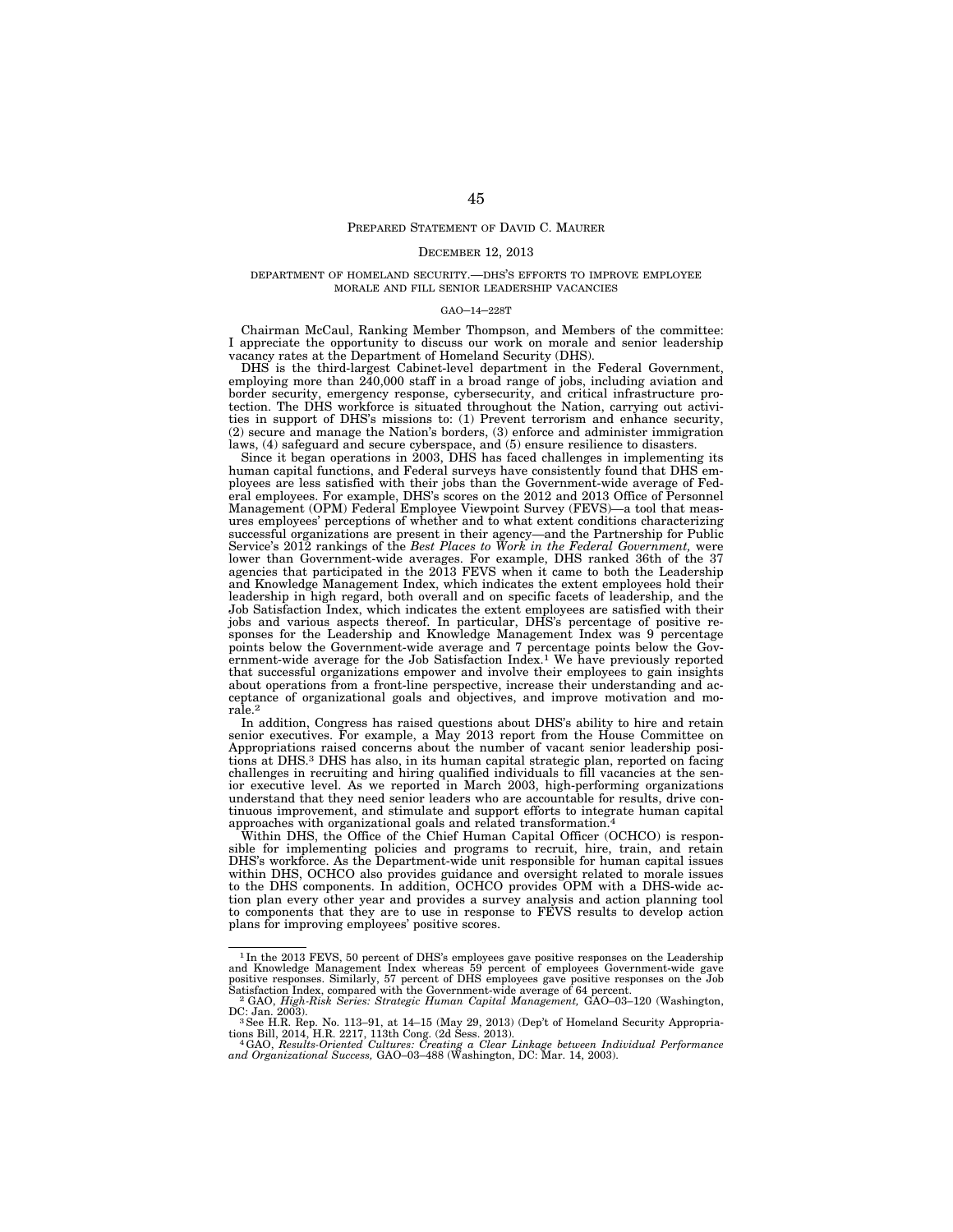My testimony today focuses on key findings of our prior work related to morale and leadership vacancies at DHS, and addresses: (1) How DHS's employees' workforce satisfaction compares with that of other Federal Government employees and the extent to which DHS is taking steps to improve employee morale, and (2) vacancies in DHS senior leadership positions. This statement is based on our February 2012 and September 2012 reports and selected updates conducted in December 2013 related to DHS efforts to address recommendations we made in our prior work.5 For our February 2012 and September 2012 reports, among other methodologies, we<br>analyzed survey evaluations for the 2011 FEVS, reviewed senior leadership vacancy<br>and attrition information for DHS and selected DHS components, a ments from U.S. Immigration and Customs Enforcement (ICE), the Transportation Security Administration (TSA), the Coast Guard, and U.S. Customs and Border Protection (CBP). To determine Senior Executive Service (SES) vacancy rates from fis-cal years 2006 through 2011, we analyzed Departmental and component information on senior-level allocations from OPM and on-board data by pay period from the National Finance Center. More detailed information on the scope and methodology appears in our February 2012 and September 2012 reports. For the selected updates, we analyzed results for the 2012 and 2013 FEVS and DHS leadership vacancy data, and interviewed agency officials on the reliability of these data and DHS's progress in implementing our recommendations. We provided information in this statement to DHS for review to ensure its accuracy. The Department provided technical com-ments, which we incorporated, as appropriate. We conducted the work on which this statement is based in accordance with generally accepted Government auditing standards. Those standards require that we plan and perform the audit to obtain sufficient, appropriate evidence to provide a reasonable basis for our findings and conclusions based on our audit objectives. We believe that the evidence obtained provides a reasonable basis for our findings and conclusions based on our audit objectives.

### FULLY IMPLEMENTING GAO'S PRIOR RECOMMENDATIONS FOR BETTER DETERMINING CAUSES OF MORALE PROBLEMS WOULD ASSIST IN TARGETING ACTION PLANS

In September 2012, we found that DHS employees reported having lower average morale than the average for the rest of the Federal Government, but morale varied across components and employee groups within the Department.6 Specifically, we found that DHS employees as a whole reported lower satisfaction and engagement the extent to which employees are immersed in their work and spending extra effort on job performance—than the rest of the Federal Government according to several measures. In particular, the 2011 FEVS showed that DHS employees had 4.5 percentage points lower job satisfaction and 7.0 percentage points lo ernment average, employees continued to indicate less satisfaction than the Government-wide average.<sup>7</sup> For example, DHS employees reported satisfaction increased by 5 percentage points, from 59 percent in 2006 to 64 percent in 2011, but scores in both years were below the Government-wide averages of 66 percent and 68 percent, respectively. As we reported in September 2012, the Partnership for Public Service analysis of FEVS data also indicated consistent levels of low employee satisfaction for DHS relative to those of other Federal agencies. As with DHS's 2011 ranking, 31st of 33 large Federal agencies, the Partnership for Public Service ranked DHS 28th of 32 in 2010, 28th of 30 in 2009, and 29th of 30 in 2007 in the *Best Places to Work* ranking on overall scores for employee satisfaction and commitment.<sup>8</sup>

As we reported in September 2012, our analyses of 2011 FEVS results further indicated that average DHS-wide employee satisfaction and engagement scores were consistently lower when compared with average non-DHS employee scores in the same demographic groups, including supervisory status, pay, and agency tenure

<sup>&</sup>lt;sup>5</sup>GAO, Department of Homeland Security: Taking Further Action to Better Determine Causes<br>of Morale Problems Would Assist in Targeting Action Plans, GAO-12-940 (Washington, DC:<br>Sept. 28, 2012) and DHS Human Capital: Senio

<sup>&</sup>lt;sup>7</sup>Two thousand six is the first year in which Job Satisfaction Index data were made available<br>and can be compared between DHS and the rest of the Federal Government.<br><sup>8</sup> Partnership for Public Service and the Institute f of large agencies, defined as agencies with more than 2,000 full-time permanent employees. The Partnership for Public Service did not publish Best Places to Work rankings in 2008.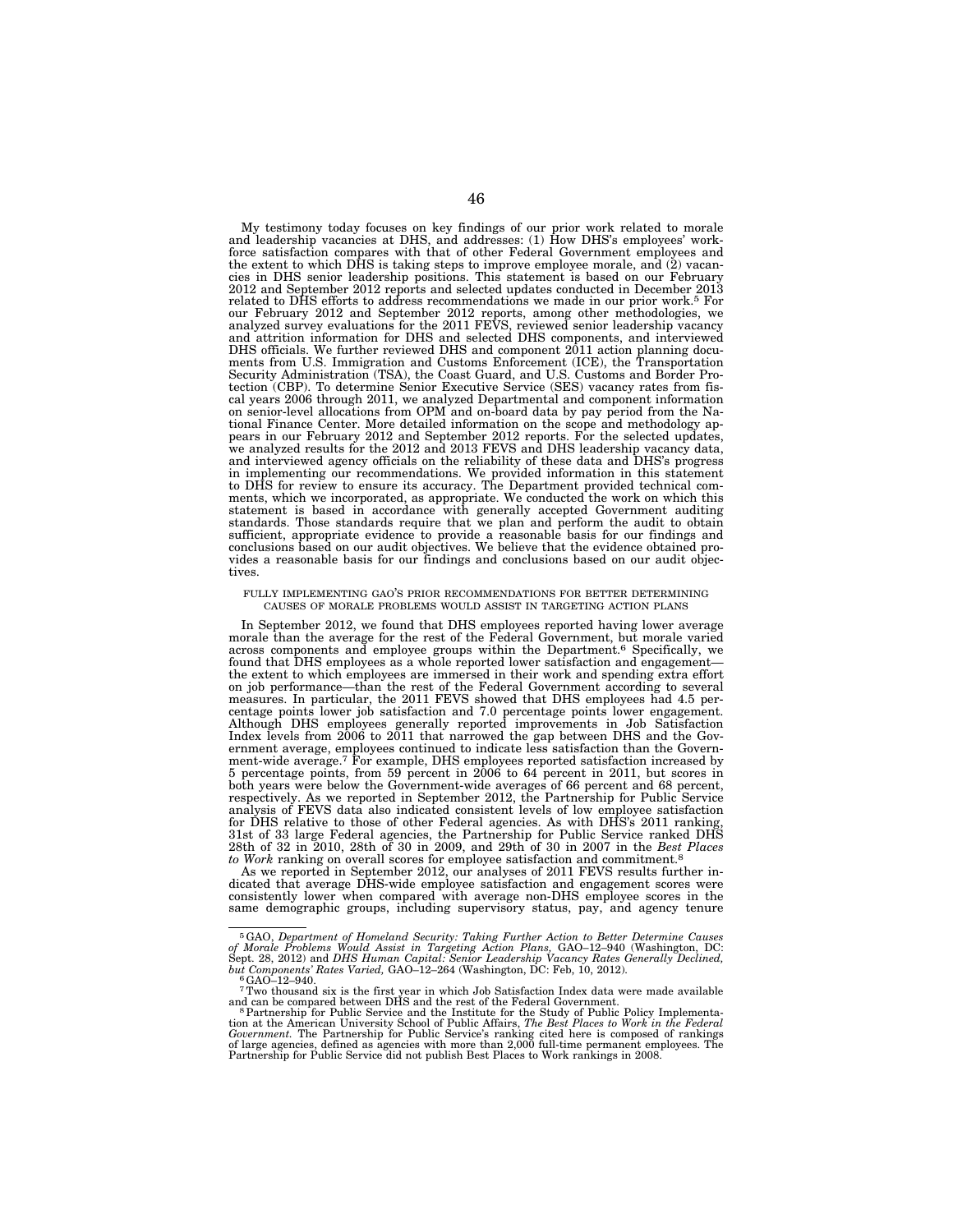groups. For example, within most pay categories, DHS employees reported lower satisfaction and engagement than non-DHS employees in the same pay groups. In addition, we reported that DHS was not more likely than other agencies to employ the types of staff who tended to have lower morale across all agencies. Instead, employees in the various groups we analyzed had lower morale at DHS than the same<br>types of employees at other agencies. We concluded that the gap between DHS and<br>Government-wide scores may be explained by factors unique to D agement practices and the nature of the agency's work, or by differences among employees we could not analyze.

In September 2012, we also found that levels of satisfaction and engagement varied across components, with some components reporting scores above the non-DHS averages. For example, employees from CBP and the Coast Guard were 1 and 1.5 percentage points more satisfied than the rest of the Government, respectively, according to the 2011 FEVS Job Satisfaction Index. We further reported that several components with lower morale, such as TSA and ICE, made up a substantial share of FEVS respondents at DHS, and accounted for a significant portion of the overall difference between the Department and other agencies. For example, survey respondents representing the approximately 55,000 employees at TSA and approxi-mately 20,000 employees at ICE were on average 11.6 and 7.9 percentage points less satisfied than the rest of the Government, respectively.9 Job satisfaction and engagement varied within components as well. For example, employees in TSA's Federal Security Director staff reported higher satisfaction (by 13 percentage points) and engagement (by 14 percentage points) than TSA's airport security screeners. Within CBP, Border Patrol employees were 8 percentage points more satisfied and 12 percentage points more engaged than CBP field operations employees.10 On the basis of our findings we concluded that given this variation across and within com-ponents, it was imperative that DHS understand and address employee morale problems through targeted actions that address employees' underlying concerns.

In our September 2012 report, we also found that DHS and the selected components had taken steps to determine the root causes of employee morale problems and implemented corrective actions, but that the Department could strengthen its survey analyses and metrics for action plan success. To understand morale problems, DHS and selected components took steps, such as implementing an exit survey and routinely analyzing FEVS results. Components GAO selected ICE, TSA, the Coast Guard, and CBP—conducted varying levels of analyses regarding the root causes of morale to understand leading issues that may relate to morale. DHS and the selected components planned actions to improve FEVS scores<br>based on analyses of survey results, but we found that these efforts could be en-<br>hanced. Specifically, 2011 DHS-wide survey analyses did not inc demographic group differences on morale-related issues, the Coast Guard did not perform benchmarking analyses, and it was not evident from documentation the extent to which DHS and its components used root cause analyses in their action planning to address morale problems. As we reported in September 2012, without these elements, DHS risked not being able to address the underlying concerns of its var-ied employee population. We therefore recommended that DHS's OCHCO and component human capital officials examine their root cause analysis efforts and, where absent, add the following: Comparisons of demographic groups, benchmarking against similar organizations, and linkage of root cause findings to action plans.

In addition, in September 2012, we found that despite having broad performance metrics in place to track and assess DHS employee morale on an agency-wide level, DHS did not have specific metrics within the action plans that were consistently clear and measurable. For example, one way the Coast Guard intended to address low-scoring FEVS topics was through improving employee training options, which it sought to measure by whether it developed e-learning courses for new employees. However, we found that this measure lacked key information that would make it more clear—namely, the course content or the specific training being provided—and did not list quantifiable or other measure values to determine when the goal had been reached, such as a target number of new employees who would receive training. As a result, we concluded that DHS's ability to assess its efforts to address employee morale problems and determine if changes should be made to ensure progress toward achieving its goals was limited. To help address this concern, we recommended that DHS components establish metrics of success within their action plans that are clear and measurable.

<sup>9</sup> Estimates of job satisfaction have a 95 percent margin of error of no more than plus or minus 6.3 percentage points. 10 All the differences within components discussed here are distinguishable from zero at the <sup>10</sup> All the differences within components discussed here are distinguishable from zero at the

<sup>0.05</sup> level.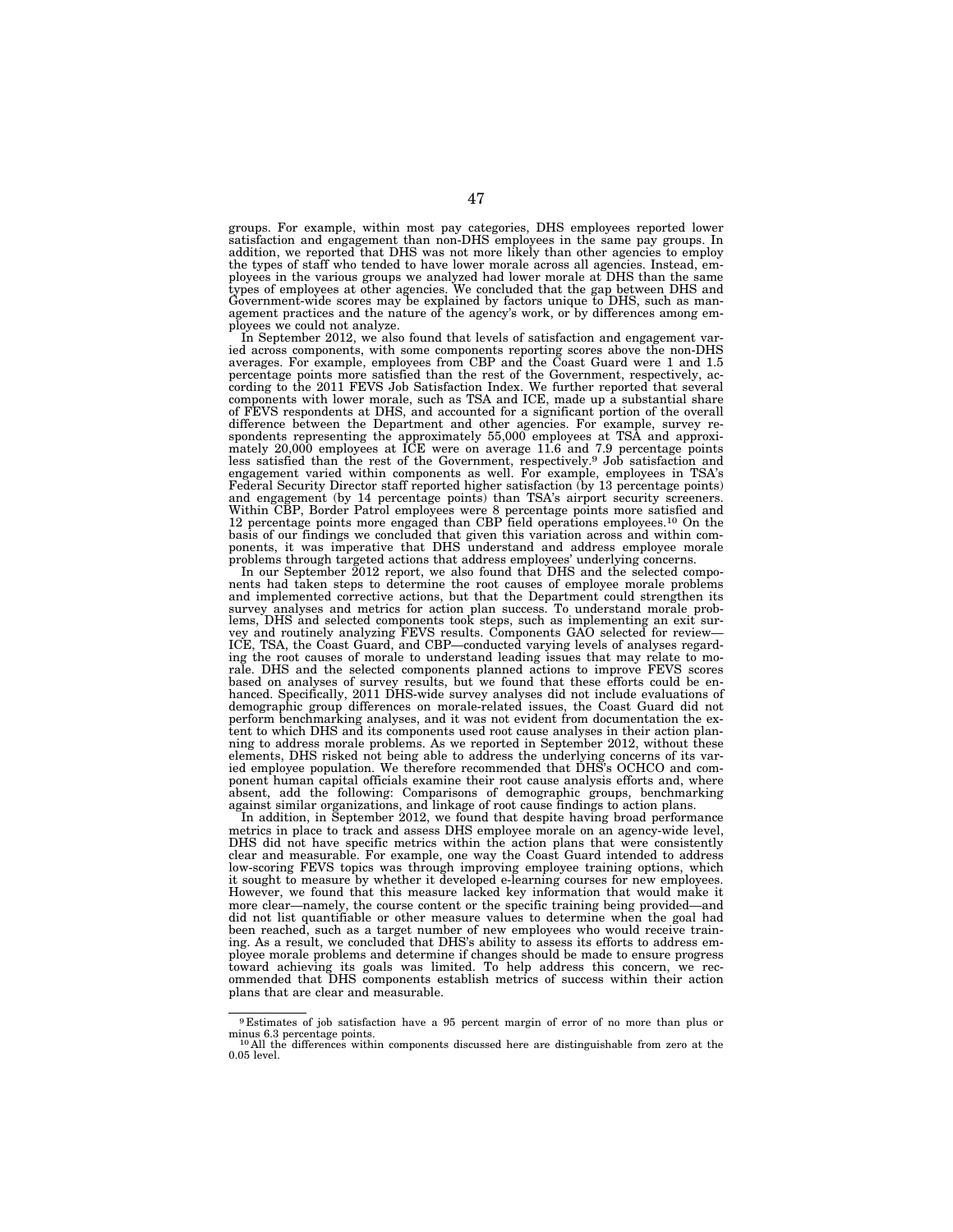DHS concurred with our two recommendations and has taken steps since September 2012 to address them. However, as of December 2013, DHS has not yet fully

- $\bullet$  *Enhancing root cause analysis.*—As of December 2013, DHS OCHCO had created a checklist for components to consult when creating action plans to address employee survey results. The checklist includes instructions to clearly identify the root cause associated with each action item and to indicate whether the action addresses the root cause. In addition, according to DHS OCHCO officials, OCHCO, CBP, ICE, and TSA completed demographic analysis of the 2012 FEVS results, but were not certain of the extent to which other components had completed analyses. However, according to these officials, difficulties in identifying comparable organizations limited components' benchmarking efforts. For exam-ple, while CBP identified a Canadian border security organization with which CBP officials intend to benchmark employee survey results, other DHS components did not find organizations, such as airport security organizations, against which to benchmark. OCHCO officials did not elaborate, however, on why it was difficult to find organizations against which to benchmark. We recognize that there can be some challenges associated with identifying organizations against which to benchmark. However, we continue to believe that DHS components could benefit from doing so as, according to the Partnership for Public Service, benchmarking agency survey results against those of similar organizations can provide a point of reference for improvements. DHS components and DHS-wide efforts have not yet fully examined their root cause analysis efforts and, where absent, added comparisons of demographic groups, benchmarking against simi-lar organizations, and linkage of root cause findings to action plans, as we rec-
- ommended in September 2012.<br>*Establishing metrics of success.*—OCHCO officials stated that, as of December 2013, they had directed component human capital officials to reevaluate their action plans to ensure that metrics of success were clear and measurable. However, in December 2013 we reviewed the 2013 action plans produced by the four DHS components we selected for our September 2012 report—ICE, CBP, TSA, and the Coast Guard—and found that their measures of success did not contain clear and measurable targets. Of the 53 measures of success reviewed across the four components, 16 were unclear and 35 lacked measurable targets.11 For example, one action item, to create a clear and compelling direction for ICE, is to be implemented by creating a work group consisting of the top six leaders in the agency together with the heads of ICE's policy and public affairs offices to create a clear and compelling mission and priorities to drive the agency's ef-forts. To determine whether ICE succeeds in implementing this action item, ICE's measures of success include: (1) Agency creates a mission statement and priority that guide employee focus and behaviors; (2) ICE's first several layers of leadership indicate full support for the hard choices the direction-setting causes; (3) test focus group results; and (4) pulse survey. However, it is not clear, for example, what the "test focus group results" and "pulse survey" measures of success are measuring, and there are no measurable targe which to assess success. By ensuring that DHS and component action plans contain measures of success that are clear and include measurable targets, DHS can better position itself to determine if its action plans are effective.

Despite DHS's efforts, since publication of our September 2012 report, DHS employee morale has declined, and the gap between DHS and Government-wide scores has widened in key areas. Specifically, FEVS fiscal year 2012 and 2013 survey results released since our 2012 report indicate that DHS employees continue to report lower average satisfaction than the average for the rest of the Federal Government. For example, as shown in figure 1, 2013 FEVS data show that DHS employee satisfaction decreased 7 percentage points since 2011, which is more than the Government-wide decrease of 4 percentage points over that same period of time. As a re-

<sup>11</sup> In November 2002, we identified nine attributes of successful metrics that allow agencies to better determine whether they are meeting their goals while holding agency staff accountable for improving performance. Of these nine attributes, we determined three—linkage, clarity, and measurable targets—are relevant to our September 2012 evaluation. The six attributes that we did not evaluate were objectivity, reliability, core program activities, balance, Government-wide<br>priorities, and limited overlap. We did not include these six attributes because they were not<br>relevant to employee morale a fined as follows: *Clarity.—*Determines whether the performance measures are clearly stated; and *Measurable target.—*Determines whether performance measures have quantifiable, numerical targets or other measurable values, where appropriate. See GAO, *Tax Administration: IRS Needs to Further Refine Its Tax Filing Season Performance Measures,* GAO–03–143 (Wash-ington, DC: Nov. 22, 2002).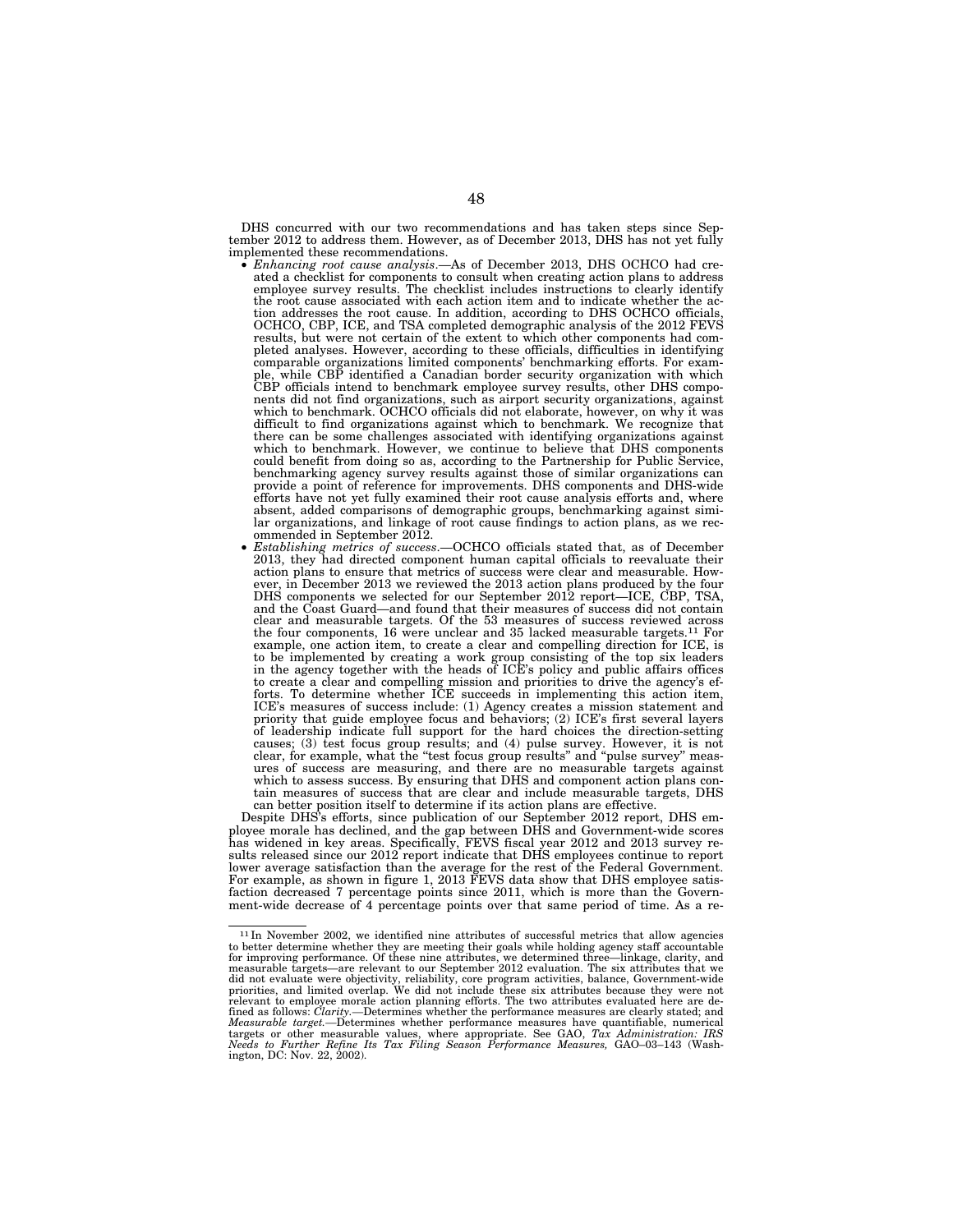sult, DHS employee satisfaction in 2013 is 7 percentage points lower than the Government-wide average, a difference not seen since 2006.



Source: U.S. Office of Personnel Management.

Moreover, consistent with our reporting in September 2012, morale varied across components, as shown in Table 1. For example, while the Federal Law Enforcement Training Center and U.S. Citizenship and Immigration Service scored above the Government-wide average with respect to employee satisfaction, the TSA and the National Protection and Programs Directorate scored below the Government-wide average.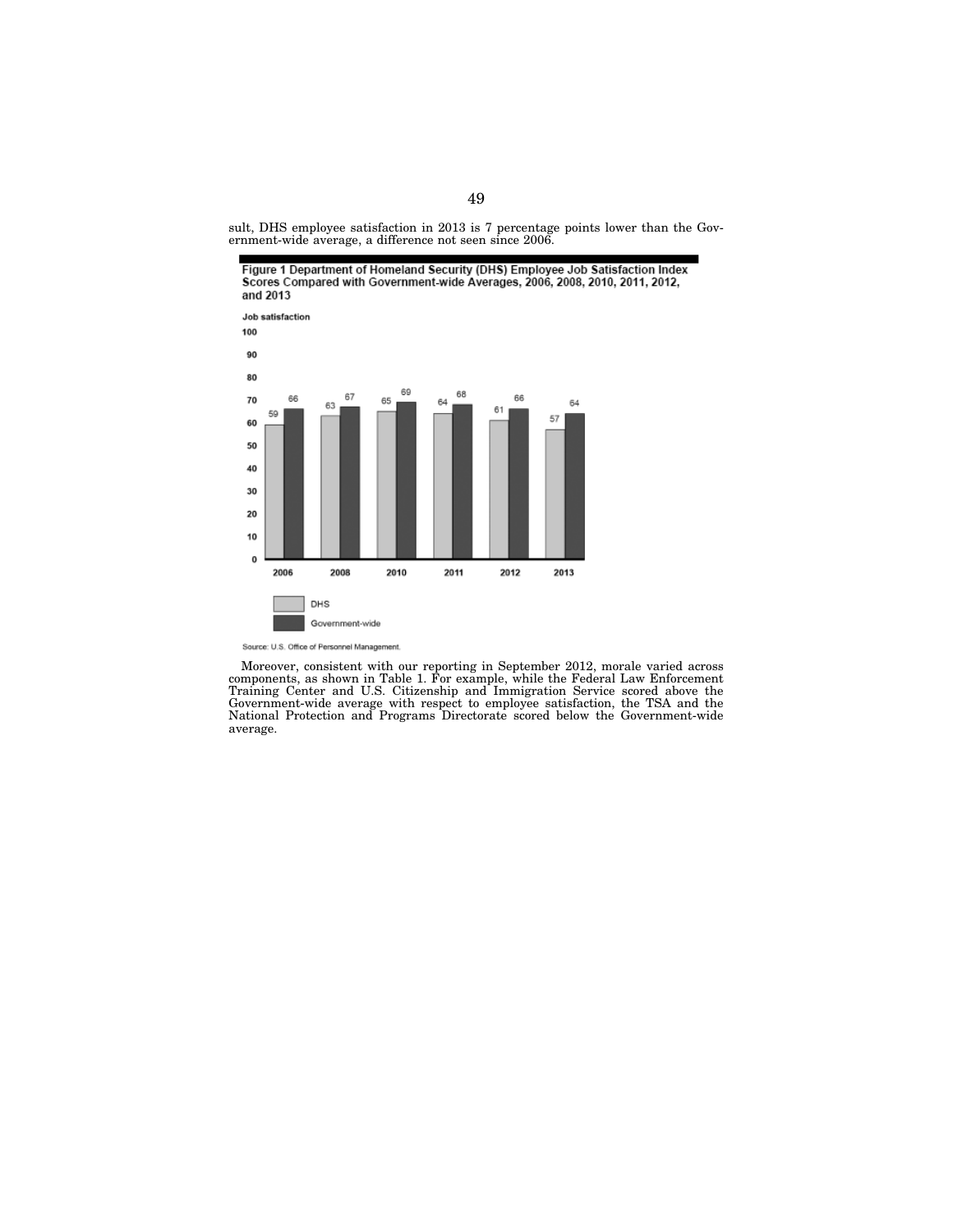| Component                         | Employee Satisfac-<br>tion Index (percent-<br>age points) | Average (percentage<br>points)<br>Government-wide<br>Difference From | Employee Engage-<br>ment Index (per-<br>centage points) | Average (percentage<br>points)<br>Government-wide<br>Difference From |
|-----------------------------------|-----------------------------------------------------------|----------------------------------------------------------------------|---------------------------------------------------------|----------------------------------------------------------------------|
|                                   |                                                           |                                                                      | 89                                                      |                                                                      |
|                                   |                                                           |                                                                      |                                                         |                                                                      |
|                                   |                                                           |                                                                      |                                                         |                                                                      |
|                                   |                                                           |                                                                      |                                                         |                                                                      |
|                                   |                                                           | $\frac{2}{1}$                                                        |                                                         | $\frac{2}{1}$                                                        |
|                                   |                                                           | न<br>।                                                               |                                                         | $\frac{1}{2}$                                                        |
|                                   |                                                           | م<br>ا                                                               |                                                         | $-2$                                                                 |
|                                   | <b>SSSSSSSSSSS</b>                                        | $\frac{6}{1}$                                                        | PESESTERET                                              | $-10$                                                                |
|                                   |                                                           |                                                                      |                                                         |                                                                      |
|                                   |                                                           | $-8$                                                                 |                                                         | 6 - 1<br>        1                                                   |
|                                   |                                                           | $-10$                                                                |                                                         | $-12$                                                                |
| Transportation Security           |                                                           | $-10$                                                                |                                                         | $-10$                                                                |
| National Protection and           |                                                           |                                                                      |                                                         |                                                                      |
|                                   |                                                           | $-12$                                                                | 49                                                      | $\frac{13}{15}$                                                      |
|                                   |                                                           |                                                                      |                                                         | $-8$                                                                 |
| Source.-GAO analysis of DHS data. |                                                           |                                                                      |                                                         |                                                                      |

Note.—Estimates are based on the U.S. Office of Personnel Management Pederal Employee Viewpoint Surveys of Federal employees. Because the surveys interviewed a sample of employees, the estimates have a margin of sampling *Note*.—Estimates are based on the U.S. Office of Personnel Management Federal Employee Viewpoint Surveys of Federal employees. Because the surveys interviewed a sample of employees, the estimates have a margin of sampling error equal to plus or minus 1 percentage point for the population of all permanent, nonseasonal Federal employees. The surveys prior to 2012 included these employees only if they worked full-time, whereas the 2012 and 2013 surveys included parttime employees. The estimates in this table apply to smaller subpopulations of employees within DHS, and generally will have larger sampling errors than estimates for the entire population targeted by the survey. As a result, some of the differences we report between DHS and non-DHS employees may not be statistically distinguishable from zero.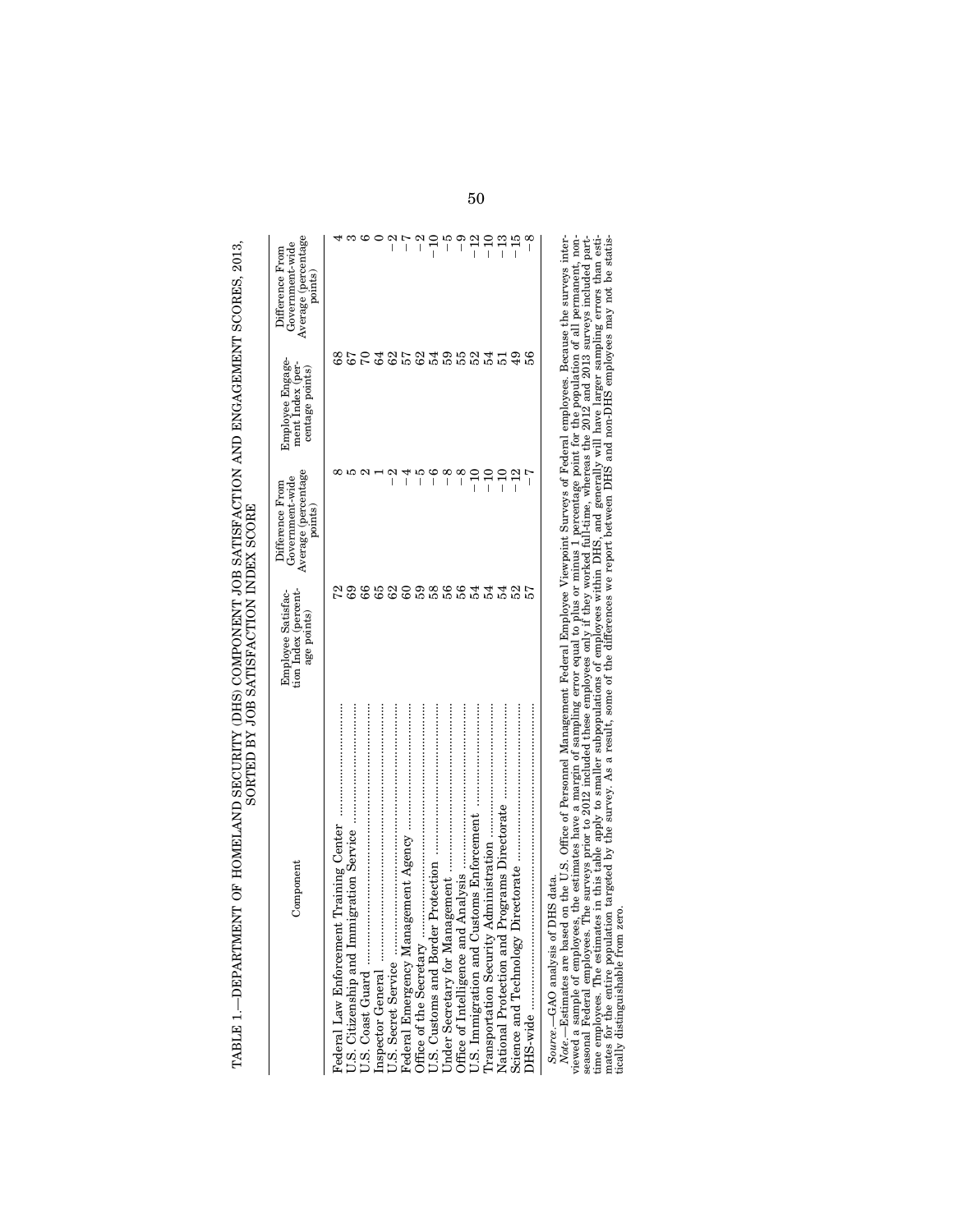In addition, DHS has also consistently scored lower than the Government-wide average on the FEVS Leadership and Knowledge Management Index, which indicates the extent to which employees hold their leadership in high regard, both overall and on specific facets of leadership. For example, the index includes questions such as whether leaders generate high levels of motivation and commitment in the workforce, and whether employees have a high level of respect for their organization's senior leaders. From fiscal years 2006 through 2013, DHS scored lower than the Government-wide average each year for which survey data are available.<sup>12</sup> While Government-wide scores for this index have declined 3 percentage points since 2011, DHS's scores have decreased 5 percentage points, widening the gap between DHS and the Government-wide average to 9 percentage points. See figure 2 for additional detail.

Figure 2: Department of Homeland Security (DHS) Employee Leadership and Knowledge Management Index Scores Compared with Government-wide Averages, 2006, 2008, 2010, 2011, 2012, and 2013



Source: U.S. Office of Personnel Management.

Note: Estimates are based on the U.S. Office of Personnel Management Federal Employee Viewpoint Surveys of federal employees. Because the surveys interviewed a sample of employees, the estimates have a margin of sampling error equal to plus or minus 1 percentage point for the population of all permanent, non-seasonal federal employees. The surveys prior to 2012 included<br>these employees if they worked full-time, whereas the 2012 and 2013 surveys included part-time employees. Because the FEVS was not administered each year, the job Leadership and Knowledge Management Index and DHS versus government-wide averages are available only for 2006, 2008, 2010, 2011, 2012, and 2013.

In December 2013, DHS senior officials provided a recent analysis they performed of 2012 FEVS results that indicated DHS low morale issues may persist because of employee concerns about senior leadership and supervisors, among other things, such as whether their talents are being well-used. DHS's analysis of the 2012 FEVS results identified survey questions that correlated most strongly with index measures, such as the Job Satisfaction and Employee Engagement indexes. As noted in DHS's analysis, the evaluation assessed the correlations among survey items, but did not attempt to identify the root cause for the survey results. For example, DHS

<sup>12</sup> Because the FEVS was not administered each year, the job Leadership and Knowledge Management Index and DHS versus Government-wide averages are available only for 2006, 2008, 2010, 2011, 2012, and 2013.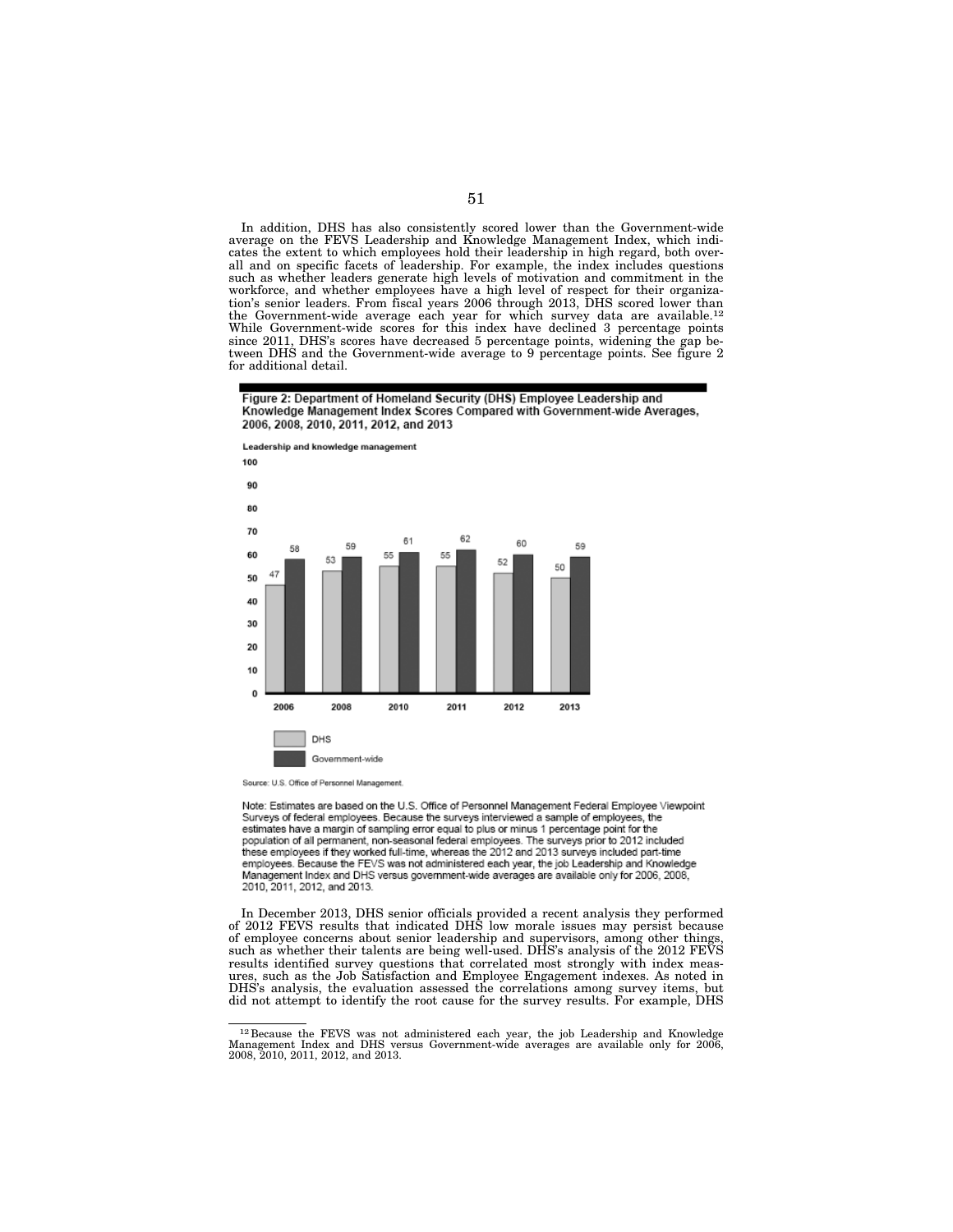found that the survey question, ''How satisfied are you with the policies and practices of your senior leaders?'' was more strongly correlated with the Job Satisfaction Index. However, DHS did not do further research to determine the specific senior leader policies and practices that affected satisfaction or explain why this effect occurred. According to DHS senior officials, on the basis of the results of this analysis and the Acting Secretary of Homeland Security's review of the 2013 FEVS results, the Department plans to launch additional employee surveys to probe perspectives on Departmental leadership. As we have previously reported, given the critical nature of DHS's mission to protect the security and economy of our Nation, it is important that DHS employees be satisfied with their jobs so that DHS can retain and attract the talent required to complete its work. Accordingly, it is important for DHS to continue efforts to understand the root causes behind employee survey results.

#### SENIOR LEADERSHIP VACANCY RATES GENERALLY DECLINED, BUT COMPONENTS' RATES VARIED

In February 2012, we reported that DHS SES vacancy rates, while reaching a peak of 25 percent in 2006, had generally declined since that time—from 25 percent in fiscal year 2006 to 10 percent at the end of fiscal year 2011, as shown in figure 3.13



Note: Because of the low number of senior level personnel and scientific/professional positions<br>allocated among DHS components, vacancy rate calculations are for SES positions only. At the<br>of our February 2012 report, thes

Since February 2012, DHS data indicate that SES vacancy percentages have remained relatively stable. In particular, according to DHS data, at the end of fiscal year 2012 the SES vacancy rate was approximately 9 percent, and approximately 11 percent at the end of fiscal year 2013.14

 $^{13}$  GAO-12-264. DHS relies on four types of senior leadership positions to operate and oversee nearly every activity in the Department: (1) Presidential appointments (with or without Senate confirmation); (2) SES perso sponsibilities; (3) senior-level personnel who provide expertise in complex areas that generally<br>do not have a managerial focus; and (4) scientific/professional personnel who are specialized pro-<br>fessionals who generally h ior leadership vacancies and attrition examined in our February 2012 report focus on SES per-<br>sonnel and do not include Presidential appointments.<br>- <sup>14</sup>The 2006–2011 data that we reported in February 2012 presented vacanc

riod as reported by the National Finance Center and OPM. The data for vacancy percentages<br>at the end of fiscal years 2012 and 2013 were reported to us by DHS. To determine the reli-<br>ability of the fiscal years 2012 and 201 sonnel data they collect from across the Department and track manually. When they identify a discrepancy, they research and correct it, if necessary. On the basis of controls in place as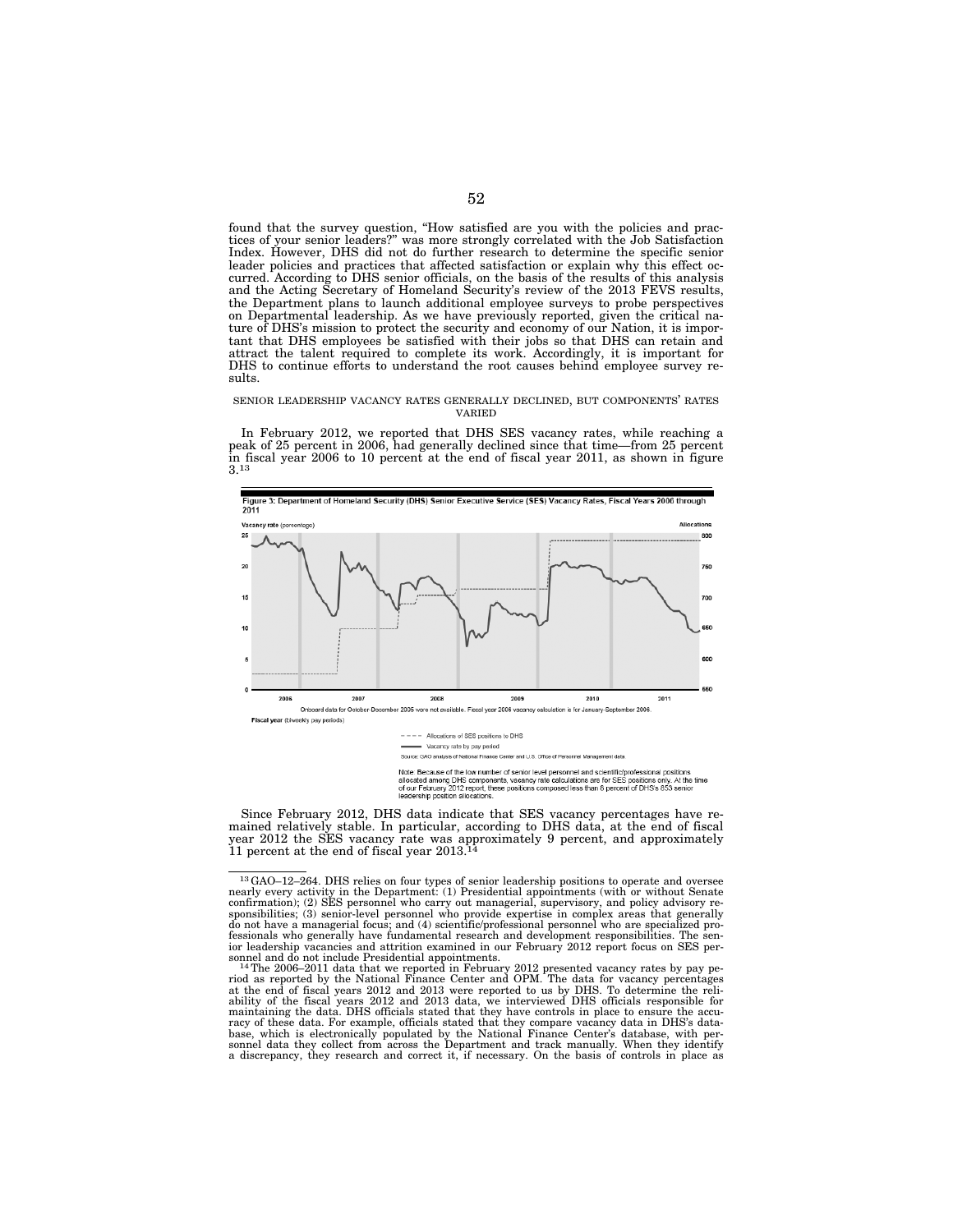Although there is no generally agreed-upon standard for acceptable vacancy rates, to provide perspective, in our February 2012 report we compared DHS's rates with those of other agencies subject to the Chief Financial Officers (CFO) Act of 1990, as amended.15 From fiscal years 2006 through 2010—the most recent year for which Federal-wide vacancy-rate data were available at the time of our February 2012 report—DHS vacancy rates were at times statistically higher than those at other CFO Act agencies.16 For example, in fiscal year 2010, the DHS SES vacancy rate at the end of the year was 17 percent and ranged from a low of 8.4 percent to a high of 20.7 percent during the course of the year. This compares with an average vacancy rate across other CFO agencies of 9.0 percent at the end of fiscal year 2010. Further, as we reported in February 2012, vacancy rates varied widely across DHS components. For example, at the end of fiscal year 2011, 20 percent of SES positions at the Federal Emergency Management Agency (FEMA) and 19.5 percent of SES equivalent position at TSA were vacant, compared with 5 percent at the Coast Guard and zero percent at the U.S. Secret Service. Vacancy rates at components generally declined from 2006 through 2011.

In February 2012, we reported that component officials identified a number of different factors that may have contributed to component SES vacancy rates during that time period, including increases in allocations, events like Presidential transitions, and organizational factors such as reorganizations. We also found that in fiscal year 2010, DHS's senior leadership attrition rate was 11.4 percent, and that from fiscal years 2006 through 2010, the most frequent separation types were retirements and resignations.17 DHS's attrition rates were statistically higher than the average of other CFO agencies in 2006, 2007, and 2009, but not statistically different in 2008 and 2010. OCHCO officials told us in December 2013 that while they no longer identify increases in allocations or organizational factors as significant to SES vacancy rates, budgetary constraints can present challenges. For example, these officials stated that budgetary constraints make it difficult for the Department to fund allocated positions.

In addition, DHS data provided in December 2013 indicate that the number of vacant DHS political positions, including positions that do and do not require Senate confirmation, doubled from 13 in fiscal year 2012 to 26 in fiscal year 2013.18 From fiscal year 2012 to 2013, the total number of filled political positions decreased from 73 to 56.19 In addition, some political positions were filled temporarily through employees serving in ''acting'' positions. In particular, DHS data provided in December 2013 indicate that 3 of 13 vacated positions were filled with personnel in acting positions at the end of fiscal year 2012 and 10 of 26 positions were filled in this manner at the end of fiscal year 2013.

DHS has efforts under way to enhance senior leadership training and hiring, but it is too early to assess their effectiveness at reducing vacancy rates. In February 2012, we reported that DHS had: (1) Implemented a simplified pilot hiring process aimed at attracting additional qualified applicants and planned to expand the method for all SES, and (2) implemented a centralized SES candidate development program aimed at providing a consistent approach to leadership training. According to DHS officials, as of December 2013, the pilot hiring process had been made available to all DHS components, but the Department had not performed analysis to assess the process' impact on hiring. In addition, officials stated that in 2013, the first class of SES candidates had completed the candidate development program; however, the program's impact on leadership training could not yet be determined.

described by DHS, we determined that these data are sufficiently reliable for the purposes of

illustrating changes in vacancy rates since 2011.<br><sup>15</sup>See 31 U.S.C. § 901 (identifying 24 agencies subject to requirements of the CFO Act). As of 2009, CFO Act agencies employed 98 percent of all Federal employees.

 $^{16}$ GAO–12–264.  $^{16}$ CHO–12–264.  $^{16}$ CHO–12–264.  $^{16}$ CHO–12–264.  $^{17}$ Vacancies are created primarily in two circumstances. First, vacancies are created when employees separate from the organization, leaving a position unfilled. Second, vacancies are created when positions are created but not yet filled—such as when agencies receive additional alloca-<br>tions of senior leadership positions for which employee have yet to be hired.<br><sup>18</sup>DHS officials explained that the data they pr

been filled in the recent past, but were vacant at the end of fiscal years 2012 and 2013. Accord-ing to these officials, when political positions that are not established by statute are vacated,

they may be filled by career incumbents, reallocated, or not backfilled.<br><sup>19</sup> According to DHS data, 4 positions were eliminated between the end of fiscal year 2012 and<br>the end of fiscal year 2013. According to DHS, these Council, one position in the Office of the Secretary, one position at the Federal Emergency Man-agement Agency, and one position at U.S. Citizenship and Immigration Services.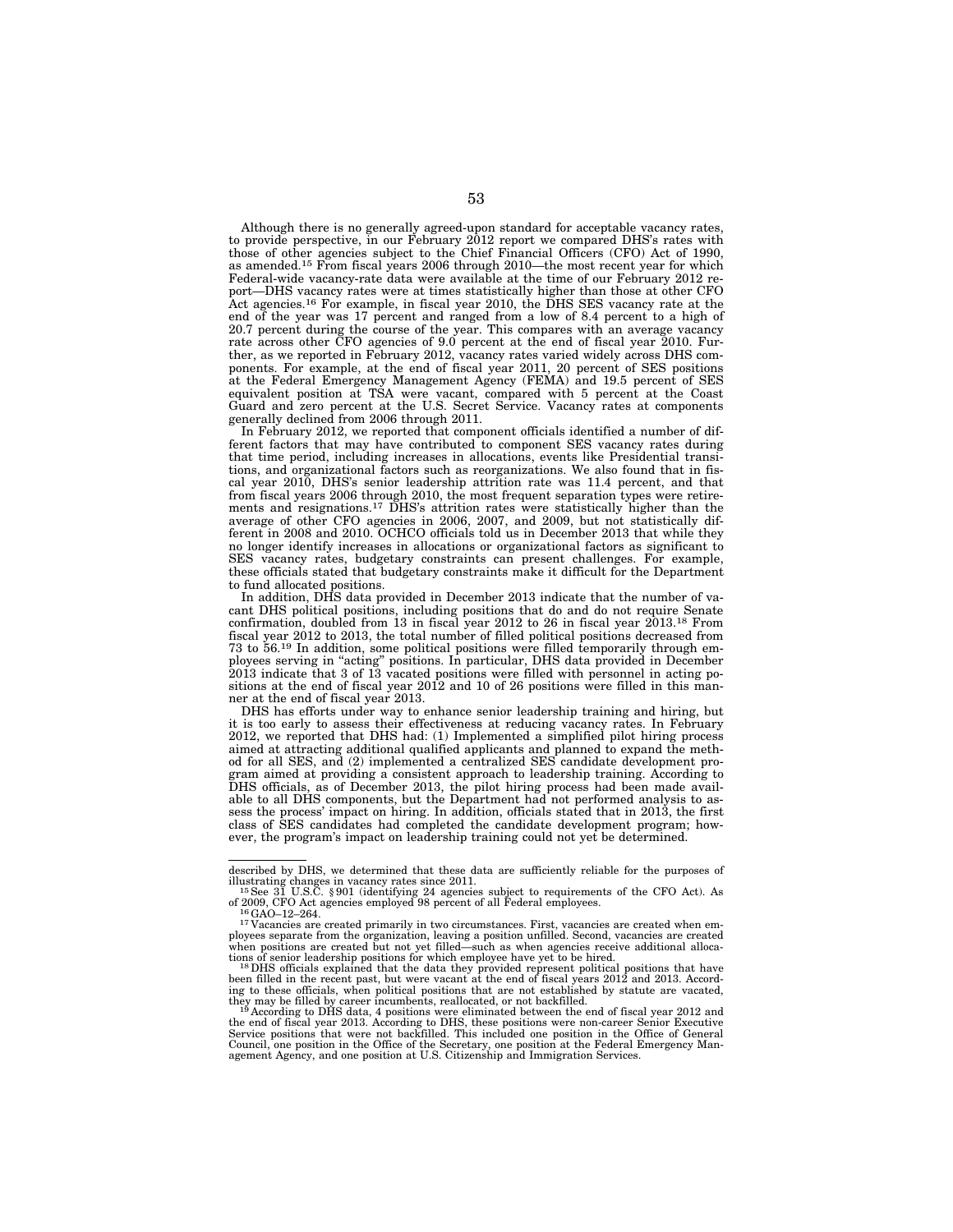Chairman McCaul, Ranking Member Thompson, and Members of the committee, this completes my prepared statement. I would be happy to respond to any questions you may have at this time.

Chairman MCCAUL. Thank you, Mr. Maurer. It is good to see you again.

The Chairman now recognizes Mr. Stier for his testimony.

# **STATEMENT OF MAX STIER, PRESIDENT AND CEO, PARTNERSHIP FOR PUBLIC SERVICE**

Mr. STIER. Thank you, Chairman McCaul, Congresswoman Clarke. It is a pleasure to be here. Kudos to you for holding this hearing. It is a really important issue and this kind of focus on management issues you don't see all the time, so it is fabulous to be here to be able to talk about some of these issues.

I have two observations and then four recommendations that I would like to present. The first observation is the one that you started with here, which is, you know, the many leadership vacancies are a major problem and need to be addressed.

Just to take a step further and ask: Why are they there? Clearly there has been conversation around the Senate confirmation process.

I would like to also focus on two other issues, one of which is the second-term transition preparation process. We have done a lot of work at the Partnership for Public Service around transition planning.

It has now become accepted wisdom that coming in, a challenger is going to prepare a full team to get ready to govern if the candidate actually wins. There has been a lot less work done on what a second-term transition should look like, and frankly, I think there has been a lot less preparation in getting ready for this second-term transition, and that is the root cause of why you see so many vacancies not only at DHS but other agencies, as well.

So that is a point of which I think the committee could focus on: What should—this will come back again. It may not be for, you know, 8 years or whatever it may be, but this problem will come back again if there is not more attention paid to it.

You do need stable, sustained, and superlative leadership for any organization to work right, and certainly one as complex and important as DHS.

Second observation is that there is a really tight connection between leadership and the morale of any organization. What we see in our research through the Employee Viewpoint Survey and our Best Places to Work rankings is that the No. 1 cause—the No. 1 factor in—that influences the engagement of employees is a perspective around the senior leadership team. Therefore, investing and making sure you have your leadership in place, that they are working together as a team, and that they are actually the right folks is critically important to the organization's success, whether it is the Department of Homeland Security, again, anywhere.

So four recommendations that I would offer up for this committee: No. 1, obviously we need to strengthen the leadership capacity here. We have got to fill key vacancies, and there has been conversation about how that might happen better, the Senate.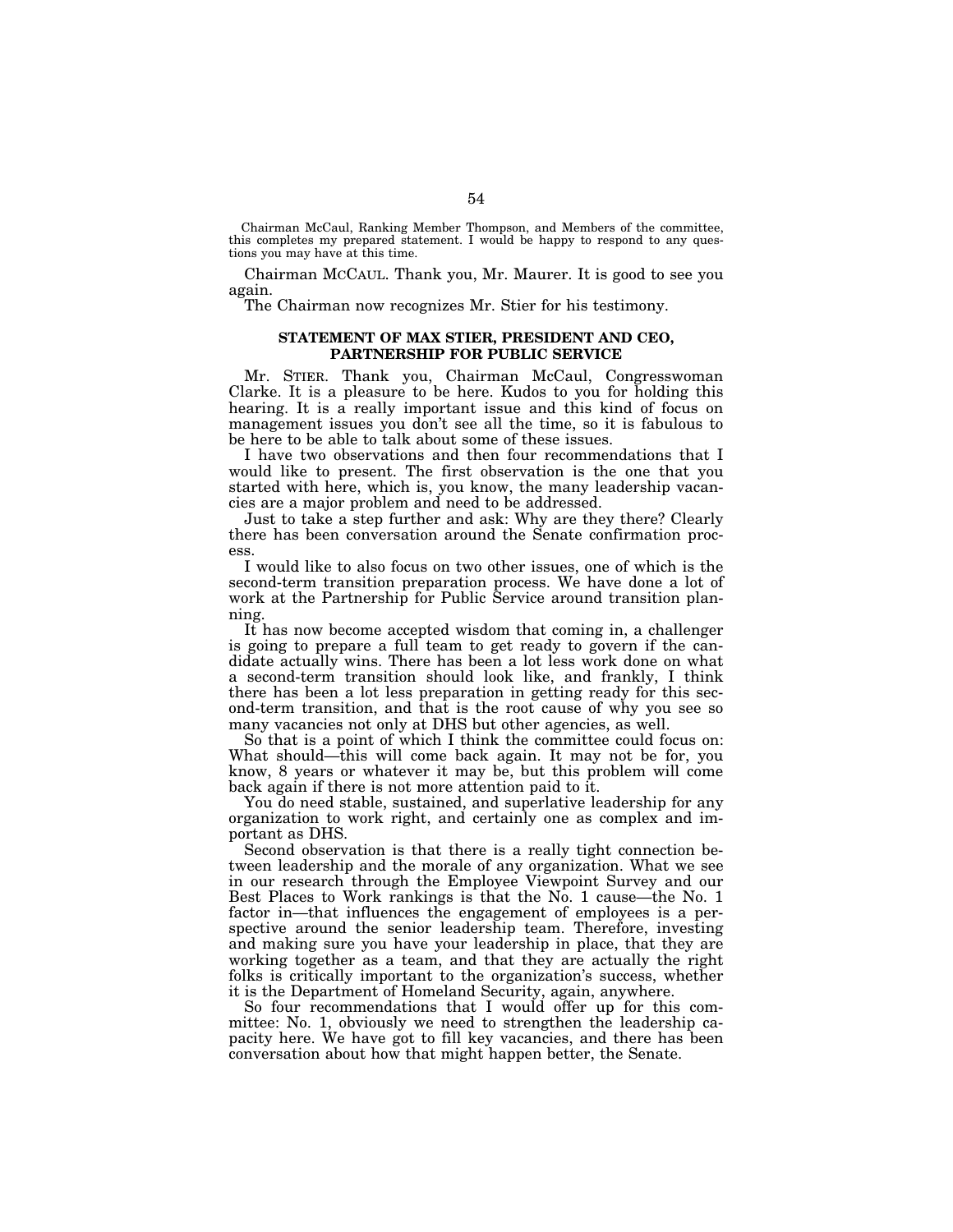One other proposition I would place towards you is that—what about trying to convert some of these leadership positions to career or term appointments rather than Senate-confirmed positions? So there was conversation around the COO. This is not an issue of whether you just give the title to somebody, but in the Partnership's perspective, we think that the COO ought to be a career or term-appointed position so that they can actually have continuous attention to management issues that, frankly, ought not to change from administration to administration, and they are not going to get fixed unless you have that long-term horizon.

GAO—great organization—they have a—their leader there has a 15-year term. I think that translates into better management in the organization. So you might consider whether there are some spots—the under secretary for Management, a COO, certainly the CFO, the other management positions—as, again, career or term appointments.

Second, you need to build a cohesive team that is focused both on political and career, and that is something that DHS needs to, I think, fundamentally view as a whole organization priority.

Third on the leadership side is holding senior leadership accountable for the employee engagement. Ray LaHood had a huge transformation effort at the Department of Transportation. One of the things he did is he baked into the performance plans of his career and non-career executives a requirement that they focus on employee engagement.

That is something that you can focus on in oversight or legislate, but again, that has real value. That says not just what you should be doing, but that this has to be a real priority for the leadership team, and that can have consequence.

Second, we need to invest more in leadership training and development. You heard from Governor Secretary Ridge that was a place he could imagine the need for more investment.

Frankly, the military model is a much better model. There is an investment in people. There is a sense that—there is a commitment to the growth of the top leadership and the mid-level and the entry leadership, as well.

You don't see that so much on the civilian side of Government. We need to see more of that at DHS. We need to see more of that, in particular, as a centralized function at the agency level and not just within the components, and that would have real consequence.

Third, we need to look at best practice. I mentioned Ray LaHood at Department of Transportation, where they had huge change.

We have a report that we did that outlines the big changes that were made in six different agencies. They have done a lot of different things that could be replicated at DHS.

There are great things that are happening within DHS—Coast Guard was mentioned as a model. We need to look at the bright spots and we need to build off those bright spots and then evaluate what works. It needs to be not a 1-year proposition where these numbers are looked at every year, but rather as a multi-year plan where the numbers are simply check-in points.

Then finally—and this is something that, at No. 4, comes out of this report, as well; you are going to hear next from Colleen Kelley. All of these organizations worked with Labor very effectively to ef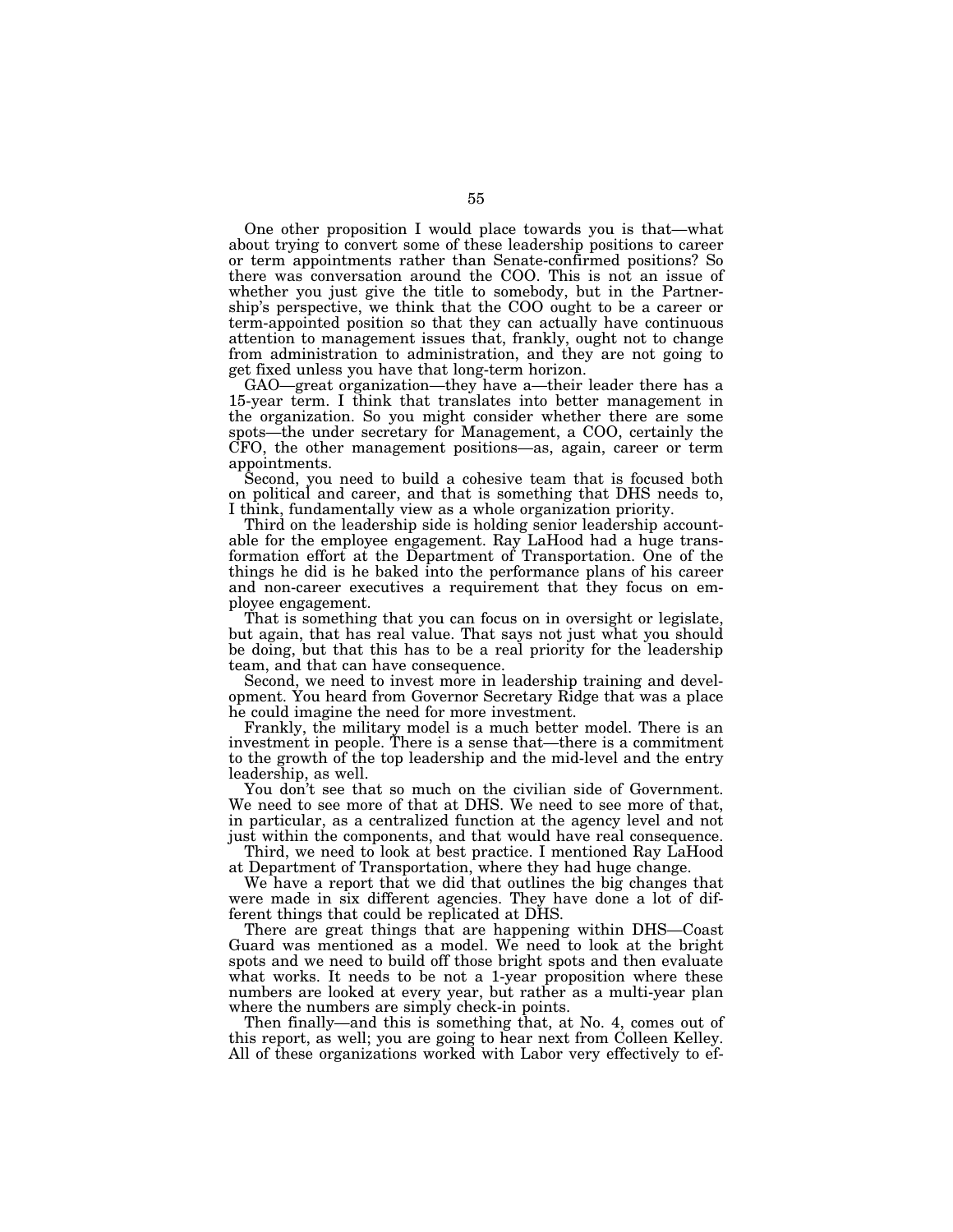fectuate the changes that they made in their organizations, and that is a critical ingredient to success.

So I hope to have an opportunity to answer questions, but thank you very much for the time.

[The prepared statement of Mr. Stier follows:]

## PREPARED STATEMENT OF MAX STIER

# DECEMBER 12, 2013

Chairman McCaul, Ranking Member Thompson, and Members of the sub-<br>committee, thank you for the opportunity to appear before you today. I am Max<br>Stier, president and CEO of the Partnership for Public Service, a nonpartisan, profit organization dedicated to revitalizing the Federal civil service and to transforming the way the Federal Government works. It is an honor to be here today to discuss an issue of critical importance: The impact of leadership vacancies at the Department of Homeland Security (DHS) on employee morale and ultimately the mission of the agency.

I have had the pleasure of testifying before this committee in the past about the workforce challenges facing the Department. Those challenges remain and we reit-<br>erate the recommendations we have previously made around strengthening leader-<br>ship, improving management, and holding agency leaders account testimony today to offer some insight into the impact that leadership vacancies have on management and morale, and suggest actions leaders at DHS can take to improve employee engagement and ways in which Congress can support these efforts.

## LEADERSHIP VACANCIES

For a number of years, DHS has been plagued by high turnover in key leadership positions and many positions remain vacant or with leaders designated in an ''acting'' position for several months or even years. The consequences are a lack of sustained leadership attention to management issues at the agency, a diminished ability to drive change, and a sense among employees that the organization in which they are working is not a priority.

The Partnership has been tracking a number of key leadership positions across<br>all Cabinet agencies, and has found that among those positions we are tracking,<br>DHS has one of the highest leadership vacancies (defined as posi filled or filled by an individual serving in an acting capacity) across Government. In the course of our research, a few positions stood out because of the length of time it has taken to fill them. At the Transportation Security Administration (TSA), for example, it took more than 500 days since the beginning of first Obama administra-tion before an administrator for Transportation Security was confirmed in June 2010.

One especially egregious example is the Customs and Border Protection Agency. Since President Obama took office in 2009, five people have filled in as Commissioner of CBP—one as a political appointee from the Bush administration and four in an acting capacity or as a recess appointment—but the agency has not had a Senate-confirmed commissioner. This agency is charged with a critical role in securing our National borders, protecting the homeland and managing a workforce of over 60,000 people; it is inconceivable to me that the current administration would not move quickly and decisively to secure Senate confirmation of a permanent commissioner for CBP.

In addition, there has been significant turnover in other critical leadership posi-tions. In 2012 alone, three separate individuals served as the under secretary for Intelligence and Analysis. A look at the DHS leadership organizational chart in just the last week reveals a startling number of positions that are either vacant or being filled by leaders in an acting capacity, including the Secretary and deputy secretary, under secretary for National Protection and Programs, under secretary for Science and Technology, under secretary for Intelligence and Analysis, director of U.S. Im-migration and Customs Enforcement, DHS chief financial officer and inspector general—among others. These vacancies at the top have a domino effect on the rest of the agency. For example, the under secretary for Management is currently serving as the acting deputy secretary, causing the under secretary for Management position to be filled by someone in an acting role.

The history of chronic and lengthy vacancies at the Department, and the high number of critical positions without a Senate-confirmed leader today, raise important questions about the preparation, or lack of preparation, that the current administration devoted to second-term planning. The Partnership for Public Service has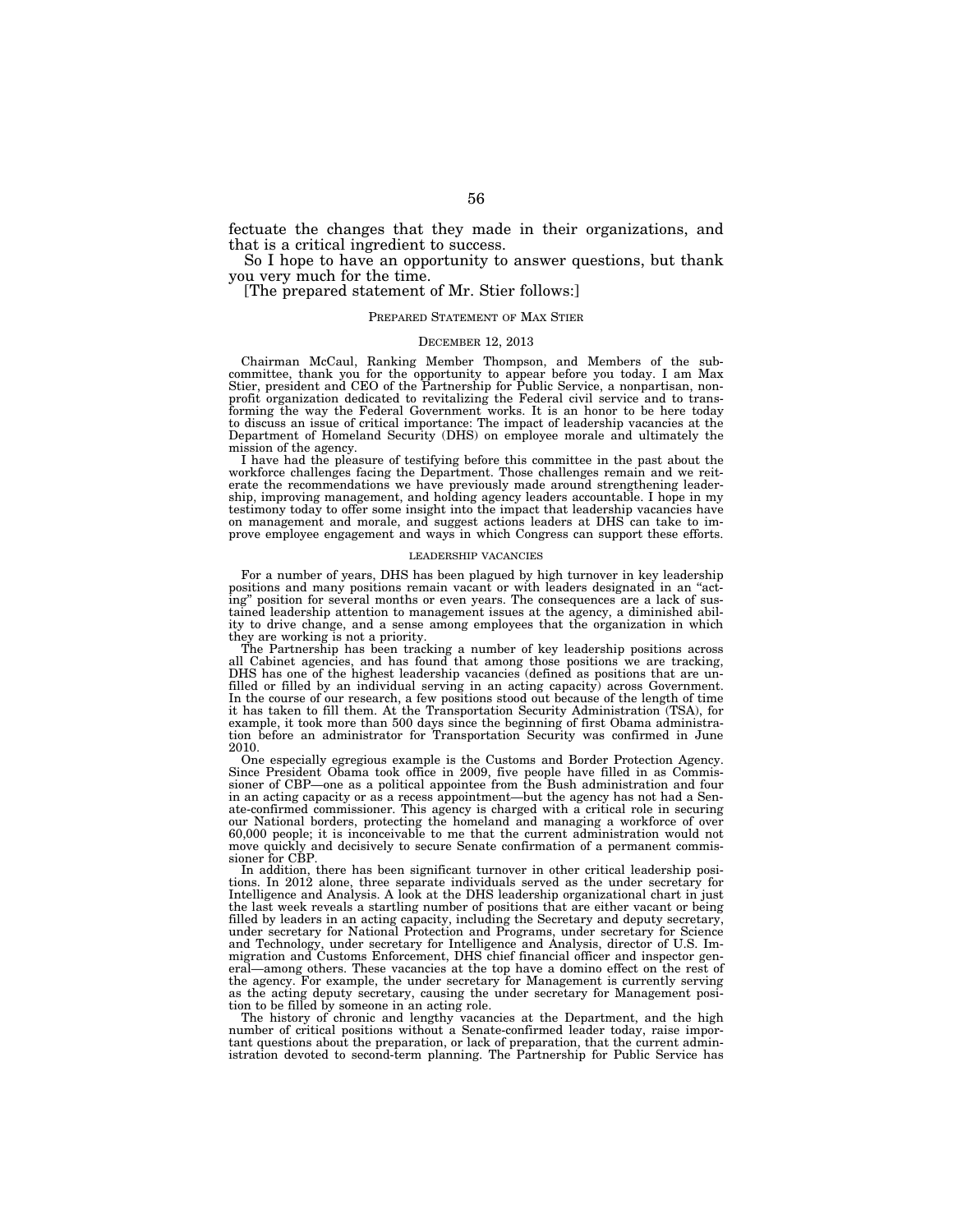done extensive research on Presidential transitions and transition planning. Transitions to a new administration are usually subject to thoughtful, comprehensive planning, and the selection of key personnel to serve the new President is a high priority that requires time and resources. In contrast, transitions from a first to a second term are usually an afterthought. A second term should be treated as an opportunity to hit ''reset,'' reevaluate objectives, and rethink the talent the administration has and the talent it needs. Vacancies in a second term are inevitable, and some may even be desirable—but the failure to prepare for them and to identify succes-sors well in advance is both unfortunate and short-sighted.

Further, these vacancies send a discouraging signal to employees that the organizations in which they serve are not a priority. No matter how effectively an individual may be leading the workforce as an acting agency head—and the Department has had some outstanding individuals serve in acting capacities, including the current acting Secretary and acting deputy secretary—there is no substitute for stable, sustained leadership. The Partnership believes that frequent turnover or lengthy vacancies in senior political positions diminish needed focus on employee satisfaction and performance issues and are likely contributing factors to low morale at DHS today.

#### MORALE AT DHS TODAY

The Partnership for Public Service, with support from Deloitte and the Hay Group, produce the annual *Best Places to Work in the Federal Government*® rankings. The rankings are based on the results of the Federal Employee Viewpoint Survey (FEVS) administered by the Office of Personnel Management and provide a detailed view of employee satisfaction and commitment across Federal agencies and subcomponents. Employee satisfaction and commitment are two necessary ingredients in developing high-performing organizations and attracting top talent. The rankings are also an important tool for Congressional oversight and for ensuring that employee satisfaction is a top priority for Government managers and leaders. They provide a mechanism for holding agency leaders accountable for the health of their organizations, serve as an early warning sign for agencies in trouble, offer a roadmap for improvement and give job seekers insights into how Federal employees view their agencies.

The Partnership will be releasing the 2013 *Best Places* rankings on December 18, so we do not have the latest numbers to share with you today. We can, however, share some general trends we are observing and also point to some specific responses from the 2013 Federal Employee Viewpoint Survey, which was released on November 8, 2013.

#### *Highlights from the 2012 Best Places rankings*

DHS consistently ranks among the lowest scoring agencies in *Best Places to Work*, with the DHS employee satisfaction score in decline for 2 years (2010–2012). The overall index score in 2012 was 5.7 points lower than it was in 2010. This mirrors Government-wide trends, but DHS has declined by a greater amount than the Federal Government overall during that same period. Of particular note, DHS has very low scores for effective leadership compared to other large agencies. For example, in the 2012 rankings, DHS ranked 19 out of 19 large agencies—dead last—in effective leadership categories related to empowerment, fairness, and senior leaders. This is troubling because effective leadership is consistently found to be the No. 1 driver of employee satisfaction across Government and at DHS.

Also concerning is the fact that in the 2012 rankings DHS ranked last—18 out of 18 large agencies—among employees under 40 as well as employees over 40. This indicates that DHS may have difficulty recruiting the next generation of talent and also retaining mid-level and senior leaders.

Several of DHS's subcomponents, including the Office of the Under Secretary of Science and Technology Policy (ranked 292 out of 292), Intelligence and Analysis (ranked 290 out of 292), National Protection and Programs Directorate (ranked 288 of 292), Transportation Security Administration (ranked 283 out of 292) and Immigration and Customs Enforcement (ranked 279 out of 292) ranked at the very bottom of subcomponents Government-wide. All of them had very low effective leadership scores, and most of them have experienced the churn in leadership discussed earlier in my testimony.

We did see some bright spots, however. The Coast Guard is a consistently high performer in the *Best Places* rankings, and was ranked 36 out of 292 subcomponents in 2012. Their scores for effective leadership were significantly higher than those for the Department overall, as were scores related to performance-based rewards and advancement, support for diversity, employee skills/mission match, teamwork, and work/life balance.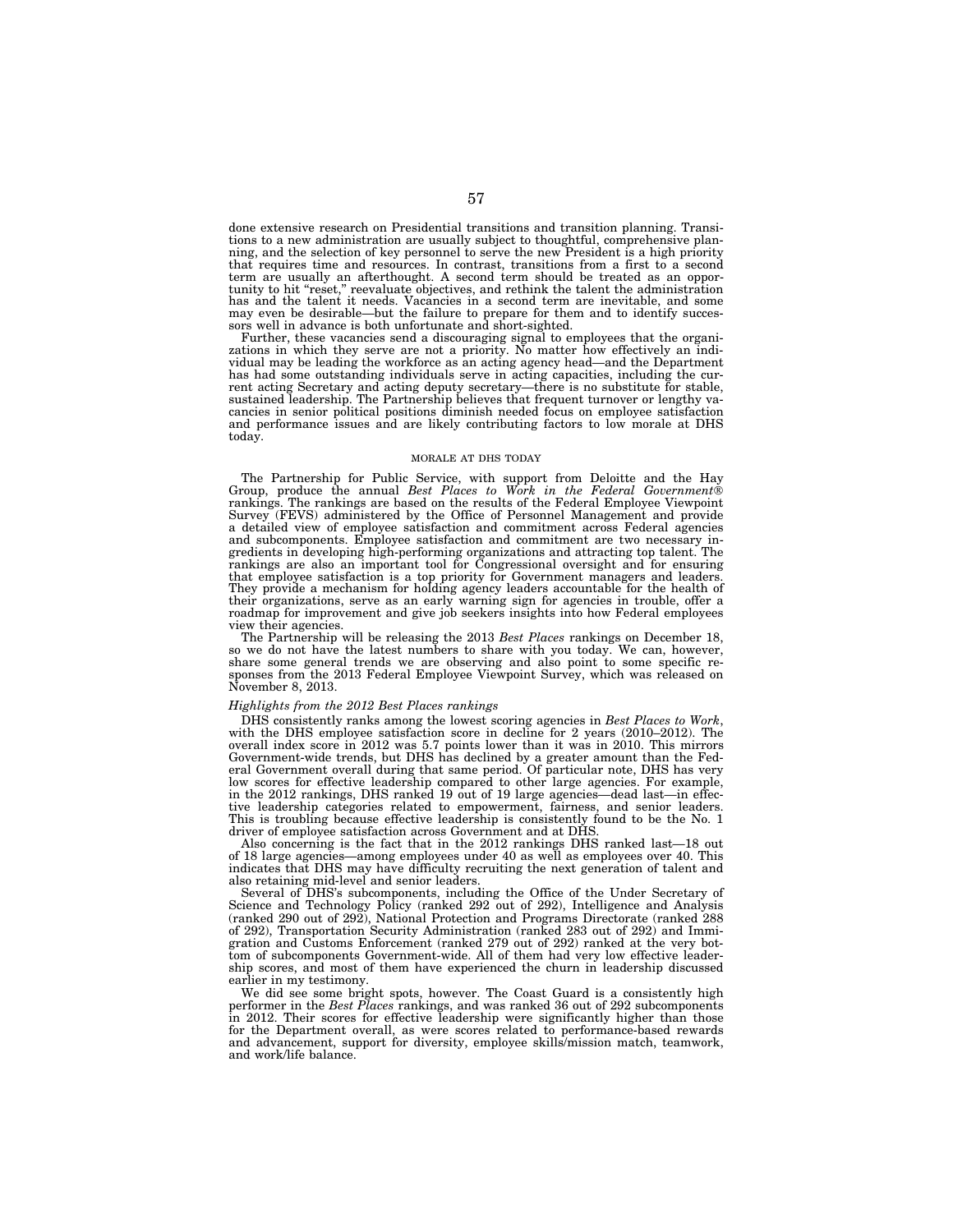# *Results from 2013 FEVS*

Employee views have changed little in 2013. Based on a combination of OPM's publicly available data on DHS overall and preliminary findings from the *Best Places to Work* data, we anticipate that the 2013 *Best Places to Work* rankings for DHS and its subcomponents will remain low. On questions in the Federal Employee Viewpoint Survey related to leadership, again the No. 1 driver of employee satisfaction and commitment across Government and at DHS, only 29.9 percent believe their leaders generate high levels of motivation and commitment in the workforce, down 6.7 points since 2011. Roughly 42 percent say they have a high level of respect for their organization's senior leaders, a significant drop from 49.5 percent 2 years ago.

There are several additional areas that should be of concern to leaders at DHS. On key FEVS questions about innovation, communication, and merit promotion, not only are the scores very low, but they are trending downward over time. For example, only 26 percent of employees believe that creativity and innovation are rewarded, which has dropped 6.2 percent since 2011. In addition, just 39.8 percent believe their managers promote communication among different work units (for example, about projects, goals, needed resources), down from 45.4 percent in 2011. Only 21.6 percent of respondents believe promotions in their work unit are based on merit. This number has also declined from 26.4 percent in 2011. Finally, when asked whether employees believe the results of the survey will be used to make their agency a better place to work, only 36 percent of respondents at DHS answered favorably. This number has dropped 9.2 percent in just 2 years and may be an indicator that their change efforts are not having success.

A department where most people do not believe innovative work is rewarded, do not believe promotions are earned and do not believe current leaders inspire or motivate their people is an agency in trouble. It calls on Congress and the administration to devote greater attention to management of the Department and its workforce, and on choosing leaders who can lead organizational change and reverse this very troubling trend. A dramatic turnaround in employee satisfaction and engagement has been accomplished in other departments and agencies, and with the right leaders, it can be done in DHS.

#### WHAT DHS CAN DO TO IMPROVE EMPLOYEE ENGAGEMENT—AND HOW CONGRESS CAN HELP

Clearly, DHS and its subcomponents are facing challenges in a number of areas. However, with sustained leadership commitment and support from Congress, we firmly believe it is possible for DHS to improve morale. The Partnership would like to offer four key recommendations:

# *1. Strengthen leadership capacity*

- *Fill key vacancies*.—The administration must make it a priority to fill the leadership vacancies at DHS, and should pay special attention to ensure incoming executives have experience leading and managing people. In addition, Congress could make it easier for agencies to fill positions by converting certain political appointments to career positions with fixed terms and performance contracts. This will ensure there is greater continuity across administrations, promote long-term solutions to chronic management problems, help retain institutional knowledge and relieve some of the burden on the complex and time-consuming political appointments process. The under secretary for Management and CFO, for example, could be converted to career positions with term appointments and performance contracts.
- *Build a cohesive senior leadership team*.—In order for the agency to operate as ''One DHS,'' the next Secretary must make it a priority to build a cohesive leadership team and bring together political and career executives from across the Department. This executive leadership team should have an enterprise-wide view of the agency as well as broad leadership and management skills. To help build cohesion among this executive leadership team, executives could be oriented and developed together and given opportunities for mobility assignments.
- *Hold senior executives accountable*.—We encourage DHS to modify senior leader performance plans to ensure that senior leaders are held accountable in their plans for improving employee engagement. Efforts to improve engagement and satisfaction might include reducing communication barriers, building employee trust and confidence through open communication, holding employee listening sessions, improving internal communication and implementing "quick-wins". sessions, improving internal communication and implementing ' Several agencies, including the U.S. Patent and Trademark Office, Department of Transportation, and Nuclear Regulatory Commission, have created incentives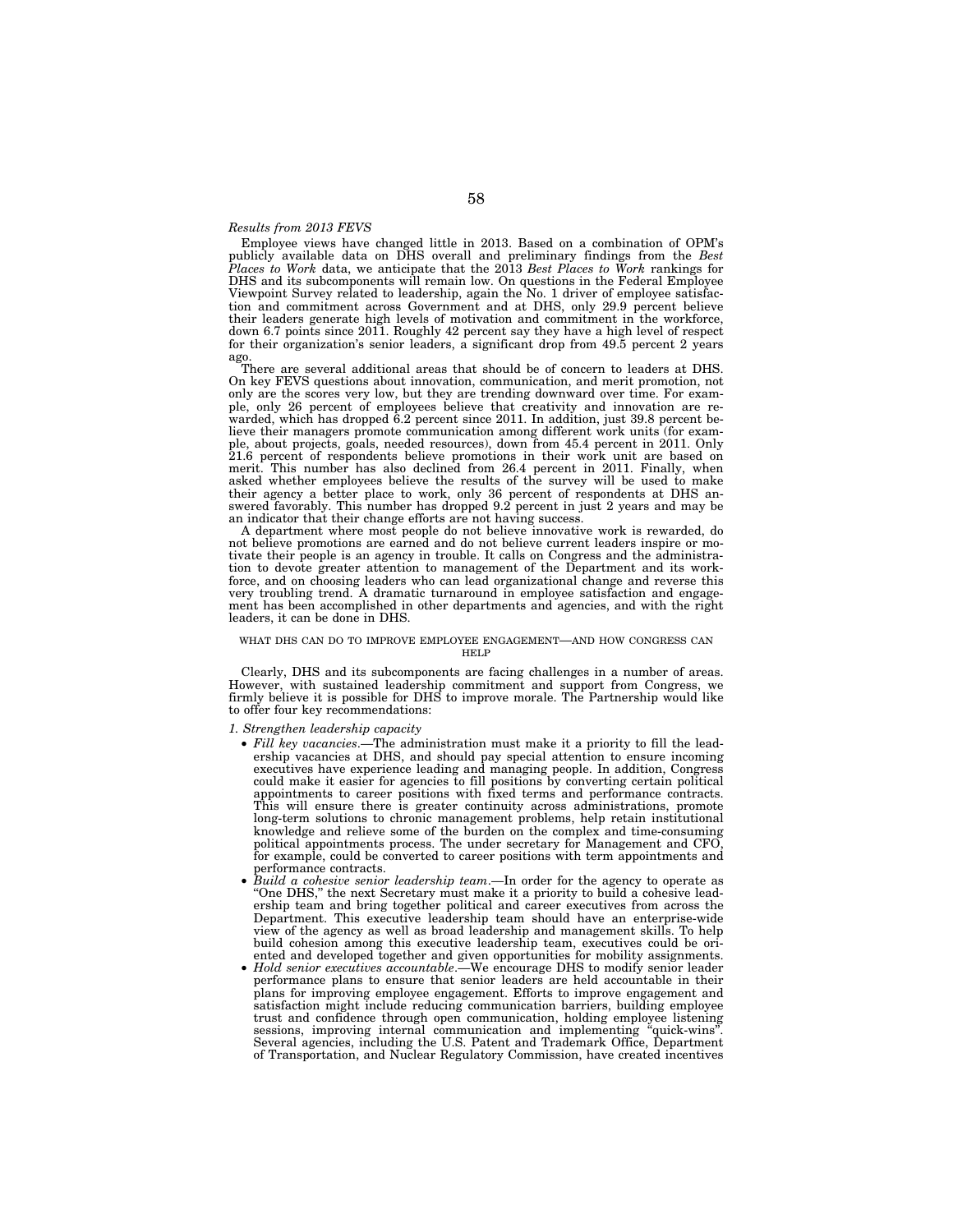for senior leaders by incorporating employee survey targets or goals in their executive performance plans.<sup>1</sup> Congress should consider passing legislation requiring that all departments, including DHS, hold their leaders accountable for addressing employee satisfaction and engagement.

- *2. Invest in leadership training and development, especially in the areas of workforce management* 
	- *Provide continuous developmental opportunities*.—DHS should make leadership development a priority and invest in cultivating the next generation of leaders. This is particularly important given that 28 percent of career executives at DHS are eligible to retire, and by 2017 that number increases to 59 percent.2 Congress can support better training and preparation for managers by authorizing centralized funding and a statutory requirement for continuous professional development. For example, Congress should mandate training for all new supervisors and managers and ensure that opportunities for further development, including mobility assignments, are provided throughout their tenures, including at the executive level. In addition, all leaders and supervisors should receive training on the importance of employee engagement and the link to agency performance.

## *Evaluate current efforts to improve morale and take necessary steps to improve results*

- *Measure progress*.—While DHS has implemented efforts to improve morale, the Federal employee viewpoint survey and *Best Places to Work* rankings suggest efforts to date have not resulted in the desired improvement. A comprehensive review of current action plans, communication strategies, implementation efforts, and impact within individual subcomponents should be completed and adjustments made to focus on key areas of opportunity most likely to produce significant change. DHS should conduct regular ''pulse'' surveys of employees to track the progress of the various action plans and initiatives and ensure that employees are seeing and responding positively to the Department's efforts.
- *Leverage best practices*.—DHS should share internal success stories with leaders at other subcomponents, where they have occurred, and benchmark with other agencies that have higher levels of employee satisfaction and commitment. The Partnership recently published a set of case studies highlighting six Federal agencies (Patent and Trademark Office, National Aeronautics and Space Administration, Department of State, Department of Transportation, the United States Mint, and the Nuclear Regulatory Commission) that have successfully improved employee satisfaction and engagement.3 Leaders at DHS should consider inviting executives from these agencies to spend time at DHS as a rotational assignment, with the goal of helping DHS understand and implement similar initiatives. Conversely, DHS should consider sending key executives on a rotation assignment to these agencies to learn from their efforts and bring that experience to bear in DHS.
- *4. Work in partnership with the labor unions to improve employee morale* 
	- *Solicit feedback and enlist support*.—The new Secretary should reach out to the unions and solicit their support and ideas to improve employee morale in the agency. Unions can serve as a voice for employee views regarding survey results. Fostering effective working relationships with unions can help agency leaders better identify, understand, and respond to employee perspectives.

#### **CONCLUSION**

Chairman McCaul, Ranking Member Thompson, and Members of the committee, thank you again for the opportunity to share the Partnership's views on the personnel challenges facing the Department of Homeland Security and our recommendations for the best way forward. We look forward to being of assistance to this committee and to Congress as you consider the future of the Department.

<sup>1</sup>Partnership for Public Service and Deloitte, *Ten Years of the Best Places to Work in the Federal Government Rankings: How Six Federal Agencies Improved Employee Satisfaction and Com-mitment,* September 2013, *http://ourpublicservice.org/OPS/publications/* 

viewcontentdetails.php?id=231.<br><sup>2</sup> Office of Personnel Management analysis of the Central Personnel Data File, June 30, 2012.<br><sup>3</sup> Partnership for Public Service and Deloitte, *Ten Years of the Best Places to Work in the Fe eral Government Rankings: How Six Federal Agencies Improved Employee Satisfaction and Comhttp://ourpublicservice.org/OPS/publications/ viewcontentdetails.php?id=231.*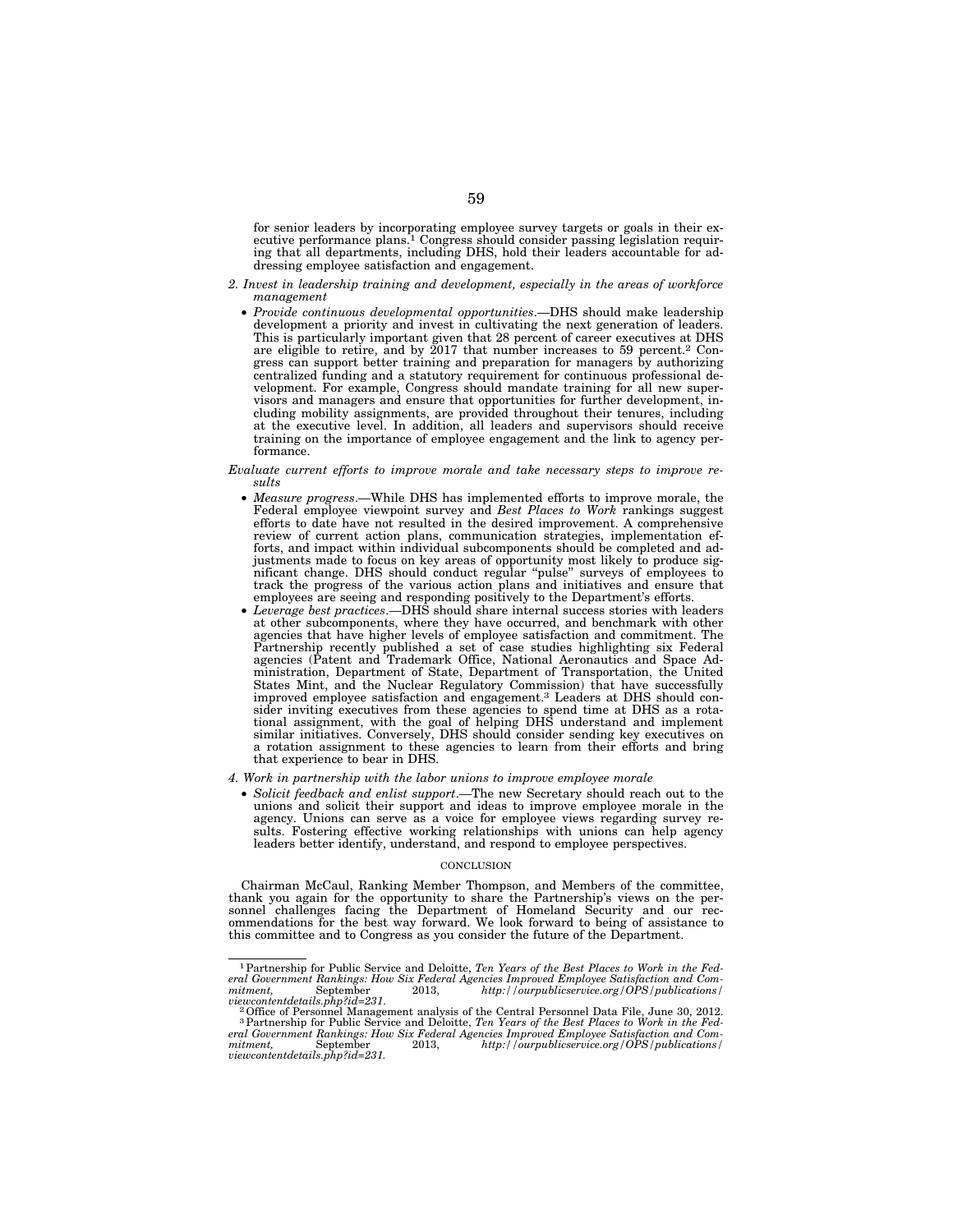Chairman MCCAUL. Thank you, Mr. Stier. Without objection, I would like to enter your report into the record.\*

Mr. STIER. Thank you so much.

Chairman MCCAUL. Chairman now recognizes Ms. Kelley.

# **STATEMENT OF COLLEEN M. KELLEY, NATIONAL PRESIDENT, THE NATIONAL TREASURY EMPLOYEES UNION**

Ms. KELLEY. Thank you very much, Chairman McCaul, Representative Clarke. I appreciate the opportunity to testify here today on the impact of leadership vacancies on DHS's mission as well as employee morale.

As president of NTEU I have the honor of leading a union that represents over 24,000 DHS Customs and Border Protection officers, agriculture specialists, trade enforcement, and mission support specialists who are stationed at over 330 air, sea, and land ports of entry across the country. I have worked with all three DHS Secretaries since the agency stood up in 2003, including Tom Ridge, and I know the importance of having leaders in place at agencies.

The top job at DHS has been vacant for over 3 months, but the President has nominated a strong leader for this position and I look forward to working with Jeh Johnson after he is confirmed by the Senate.

At CBP there has not been a Senate-confirmed commissioner since 2009. I have worked with all four of the people who have filled the commissioner position at CBP during this time, and the President, of course, has nominated a highly-qualified leader as CBP commissioner, and I look forward to working with Gil Kerlikowske after he, too, is confirmed by the Senate.

Unfortunately, leadership vacancies have been on-going at DHS, but leadership vacancies are not the primary source of years of low morale at DHS and CBP. I talk to front-line port security workers every day and this is what they tell me: Congress' actions, including cutting their agencies' funding, eliminating jobs, freezing their pay, and attacking their benefits, are demoralizing them and making them question Congress' commitment to their mission.

This is the real morale-killer, not just at DHS but Governmentwide.

The Federal workforce has endured a 3-year pay freeze. Many employees have also suffered days of unpaid furloughs due to sequestration. Because there has been virtually no hiring, workloads are increasing dramatically. Some DHS employees were forced to stay home from their jobs while many others were forced to work without getting paid on time because of a Government shutdown that did not need to happen.

Every year since 2001, the Office of Personnel Management has administered the Federal Employee Viewpoint Survey that so many have talked about already, and this provides a snapshot of Federal employees' views on their work, on their agencies, and on their leaders. Since 2010, when the pay freeze first went into effect and Federal agency funding and workers' benefits came under at-

<sup>\*</sup> The information has been retained in committee files and is also available at *http:// bestplacestowork.org/BPTW/assets/BestPlacestoWork13*l*CaseStudiesReport.pdf*.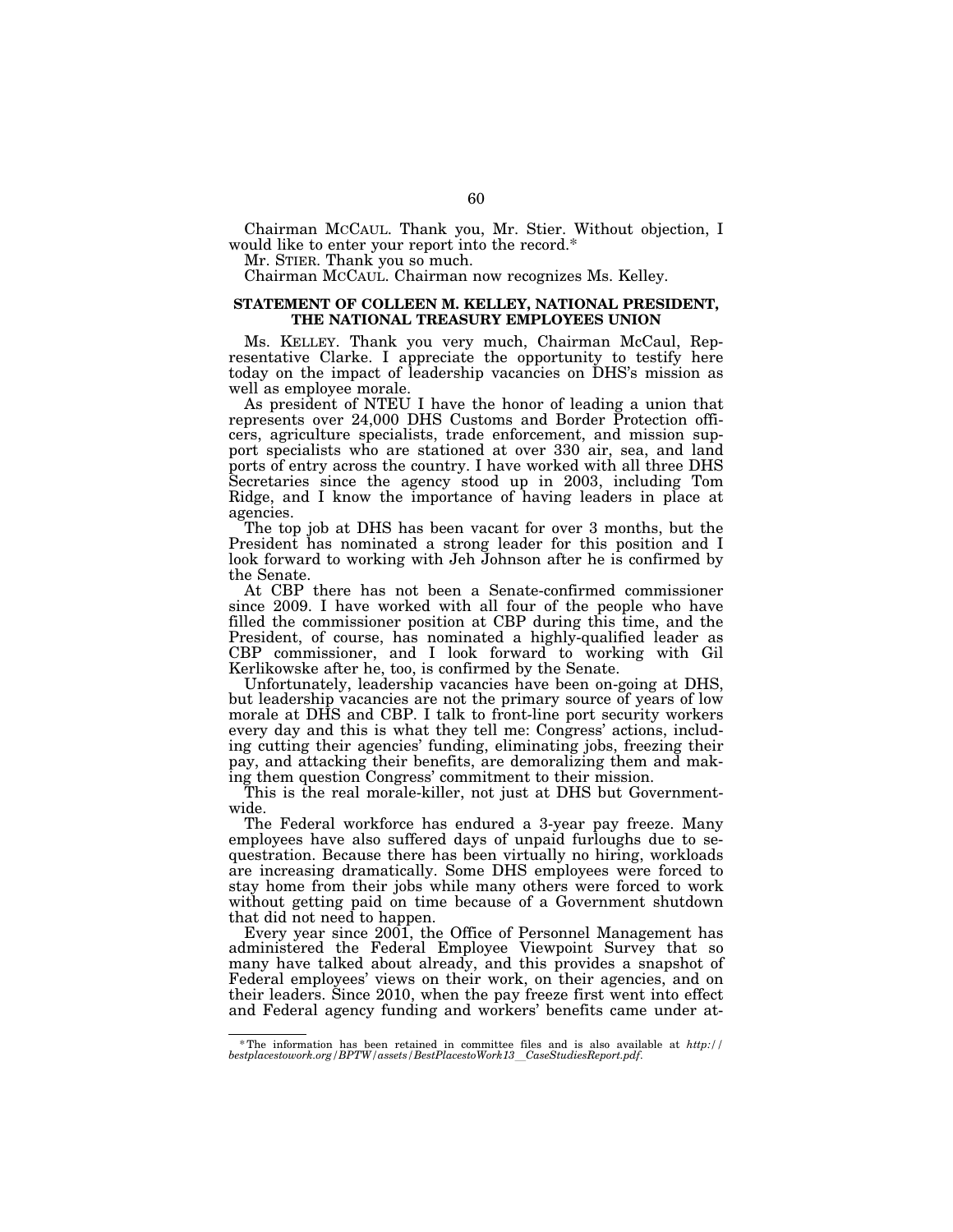tack, survey scores have dropped on every index, both at DHS and

Government-wide.<br>While there may be factors such as leadership vacancies affecting these results, certainly the \$114 billion contribution Federal employees have made toward deficit reduction through a 3-year pay freeze and increased pension contributions leads the list. The stress associated with constant threats of Government shutdowns and unpaid furloughs are additional major factors contributing to low Federal employee morale. Congress is now considering a new budget deal that cuts \$6 bil-

lion in Federal retirement benefits for new Federal hires, and that would replace a portion of the sequester cuts. This will bring the total contribution by Federal employees to deficit reduction to \$120 billion.

Between delayed and reduced appropriations and the sequester, Government services are increasingly degraded. The cuts to CBP have already resulted in long wait times at airports and land border crossings. Wait times at the border cost the U.S. economy private-sector jobs, economic output, and tariff, user fee, and tax revenue.

Shortly before sequestration took effect on March 1, NTEU surveyed our members about the impact of the pay freeze. In just 3 days, over 2,200 Federal employees answered our electronic survey.

Our survey also asked how their agencies were responding to the current budget situation. Seventy-nine percent of them said their agencies were not replacing workers who leave; 67 percent said there was a hiring freeze at their agencies and they lacked the resources to do their jobs properly; and 48 percent said that critical work was not getting done.

The Federal employees who I represent are frustrated, angry, and scared, and their morale is, indeed, low. They know current agency funding runs out on January 15 and they know another debt ceiling debate and the possibility of a Government default is coming in February.

These employees work very hard and they care about their jobs. They know that budgets are tight but they also see the waste that comes from the lack of timely Congressional action. They see contingency planning for sequesters and shutdowns and short-term patch-up solutions that cost more in the long term. They are dedicated and they perform difficult jobs every day, despite hits to their pay from freezes, unpaid furloughs, and increased pension contributions.

While there are many reasons that morale is low at DHS, Congress could greatly mitigate that problem by providing the agency with adequate and timely funding and providing its employees with competitive compensation and fair treatment.

Thank you again, and I am happy to answer any questions that you have.

[The prepared statement of Ms. Kelley follows:]

PREPARED STATEMENT OF COLLEEN M. KELLEY

#### DECEMBER 12, 2013

Chairman McCaul, Democratic Member Thompson, distinguished Members of the committee; thank you for the opportunity to testify before you today on mission and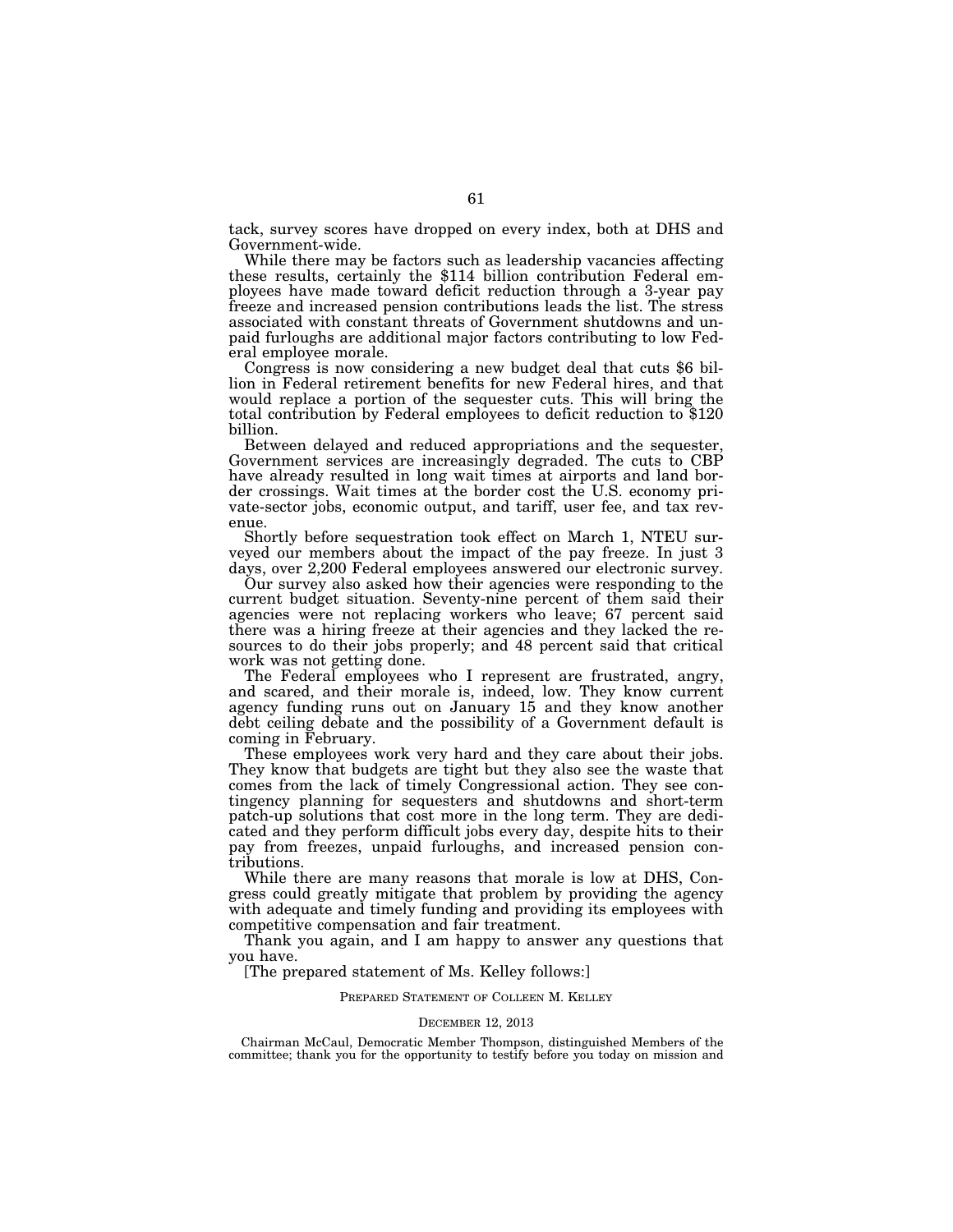morale issues at the Department of Homeland Security (DHS). As president of the National Treasury Employees Union (NTEU), I have the honor of leading a union that represents over 24,000 DHS Customs and Border Protection (CBP) Officers and trade enforcement specialists in the Office of Field Operations (OFO) who are stationed at 331 land, sea, and air ports of entry (POEs) across the United States. CBP employees' mission is to protect the Nation's borders at the ports of entry from all threats while facilitating legitimate travel and trade. At POEs, CBP Officers arrested more than 7,700 people wanted for crimes, including murder, rape, assault, and robbery. CBP Officers also denied entry to nearly 145,000 people attempting to enter the United States through an air, land, or sea POEs who were found inadmissible for immigration, customs, health, criminal, or National security reasons.

CBP trade compliance personnel enforce over 400 U.S. trade and tariff laws and regulations in order to ensure a fair and competitive trade environment pursuant to existing international agreements and treaties, as well as stemming the flow of illegal contraband such as child pornography, illegal arms, weapons of mass destruction, and laundered money. CBP is also a revenue collection agency, processing nearly \$2.38 trillion in trade and 25 million cargo containers through the Nation's ports of entry in fiscal year 2012, up about 4 percent from the previous year. In addition, CBP Officers conducted nearly 23,000 seizures of goods that violate intellectual property rights, with a total retail value of \$1.2 billion, representing a 14 percent increase in value over fiscal year 2011.

I have worked with all three DHS secretaries since the agency stood up in 2003 and know the importance of having leaders in place at agencies. The top spot at DHS has been vacant since September 1, but the President has nominated a strong leader for this position and I look forward to working with Jeh Johnson after he is confirmed by the Senate, hopefully, in the next few days. Leadership vacancies at DHS have been on-going, but are not the primary source of years of low morale ratings at DHS and other Federal agencies. As recently as March 2012, I submitted testimony to the committee about issues that contribute to low morale at DHS. (See NTEU's March 22, 2012 testimony before the House Committee on Homeland Security Subcommittee on Oversight and Management Efficiency on ''Why is Employee Morale Low?'

Factors that contribute to low morale at DHS that I spoke to in previous testimony are echoed in the 2013 Office of Personnel Management (OPM) Federal Employee Viewpoint Survey (FEVS) released on November 8, 2013. The OPM survey shows a significant decline in employee satisfaction across Government—and this survey was completed before the 16-day Government shutdown that threw Federal workers' ability to pay their bills in a timely manner and support their families into turmoil.

OPM survey results show that fewer than half believe they have sufficient resources to do their jobs and slightly more than half (53 percent) expressed satisfaction with their pay. Less than two-thirds would recommend their organization as a good place to work.

The first of these—insufficient resources and staffing—is a particular issue at CBP. A significant cause of low morale at CBP is the on-going staffing shortages at the ports of entry. Sufficient staffing should be provided to maintain expertise, ensure security, and promote trade and travel by reducing wait times at our Nation's air, sea, and land ports of entry.

For years, NTEU has argued that CBP is understaffed, in both security and trade-related functions, at land, air, and sea ports of entry results in delays at the ports and in real losses to the U.S. economy. According to the U.S. Department of the Treasury, more than 50 million Americans work for companies that engage in international trade and, according to a recent University of Southern California study, ''The Impact on the Economy of Changes in Wait Times at the Ports of Entry'', dated April 4, 2013, for every 1,000 CBP Officers added, the United States can increase its gross domestic product by \$2 billion. If Congress is serious about job creation, then Congress should support enhancing U.S. trade and travel by mitigating wait times at the ports and enhancing trade enforcement by increasing CBP security and commercial operations staffing at the air, sea, and land ports of entry.

While both House and Senate fiscal year 2014 appropriations proposals would boost CBP Officer staffing—the House by 1,600 and the Senate by 1,850 CBP Officer new hires—the proposed increase is less than the number stipulated in CBP's 8/13/13 revised Workforce Staffing Model that shows fiscal year 2013 and fiscal year 2014 CBP Officer new hire need of 3,811. Because of the on-going budget stalemate, CBP Officer staffing increases included in both the House and Senate DHS appropriations bill are in jeopardy and the sequester cuts that went into effect on March 1, 2013 have further exacerbated staffing shortages at the ports of entry.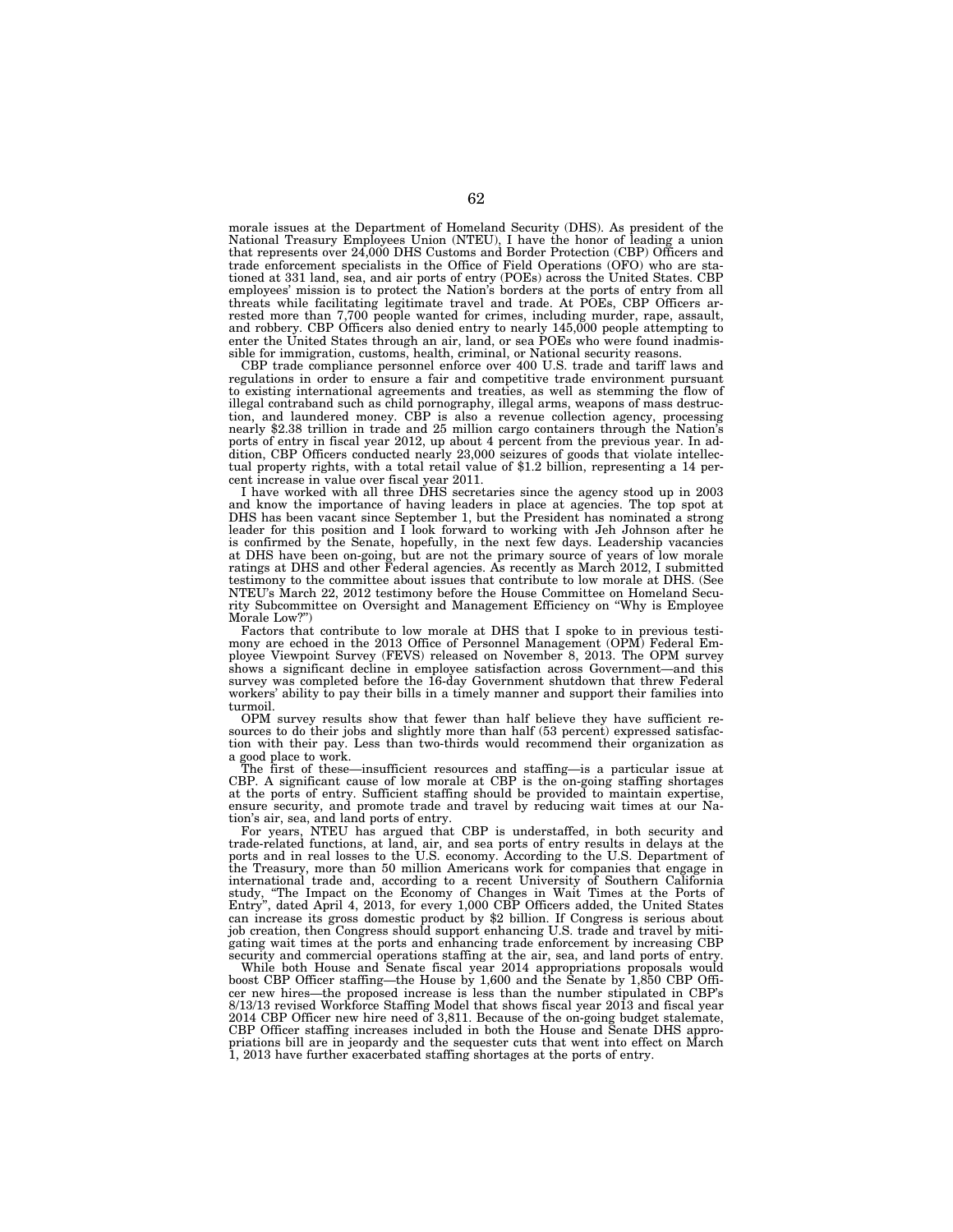On April 12, 2013, I submitted testimony to the House Committee on Homeland Security Subcommittee on Oversight and Management Efficiency on the ''Impact of Sequestration.'' Under the Budget Control Act, sequestration required CBP to re-duce its Salaries and Expenses (S&E) discretionary and mandatory account by \$512 million.

This number included a cut of \$75 million in CBP user fee accounts. User fees will continue to be collected from industry to provide travel and trade security, immigration and agriculture inspection services, but CBP will a portion of these user fees. User fees are not a tax, by law they pay for specific services provided by the Government. Sequestration limits the use of these collected fees to pay for CBP inspectional services.

Under sequestration, the cut to the CBP S&E account included a reduction of \$37.5 million for inspectional overtime at the POEs. Overtime is essential when staffing levels are insufficient to ensure that inspectional duties can be fulfilled, that CBP Officers have sufficient back-up and that wait times are mitigated. In CBP's own words, "Overtime allows CBP Office of Field Operations to schedule its personnel to cover key shifts with a smaller total personnel number.

On March 26, the President signed a Continuing Resolution (CR) to fund the Government through the end of the fiscal year. The CR did not cancel the sequester. Congress did provide some additional funding for the CBP S&E account in the CR, but also required CBP to maintain the current CBP Officer staffing level.

Prior to enactment of the CR, the CBP sequester plan required all CBP employees to be furloughed up to 14 days during the remainder of fiscal year 2013 or 1 day per pay period beginning early to mid-April through September 30, resulting in a 10% pay cut for all CBP employees. The initially-proposed furloughs would have exacerbated an already unsustainable shortage of CBP inspection and enforcement personnel at international air, sea, and land ports of entry.

NTEU worked with CBP to find ways to avoid the initially-planned 14 furlough days for front-line employees and promptly called on Congress to approve the agency's reprogramming plan once it was submitted. No employee should face the loss of nearly 3 weeks' pay—as would have been the case for CBP employees.

As welcome as this development was, however, it deals only with fiscal 2013; sequestration, which is the underpinning for all manner of problems for Federal agencies, is scheduled to continue until 2021. Even with the decision not to furlough employees, CBP remains particularly hard-hit by the sequester. CBP had to continue a hiring freeze for non-front-line personnel and maintain limited reductions in overtime even as it recognizes the adverse impact these actions will have on its vital missions of helping secure our Nation's borders and facilitating vital trade.

NTEU is continuing its efforts not only to secure an end to sequestration, but to ensure that CBP has sufficient resources to perform its jobs. Again, the on-going budget stand-off, however, has blocked enactment of a fiscal year 2014 DHS appropriations bill that includes funding to significantly increase the number of CBP Officers.

According to the Partnership for Public Service's (PPS) December 2012 *Best Places to Work in the Federal Government* ''Overall Index Scores for Employee Satisfaction and Commitment,'' DHS came in 31st out of the 33 large Federal agencies surveyed and CBP, ranked 145 of 228 Federal agency subcomponents surveyed, and continues to rank near the bottom for strategic management, teamwork, effective leadership (all categories), support for diversity and family-friendly culture and benefits. It is my understanding that PPS is expected to release its latest Index Scores in the next few days.

The 2013 OPM survey results also show a decline at DHS across the board in all four Human Capital Assessment and Accountability indices from 2008 through 2013 and the survey's four Employee Engagement Index trends from 2010 through 2013 (see FEVS Appendix E–1 through E–4 and Appendix F–1 through F–4.) Overall, DHS respondents reported an 11% decrease in Global Satisfaction Index Trends from 62% in 2010 to 51% in 2013 (see FEVS Appendix G.) Global Satisfaction is a combination of employees' satisfaction with their job, their pay, and their organization, plus the willingness to recommend their organization as a good place to work.

Even though these management deficiencies, as noted in the 2013 FEVS and the PPS's 2012 report, do contribute to low morale among Federal workers, NTEU believes that Government-wide morale problems can be traced directly to the 3-year pay freeze, the continuing impact of sequestration and the furloughs it spawned, and the 16-day Government shutdown. While CBP employees continue to exhibit extraordinary commitment to the mission of the agency, it is clear that the failure of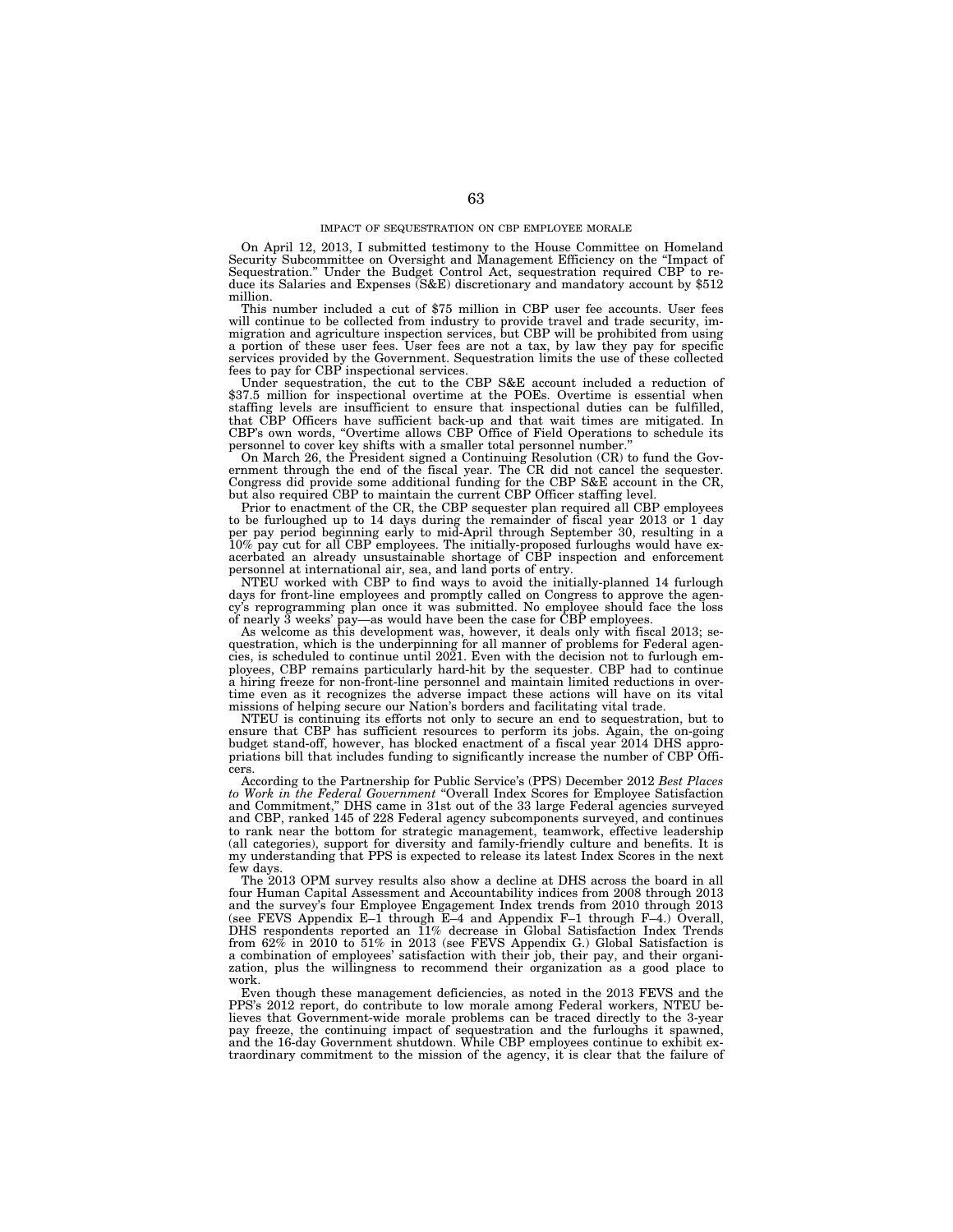Congress to do its job and the resulting budget uncertainties are taking a serious toll on the Federal workforce.

## FEDERAL EMPLOYEES HAVE CONTRIBUTED DISPROPORTIONATELY TO DEFICIT REDUCTION

Since 2010, Federal employees have contributed \$114 billion to deficit reduction and economic recovery—an amount far greater than any other group in our society has been asked to sacrifice for these efforts (see attachment.) They include:

- A 3-year pay freeze, at a cost to Federal workers of \$99 billion;
- Higher pension contributions from new Federal hires, at a cost to them of \$15 billion;
- Unpaid furlough days for hundreds of thousands of Federal workers due to sequestration;
- An unnecessary 16-day Government shutdown, resulting in delayed paychecks that forced thousands of Federal employees to take hardship withdrawals from their Federal Thrift Savings Plan (TSP) accounts. A hardship withdrawal means an account holder cannot make any TSP contributions for 6 months during which time they also lose the Government match;
- Agencies straining to meet their missions while short-staffed and underfunded, resulting in significantly higher employee workloads, greater pressure, and more stress and anxiety.

Despite these sacrifices by Federal workers, press reports of the looming budget deal indicate that Congress is contemplating further cuts to Federal employee compensation. A budget conference committee is considering giving agencies some relief from sequestration. According to some reports, cuts to Federal and postal employees could account for between 25 and 50 percent of the entire amount of spending cuts under consideration to replace sequestration. One proposal involves hiking Federal employees' share of their pension contributions by 1.2 percentage points over 3 years.

This is unconscionable. Like Social Security, Federal and other employer-sponsored pensions are earned benefits, not gifts or handouts. They are part of a compensation package, often explicitly negotiated for in exchange for reduced current pay. Requiring employees to pay more for the same benefits, like furlough days, is another pay cut for the Federal worker.

These proposed cuts to Federal employee pay and benefits are particularly galling in light of the recent announcement that, pursuant to statute, the Office of Management and Budget has increased the reimbursement cap for Federal contractors for the salaries of their top executives by  $24\%$ —from \$763,029 to \$952,308. This statute does not set limits on the yearly salary paid to these executives by their company just sets the cap on taxpayer reimbursement for their salary. Contractors can, and do, provide compensation to their employees that exceed the amount that is reimbursed by the Federal Government. This cap does not apply to all employees of these contractors, so taxpayers could pay some contract employees an unlimited amount in salary reimbursement.

Not only is this amount more than double what the President makes, but this 24% executive pay hike makes a mockery of the 1% pay raise that Federal workers are scheduled to get next year after a 3-year freeze on their basic pay rates. The effect on rank-and-file Federal employee morale of this Federal contract executive pay hike is incalculable. This is just one factor that is contributing to undermining employee morale throughout the Federal work force.

Federal workers have endured the effect of sequester—in furlough days, deferred training, elimination of performance awards, and other cuts this past year—that has greatly contributed to low employee morale. As a new year dawns, the sequester is likely to continue to severely limit the American people's access to Government services. At CBP, multi-day furloughs that were averted due to one-time budget restructuring in 2013 may be necessary. Already, CBP employees have been notified of additional sequester-related cuts that management will be imposing in the next few weeks such as a huge reduction in funding for the Foreign Language Awards Program (FLAP).

FLAP provides employees who speak and use foreign language skills on the job with a cash award if they use the language for at least 10 percent of their duties and have passed the competence test. FLAP is fully funded by customs user fees and Congress made FLAP funding a priority because not only do language barriers delay processing of trade and travel at the ports, for these law enforcement officers, communication breakdowns can be dangerous. Confusion arises when a non-English speaking person does not understand the commands of a law enforcement officer. These situations can escalate quite rapidly if that person keeps moving forward or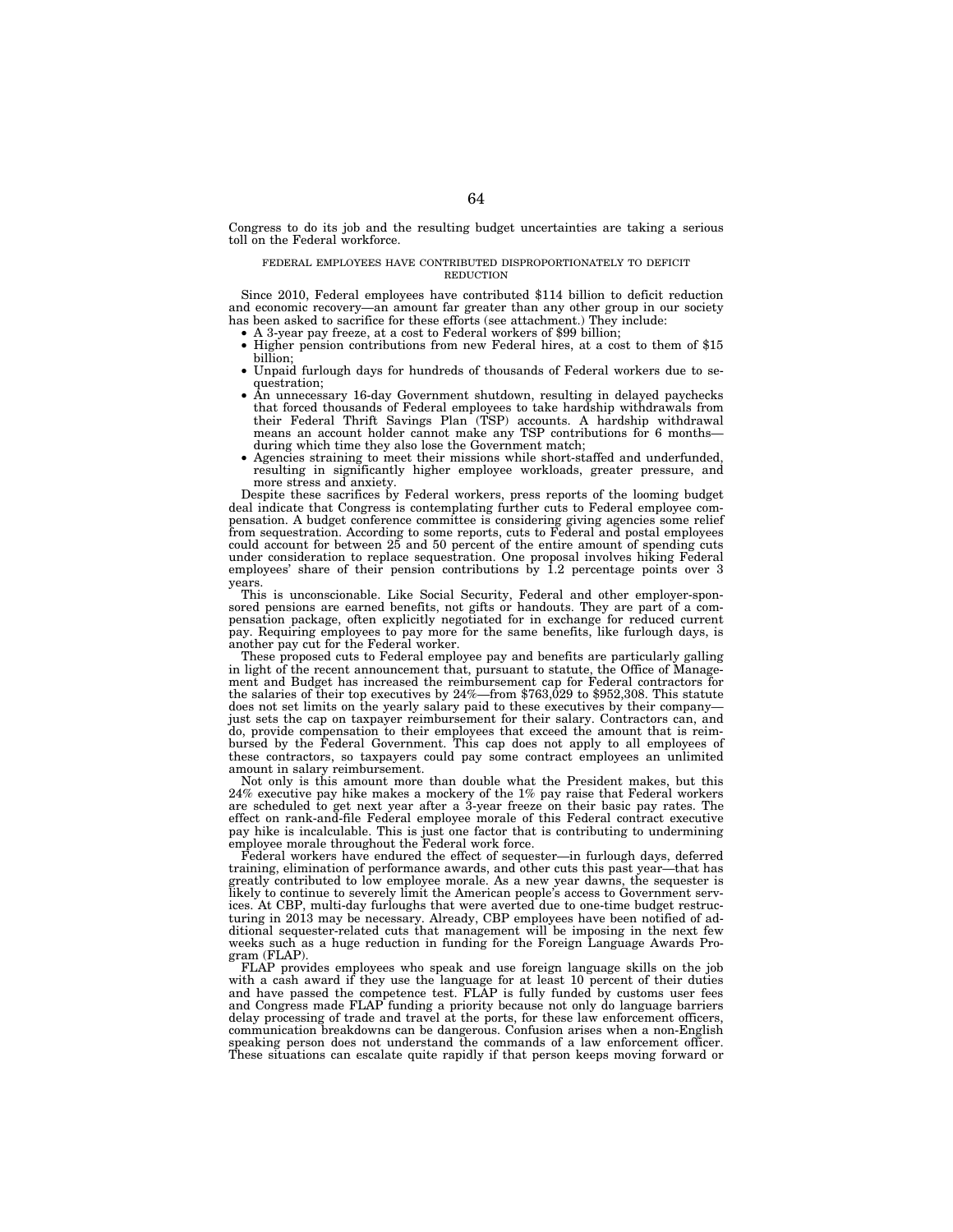does not take their hands out of their pockets when requested. Now FLAP is proposed to be all but eliminated because of on-going budget cuts.

As noted in my testimony, filling leadership vacancies at DHS is a contributing factor to low employee morale at DHS. A key nomination at CBP—that of CBP commissioner—is currently pending before the Senate Finance Committee. I look forward to working with Gil Kerlikowske, upon his confirmation as the next CBP commissioner, to resolve workplace issues and address employee morale.

But Congress is responsible for much larger problems that have served to undermine employee morale. For too long, CBP at the POEs has been underfunded and understaffed. After more than 2 years of constant attacks on Federal employees pay and benefit cuts, furloughs, and a shutdown—it is time for the voices of frontline workers to be heard and for Congress to treat them and all Federal workers with the dignity and respect they earn and deserve.

The more than 24,000 CBP employees represented by the NTEU are capable and committed to the varied missions of DHS from border control to the facilitation of legitimate trade and travel. They are proud of their part in keeping our country free from terrorism, our neighborhoods safe from drugs, and our economy safe from illegal trade. These men and women need more resources and technology to perform their jobs better and more efficiently and are deserving of fair pay and benefits. They have not been receiving either. Those are the main reasons their morale is low.

Thank you for the opportunity to testify before the committee on their behalf.

# High Anxiety and Low Morale for Our Nation's Federal Workers



### What impacted federal employees have to say:

"I've worked for the federal government for<br>over 31 years...Why are federal employees being punished for providing needed<br>services for the people of our country?"

"We are hard-working, honorable employees<br>who take pride in working for America. Treat us with the respect we deserve.'

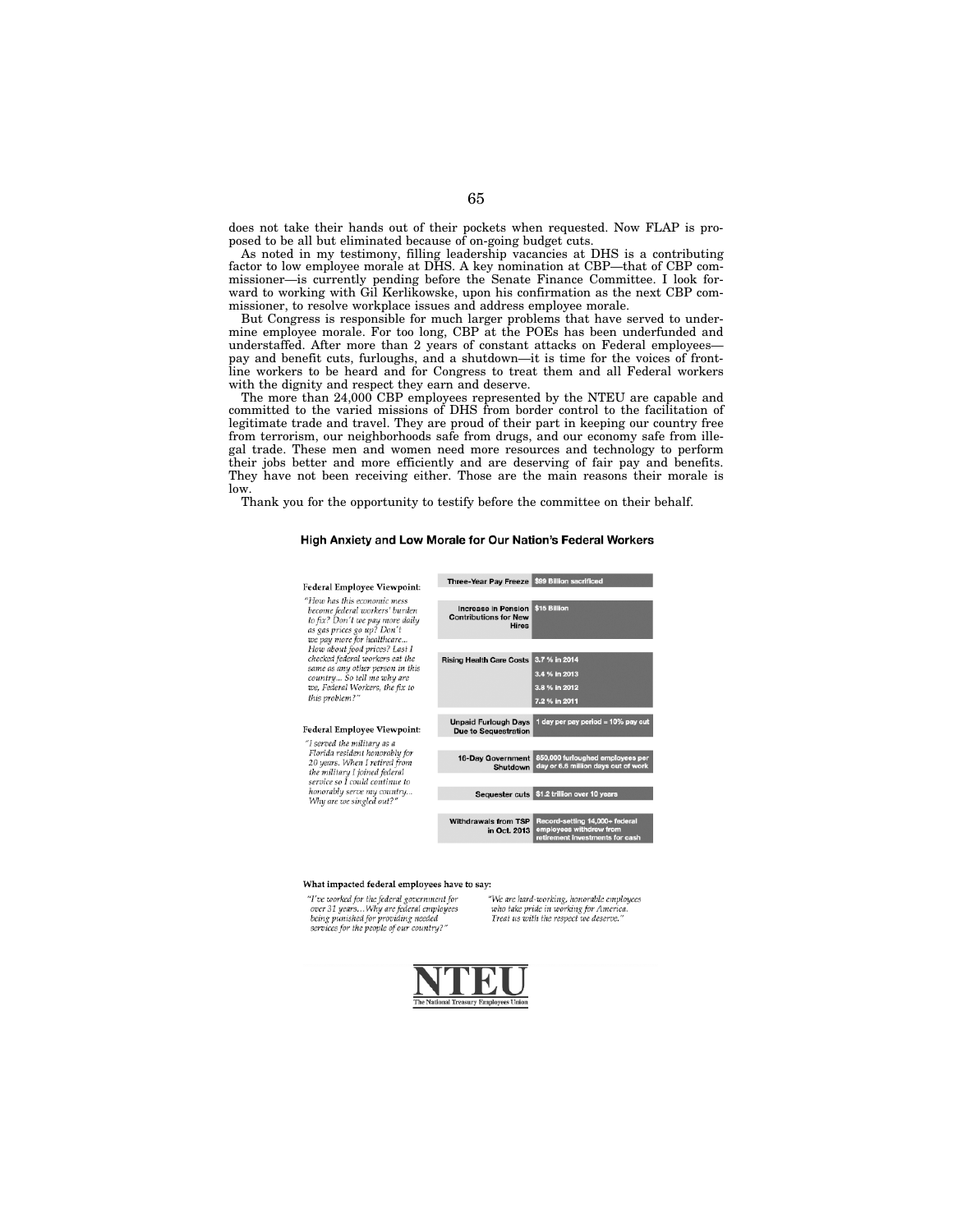Chairman MCCAUL. Thank you, Ms. Kelley, and certainly I served in the Justice Department for over a decade as a career prosecutor, so I appreciate your testimony.

I just want to start out—we heard from Secretary Ridge some powerful testimony, and again, I think if you look at a—the CEO of a business, if 40 percent of his top leadership was vacant that sends, I think, the wrong message to any organization.

Now, I understand some of these appointments—held up in the Senate, may be part of the problem. The fact is, this has been going on for years, and I am not quite sure I understand why.

Usually President political appointees are a bit of a plum assignment that they like to reward people with, and yet when you have—whether it is the Secretary, the deputy secretary, the director of ICE, the director of—commissioner of CBP, all these vacancies, and acting I.G. who is now under investigation who is investigating the deputy secretary nominee who is under investigation by the I.G., it is—it does present a problem.

I guess, Mr. Maurer, you have looked at this sort of, you know, auditing from the outside in, and I do think that impacts morale when you don't have effective leadership at the top. I think it depends, you know, who the leader is at the top.

I know when Secretary Ridge came in there was a lot of pride in being with the Department. I know in the military there is a lot of pride in being in the military, and certainly when I was a Federal prosecutor I was proud to say I worked for the Justice Department.

I want the Department to get there, but I don't think they are there right now, and I think this lack of leadership at the top and vacancies and vacuums is not helping. Do you have any idea why these positions have not been filled or—and why these acting positions have been around for so long?

Mr. MAURER. You know, we haven't looked at that specific issue. It is a great question and  $\tilde{I}$  also share your concern about the number of acting positions at such a senior level in the Department.

I think one of the challenges that the Department would face in trying to implement some of the substantive changes it would need to address its fundamental morale problems is that when you are in an acting capacity at such a senior level it is different—difficult to change the direction of the ship, right? You are there in largely a caretaker capacity, so when—you need to have someone in a confirmed, final, approved position to be able to move things in a different direction, and that is something we think is fundamentally important for DHS to do to take on its morale issues.

I think on a more broad level, there definitely are some areas where DHS needs to improve on leadership, you know, and last year's survey scores, it is very concerning that only about 30 percent of the DHS workforce feel motivated by their leadership and only 31 percent are satisfied with their leaders. That is at all levels of the organization.

DHS is taking action to try to address this, but clearly they have a long way to go in terms of improving how the rank-and-file view their leadership, and that is whether that is someone who is in a confirmed position or someone who is in an acting——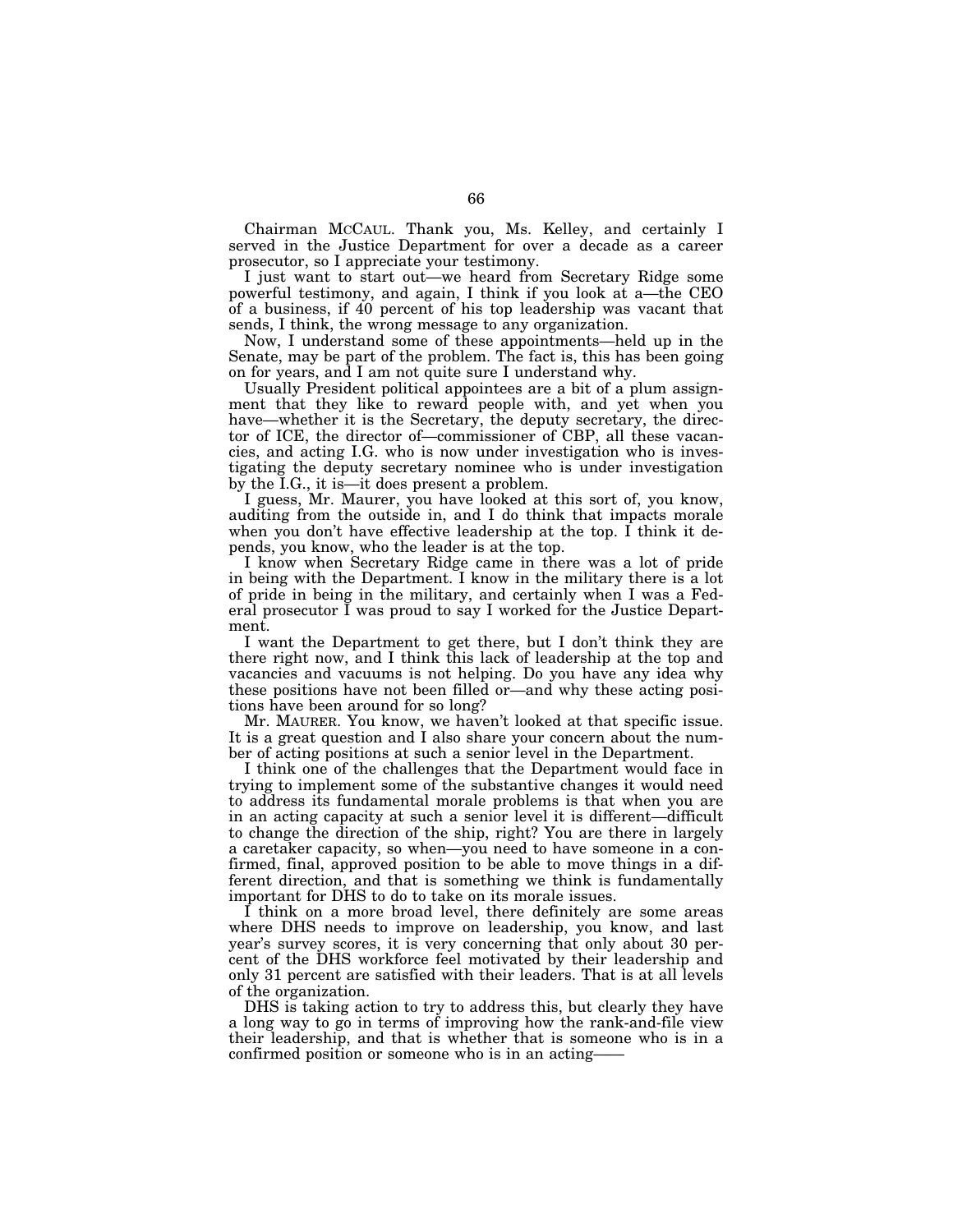Chairman MCCAUL. You know, the captain of the ship is the face of the organization, and for whatever reason I think it has suffered in recent years, and when I—when people say, ''You are the Chairman of Homeland Security,'' and they send a—refer to DHS in a negative context I remind them who we are talking about: Do you know that is Customs and Border Patrol? Do you know that is ICE? Do you know that is Secret Service? Do you know that is the Coast Guard?

Then then they start to think, "Well, okay, maybe I should see it in a different light.''

I think, Mr. Stier, you mentioned an interesting point, and that is something we have been looking at for a while, and that is the Department of Defense is not perfect, but I think it is a model that DHS should be looking at. I have talked to Under Secretary Borras about this issue, and what do you see as the advantages of applying that DOD model, and certainly in a management style, to the Department of Homeland Security?

Mr. STIER. So I think, again, under secretary—excuse me— Under Secretary Borras has done a really terrific job and I hope he stays. Again, that is one of the reasons why I think having someone in a career or term appointment to have longevity would be really critical.

But I think the Defense Department offers a lot of positive role model opportunities—not perfect in all respects, but in some, and in particular, in the way they view their talent. They view their talent as an asset rather than as a cost, and they understand that if they invest in their people and grow them that that means that they are going to have, you know, higher return in terms of achieving their mission.

So something along the lines of leadership, they have a very concerted investment in their folks to make sure that they are getting the skills that they need to be able to achieve more and more for the public. That means, again, a long-term view of them. There are individuals, there are people inside DOD that manage, in effect, the careers of their leadership that identify top talent, make sure that they have opportunities to work in multiple contexts.

There is a joint duty requirement at DOD, which I think is really quite important. If you want to create One DHS, ensuring that people have experience across the whole organization is a way of achieving that, and I think, frankly, vital with respect to the senior leadership.

If I could, just on the Employee Viewpoint Survey data itself, I think it really is quite stunning when you look at the numbers. So if you look across the board it says, ''In my organization leaders generate high levels of motivation and commitment in the workforce," and only a little over a quarter of the Federal employees at DHS say yes to that -27.4 percent. Then, you know, "I have a high level of respect for my organization's senior leaders,'' there it is only 38.5 percent.

Even more damning, 80 percent of the DHS employees say promotions are not based on merit. Then equally important, 80 percent of the management say promotions are based on merit. So you have a perspective from the line employee quite a bit different from those that are managing them.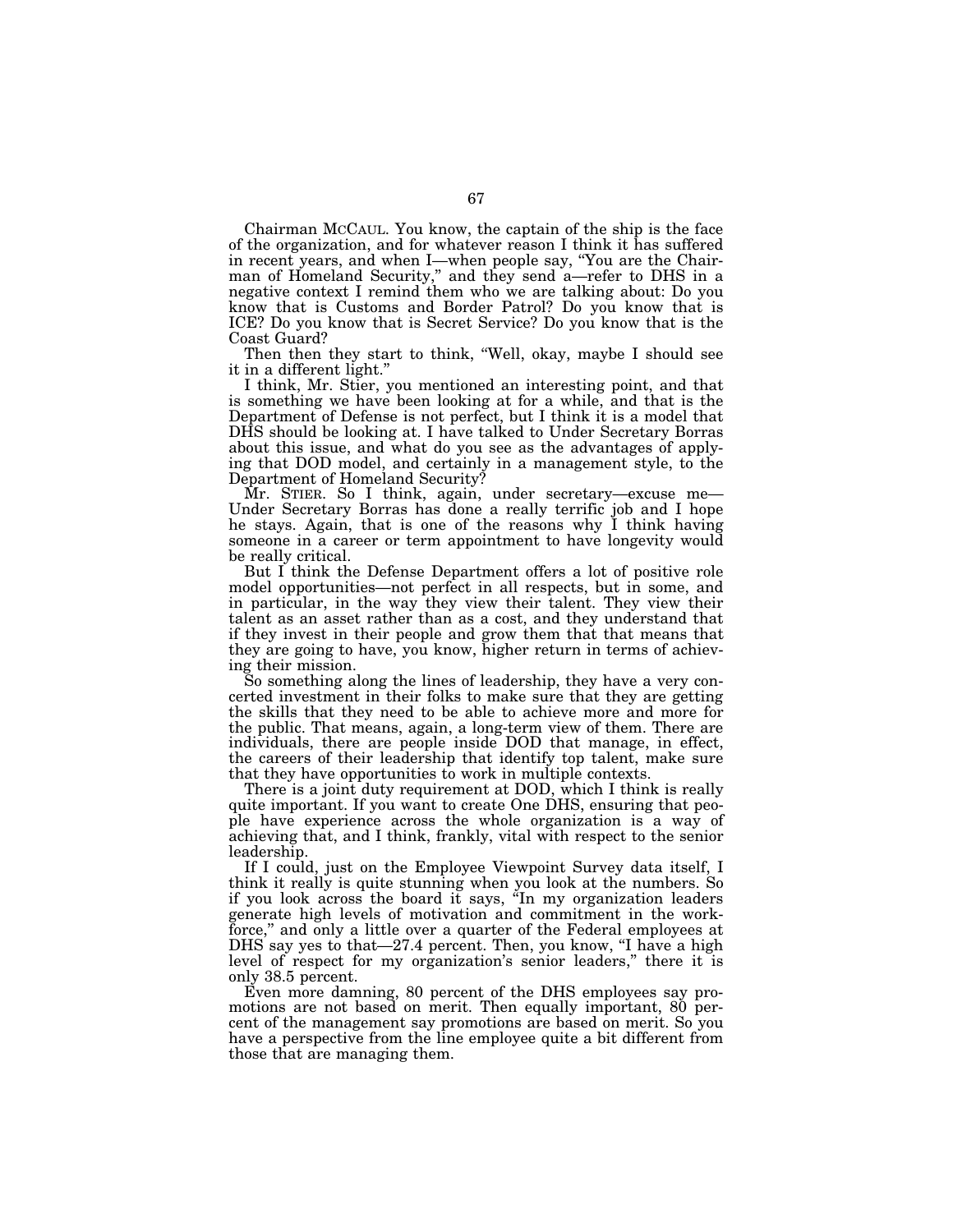So I think these numbers are very powerful and indicate that, you know, a serious effort and investment needs to be made to change these things.

Chairman MCCAUL. Well, it is disturbing. It is the third-largest department in the Federal Government, and yet the employees within the organization don't—I won't say believe in it, but they have a low morale.

Mr. STIER. They believe in their mission; they don't believe they are being well-managed.

Chairman MCCAUL. I think, again, that is where Secretary Ridge talked about the team. The team being in place at the top is so important.

I hope that this new nominee, Jeh Johnson, because he is closer to the President, will have his ear and will be seen more with the President of the United States. I think part of the problem—and I had respect for Secretary Napolitano, but I always get the sense, as Peter King mentions, that she was sort of distanced from the White House. She wasn't a part of important operations like the bin Laden—the hunt for bin Laden, for instance.

I don't think that would have happened with Bush and Secretary Ridge. So I think that does impact the morale.

One final question: You mentioned this idea of, you know—if you are acting you aren't official, right, so you are a caretaker, and so the idea that maybe some of these political appointees positions, we could actually put permanent career slots in some of those positions. I think management, possibly, I think, some of the, like, maybe under I&A, some of the more sensitive National security type positions would maybe make more sense to do that. Then you would have more longevity and continuity with the organization.

What do you think about that?

Mr. STIER. I think that would be a terrific idea. There are 4,000 political appointees. You don't need 4,000 to make sure the Government responds to the electoral wishes that are represented by the President, and certainly not in the management positions.

I would say that probably the most significant challenge on the Executive branch to good management is the rapid velocity of turnover leadership. So again, there are two choices here. You can try to accelerate the process of getting the political appointees in, and that is useful; or you can reduce the number of Senate-confirmed political appointees.

We know this has worked already. There was legislation that got 169 positions moved from Senate confirmation just to political appointees, including the assistant secretaries for Management in a number of departments.

There is no diminution of the quality of the work that is being done but these people are getting in place a lot faster so you have, as you said, that leadership team there.

So I think it would be, you know, a very good idea to look at DHS and say, "Where do we really need political folk? Where might we use career people? Where might we adopt a term appointment?'' The FBI director is a good example of that, where, again, there is a longer runway that you know you have somebody. To ensure, again, that you have got the people in place who need to be focusing, you know, on the management of the organization.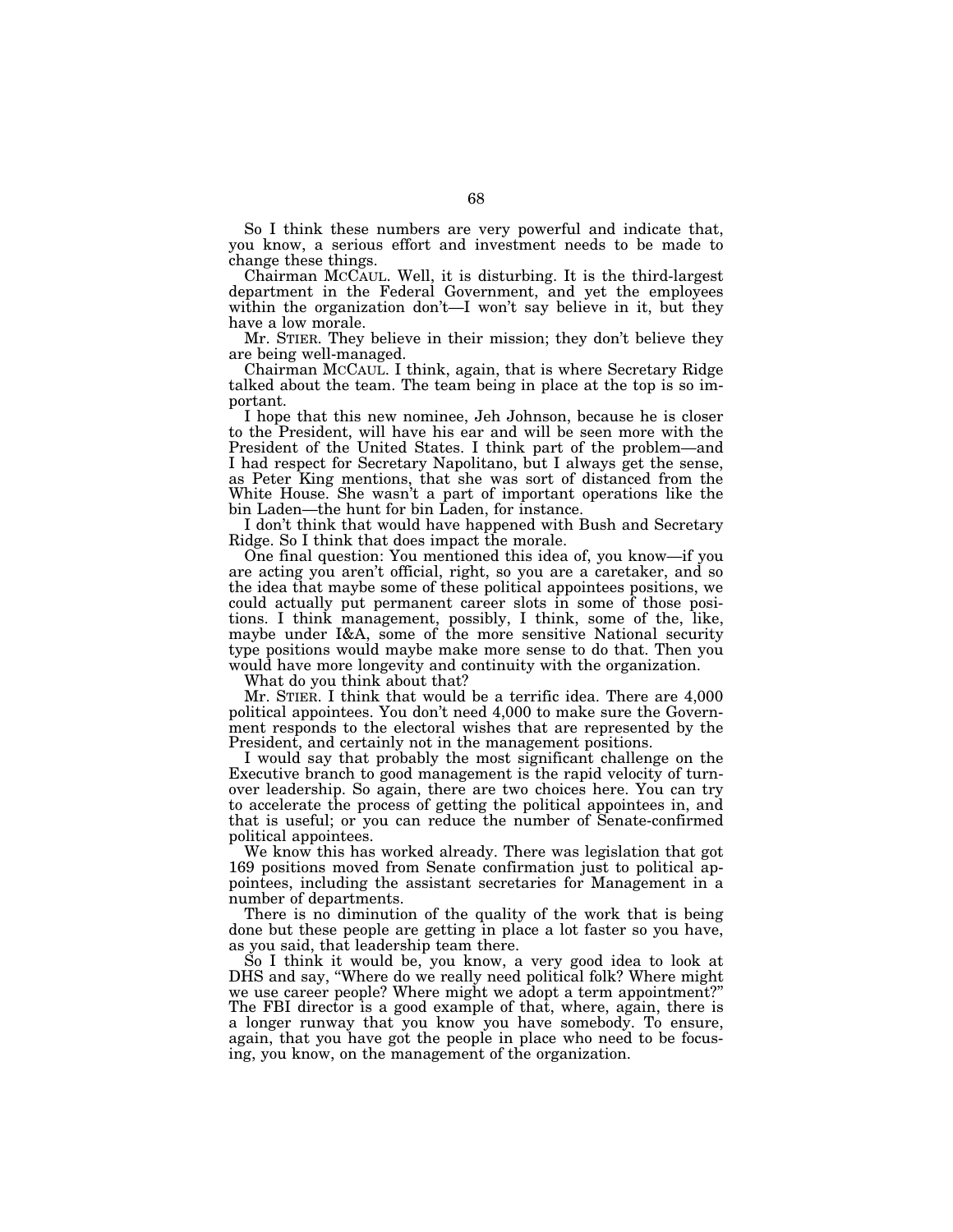Chairman MCCAUL. That is an interesting idea. Do you know if the Department of Defense—compare and contrast DOD versus DHS in terms of political appointees and percentages.

Mr. STIER. Oh, there is no question there are more at DHS than at DOD. Obviously it is a different model with the armed services, but there are clearly more political appointees at DHS, and some of the best for organizations. You have fewer political appointees that are responsive to the President but they understand—the political appointees understand that they can't get their job done without actually engaging the career workforce.

When you get too many political appointees there is a sense that you can recreate a command-and-control structure with those new folks coming in. It doesn't work.

Chairman MCCAUL. I think particularly within what is considered to be a National security

Mr. STIER. Absolutely.

Chairman MCCAUL [continuing]. Department.

Mr. STIER. Absolutely.

Chairman MCCAUL. Just final thoughts for Mr. Maurer. How do we fix this? I know there is no silver bullet here, but—

Mr. MAURER. You are right, there is no silver bullet. A good start would be to implement our recommendations from our report from last year, which was to go in depth—the Department should look in depth, not just at the Department level but dig into the individual components to figure out what is behind these low morale scores.

Like I mentioned in my opening statement, those are just symptoms. They need to figure out what are the root causes and then take actions to address those causes.

In a related vein, make sure that they have measures and accountability from the very top to ensure those actions are being taken. I mean, that is a key part of this, as well, is that, you know, the most senior leadership of the Department needs to hold component heads and organization heads within components accountable for addressing this important problem.

Chairman MCCAUL. Well, to all three of you, if you have any legislative ideas for this committee we are very open and receptive to those ideas.

With that, Chairman now recognizes the Ranking Member, Ms. Clarke.

Ms. CLARKE. Thank you, Mr. Chairman.

I want to thank our panelists for bringing their knowledge to bear on this subject matter, as well.

Ms. Kelley, your organization represents over 24,000 Department employees, almost all of whom were affected by this year's 16-day shutdown, sequestration, and agency-wide budget cuts. How have these occurrences affected morale, and what should the Department do to maintain employee satisfaction when situations such as these, which are out of its control, affect its employees?

Ms. KELLEY. Well, I would say every employee at CBP was negatively affected by sequestration, by the shutdown. In Homeland Security it was a little different than most other agencies during the shutdown in that most of those employees were ordered to work without pay until the shutdown was over.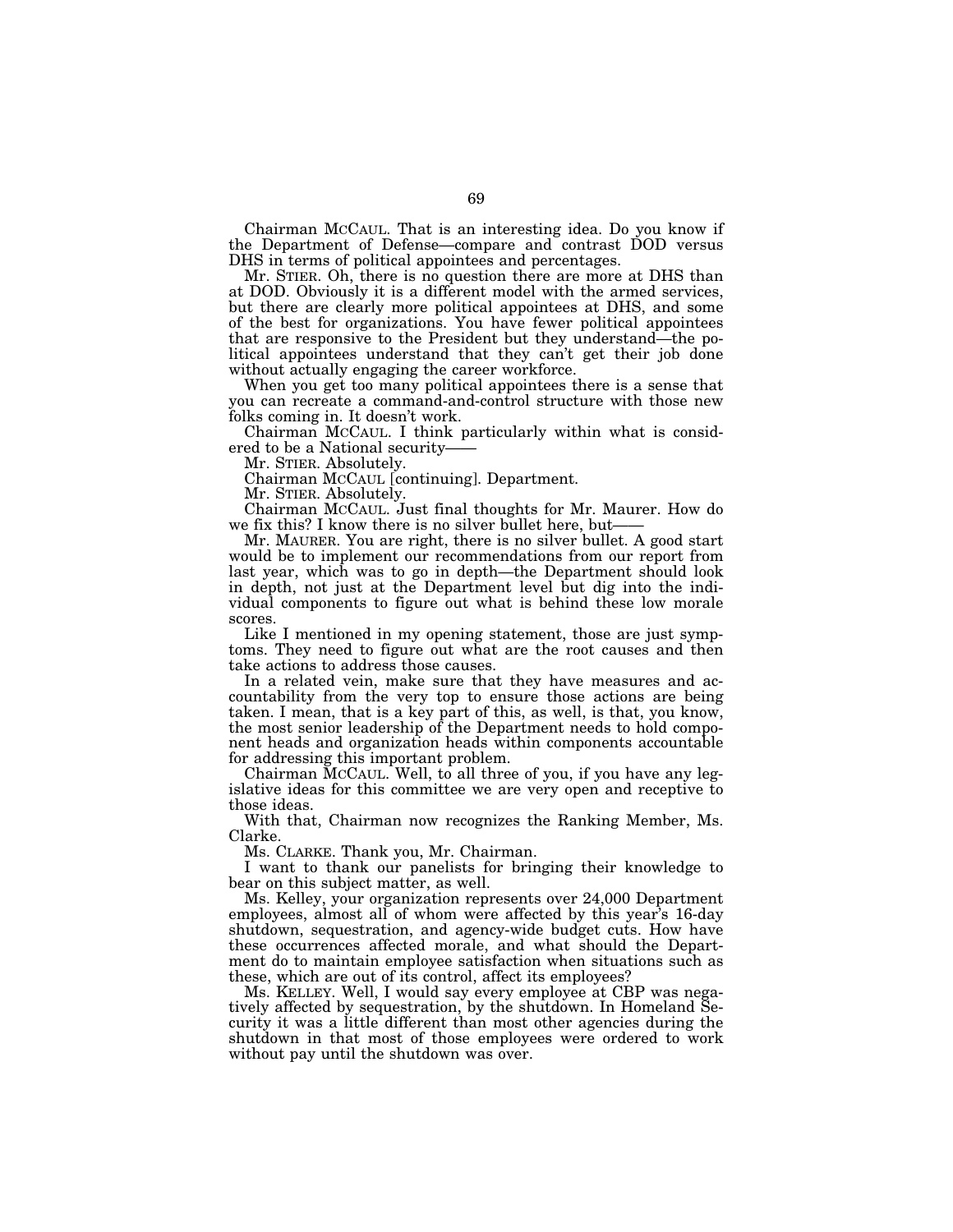But one of the things that was talked about earlier by many today is the belief in the mission of the agency. So these employees do what they do and they do an outstanding job in spite of their low morale. We are pretty lucky as a country that they do that, they just so believe in the mission.

There are surely things within CBP at the local workplace issues, and that are really very far away from the leadership issues being discussed here. They are more, rather than at the 20,000-foot level, it is down here on the ground. Those are things that NTEU works with CBP and with its structure of leaders.

But they are limited in what they can do because they don't have the funds to do what they need to do. Under the sequester their overtime was cut. That resulted in the long lines I talked about in my testimony. If you don't have the people, if you don't have the staffing, you need to keep the ports open to keep the trade moving to keep the border safe, then you have to order employees to work overtime and then they cut the overtime money.

So it has been very frustrating because they don't feel like that they have the resources to be able to do the jobs that they are trying to do for our country. So we work nonstop and tirelessly with CBP and will continue to do that, but what they really need are the funding to be enacted by Congress to recognize what it is that they are trying to do and then to ensure that they have the funding to do it for our country.

Ms. CLARKE. It is my understanding that we are almost cutting off our nose to spite our face, particularly with CBP, which is actually a revenue-generating—or could be a revenue-generating part of DHS. Can you speak more to that piece?

It is my understanding that when you are understaffed the types of customs that could be exacted somehow get lost in the shuffle. Can you talk a bit more to-

Ms. KELLEY. There are user fees that are generated by CBP based on the work that they do, both by visiting travelers as well as on the trade side. When the work has to be compressed, when there aren't enough staff to make sure that they are doing a 100 percent quality job, that will suffer.

You are absolutely right that CBP is a revenue-generator for our country. They are second only to the IRS in the revenue that they bring in that actually funds the rest of the Federal Government.

Part of the sequester cuts was to eliminate CBP's access to \$75 million of the fees that they collect, and those user fees are supposed to be used to fund the programs that they are directly attached to. So under the sequester they had their overtime cut and they had limitations and restrictions put on the user fees that they could collect as well as use, which is—makes no sense at all for all the obvious reasons.

Ms. CLARKE. A true example of cutting off your nose to spite your face.

Ms. Kelley, the Majority has contended that senior-level vacancies have impacted employee morale. Your organization represents Department employees that have been without a permanent commissioner for quite some time.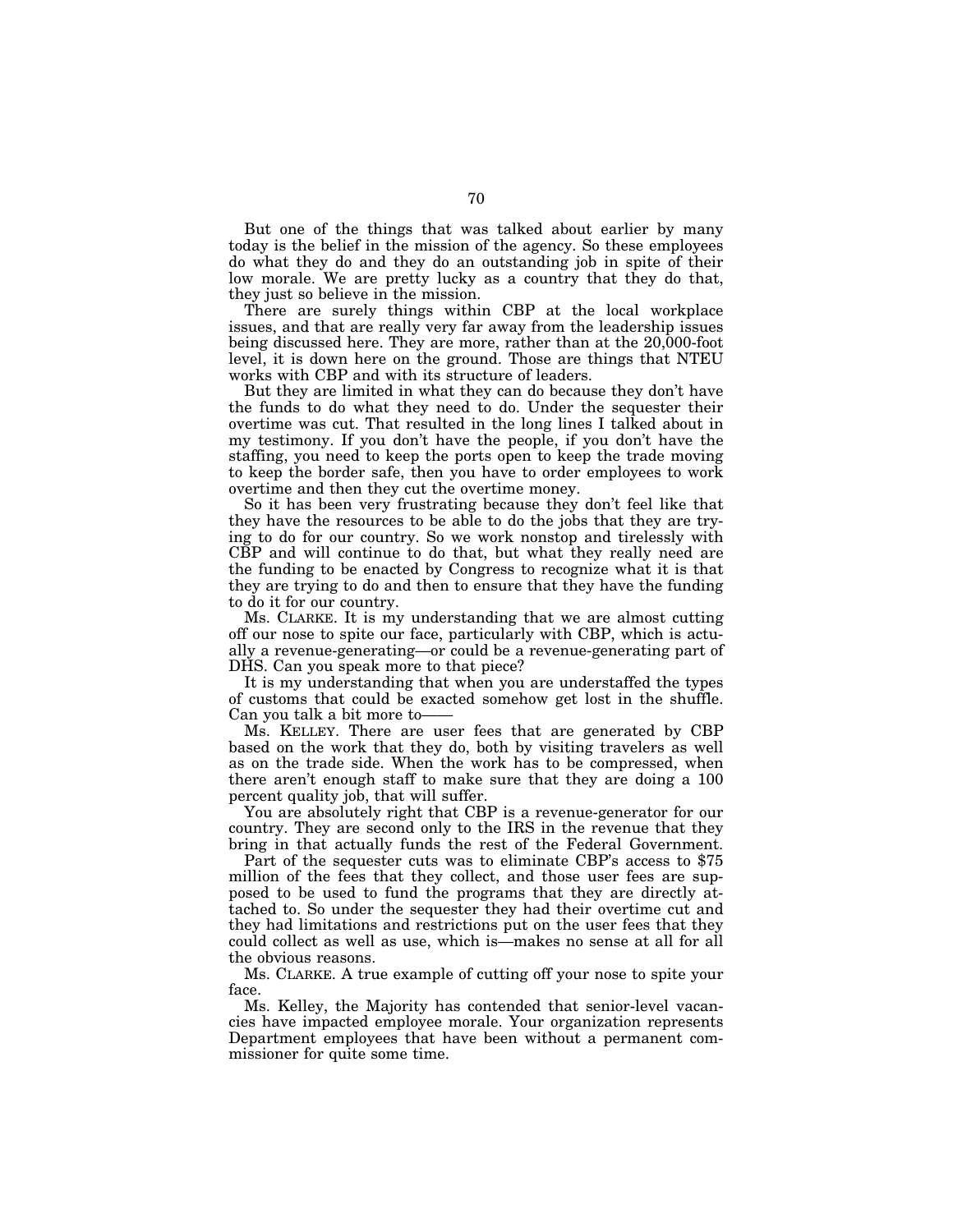What would you attribute this vacancy—would you attribute this vacancy as a major source of lower morale? If not, what would you cite as the primary sources of employee satisfaction issues?

Ms. KELLEY. I am sure that some days on some issues maybe it is a factor. I think there are a lot of factors, as we have all said, in the low employee morale.

However, I travel a lot around the country and I meet with frontline employees at every port of entry—airport, seaport, land border crossings. I have never once had an employee say to me, ''I wish we had a confirmed Secretary," or, "Why don't we have a confirmed commissioner?''

What they do say to me is, "Why won't Congress provide me with a fair and appropriate pay raise instead of a freeze? Why won't Congress provide my agency with the funding we need to be able to do the important work we are trying to do for our country? Why won't Congress keep their hands off our pension and let us do our work and be bound by the agreement we had when we started our employment as to what our pension contributions would be and what our benefits would be?''

That is what employees say to me. I have never had one person say to me, you know, "When will we have a confirmed commissioner?" or, "I wish we did."

Ms. CLARKE. There just seems to be some disconnect with respect to this subject matter. I mean, I understand the fundamentals of an organizational structure and what it means to have the full team in place, but there are just some basic things that are happening simultaneously or in tandem with this vacancy issue that we are seeming to just sort of skim over, which is what is actually happening on the ground with the employee and what we are doing, at the same time, as a legislative body that has made their lives more challenging, given the fact that they don't have the leadership that we desire of them to have.

So, Mr. Maurer, you have had the unique opportunity to not only investigate and audit DHS's management challenges, but you are also employed by one of the highest-ranking agencies in the Federal Government as it relates to workplace satisfaction. Given your knowledge of the Department's management procedures and inner workings, including its success stories and shortfalls, what steps would you recommend the Department's management directorate take to improve the agency's overall scores?

Mr. MAURER. Sure, absolutely. I am proud to say that I work for the GAO. We were No. 2 last year, and new scores will come out next week, so looking to beat out FDIC but we will see.

But in terms of what we can do to help out DHS, I mean, first and foremost, obviously we are very different organizations, but I think there are some common themes that might be of use. First and foremost is, like GAO, DHS employees are devoted to the mission, and you can build from that strength.

So I think if DHS is going to get traction on the morale issue that is one starting point that is a very strongly-held view among many of their employees. They believe fervently in the mission, despite a number of the challenges they may face in their day-to-day work.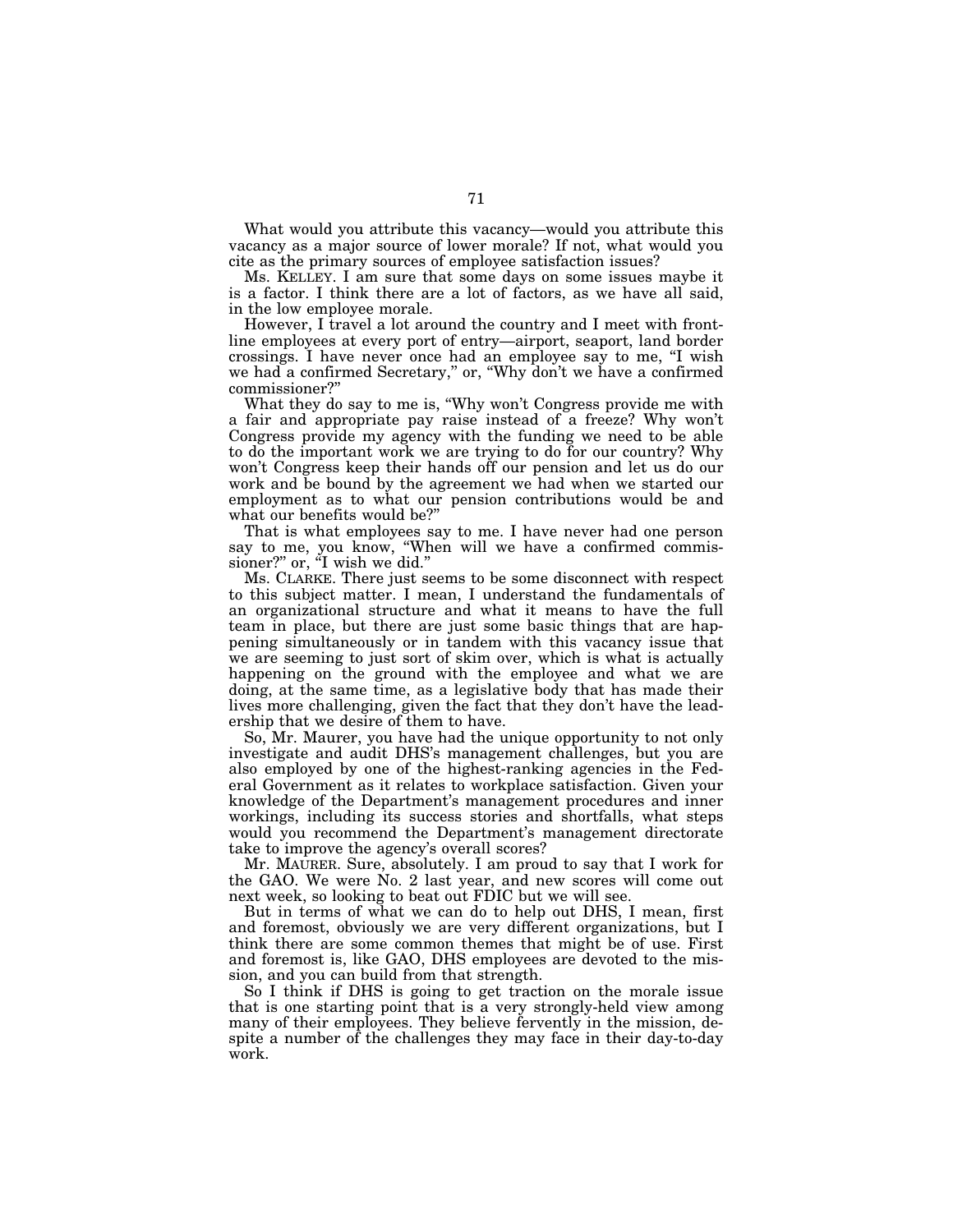A second common issue—I think this is really important—is communication—the ability from those at the very top of the organization to clearly articulate priorities all the way down the organization chart, and at the same time, hear ideas and suggestions and concerns from the very bottom of the org chart and bring those up. That kind of flow of information, I think, is one of the strengths that we have at GAO, which helps enable us to get good scores, and I think it is something that DHS could do a better job of.

There is also the importance of sort of tying in the overall goals of the organization and working across organizational boundaries to get a sense of this "One DHS." That is something the Department has really been struggling with for many, many years since it was created. It is one of the reasons why they are on our highrisk list for management is that there is not this integrated sense of unity yet at the Department.

Anything that they can do to sort of bridge some of those organizational boundaries would be useful. There has been talk of, you know, trying to rotate senior executives from one component to another, having training that covers multiple components—anything along those lines that would allow the rank-and-file at DHS to have a better understanding of where they fit within the broader context of the Department I think would be helpful.

Ms. CLARKE. Mr. Chairman, I know my time has run out. I have one question for Mr. Stier.

Mr. Stier, as you mentioned in your testimony, you called a 7.5 point percentage change a significant drop. In 2007 the Department's overall index score was 49.8, whereas in 2010 it was 58.6 and in 2011 it was 56.6, and 8.8 and 6.8 increase, respectively.

Although it ranked lowest in these surveys, based on your assertion regarding score percentages, this appears to be significant increases. What internal changes did the Department implement under Secretary Napolitano's administration that caused the significant rises in scores?

Mr. STIER. So the scores themselves since 2010 have actually gone down consistently, and the 2010 scores are actually collected, in essence, you know, 8, 9 months before-hand. So the reality is that what you have seen were increases in total, the Secretary Napolitano arrived and then, frankly—and this is true Government-wide—you saw decreases.

There are multiple reasons, I believe, that that is the case, some of them that are general to the whole environment that Federal workers are having to work in, and Colleen mentioned a number of those things, from the 3-year pay freeze. I think, frankly, the budget reductions and sequestration are equally important because in essence you are telling people who are mission-driven, ''You are not going to have the resources,'' or even more importantly, ''You have no certainty about what those resources are.''

So the lack of a budget, the lack of knowing exactly what is going to happen is incredibly debilitating. Then frankly, nothing worse than the furloughs.

The numbers we have today don't even capture the damage that was done to our Government from the shutdown. So there is more bad stuff to come.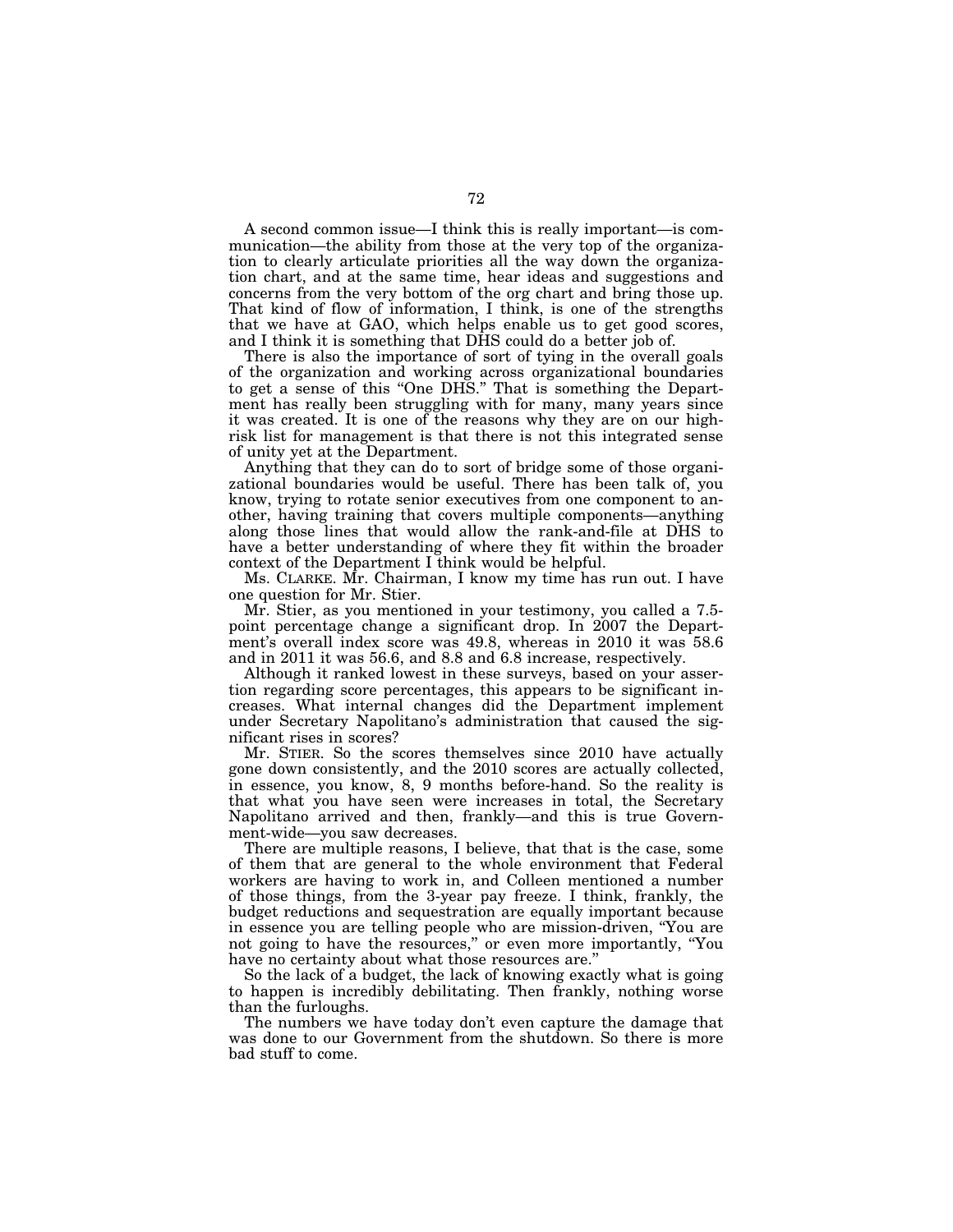All that said, DHS has done worse than the average across Government, and I think the right benchmark is to look at the average, and there are some agencies that have done, actually, affirmatively better—absolutely better, like NASA, and there are real lessons to be learned.

So I think there are a lot of things that are not happening at DHS that ought to happen, and I think David described a number of them that are really important. I believe, and I think that the data we have shows a very strong correlation between, again, views of leadership and what employees think about the organization. That, to me, is the place where you can make the most significant change.

As an example that I think is really quite critical, the information-sharing across Government is problematic.

Benchmarking against the private sector, there is a 15.2-point gap—15.2-point gap on the question, ''How satisfied are you with the information your receive from management on what is going on in your organization?'' So I think what you see, again, are employees that don't know what their budgets are, they are not getting critical information from their management about how to operate within this incredible challenging environment.

In a world in which things are more challenging you, in fact, need to empower those employees even more, and that is not happening right now.

So if you ask me, the focus should be on the leadership development, growth, making sure that they have a commitment at both the political and career leadership to this building it into their performance evaluations. You see that at the Department of Transportation, Department of Treasury, and that results in people paying attention to it in a much more significant way.

Ms. CLARKE. I thank you all for your testimony.

I yield back, Mr. Chairman.

Chairman MCCAUL. Thank you.

I just have one kind of closing comment. I remember when I worked at, you know, at main Justice and then U.S. attorney, we had—that was called the Attorney Generals Award Program, and we would have a ceremony at the Great Hall and the attorney general would be there, and he would, one by one, deliver, you know, it is a certificate but it is a big deal. It is a sign of appreciation for your work.

Usually tied with that was a bonus to some extent. May not have been as much as I wanted, but it was a bonus.

I know that Secretary Ridge had started a similar program to that but that it has been discontinued, for whatever reason. Do you think that that would be something that would be helpful towards the morale of DHS employees?

I guess I will ask that question of all three of you.

Mr. MAURER. I think any kind of—anything that you put into place that allows senior leadership to recognize the good, hard, dedicated work of the rank-and-file within the Department would be something that would be welcomed and is a good idea.

Chairman MCCAUL. Mr. Stier.

Mr. STIER. You mentioned the big gap on information that employees are not getting. The biggest gap that we have been able to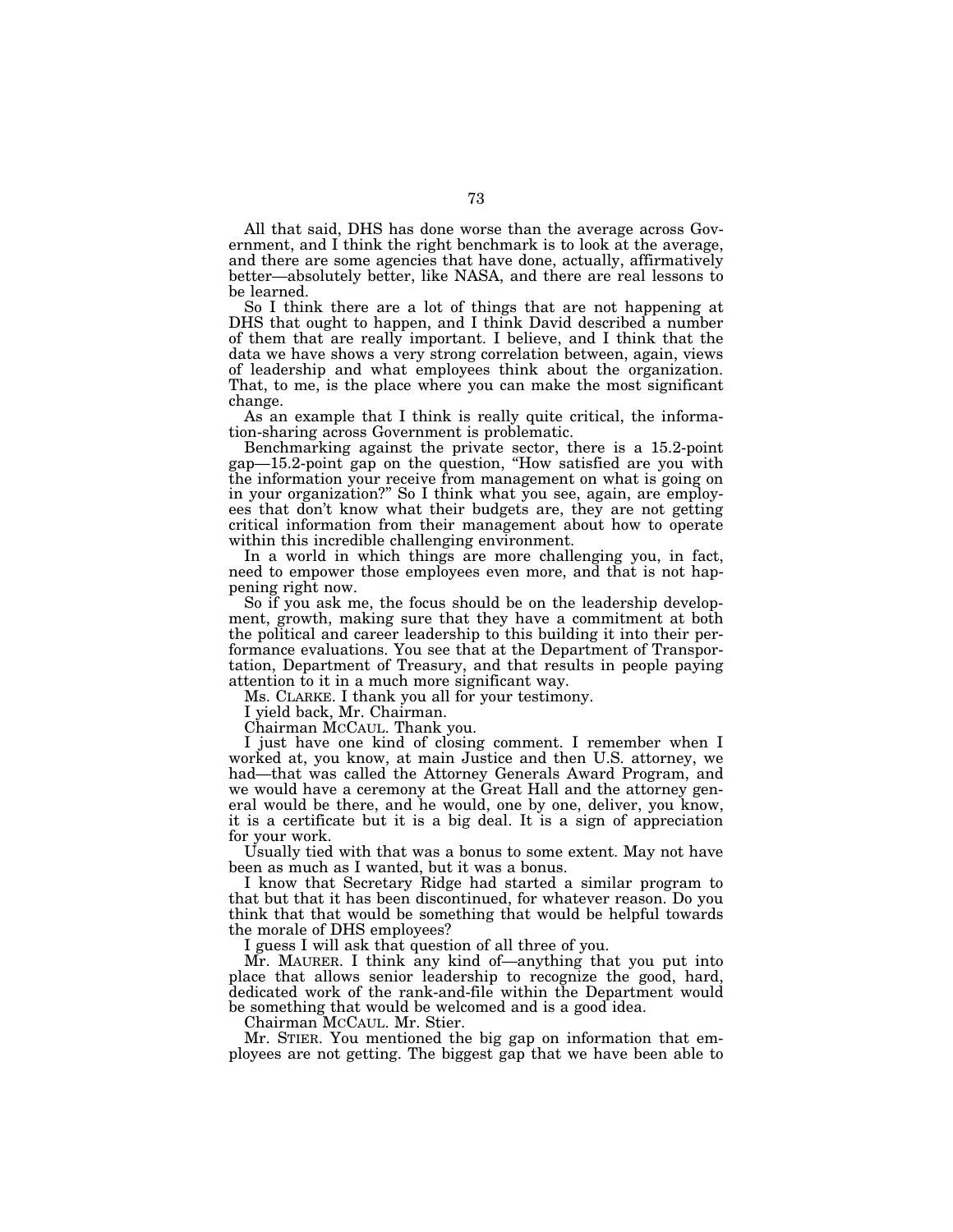benchmark against the private sector is on the question, ''How satisfied are you with the recognition you receive for doing a good job?'' There is a 21.4-point gap between a reasonable private sector benchmark and all of Government.

So my answer is: Absolutely. Recognition really matters. It is something that we do really poorly in Government.

There is a lot of investment in finding what is wrong and not a lot of investment in finding what is right, and I don't think you get any organization to perform at its best if all you do is find things that are wrong. You have got to build on the bright spots.

So we need a lot more of that. I am a former DOJ employee, too, and that is one of the things I think they do real well there.

Chairman MCCAUL. I agree with that.

Ms. Kelley.

Ms. KELLEY. I think recognition of any kind is important, of course, to—just as a human being, you appreciate being recognized and appreciated for what you do. What I tend to see is that a lot of the recognition kind-of events that you described, Mr. Chairman, are done for very high-level employees rather than those on the front line, and so I think that that would be well-received.

Now, I will put a caveat with that, is that you talked about the bonus, even though it might not have been the size that you wanted. The award systems that are in place in Customs and Border Protection, for example, are also important to employees.

Right now, as I sit here, CBP is proposing to tear in half the current award system that we have for front-line employees and to eliminate a foreign language incentive program for these front-line CBP officers who use their foreign language skills every day to facilitate visitors coming in and out of the country and trade. They have always been—by statute, they have always been recognized for that.

There is even a set of these user fees that are supposed to be used to fund FLAP, and I actually have a team right now in another office sitting across from CBP telling us—with CBP telling us they want to take the FLAP incentive to zero. They want to pay not one dime for these employees to use these skills that this country needs and depends on every day.

So to your general question, I think any kind of recognition, of course, is appreciated for a job well done. But I think at the—when it is being—if that were to happen and they take away—they rip the awards in half and take away FLAP, then no, the recognition really would not mean very much.

Chairman MCCAUL. Well, I think that is something this committee should be looking into and something I look forward to talking to the nominee once he is confirmed. Honestly, you know, when I go on a Coast Guard cutter or go down to the border and talk with CBP, and even as we go through the airports with TSA, which that has got to be one of the toughest jobs, and talk about, you know, having to deal with people that are angry and that is a very, very tough job. I always go up and always just say, ''Thank you for the job you are doing,'' because, you know, hopefully that means something to them.

I want to take, actually, this opportunity at this hearing to all DHS employees out there who may be watching this. As the Chair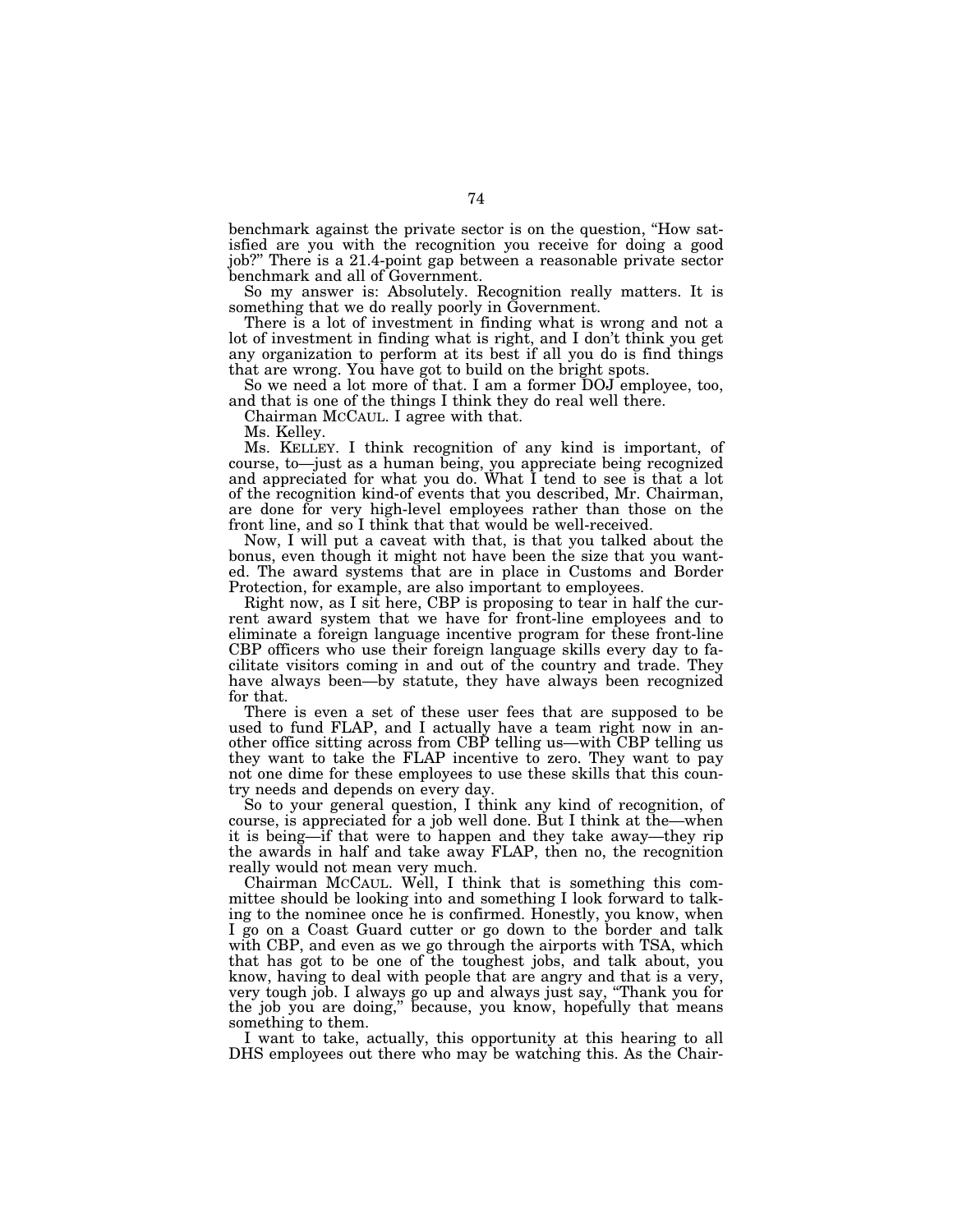man on this committee, and I know the Ranking Member—thank you for your service, for what you do. We believe in your mission. I know they do, as well, and we want to continue to move forward to fix this and to help improve morale.

I hope that the Ranking Member will work with me, as well, to possibly establish an appreciation awards program from this committee to members—employees of the Department, as well.

So with that, let me just thank all three witnesses for being here. I know it has gone way into the lunch hour. I appreciate your patience.

This hearing is now adjourned.

[Whereupon, at 12:40 p.m., the committee was adjourned.]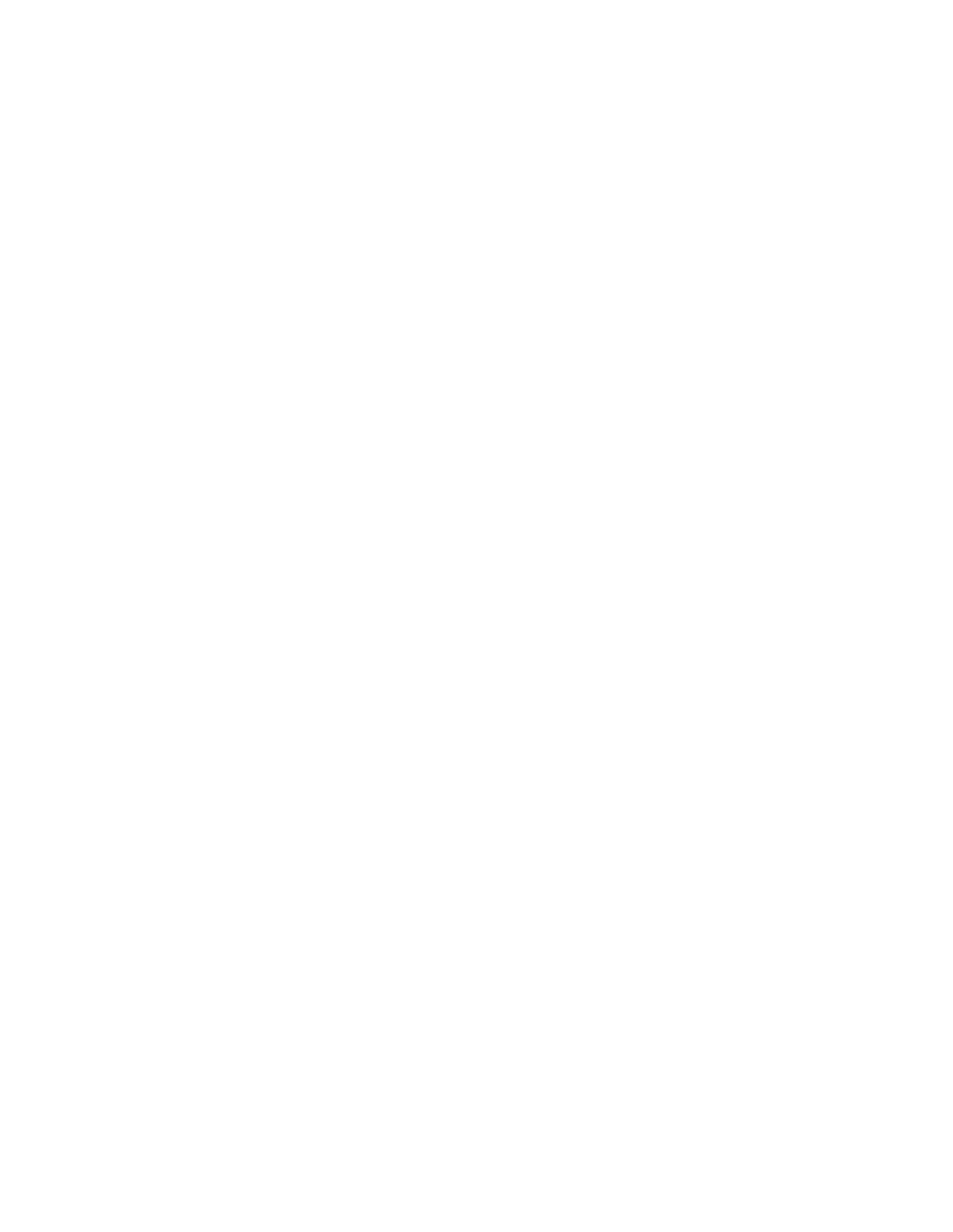## **A P P E N D I X**

## QUESTION FROM HONORABLE JEFF DUNCAN FOR TOM RIDGE

*Question.* From the failures of the Obamacare website to the revelations about the operations at the National Security Agency, Americans are increasingly losing confidence in their Government. DHS also plays a role in this. During a July hearing in the Oversight and Management Efficiency Subcommittee that I chair, we discussed how TSA routinely breaks its trust with the public with screeners that nap, steal, and are disrespectful. We also examined this as it relates to how DHS responds to Americans' concerns in a June hearing. One of the witnesses testified that high levels of public distrust hamper the Government from operating effectively. One of the issues contributing to this distrust is a lack of transparency. We saw this in DHS's silence on its ammunition purchases, ICE detainee releases, and civil liberties issues at the border. As I look around at the number of acting senior leadership positions, I think the lack of permanent leadership has certainly contributed to the Department's lack of transparency and communication issues with the American people. However, that's not to say that officials nominated by this administration would improve transparency and communication.

In the aftermath of 9/11 and creation of DHS, you commanded great respect from the American people. Could you share your insights on how DHS might improve its transparency and communication and as a result restore some of the trust that's been lost in recent years?

Answer. Representative Duncan, I appreciate you continuing this important dialogue. As I stated at the outset of my testimony, our Nation faces a complex and challenging threat environment, one that requires a great deal of leadership. Our Federal Government agencies, including DHS, cannot function properly, and to their full level of potential without strong and consistent leadership.

Capable leaders manage and hold others accountable. This translates to a more efficient, transparent, and respected agency.

It is incumbent upon the administration to vet and then nominate leaders of the utmost quality in a timely manner. Congress should, likewise, act in a timely manner when it comes to confirming nominees. That is not to say that Congress should not seriously exercise its advice and consent responsibilities. But for National and homeland security positions, the process should be prioritized and consideration given with attention commensurate to the importance of the leadership roles at issue.

Consistent and qualified leadership is a key first step in restoring morale at DHS. The confirmation of Secretary Jeh Johnson was certainly an important first step to restoring accountability. Remaining vacant or temporarily-filled positions should be a top priority for Secretary Johnson, the President and his administration, and Congress. This includes such high-level positions as the director of U.S. Immigration and Customs Enforcement (acting), the under secretary of the Office of Intelligence and Analysis (vacant), among others.

I particularly note that DHS has been without a permanent inspector general for more than 2 years. I simply cannot understand why a role with such great importance to agency accountability across its verticals and all levels of its leadership has not been filled.

At the end of the day, consistent leadership is critical to the DHS mission. A sense of urgency and accountability as well as pride in the accomplishments of DHS employees must come from the top down. It is essential in restoring the trust that the American people have in DHS.

## QUESTIONS FROM HONORABLE JEFF DUNCAN FOR DAVID C. MAURER

*Question 1.* In the Oversight Subcommittee's June hearing on DHS communications, Douglas Pinkham, the president of the Public Affairs Council testified that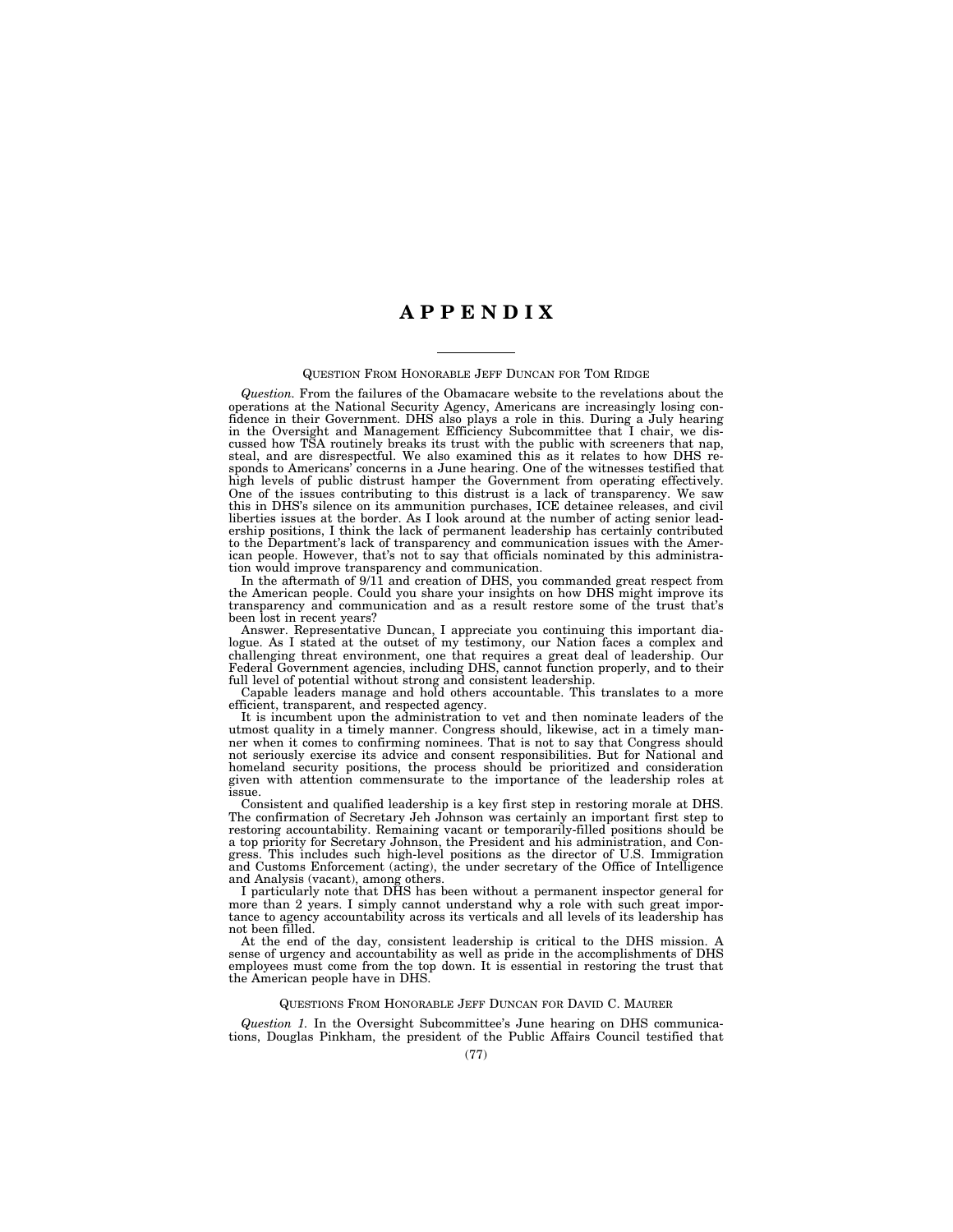one of the best practices for leading companies is to focus on employee communications. In his written testimony he stated, ''... leading companies have come to realize that their own employees are often the most important audience.'' As a former small business owner in South Carolina, I know first-hand the importance of employee buy-in for successful businesses and organizations. In the Partnership for Public Service's analysis of the Federal Employee Viewpoint Survey, DHS has consistently ranked below 50% in Effective Leadership, which can likely be in part attributed to poor communication between DHS leadership and DHS rank-and-file employees. For example, earlier this year, TSA lifted the rule to allow small knives onto airplanes, although the AFGE National President stated ''Transportation Security Officers and flight attendants stand together against this dangerous new rule.'' With TSA's 2012 Effective Leadership score around 40%, it does not seem that employees' concerns are often taken into account. Do you believe DHS leadership is effective in "employee buy-in"?

What impact does this have on effectively implementing DHS's mission?

Answer. Results of the U.S. Office of Personnel Management's (OPM) Federal Employee Viewpoint Survey (FEVS)—a tool that measures employees' perceptions of whether and to what extent conditions characterizing successful organizations are present in their agency—indicate that there is wide-spread support for DHS's mis-sion among Department employees.1 In particular, the 2013 FEVS DHS agency management report indicated that 88 percent of DHS employees believe that the management report matter and 80 percent of DHS employees like the work they work they do.2 Our prior work has indicated that DHS employees' shared support for the Department's mission may positively affect employee morale. In particular, in September 2012, we reported that Coast Guard civilian officials who participated in a focus group we held described a Coast Guard culture of mission focus that has led to high morale among civilian Coast Guard employees and employees feeling satisfied with their jobs.3

In spite of DHS employee commitment to the DHS mission, DHS FEVS responses continue to indicate that DHS employees are less satisfied with their jobs than the Government-wide average of Federal employees, particularly with respect to their involvement or empowerment. For example, as we reported in December 2013, DHS ranked 36th of the 37 agencies that participated in the 2013 FEVS on the Leadership and Knowledge Management Index, which indicates the extent to which employees hold their leadership in high regard, both overall and on specific facets of leadership. DHS also ranked second-to-last in the 2013 FEVS Job Satisfaction Index, which indicates the extent to which employees are satisfied with their jobs and various aspects thereof.4 In addition, with respect to employee involvement and empowerment, DHS's scores ranked in the bottom 10th percentile for agencies it was benchmarked against according to the 2013 FEVS DHS agency management report.5 More specifically, 39 percent of DHS employees provided a positive response when asked how satisfied they were with their involvement in decisions that affect their work, the lowest percentage across benchmark agencies. In regard to employee empowerment, DHS ranked in the bottom 10th percentile, wherein 33 percent of DHS employees provided a positive response when asked if they have a feeling of personal empowerment with respect to work processes.

We have reported that successful organizations empower and involve their employees to gain insights about operations from a front-line perspective, increase their understanding and acceptance of organizational goals and objectives, and im-<br>prove motivation and morale.<sup>6</sup> We have also reported that a lack of trust in leader-

<sup>&</sup>lt;sup>1</sup>We have previously validated, analyzed data from, and reported on the results of the FEVS See GAO, Department of Homeland Security: DHS's Efforts to Improve Employee Morale and Fill<br>Senior Leadership Vacancies, GAO–14–228T (Washington, DC: Dec. 12, 2013); GAO, Department<br>of Homeland Security: Taking Further Act

partment of Homeland Security, Agency Management Report. (Washington, DC). FEVS agency management reports are intended to enable agency leaders to identify strengths and challenges by looking for patterns and themes in FEVS results for their respective agencies.<br><sup>3</sup>GAO–12–940.<br><sup>4</sup>GAO–14–228T.

 $^{5}$ OPM, 2013 Federal Employee Viewpoint Survey Results, Employees Influencing Change, Department of Homeland Security, Agency Management Report. (Washington, DC). In this report, OPM benchmarked DHS against agencies wit

 ${}^6$  GAO, High-Risk Series: Strategic Human Capital Management, GAO-03-120 (Washington, DC: January 2003).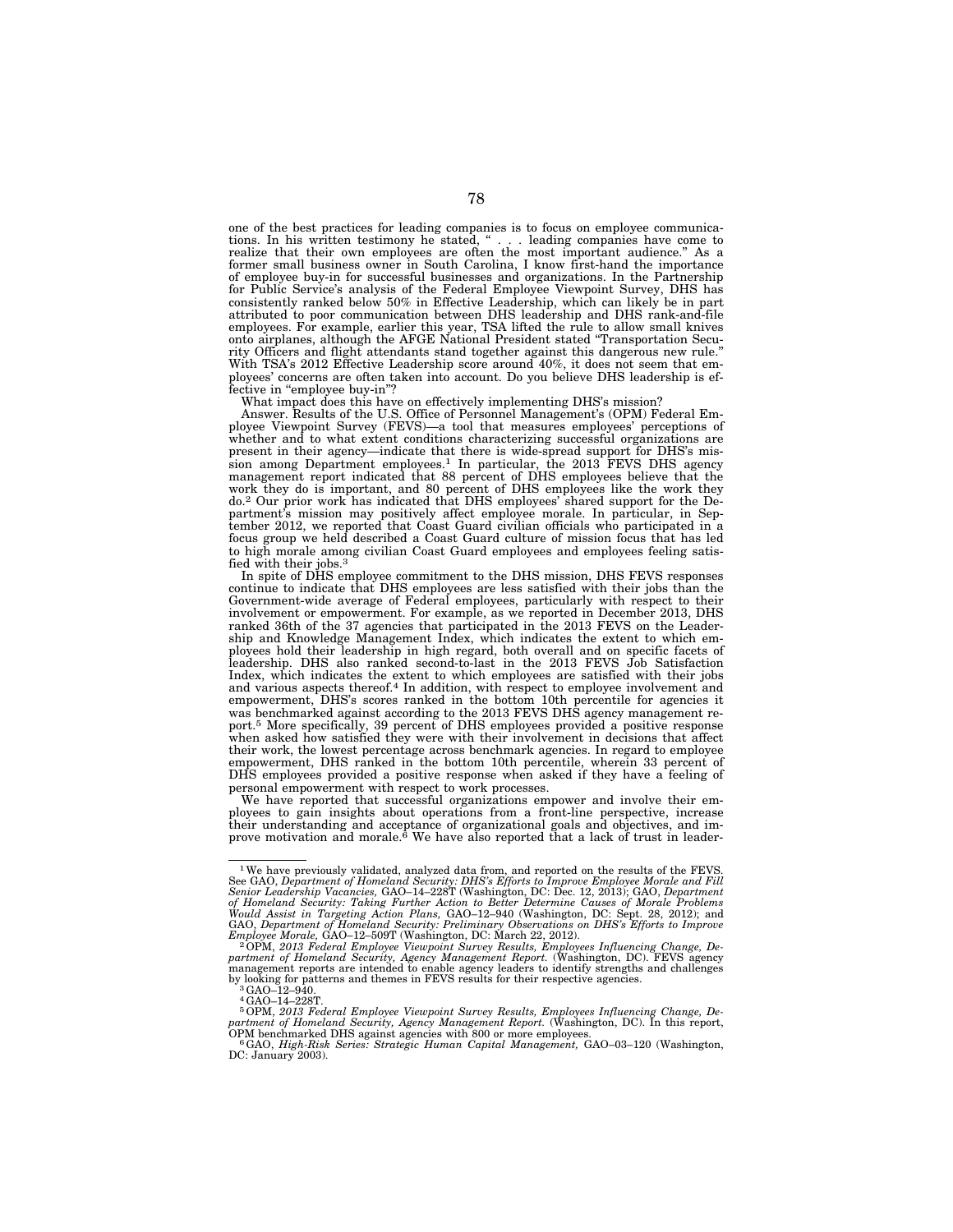ship can lead to morale problems.7 In December 2013, we reported on a recent anal-ysis DHS officials performed of 2012 FEVS results that indicated DHS low morale issues may persist because of employee concerns about senior leadership and supervisors, among other things, such as whether employee talents are being well-used.<sup>8</sup> While we have not assessed the impact of DHS employee satisfaction on the implementation of DHS's mission, we have previously reported that, given the critical nature of DHS's mission to protect the security and economy of our Nation, it is important that DHS employees are satisfied with their jobs so that DHS can retain and attract the talent required to complete its work.9

*Question 2.* What steps can be taken to improve employee engagement aside from more working groups, steering committees, etc.?

Answer. DHS could strengthen its efforts to address the Department's low em-ployee morale, including low employee engagement, by implementing GAO's prior recommendations. In March 2012, DHS's Chief Human Capital Officer testified that DHS was employing a three-pronged strategy to improve employee morale consisting of: (1) Mandating that component heads prioritize employee engagement; (2) supporting a unified, One DHS through improved employee communication, training, emphasis on diversity and inclusion, and employee recognition; and (3) strengthening the leadership and capacity of all supervisors and employees.10 In spite of these efforts, DHS morale has since declined, indicating that much work in this area remains. In particular, we reported in December 2013 that FEVS data show that DHS employee job satisfaction declined 7 percentage points from 2011 through 2013, a decrease that is more than the Government-wide decrease of 4 percentage points over the same time period. As a result, the gap between average DHS job satisfaction and the Government-wide average widened to 7 percentage points.<sup>11</sup> In addition, the 2012 and 2013 FEVS results indicate that employee engagement has decreased slightly since March 2012. Specifically, DHS's positive response score on the Employee Engagement Index, which assess the critical condi-tions conducive for employee engagement, decreased from 58 percent in 2012 (7 percentage points below the Government-wide average) to 56 percent in 2013 (8 per-

centage points below the Government-wide average). DHS can better position itself to improve employee morale by implementing our two prior recommendations focused on strengthening root cause analysis and metrics of success. Specifically, in September 2012, we recommended that DHS's Office of the Chief Human Capital Officer and component human capital officials strengthen their evaluation and planning process for addressing employee morale by: (1) Examining their root cause analysis efforts and, where absent, adding comparisons of demographic groups, benchmarking against similar organizations, and linking root cause findings to action plans; and (2) establishing metrics of success within their action plans for improving employees' positive scores that are clear and  ${\rm measureable.12}$ 

As we concluded in March 2012, the variation in potential issues that can result in morale problems underscores the importance of looking beyond survey scores to understand where problems, such as low job satisfaction, are taking place within the organization, along with the root causes of those problems.13 Further, in September 2012, we concluded that without these elements DHS risks not being able to address the underlying concerns of its varied employee population.14

In December 2013, we reported that DHS senior officials stated that the Department planned to launch employee surveys to probe perspectives on Departmental leadership.15 According to these officials, the surveys are to inform the Department's root cause analysis. Engaging directly with employees as planned through surveys could help DHS better ascertain the root causes of morale issues, although it is too

2008). 8DHS, *Federal Employee Viewpoint Survey (FEVS): Action Informed by Research;* and GAO– 14–228T.<br><sup>9</sup>See GAO–14–228T and GAO–12–940.

<sup>10</sup>Catherine V. Emerson, Chief Human Capital Officer, DHS, *Building One DHS: Why is Employee Morale Low?*, testimony before the House Committee on Homeland Security, Subcommittee on Oversight, Investigations, and Manage 2012.<br><sup>11</sup>GAO–14–228T.<br><sup>12</sup>DHS's Office of the Chief Human Capital Officer and component root cause analysis efforts

consisted of holding focus groups, implementing an exit survey, and routinely analyzing FEVS<br>results, among other things. See GAO–12–940.<br><sup>13</sup>GAO–12–509T.<br><sup>14</sup>GAO–14–228T.

<sup>7</sup>GAO, *Small Business Administration: Opportunities Exist to Build on Leadership's Efforts to Improve Agency Performance and Employee Morale,* GAO–08–995 (Washington, DC: Sept. 24,